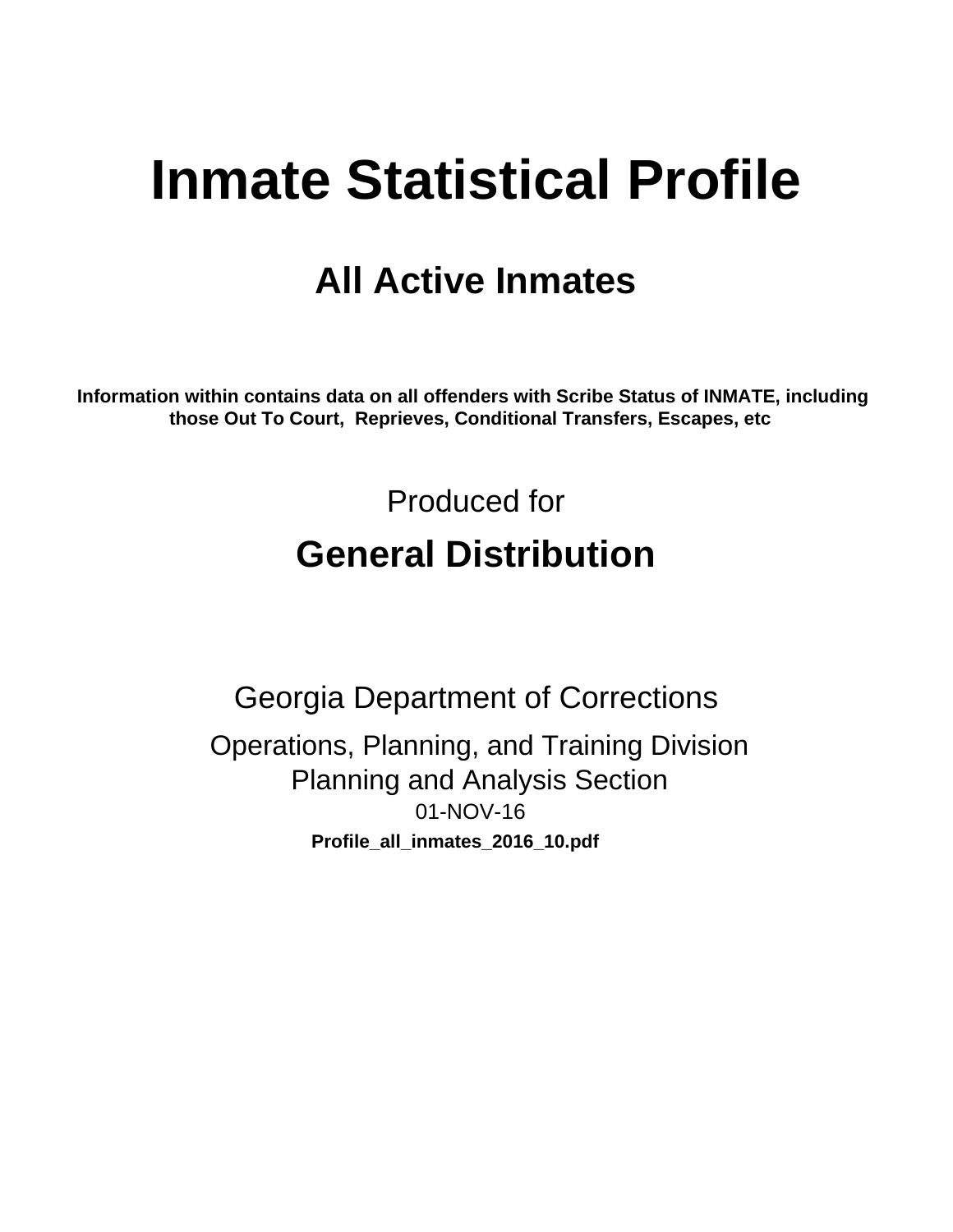#### **Inmate Statistical Profile 01-NOV-16** Contents

**All Active Inmates** 

Produced for General Distribution

# **Table of Contents**

| <b>Demographic information</b>                                        |
|-----------------------------------------------------------------------|
| 4 Current age, broken out in ten year age groups                      |
| 5 Race group                                                          |
| 6 Marital status, self-reported at entry to prison                    |
| 7 Number of Inmates with Dependents, self-reported at entry to prison |
| 8 Religious affiliation, self-reported at entry to prison             |
| 9 Home county - self-reported at entry to prison                      |
| 14 Employment status before prison, self-reported at entry to prison  |
| 15 Age at admission                                                   |
| 17 Age at admission                                                   |
| 20 Height, measured at entry to prison                                |
| 22 Weight, measured at entry to prison                                |
| 23 Military service                                                   |
| <b>Correctional information</b>                                       |
| 24 Type of admission to prison                                        |
| 25 Current / last supervision level                                   |
| 26 Current / last institution type                                    |
| 27 Institution type - transitional centers                            |
| 28 Institution type - county prisons                                  |
| 30 Institution type - state prisons                                   |
| 32 Institution type - private prisons                                 |
| 33 Institution type - inmate boot camp                                |
| 34 Number of disciplinary reports                                     |
| 35 Number of transfers                                                |
| 36 Number of escapes                                                  |
| 37 Split sentence - Probation to follow                               |
| 38 Probable future release type of still active inmates               |
| 39 Time served in current (or last) institution                       |
| Educational, psychological and physical information                   |
| 40 Highest grade level attained                                       |
| 41 Culture fair IQ scores                                             |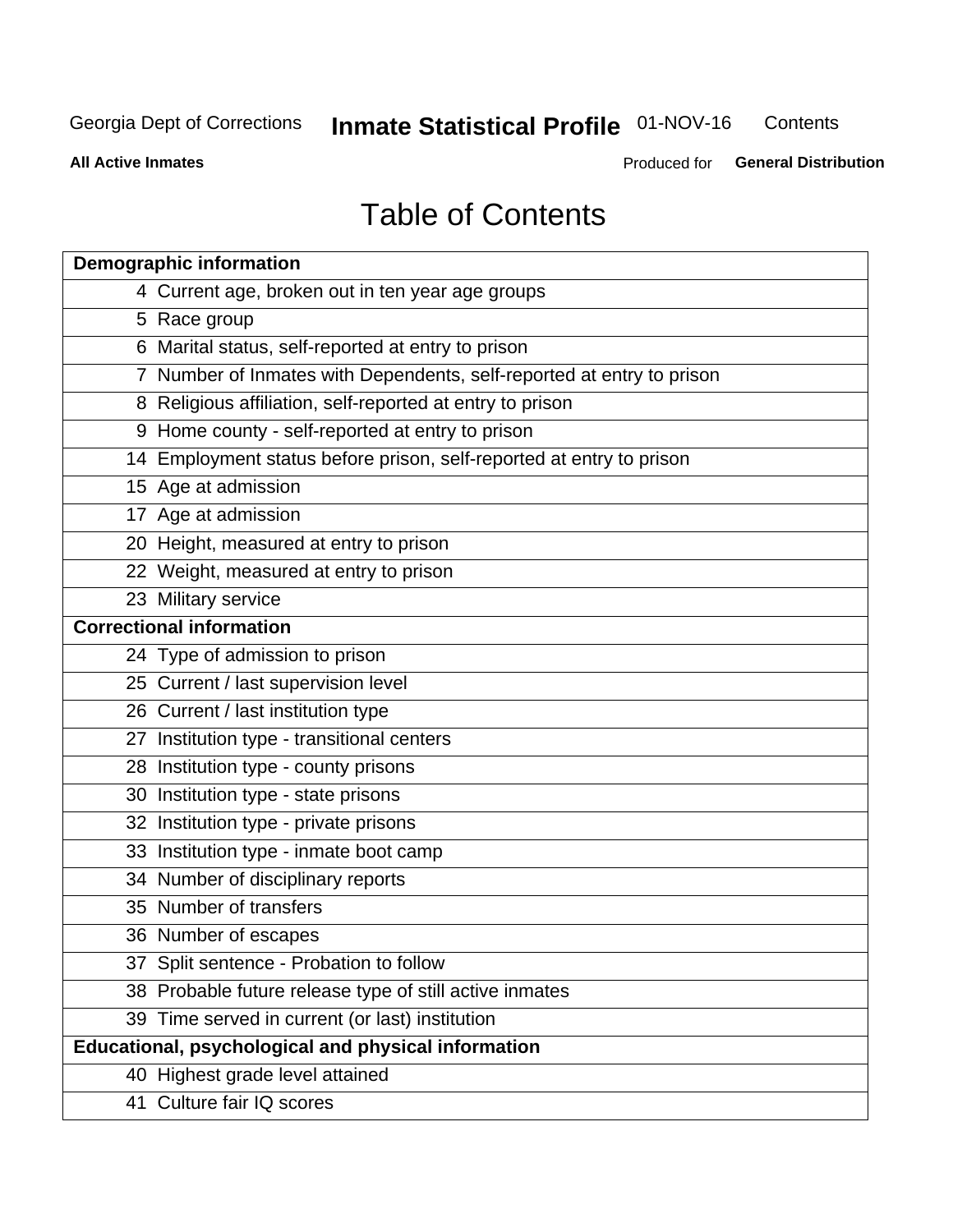# **Inmate Statistical Profile 01-NOV-16**

Contents

**All Active Inmates** 

Produced for General Distribution

# **Table of Contents**

| Educational, psychological and physical information              |
|------------------------------------------------------------------|
| 42 Wide Range Achievement Test (WRAT) reading score              |
| 43 Wide Range Achievement Test (WRAT) math score                 |
| 44 Wide Range Achievement Test (WRAT) spelling score             |
| 45 Current / last mental health treatment level                  |
| 46 PULHESDWIT medical scale - 'P' overall condition ('P'hysical) |
| 47 PULHESDWIT medical scale - 'U' upper body                     |
| 48 PULHESDWIT medical scale - 'L' lower body                     |
| 49 PULHESDWIT medical scale - 'H' hearing                        |
| 50 PULHESDWIT medical scale - 'E' vision                         |
| 51 PULHESDWIT medical scale -'S' psychiatric                     |
| 52 PULHESDWIT medical scale - 'D' dental                         |
| 53 PULHESDWIT medical scale - 'W' work ability                   |
| 54 PULHESDWIT medical scale - 'I' impairment                     |
| 55 PULHESDWIT medical scale - 'T' transportability               |
| <b>Crimes and criminal history information</b>                   |
| 56 Number of prior Georgia incarcerations                        |
| 57 Prison sentence in years                                      |
| 58 Primary offense, broken out into felonies vs misdemeanors     |
| 59 Primary offense, broken out into six broad crime categories   |
| 60 Primary offense, detailed offense code                        |
| 68 County of conviction of primary offense                       |
| 73 Circuit of conviction of primary offense                      |
| 75 Years served (jail + prison) in this incarceration            |
| <b>Medical information</b>                                       |
| 76 Results of most recent HIV test                               |
| 77 Results of most recent tuberculosis test                      |
| 78 Results of most recent syphilis test                          |
| 79 Results of most recent Hepatitis-C test                       |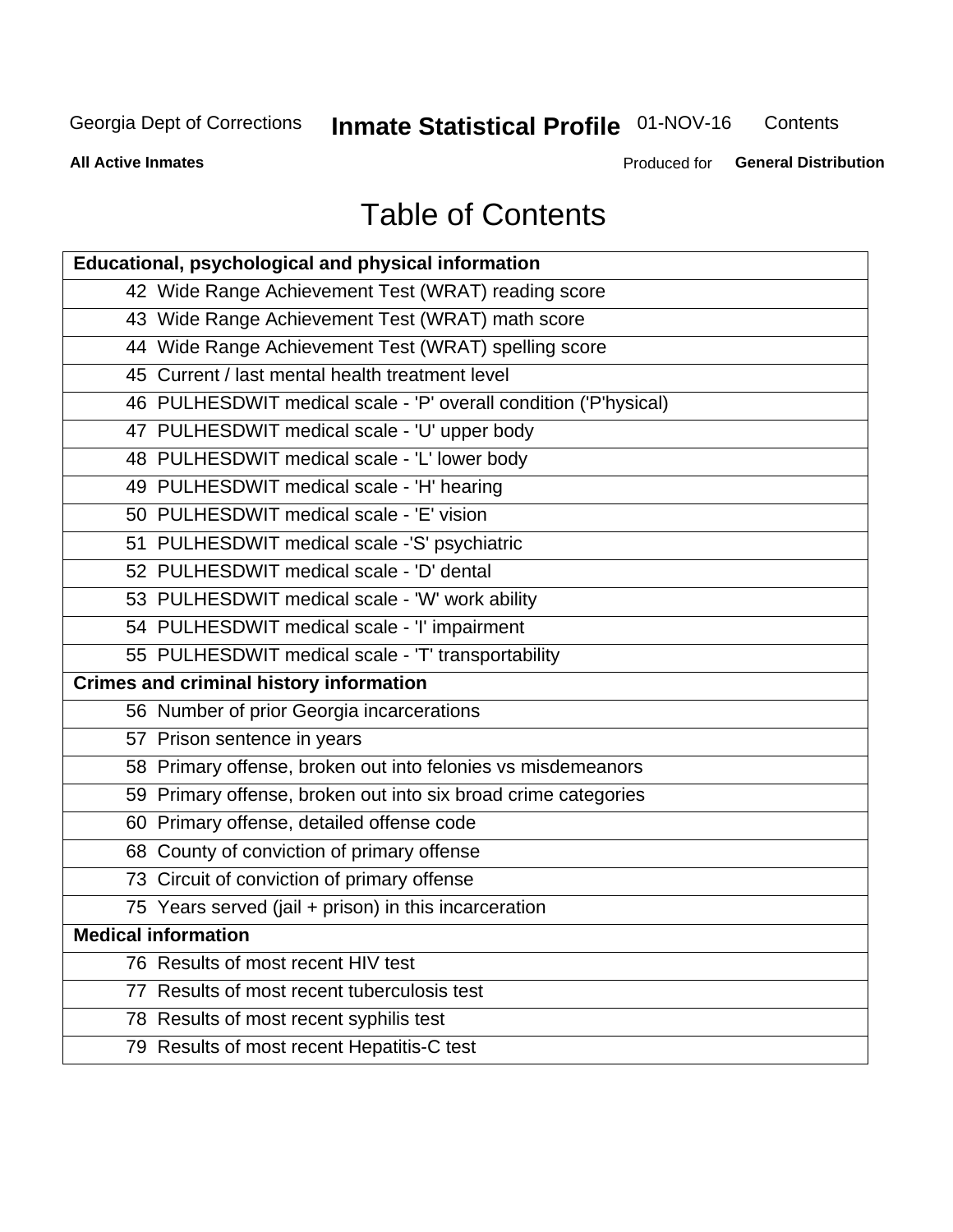# Inmate Statistical Profile 01-NOV-16 Page 4

### **All Active Inmates**

### Produced for General Distribution

### Current age, broken out in ten-year age groups

COL % - percent each COUNT is of its particular column

|                          | <b>Male</b>  |          |        | <b>Female</b> |          |          | <b>Total</b> |        |
|--------------------------|--------------|----------|--------|---------------|----------|----------|--------------|--------|
| <b>Current Age</b>       | <b>Count</b> | Col %    | Row %  | <b>Count</b>  | Col %    | Row %    | <b>Total</b> | Col %  |
| <b>Teens (1-19)</b>      | 758          | $1.50\%$ | 96.81% | 25            | $0.66\%$ | 3.19%    | 783          | 1.44%  |
| <b>Twenties (20-29)</b>  | 14,624       | 28.96%   | 93.51% | 1,015         | 26.63%   | $6.49\%$ | 15,639       | 28.80% |
| Thirties (30-39)         | 15,254       | 30.21%   | 91.97% | 1,331         | 34.93%   | $8.03\%$ | 16,585       | 30.54% |
| <b>Forties (40-49)</b>   | 10,257       | 20.31%   | 92.14% | 875           | 22.96%   | 7.86%    | 11,132       | 20.50% |
| <b>Fifties (50-59)</b>   | 6,775        | 13.42%   | 93.86% | 443           | 11.62%   | 6.14%    | 7,218        | 13.29% |
| <b>Sixties (60-69)</b>   | 2,257        | 4.47%    | 95.55% | 105           | 2.76%    | 4.45%    | 2,362        | 4.35%  |
| Seventy + (70 and above) | 573          | 1.13%    | 97.12% | 17            | 0.45%    | 2.88%    | 590          | 1.09%  |
| <b>Total Reported</b>    | 50,498       | 100%     | 92.98% | 3,811         | 100%     | 7.02%    | 54,309       | 100.0% |

| <b>Not Reported</b> | 170<br>. |                  | 180    |
|---------------------|----------|------------------|--------|
| <b>Total</b>        | 50.677   | 2.012<br>J,U I 4 | 54,489 |

| <b>Mean</b><br>(average)       | 37.85 | 37.39 | 37.82         |
|--------------------------------|-------|-------|---------------|
| Median (middle)                | 36    | 36    | 36            |
| <b>Mode</b><br>(most frequent) |       | 28    | $\sim$<br>. . |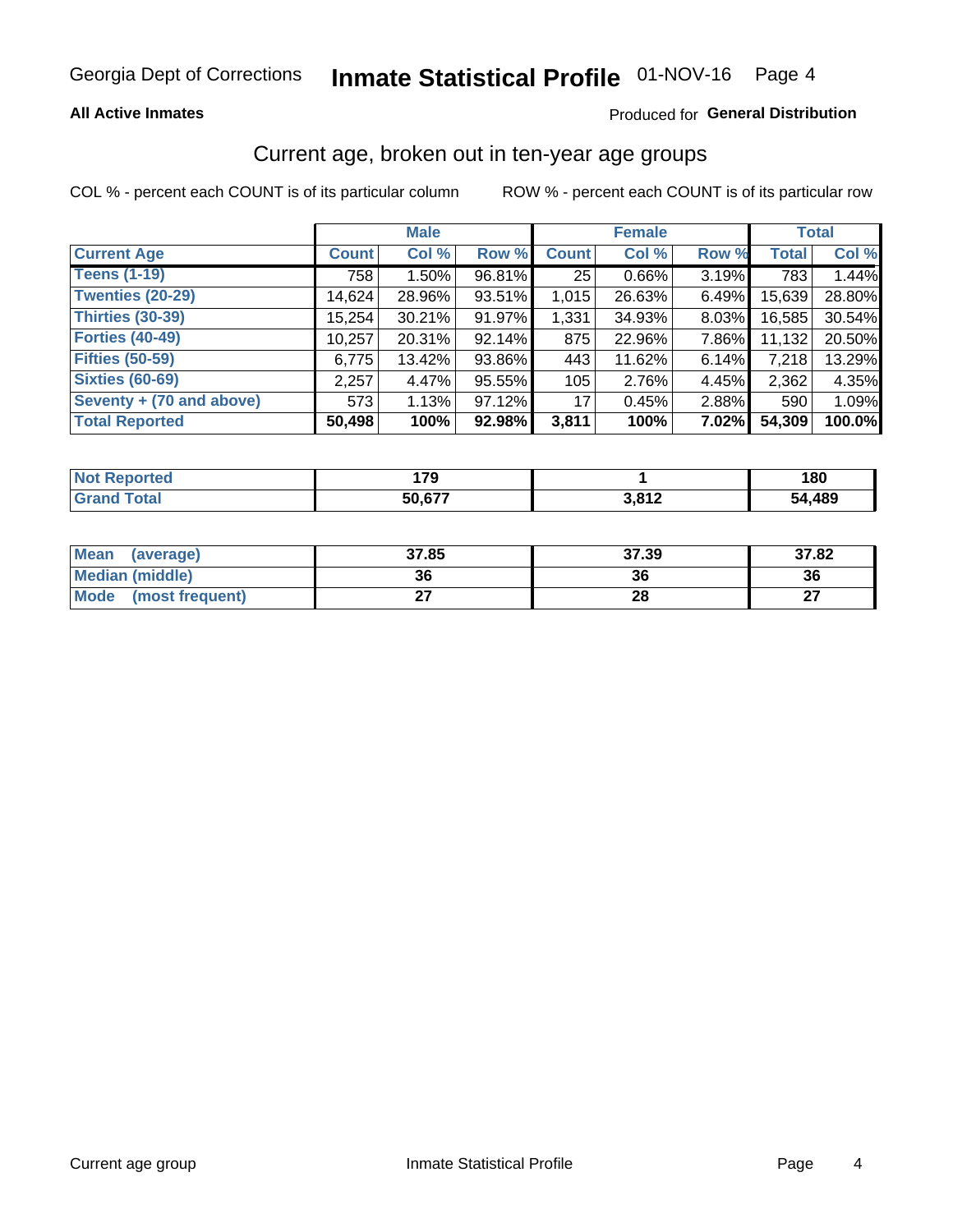# Inmate Statistical Profile 01-NOV-16 Page 5

#### **All Active Inmates**

### Produced for General Distribution

### Race group

COL % - percent each COUNT is of its particular column

|                                   |              | <b>Male</b> |        |                    | <b>Female</b> | <b>Total</b> |                 |        |
|-----------------------------------|--------------|-------------|--------|--------------------|---------------|--------------|-----------------|--------|
| <b>Race Group</b>                 | <b>Count</b> | Col %       |        | <b>Row % Count</b> | Col %         | Row %        | <b>Total</b>    | Col %  |
| <b>White</b>                      | 16,929       | 33.41%      | 88.48% | 2,205              | 57.84%        | 11.52%       | 19,134          | 35.12% |
| <b>Black</b><br>2                 | 31,517       | 62.19%      | 95.34% | .540               | 40.40%        | 4.66%        | 33,057          | 60.67% |
| <b>Other</b><br>5.                | 57           | .11%        | 91.94% | 5                  | .13%          | 8.06%        | 62              | .11%   |
| <b>Asian</b><br>6                 | 180          | .36%        | 93.75% | 12                 | .31%          | 6.25%        | 192             | .35%   |
| <b>Unknown</b><br>9               | 9            | $.02\%$     | 90.00% |                    | .03%          | 10.00%       | 10 <sup>°</sup> | .02%   |
| <b>Hispanic</b><br>10             | .959         | 3.87%       | 97.66% | 47                 | 1.23%         | 2.34%        | 2,006           | 3.68%  |
| <b>Native American</b><br>$12 \,$ | 26           | $.05\%$     | 92.86% | 2                  | .05%          | $7.14\%$     | 28              | .05%   |
| <b>Total Reported</b>             | 50,677       | 100%        | 93%    | 3,812              | 100%          | 7%           | 54,489          | 100%   |

| enorted<br>' NOT       |        |                         |        |
|------------------------|--------|-------------------------|--------|
| <b>Total</b><br>'Grano | 50,677 | <b>2.042</b><br>J.O I Z | 54,489 |

| m | <br>w |  |
|---|-------|--|
|   |       |  |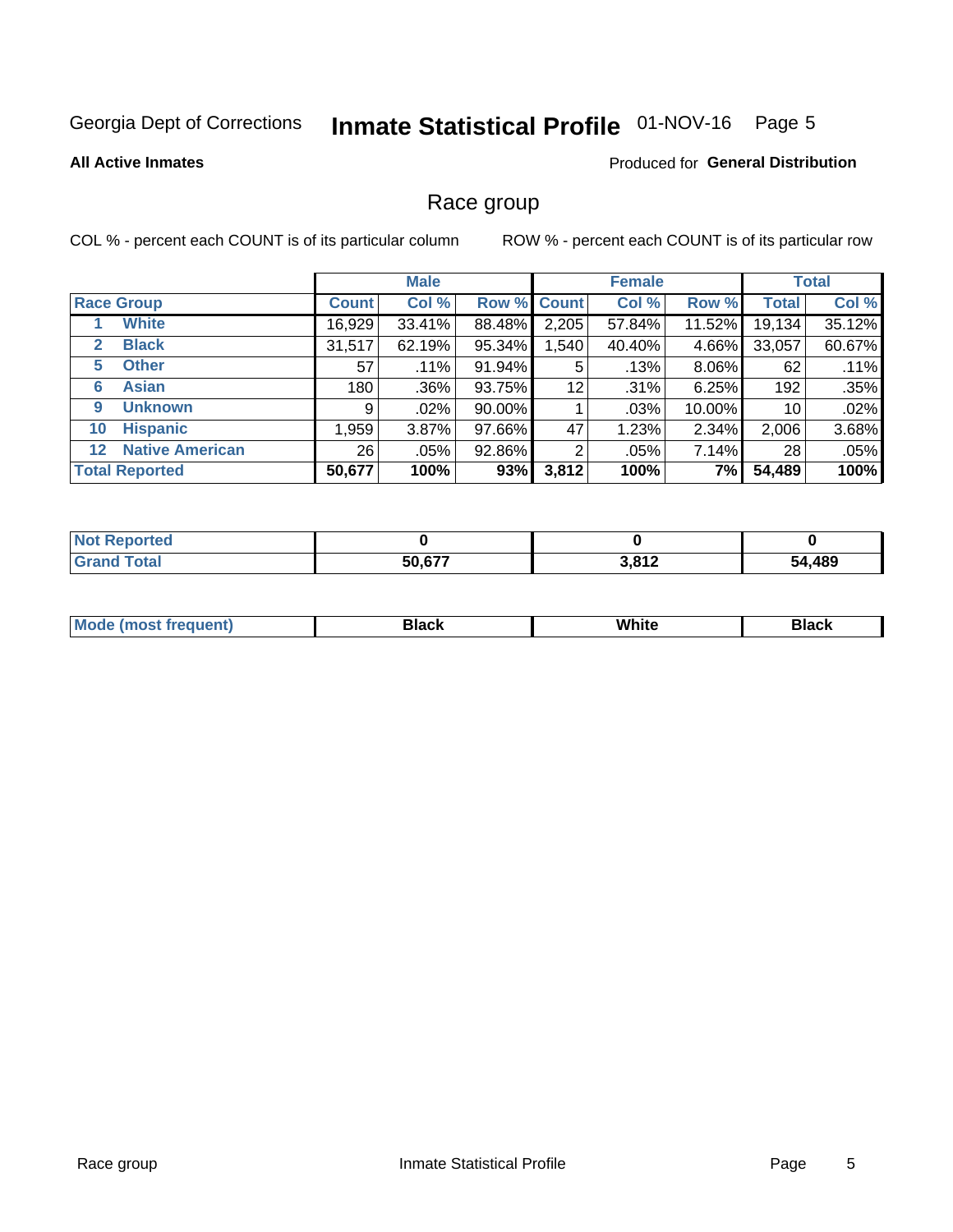# Inmate Statistical Profile 01-NOV-16 Page 6

**All Active Inmates** 

#### Produced for General Distribution

### Marital status, self-reported at entry to prison

COL % - percent each COUNT is of its particular column

|                            | <b>Male</b>  |          |        |              | <b>Female</b> | <b>Total</b> |              |        |
|----------------------------|--------------|----------|--------|--------------|---------------|--------------|--------------|--------|
| <b>Marital Status</b>      | <b>Count</b> | Col %    | Row %  | <b>Count</b> | Col %         | Row %        | <b>Total</b> | Col %  |
| <b>Unknown</b><br>$\bf{0}$ | 679          | $1.34\%$ | 89.81% | 77           | 2.02%         | 10.19%       | 756          | 1.39%  |
| <b>Divorced</b><br>D       | 4,829        | 9.53%    | 88.74% | 613          | 16.08%        | 11.26%       | 5,442        | 9.99%  |
| <b>Married</b><br>М        | 6,621        | 13.07%   | 91.34% | 628          | 16.47%        | 8.66%        | 7,249        | 13.30% |
| <b>Separated</b><br>S      | 1,833        | 3.62%    | 84.04% | 348          | 9.13%         | 15.96%       | 2,181        | 4.00%  |
| <b>Unmarried</b><br>U      | 36,198       | 71.43%   | 94.75% | 2,007        | 52.65%        | 5.25%        | 38,205       | 70.12% |
| <b>Widow</b><br>W          | 517          | 1.02%    | 78.81% | 139          | 3.65%         | 21.19%       | 656          | 1.20%  |
| <b>Total Reported</b>      | 50,677       | 100%     | 93%    | 3,812        | 100%          | 7%           | 54,489       | 100%   |

| <b>Not</b><br>norted |        |       |        |
|----------------------|--------|-------|--------|
| Гоtal                | 5N 677 | 3,812 | 54,489 |

|--|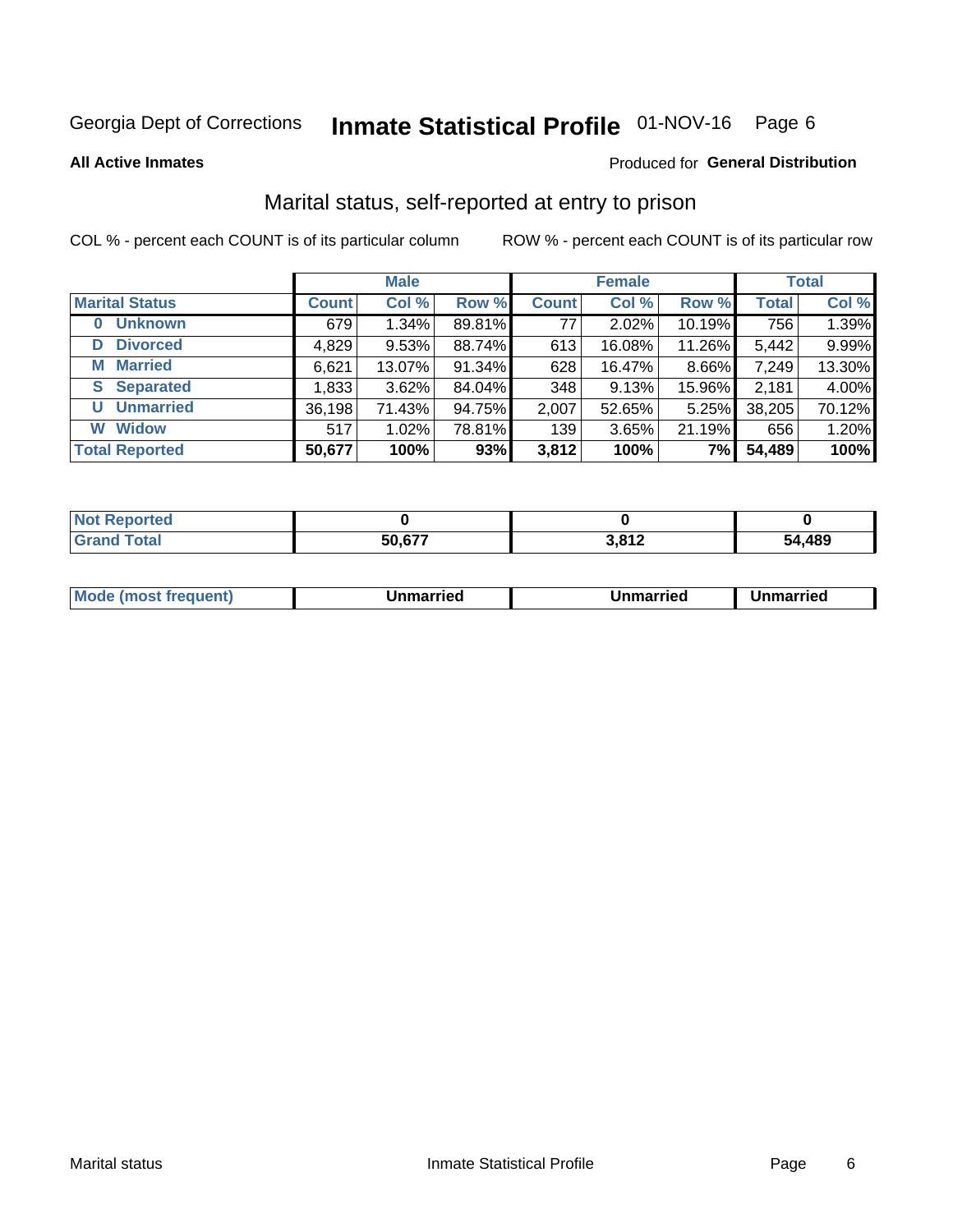#### Inmate Statistical Profile 01-NOV-16 Page 7

#### **All Active Inmates**

### Produced for General Distribution

### Number of Inmates with Dependents, Self-Reported at Entry to Prison

COL % - percent each COUNT is of its particular column

| <b>Male</b>                 |              |        | <b>Female</b> |              |        | <b>Total</b> |              |        |
|-----------------------------|--------------|--------|---------------|--------------|--------|--------------|--------------|--------|
| <b>Number of dependents</b> | <b>Count</b> | Col %  | Row %         | <b>Count</b> | Col %  | Row %        | <b>Total</b> | Col %  |
| l 0                         | 15,623       | 38.04% | 92.97%        | 1,181        | 35.44% | 7.03%        | 16,804       | 37.85% |
|                             | 9,602        | 23.38% | 93.70%        | 646          | 19.39% | 6.30%        | 10,248       | 23.08% |
| $\overline{2}$              | 7,091        | 17.27% | 91.58%        | 652          | 19.57% | 8.42%        | 7,743        | 17.44% |
| $\overline{\mathbf{3}}$     | 4,201        | 10.23% | 89.50%        | 493          | 14.80% | 10.50%       | 4,694        | 10.57% |
| 4                           | 2,189        | 5.33%  | 91.78%        | 196          | 5.88%  | 8.22%        | 2,385        | 5.37%  |
| 5                           | 1,109        | 2.70%  | 92.57%        | 89           | 2.67%  | 7.43%        | 1,198        | 2.70%  |
| 6                           | 576          | 1.40%  | 93.35%        | 41           | 1.23%  | 6.65%        | 617          | 1.39%  |
| 7                           | 273          | 0.66%  | 94.46%        | 16           | 0.48%  | 5.54%        | 289          | 0.65%  |
| $\overline{\mathbf{8}}$     | 145          | 0.35%  | 94.77%        | 8            | 0.24%  | 5.23%        | 153          | 0.34%  |
| 9                           | 84           | 0.20%  | 94.38%        | 5            | 0.15%  | 5.62%        | 89           | 0.20%  |
| 10                          | 85           | 0.21%  | 94.44%        | 5            | 0.15%  | 5.56%        | 90           | 0.20%  |
| Over 10                     | 88           | 0.21%  | 100.00%       |              |        |              | 88           | 0.20%  |
| <b>Total Reported</b>       | 41,066       | 100%   | 92.50%        | 3,332        | 100%   | 7.50%        | 44,398       | 100%   |

| τeα | n 647  | 480        | 10,091      |
|-----|--------|------------|-------------|
|     | 50,677 | 0.017<br>. | ,489<br>- 4 |

| Mean (average)         | 1.46 | 1.55 | 1.47 |
|------------------------|------|------|------|
| <b>Median (middle)</b> |      |      |      |
| Mode (most frequent)   |      |      |      |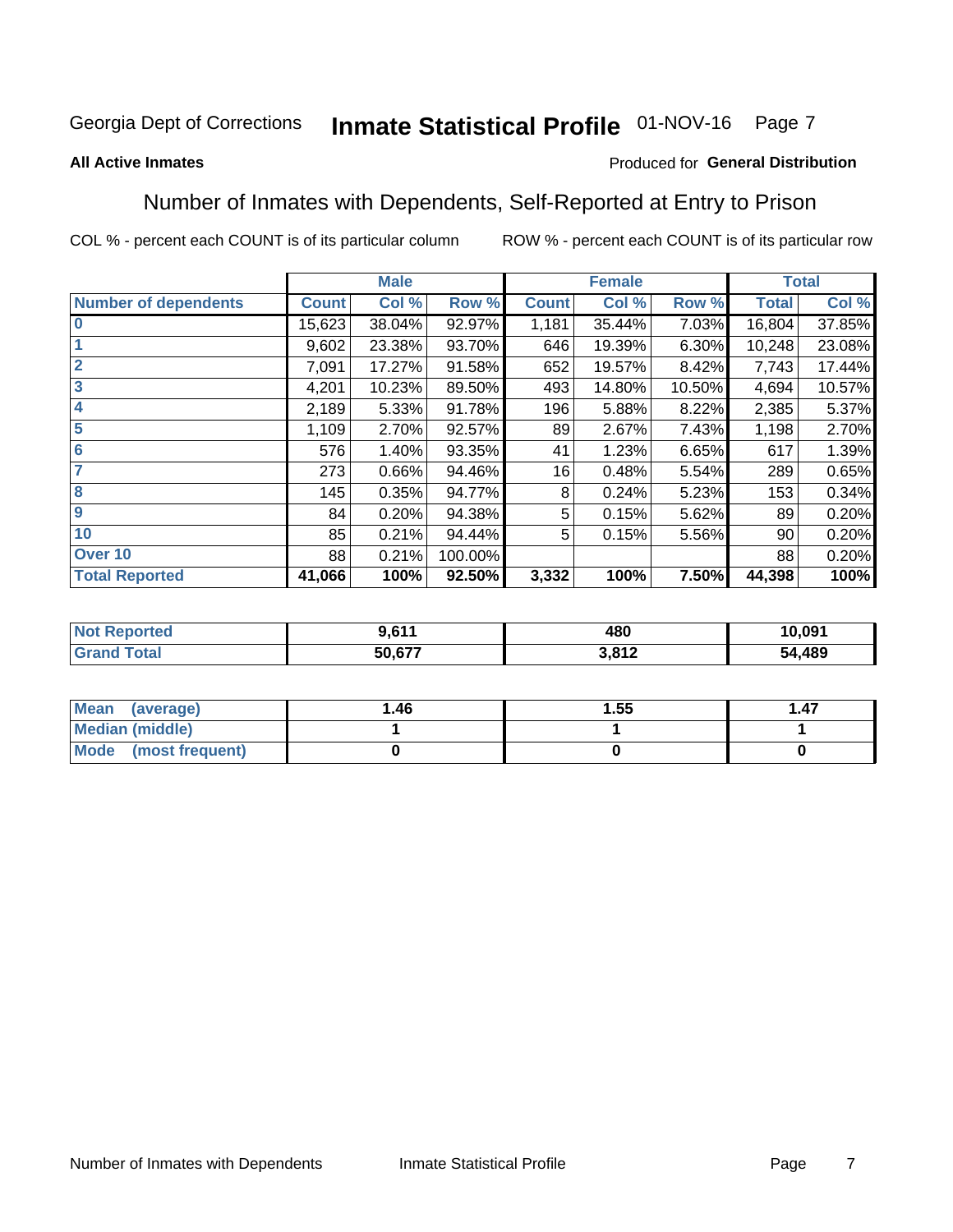# Inmate Statistical Profile 01-NOV-16 Page 8

#### **All Active Inmates**

#### Produced for General Distribution

### Religious affiliation, self-reported at entry to prison

COL % - percent each COUNT is of its particular column

|                         |                              |                | <b>Male</b> |         |                | <b>Female</b> |        |                | <b>Total</b> |
|-------------------------|------------------------------|----------------|-------------|---------|----------------|---------------|--------|----------------|--------------|
|                         | <b>Religious Affiliation</b> | <b>Count</b>   | Col %       | Row %   | <b>Count</b>   | Col %         | Row %  | <b>Total</b>   | Col %        |
| 1                       | <b>Islam</b>                 | 1,201          | 5.47%       | 96.85%  | 39             | 1.39%         | 3.15%  | 1,240          | 5.01%        |
| $\overline{2}$          | <b>Catholic</b>              | 1,122          | 5.11%       | 87.38%  | 162            | 5.79%         | 12.62% | 1,284          | 5.19%        |
| $\overline{\mathbf{3}}$ | <b>Baptist</b>               | 13,279         | 60.51%      | 86.36%  | 2,098          | 74.98%        | 13.64% | 15,377         | 62.15%       |
| $\overline{\mathbf{4}}$ | <b>Methodist</b>             | 414            | 1.89%       | 86.07%  | 67             | 2.39%         | 13.93% | 481            | 1.94%        |
| $\overline{\mathbf{5}}$ | <b>EpiscopIn</b>             | 45             | .21%        | 90.00%  | 5              | .18%          | 10.00% | 50             | .20%         |
| $6\overline{6}$         | <b>Presbytrn</b>             | 65             | .30%        | 87.84%  | 9              | .32%          | 12.16% | 74             | .30%         |
| 7                       | <b>Chc Of God</b>            | 347            | 1.58%       | 84.84%  | 62             | 2.22%         | 15.16% | 409            | 1.65%        |
| 8                       | <b>Holiness</b>              | 603            | 2.75%       | 81.38%  | 138            | 4.93%         | 18.62% | 741            | 2.99%        |
| $\boldsymbol{9}$        | <b>Jewish</b>                | 49             | .22%        | 83.05%  | 10             | .36%          | 16.95% | 59             | .24%         |
| 10                      | <b>Anglican</b>              | 25             | .11%        | 92.59%  | 2              | .07%          | 7.41%  | 27             | .11%         |
| 11                      | <b>Grk Orthdx</b>            | 5              | .02%        | 71.43%  | $\overline{2}$ | .07%          | 28.57% | 7              | .03%         |
| 12                      | <b>Hindu</b>                 | 9              | .04%        | 100.00% |                |               |        | 9              | .04%         |
| 13                      | <b>Buddhist</b>              | 46             | .21%        | 82.14%  | 10             | .36%          | 17.86% | 56             | .23%         |
| 14                      | <b>Taoist</b>                | 4              | .02%        | 100.00% |                |               |        | 4              | .02%         |
| 15                      | <b>Shintoist</b>             | 6              | .03%        | 100.00% |                |               |        | 6              | .02%         |
| 16                      | <b>Seven D Ad</b>            | 71             | .32%        | 84.52%  | 13             | .46%          | 15.48% | 84             | .34%         |
| 17                      | <b>Jehovah Wt</b>            | 264            | 1.20%       | 88.00%  | 36             | 1.29%         | 12.00% | 300            | 1.21%        |
| 18                      | <b>Latr Day S</b>            | 22             | .10%        | 78.57%  | 6              | .21%          | 21.43% | 28             | .11%         |
| 19                      | Quaker                       | $\overline{2}$ | .01%        | 100.00% |                |               |        | $\overline{2}$ | .01%         |
| 20                      | <b>Other Prot</b>            | 2,328          | 10.61%      | 95.02%  | 122            | 4.36%         | 4.98%  | 2,450          | 9.90%        |
| 96                      | <b>None</b>                  | 2,038          | 9.29%       | 99.17%  | 17             | .61%          | .83%   | 2,055          | 8.31%        |
|                         | <b>Total Reported</b>        | 21,945         | 100%        | 88.69%  | 2,798          | 100%          | 11.31% | 24,743         | 100%         |

| <b>eported</b><br>'Nr | 28,732        | .014          | 29,746 |
|-----------------------|---------------|---------------|--------|
| Total                 | c77<br>50,67. | 2012<br>0.012 | 54,489 |

|  | <b>Mode (most frequent)</b> | าptist | <b>3aptist</b> | 3aptist |
|--|-----------------------------|--------|----------------|---------|
|--|-----------------------------|--------|----------------|---------|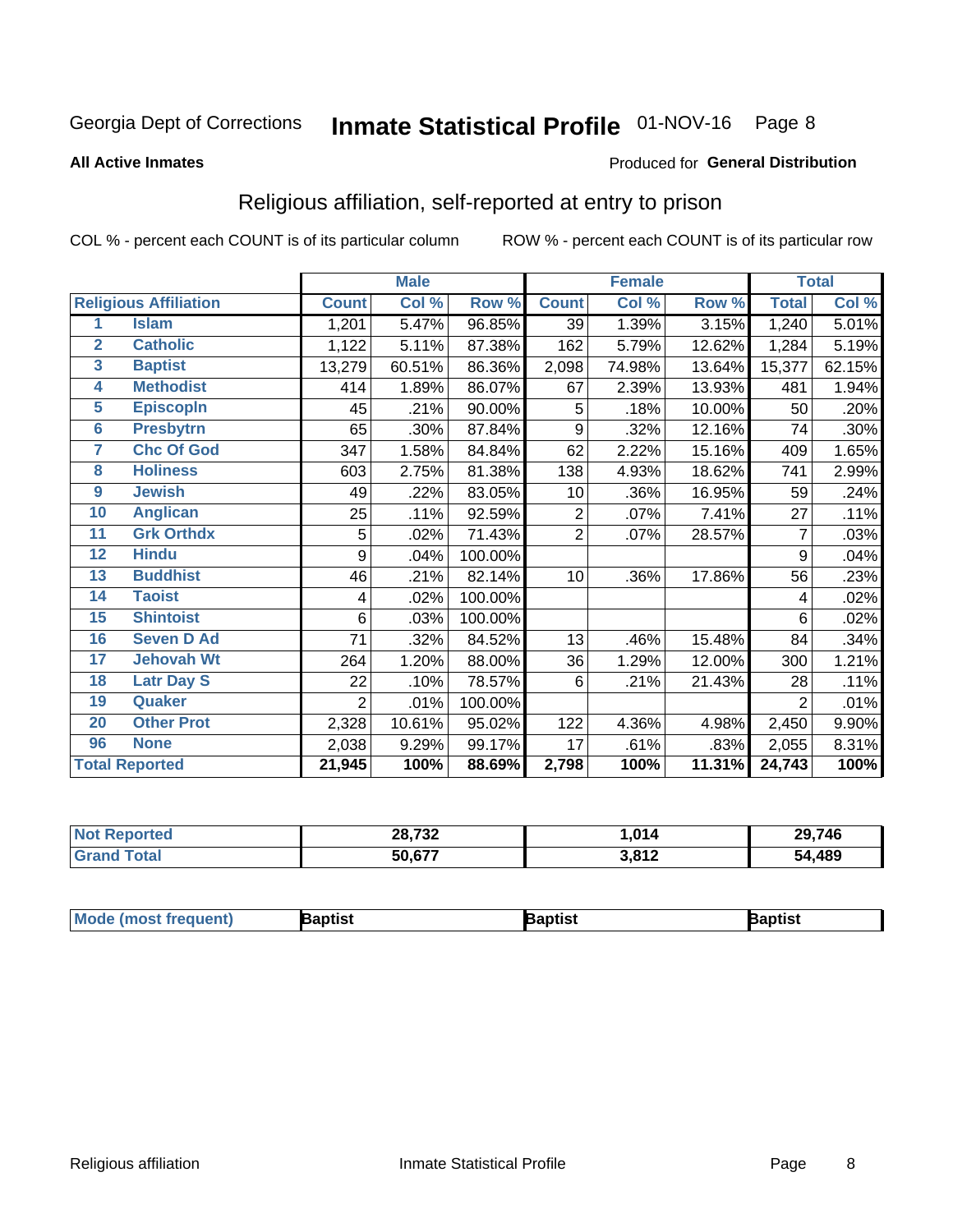# Inmate Statistical Profile 01-NOV-16 Page 9

#### **All Active Inmates**

### Produced for General Distribution

### Home county, self-reported at entry to prison

COL % - percent each COUNT is of its particular column

|     |                             |              | <b>Male</b> |                  |                | <b>Female</b> |        | <b>Total</b> |        |
|-----|-----------------------------|--------------|-------------|------------------|----------------|---------------|--------|--------------|--------|
|     | <b>Home County</b>          | <b>Count</b> | Col %       | Row <sup>%</sup> | <b>Count</b>   | Col %         | Row %  | <b>Total</b> | Col %  |
| 000 | <b>Unknown</b>              | 5,454        | 10.76%      | 92.83%           | 421            | 11.04%        | 7.17%  | 5,875        | 10.78% |
| 001 | <b>Appling County</b>       | 132          | .26%        | 97.06%           | 4              | .10%          | 2.94%  | 136          | .25%   |
| 002 | <b>Atkinson County</b>      | 38           | .07%        | 92.68%           | 3              | .08%          | 7.32%  | 41           | .08%   |
| 003 | <b>Bacon County</b>         | 59           | .12%        | 88.06%           | 8              | .21%          | 11.94% | 67           | .12%   |
| 004 | <b>Baker County</b>         | 20           | .04%        | 95.24%           | 1              | .03%          | 4.76%  | 21           | .04%   |
| 005 | <b>Baldwin County</b>       | 237          | .47%        | 92.58%           | 19             | .50%          | 7.42%  | 256          | .47%   |
| 006 | <b>Banks County</b>         | 58           | .11%        | 89.23%           | $\overline{7}$ | .18%          | 10.77% | 65           | .12%   |
| 007 | <b>Barrow County</b>        | 274          | .54%        | 88.10%           | 37             | .97%          | 11.90% | 311          | .57%   |
| 008 | <b>Bartow County</b>        | 568          | 1.12%       | 86.98%           | 85             | 2.23%         | 13.02% | 653          | 1.20%  |
| 009 | <b>Ben Hill County</b>      | 198          | .39%        | 93.84%           | 13             | .34%          | 6.16%  | 211          | .39%   |
| 010 | <b>Berrien County</b>       | 69           | .14%        | 93.24%           | 5              | .13%          | 6.76%  | 74           | .14%   |
| 011 | <b>Bibb County</b>          | 1,139        | 2.25%       | 94.76%           | 63             | 1.65%         | 5.24%  | 1,202        | 2.21%  |
| 012 | <b>Bleckley County</b>      | 62           | .12%        | 92.54%           | 5              | .13%          | 7.46%  | 67           | .12%   |
| 013 | <b>Brantley County</b>      | 53           | .10%        | 82.81%           | 11             | .29%          | 17.19% | 64           | .12%   |
| 014 | <b>Brooks County</b>        | 232          | .46%        | 99.57%           | 1              | .03%          | .43%   | 233          | .43%   |
| 015 | <b>Bryan County</b>         | 93           | .18%        | 90.29%           | 10             | .26%          | 9.71%  | 103          | .19%   |
| 016 | <b>Bulloch County</b>       | 377          | .74%        | 95.20%           | 19             | .50%          | 4.80%  | 396          | .73%   |
| 017 | <b>Burke County</b>         | 234          | .46%        | 97.10%           | $\overline{7}$ | .18%          | 2.90%  | 241          | .44%   |
| 018 | <b>Butts County</b>         | 121          | .24%        | 90.30%           | 13             | .34%          | 9.70%  | 134          | .25%   |
| 019 | <b>Calhoun County</b>       | 65           | .13%        | 90.28%           | $\overline{7}$ | .18%          | 9.72%  | 72           | .13%   |
| 020 | <b>Camden County</b>        | 120          | .24%        | 92.31%           | 10             | .26%          | 7.69%  | 130          | .24%   |
| 021 | <b>Candler County</b>       | 101          | .20%        | 87.07%           | 15             | .39%          | 12.93% | 116          | .21%   |
| 022 | <b>Carroll County</b>       | 544          | 1.07%       | 92.20%           | 46             | 1.21%         | 7.80%  | 590          | 1.08%  |
| 023 | <b>Catoosa County</b>       | 213          | .42%        | 88.02%           | 29             | .76%          | 11.98% | 242          | .44%   |
| 024 | <b>Charlton County</b>      | 52           | .10%        | 92.86%           | 4              | .10%          | 7.14%  | 56           | .10%   |
| 025 | <b>Chatham County</b>       | 1,794        | 3.54%       | 96.04%           | 74             | 1.94%         | 3.96%  | 1,868        | 3.43%  |
| 026 | <b>Chattahoochee County</b> | 30           | .06%        | 88.24%           | 4              | .10%          | 11.76% | 34           | .06%   |
| 027 | <b>Chattooga County</b>     | 252          | .50%        | 90.00%           | 28             | .73%          | 10.00% | 280          | .51%   |
| 028 | <b>Cherokee County</b>      | 412          | .81%        | 90.95%           | 41             | 1.08%         | 9.05%  | 453          | .83%   |
| 029 | <b>Clarke County</b>        | 512          | 1.01%       | 92.09%           | 44             | 1.15%         | 7.91%  | 556          | 1.02%  |
| 030 | <b>Clay County</b>          | 30           | .06%        | 93.75%           | $\overline{2}$ | .05%          | 6.25%  | 32           | .06%   |
| 031 | <b>Clayton County</b>       | 1,541        | 3.04%       | 92.83%           | 119            | 3.12%         | 7.17%  | 1,660        | 3.05%  |
| 032 | <b>Clinch County</b>        | 36           | .07%        | 87.80%           | 5              | .13%          | 12.20% | 41           | .08%   |
| 033 | <b>Cobb County</b>          | 1,921        | 3.79%       | 91.13%           | 187            | 4.91%         | 8.87%  | 2,108        | 3.87%  |
| 034 | <b>Coffee County</b>        | 259          | .51%        | 92.50%           | 21             | .55%          | 7.50%  | 280          | .51%   |
| 035 | <b>Colquitt County</b>      | 205          | .40%        | 94.91%           | 11             | .29%          | 5.09%  | 216          | .40%   |
| 036 | <b>Columbia County</b>      | 309          | .61%        | 92.24%           | 26             | .68%          | 7.76%  | 335          | .61%   |
| 037 | <b>Cook County</b>          | 134          | .26%        | 95.71%           | $\,6$          | .16%          | 4.29%  | 140          | .26%   |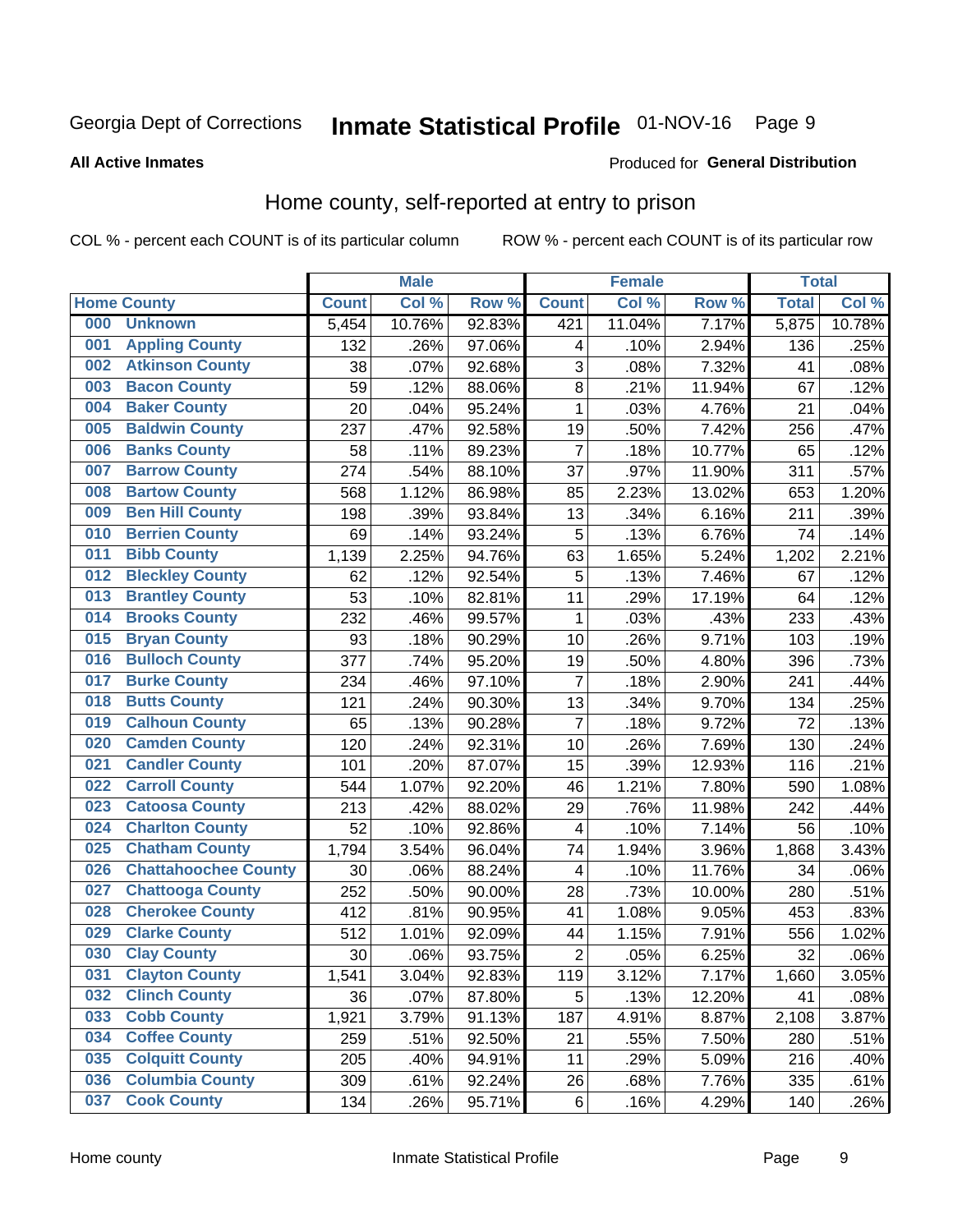# Inmate Statistical Profile 01-NOV-16 Page 10

### **All Active Inmates**

#### Produced for General Distribution

### Home county, self-reported at entry to prison

COL % - percent each COUNT is of its particular column

|     |                         |                  | <b>Male</b> |        |                 | <b>Female</b> |        | <b>Total</b> |       |
|-----|-------------------------|------------------|-------------|--------|-----------------|---------------|--------|--------------|-------|
|     | <b>Home County</b>      | <b>Count</b>     | Col %       | Row %  | <b>Count</b>    | Col %         | Row %  | <b>Total</b> | Col % |
| 038 | <b>Coweta County</b>    | 508              | 1.00%       | 93.90% | $\overline{33}$ | .87%          | 6.10%  | 541          | .99%  |
| 039 | <b>Crawford County</b>  | 41               | .08%        | 91.11% | 4               | .10%          | 8.89%  | 45           | .08%  |
| 040 | <b>Crisp County</b>     | 217              | .43%        | 93.94% | 14              | .37%          | 6.06%  | 231          | .42%  |
| 041 | <b>Dade County</b>      | 70               | .14%        | 92.11% | $\,6$           | .16%          | 7.89%  | 76           | .14%  |
| 042 | <b>Dawson County</b>    | 92               | .18%        | 89.32% | 11              | .29%          | 10.68% | 103          | .19%  |
| 043 | <b>Decatur County</b>   | 235              | .46%        | 95.92% | 10              | .26%          | 4.08%  | 245          | .45%  |
| 044 | <b>Dekalb County</b>    | 3,017            | 5.95%       | 94.22% | 185             | 4.85%         | 5.78%  | 3,202        | 5.88% |
| 045 | <b>Dodge County</b>     | 139              | .27%        | 93.92% | 9               | .24%          | 6.08%  | 148          | .27%  |
| 046 | <b>Dooly County</b>     | 81               | .16%        | 93.10% | 6               | .16%          | 6.90%  | 87           | .16%  |
| 047 | <b>Dougherty County</b> | 827              | 1.63%       | 95.28% | 41              | 1.08%         | 4.72%  | 868          | 1.59% |
| 048 | <b>Douglas County</b>   | 588              | 1.16%       | 91.30% | 56              | 1.47%         | 8.70%  | 644          | 1.18% |
| 049 | <b>Early County</b>     | 86               | .17%        | 89.58% | 10              | .26%          | 10.42% | 96           | .18%  |
| 050 | <b>Echols County</b>    | $\boldsymbol{9}$ | .02%        | 90.00% | 1               | .03%          | 10.00% | 10           | .02%  |
| 051 | <b>Effingham County</b> | 227              | .45%        | 92.65% | 18              | .47%          | 7.35%  | 245          | .45%  |
| 052 | <b>Elbert County</b>    | 113              | .22%        | 90.40% | 12              | .31%          | 9.60%  | 125          | .23%  |
| 053 | <b>Emanuel County</b>   | 155              | .31%        | 91.18% | 15              | .39%          | 8.82%  | 170          | .31%  |
| 054 | <b>Evans County</b>     | 70               | .14%        | 94.59% | 4               | .10%          | 5.41%  | 74           | .14%  |
| 055 | <b>Fannin County</b>    | 86               | .17%        | 87.76% | 12              | .31%          | 12.24% | 98           | .18%  |
| 056 | <b>Fayette County</b>   | 184              | .36%        | 92.00% | 16              | .42%          | 8.00%  | 200          | .37%  |
| 057 | <b>Floyd County</b>     | 748              | 1.48%       | 90.23% | 81              | 2.12%         | 9.77%  | 829          | 1.52% |
| 058 | <b>Forsyth County</b>   | 258              | .51%        | 91.81% | 23              | .60%          | 8.19%  | 281          | .52%  |
| 059 | <b>Franklin County</b>  | 121              | .24%        | 90.98% | 12              | .31%          | 9.02%  | 133          | .24%  |
| 060 | <b>Fulton County</b>    | 5,134            | 10.13%      | 95.71% | 230             | 6.03%         | 4.29%  | 5,364        | 9.84% |
| 061 | <b>Gilmer County</b>    | 88               | .17%        | 92.63% | $\overline{7}$  | .18%          | 7.37%  | 95           | .17%  |
| 062 | <b>Glascock County</b>  | 16               | .03%        | 88.89% | $\overline{2}$  | .05%          | 11.11% | 18           | .03%  |
| 063 | <b>Glynn County</b>     | 423              | .83%        | 92.76% | 33              | .87%          | 7.24%  | 456          | .84%  |
| 064 | <b>Gordon County</b>    | 313              | .62%        | 87.68% | 44              | 1.15%         | 12.32% | 357          | .66%  |
| 065 | <b>Grady County</b>     | 118              | .23%        | 94.40% | $\overline{7}$  | .18%          | 5.60%  | 125          | .23%  |
| 066 | <b>Greene County</b>    | 106              | .21%        | 94.64% | $\,6$           | .16%          | 5.36%  | 112          | .21%  |
| 067 | <b>Gwinnett County</b>  | 1,810            | 3.57%       | 92.96% | 137             | 3.59%         | 7.04%  | 1,947        | 3.57% |
| 068 | <b>Habersham County</b> | 101              | .20%        | 87.83% | 14              | .37%          | 12.17% | 115          | .21%  |
| 069 | <b>Hall County</b>      | 628              | 1.24%       | 90.36% | 67              | 1.76%         | 9.64%  | 695          | 1.28% |
| 070 | <b>Hancock County</b>   | 54               | .11%        | 93.10% | 4               | .10%          | 6.90%  | 58           | .11%  |
| 071 | <b>Haralson County</b>  | 146              | .29%        | 92.99% | 11              | .29%          | 7.01%  | 157          | .29%  |
| 072 | <b>Harris County</b>    | 105              | .21%        | 89.74% | 12              | .31%          | 10.26% | 117          | .21%  |
| 073 | <b>Hart County</b>      | 135              | .27%        | 95.07% | $\overline{7}$  | .18%          | 4.93%  | 142          | .26%  |
| 074 | <b>Heard County</b>     | 59               | .12%        | 90.77% | 6               | .16%          | 9.23%  | 65           | .12%  |
| 075 | <b>Henry County</b>     | 582              | 1.15%       | 90.94% | 58              | 1.52%         | 9.06%  | 640          | 1.17% |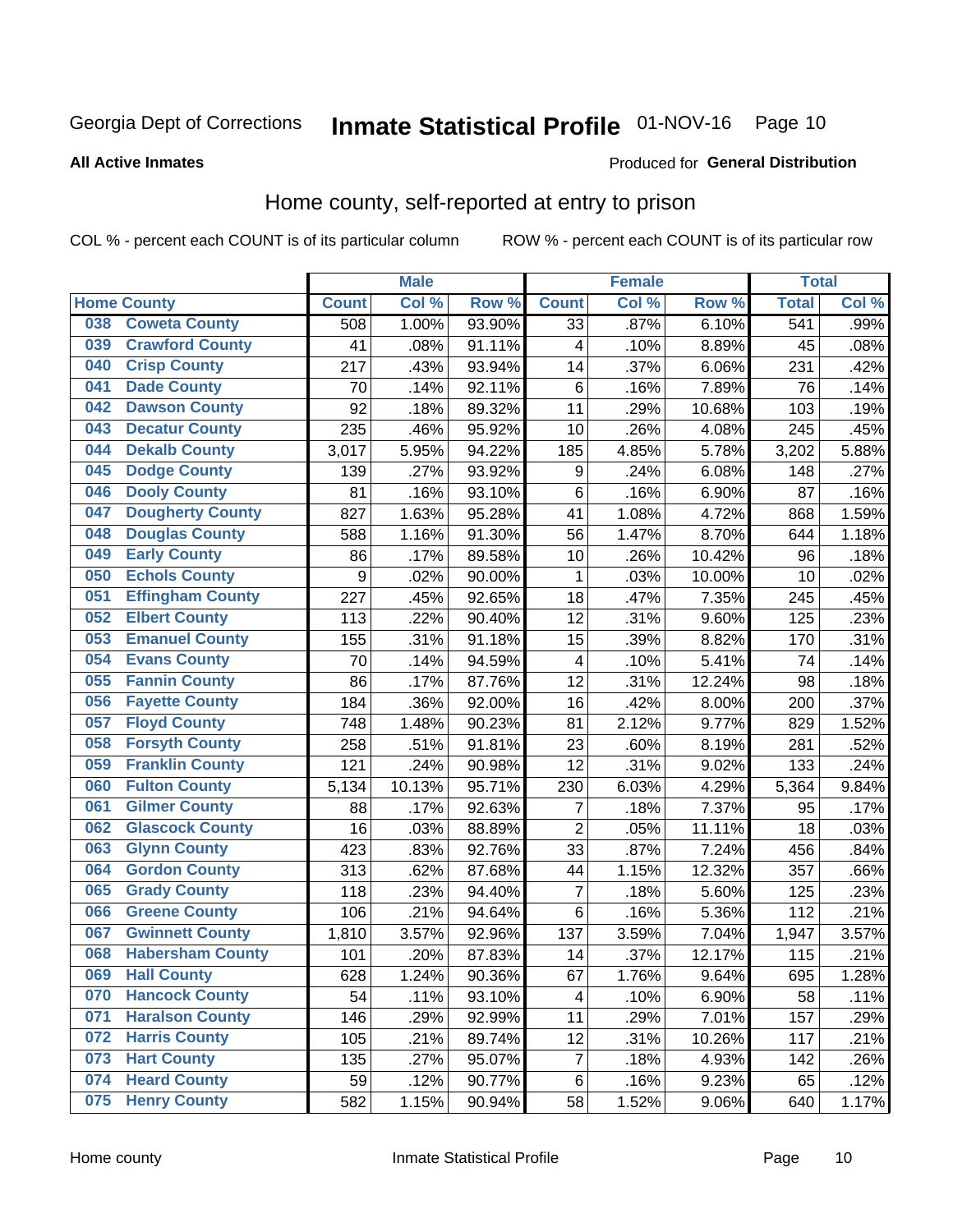# Inmate Statistical Profile 01-NOV-16 Page 11

**All Active Inmates** 

#### Produced for General Distribution

### Home county, self-reported at entry to prison

COL % - percent each COUNT is of its particular column

|                  |                          |              | <b>Male</b> |                  |                         | <b>Female</b> |        | <b>Total</b> |       |
|------------------|--------------------------|--------------|-------------|------------------|-------------------------|---------------|--------|--------------|-------|
|                  | <b>Home County</b>       | <b>Count</b> | Col %       | Row <sup>%</sup> | <b>Count</b>            | Col %         | Row %  | <b>Total</b> | Col % |
| 076              | <b>Houston County</b>    | 535          | 1.06%       | 91.61%           | 49                      | 1.29%         | 8.39%  | 584          | 1.07% |
| 077              | <b>Irwin County</b>      | 69           | .14%        | 92.00%           | $\,6$                   | .16%          | 8.00%  | 75           | .14%  |
| 078              | <b>Jackson County</b>    | 237          | .47%        | 91.51%           | 22                      | .58%          | 8.49%  | 259          | .48%  |
| 079              | <b>Jasper County</b>     | 81           | .16%        | 94.19%           | 5                       | .13%          | 5.81%  | 86           | .16%  |
| 080              | <b>Jeff Davis County</b> | 77           | .15%        | 96.25%           | 3                       | .08%          | 3.75%  | 80           | .15%  |
| 081              | <b>Jefferson County</b>  | 184          | .36%        | 95.83%           | $\overline{8}$          | .21%          | 4.17%  | 192          | .35%  |
| 082              | <b>Jenkins County</b>    | 75           | .15%        | 93.75%           | 5                       | .13%          | 6.25%  | 80           | .15%  |
| 083              | <b>Johnson County</b>    | 44           | .09%        | 91.67%           | $\overline{\mathbf{4}}$ | .10%          | 8.33%  | 48           | .09%  |
| 084              | <b>Jones County</b>      | 122          | .24%        | 92.42%           | 10                      | .26%          | 7.58%  | 132          | .24%  |
| 085              | <b>Lamar County</b>      | 62           | .12%        | 91.18%           | $\,6$                   | .16%          | 8.82%  | 68           | .12%  |
| 086              | <b>Lanier County</b>     | 38           | .07%        | 95.00%           | $\overline{2}$          | .05%          | 5.00%  | 40           | .07%  |
| 087              | <b>Laurens County</b>    | 265          | .52%        | 92.33%           | 22                      | .58%          | 7.67%  | 287          | .53%  |
| 088              | <b>Lee County</b>        | 94           | .19%        | 94.95%           | 5                       | .13%          | 5.05%  | 99           | .18%  |
| 089              | <b>Liberty County</b>    | 228          | .45%        | 96.20%           | 9                       | .24%          | 3.80%  | 237          | .43%  |
| 090              | <b>Lincoln County</b>    | 28           | .06%        | 100.00%          |                         |               |        | 28           | .05%  |
| 091              | <b>Long County</b>       | 42           | .08%        | 87.50%           | $\,6$                   | .16%          | 12.50% | 48           | .09%  |
| 092              | <b>Lowndes County</b>    | 475          | .94%        | 97.94%           | 10                      | .26%          | 2.06%  | 485          | .89%  |
| 093              | <b>Lumpkin County</b>    | 95           | .19%        | 90.48%           | 10                      | .26%          | 9.52%  | 105          | .19%  |
| 094              | <b>Macon County</b>      | 77           | .15%        | 95.06%           | 4                       | .10%          | 4.94%  | 81           | .15%  |
| 095              | <b>Madison County</b>    | 164          | .32%        | 92.66%           | 13                      | .34%          | 7.34%  | 177          | .32%  |
| 096              | <b>Marion County</b>     | 51           | .10%        | 94.44%           | 3                       | .08%          | 5.56%  | 54           | .10%  |
| 097              | <b>Mcduffie County</b>   | 158          | .31%        | 95.18%           | $\overline{8}$          | .21%          | 4.82%  | 166          | .30%  |
| 098              | <b>Mcintosh County</b>   | 54           | .11%        | 96.43%           | $\overline{2}$          | .05%          | 3.57%  | 56           | .10%  |
| 099              | <b>Meriwether County</b> | 173          | .34%        | 91.05%           | 17                      | .45%          | 8.95%  | 190          | .35%  |
| 100              | <b>Miller County</b>     | 27           | .05%        | 90.00%           | 3                       | .08%          | 10.00% | 30           | .06%  |
| 101              | <b>Mitchell County</b>   | 155          | .31%        | 93.94%           | 10                      | .26%          | 6.06%  | 165          | .30%  |
| 102              | <b>Monroe County</b>     | 118          | .23%        | 94.40%           | 7                       | .18%          | 5.60%  | 125          | .23%  |
| 103              | <b>Montgomery County</b> | 76           | .15%        | 88.37%           | 10                      | .26%          | 11.63% | 86           | .16%  |
| 104              | <b>Morgan County</b>     | 103          | .20%        | 94.50%           | 6                       | .16%          | 5.50%  | 109          | .20%  |
| 105              | <b>Murray County</b>     | 180          | .36%        | 88.24%           | 24                      | .63%          | 11.76% | 204          | .37%  |
| 106              | <b>Muscogee County</b>   | 1,016        | 2.00%       | 94.51%           | 59                      | 1.55%         | 5.49%  | 1,075        | 1.97% |
| 107              | <b>Newton County</b>     | 582          | 1.15%       | 91.65%           | 53                      | 1.39%         | 8.35%  | 635          | 1.17% |
| 108              | <b>Oconee County</b>     | 51           | .10%        | 82.26%           | 11                      | .29%          | 17.74% | 62           | .11%  |
| 109              | <b>Oglethorpe County</b> | 70           | .14%        | 88.61%           | $\boldsymbol{9}$        | .24%          | 11.39% | 79           | .14%  |
| 110              | <b>Paulding County</b>   | 323          | .64%        | 88.25%           | 43                      | 1.13%         | 11.75% | 366          | .67%  |
| 111              | <b>Peach County</b>      | 128          | .25%        | 96.24%           | 5                       | .13%          | 3.76%  | 133          | .24%  |
| $\overline{112}$ | <b>Pickens County</b>    | 115          | .23%        | 86.47%           | 18                      | .47%          | 13.53% | 133          | .24%  |
| 113              | <b>Pierce County</b>     | 101          | .20%        | 90.18%           | 11                      | .29%          | 9.82%  | 112          | .21%  |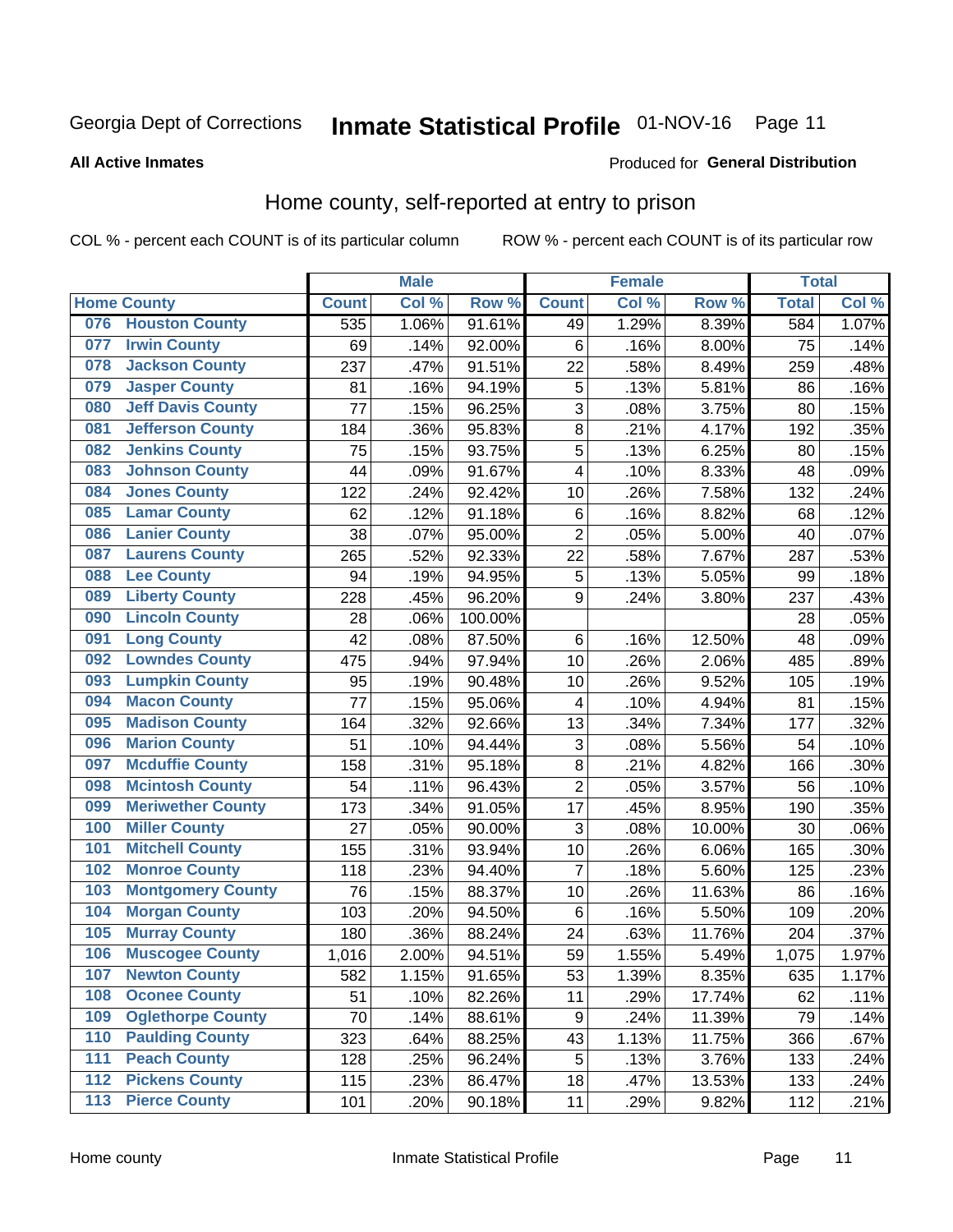# Inmate Statistical Profile 01-NOV-16 Page 12

### **All Active Inmates**

#### Produced for General Distribution

### Home county, self-reported at entry to prison

COL % - percent each COUNT is of its particular column

|                  |                          |              | <b>Male</b> |                  |                  | <b>Female</b> |           | <b>Total</b> |       |
|------------------|--------------------------|--------------|-------------|------------------|------------------|---------------|-----------|--------------|-------|
|                  | <b>Home County</b>       | <b>Count</b> | Col %       | Row <sup>%</sup> | <b>Count</b>     | Col %         | Row %     | <b>Total</b> | Col % |
| 114              | <b>Pike County</b>       | 41           | .08%        | 93.18%           | 3                | .08%          | 6.82%     | 44           | .08%  |
| 115              | <b>Polk County</b>       | 247          | .49%        | 91.48%           | 23               | .60%          | 8.52%     | 270          | .50%  |
| 116              | <b>Pulaski County</b>    | 60           | .12%        | 92.31%           | 5                | .13%          | 7.69%     | 65           | .12%  |
| 117              | <b>Putnam County</b>     | 138          | .27%        | 93.88%           | 9                | .24%          | 6.12%     | 147          | .27%  |
| 118              | <b>Quitman County</b>    | 13           | .03%        | 100.00%          |                  |               |           | 13           | .02%  |
| 119              | <b>Rabun County</b>      | 48           | .09%        | 88.89%           | $\,6$            | .16%          | $11.11\%$ | 54           | .10%  |
| 120              | <b>Randolph County</b>   | 73           | .14%        | 92.41%           | $\,6$            | .16%          | 7.59%     | 79           | .14%  |
| 121              | <b>Richmond County</b>   | 1,777        | 3.51%       | 94.52%           | 103              | 2.70%         | 5.48%     | 1,880        | 3.45% |
| 122              | <b>Rockdale County</b>   | 357          | .70%        | 92.73%           | 28               | .73%          | 7.27%     | 385          | .71%  |
| 123              | <b>Schley County</b>     | 19           | .04%        | 95.00%           | 1                | .03%          | 5.00%     | 20           | .04%  |
| 124              | <b>Screven County</b>    | 130          | .26%        | 95.59%           | $\,6$            | .16%          | 4.41%     | 136          | .25%  |
| 125              | <b>Seminole County</b>   | 72           | .14%        | 90.00%           | 8                | .21%          | 10.00%    | 80           | .15%  |
| 126              | <b>Spalding County</b>   | 456          | .90%        | 93.63%           | 31               | .81%          | 6.37%     | 487          | .89%  |
| 127              | <b>Stephens County</b>   | 136          | .27%        | 90.07%           | 15               | .39%          | 9.93%     | 151          | .28%  |
| 128              | <b>Stewart County</b>    | 36           | .07%        | 100.00%          |                  |               |           | 36           | .07%  |
| 129              | <b>Sumter County</b>     | 174          | .34%        | 96.13%           | 7                | .18%          | 3.87%     | 181          | .33%  |
| 130              | <b>Talbot County</b>     | 41           | .08%        | 91.11%           | 4                | .10%          | 8.89%     | 45           | .08%  |
| 131              | <b>Taliaferro County</b> | $\,8\,$      | .02%        | 100.00%          |                  |               |           | 8            | .01%  |
| 132              | <b>Tattnall County</b>   | 166          | .33%        | 96.51%           | $\,6$            | .16%          | 3.49%     | 172          | .32%  |
| 133              | <b>Taylor County</b>     | 56           | .11%        | 93.33%           | 4                | .10%          | 6.67%     | 60           | .11%  |
| 134              | <b>Telfair County</b>    | 110          | .22%        | 90.91%           | 11               | .29%          | 9.09%     | 121          | .22%  |
| $\overline{135}$ | <b>Terrell County</b>    | 95           | .19%        | 91.35%           | 9                | .24%          | 8.65%     | 104          | .19%  |
| 136              | <b>Thomas County</b>     | 198          | .39%        | 92.09%           | 17               | .45%          | 7.91%     | 215          | .39%  |
| 137              | <b>Tift County</b>       | 318          | .63%        | 97.55%           | 8                | .21%          | 2.45%     | 326          | .60%  |
| 138              | <b>Toombs County</b>     | 292          | .58%        | 91.25%           | 28               | .73%          | 8.75%     | 320          | .59%  |
| 139              | <b>Towns County</b>      | 18           | .04%        | 66.67%           | $\boldsymbol{9}$ | .24%          | 33.33%    | 27           | .05%  |
| 140              | <b>Treutlen County</b>   | 63           | .12%        | 91.30%           | $\,6$            | .16%          | 8.70%     | 69           | .13%  |
| 141              | <b>Troup County</b>      | 493          | .97%        | 93.73%           | 33               | .87%          | 6.27%     | 526          | .97%  |
| $\overline{142}$ | <b>Turner County</b>     | 73           | .14%        | 94.81%           | 4                | .10%          | 5.19%     | 77           | .14%  |
| 143              | <b>Twiggs County</b>     | 55           | .11%        | 93.22%           | 4                | .10%          | 6.78%     | 59           | .11%  |
| 144              | <b>Union County</b>      | 63           | .12%        | 85.14%           | 11               | .29%          | 14.86%    | 74           | .14%  |
| 145              | <b>Upson County</b>      | 147          | .29%        | 93.04%           | 11               | .29%          | 6.96%     | 158          | .29%  |
| 146              | <b>Walker County</b>     | 382          | .75%        | 86.23%           | 61               | 1.60%         | 13.77%    | 443          | .81%  |
| 147              | <b>Walton County</b>     | 431          | .85%        | 91.70%           | 39               | 1.02%         | 8.30%     | 470          | .86%  |
| 148              | <b>Ware County</b>       | 335          | .66%        | 92.54%           | 27               | .71%          | 7.46%     | 362          | .66%  |
| 149              | <b>Warren County</b>     | 29           | .06%        | 96.67%           | 1                | .03%          | 3.33%     | 30           | .06%  |
| 150              | <b>Washington County</b> | 178          | .35%        | 92.23%           | 15               | .39%          | 7.77%     | 193          | .35%  |
| 151              | <b>Wayne County</b>      | 168          | .33%        | 94.92%           | $\boldsymbol{9}$ | .24%          | 5.08%     | 177          | .32%  |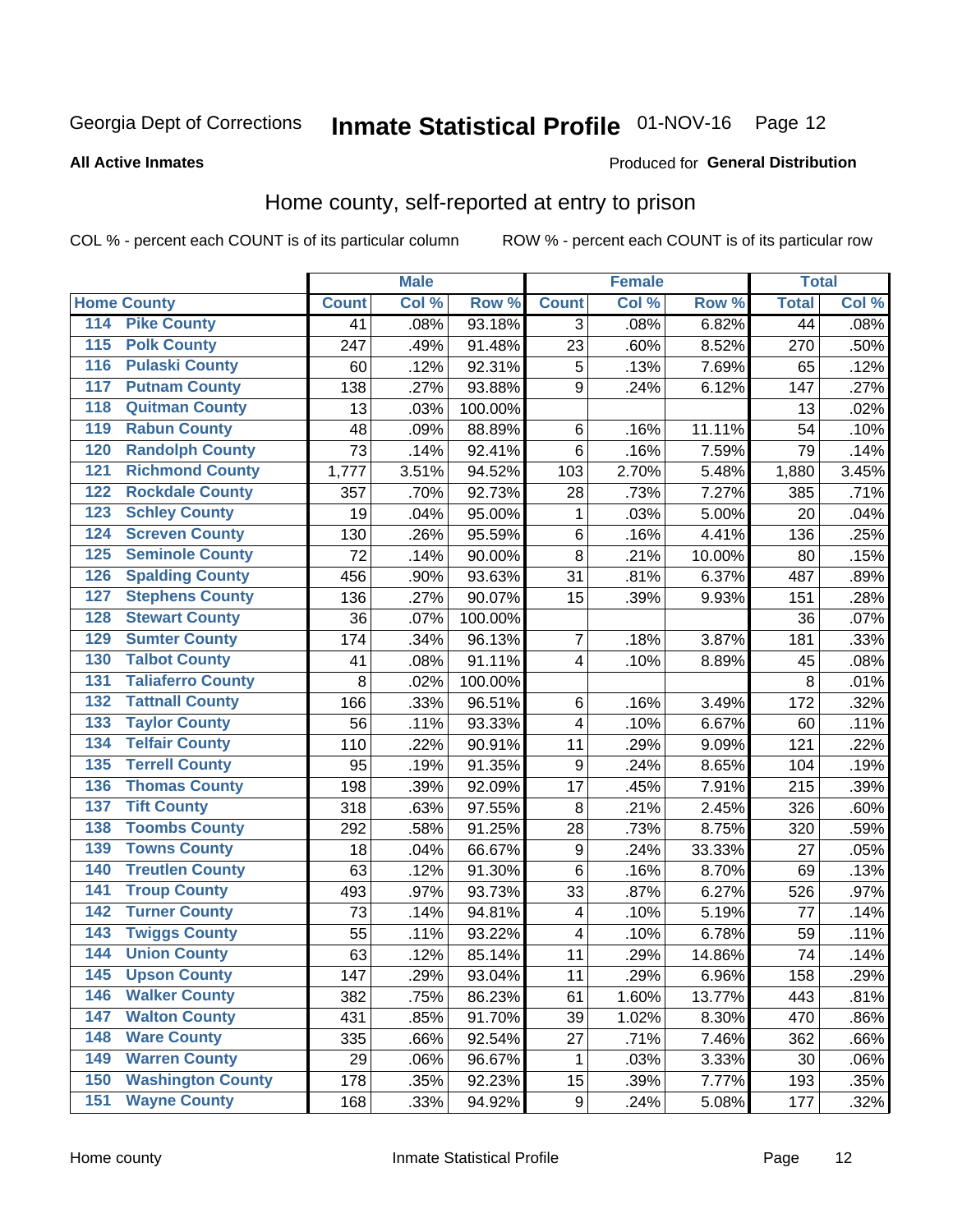# Inmate Statistical Profile 01-NOV-16 Page 13

**All Active Inmates** 

### Produced for General Distribution

### Home county, self-reported at entry to prison

COL % - percent each COUNT is of its particular column

|     |                             |              | <b>Male</b> |         |              | <b>Female</b> |        | <b>Total</b> |       |
|-----|-----------------------------|--------------|-------------|---------|--------------|---------------|--------|--------------|-------|
|     | <b>Home County</b>          | <b>Count</b> | Col %       | Row %   | <b>Count</b> | Col %         | Row %  | <b>Total</b> | Col % |
| 152 | <b>Webster County</b>       | 8            | .02%        | 100.00% |              |               |        | 8            | .01%  |
| 153 | <b>Wheeler County</b>       | 30           | .06%        | 100.00% |              |               |        | 30           | .06%  |
| 154 | <b>White County</b>         | 84           | .17%        | 87.50%  | 12           | .31%          | 12.50% | 96           | .18%  |
| 155 | <b>Whitfield County</b>     | 509          | 1.00%       | 87.46%  | 73           | 1.92%         | 12.54% | 582          | 1.07% |
| 156 | <b>Wilcox County</b>        | 52           | .10%        | 94.55%  | 3            | .08%          | 5.45%  | 55           | .10%  |
| 157 | <b>Wilkes County</b>        | 62           | .12%        | 92.54%  | 5            | .13%          | 7.46%  | 67           | .12%  |
| 158 | <b>Wilkinson County</b>     | 54           | .11%        | 100.00% |              |               |        | 54           | .10%  |
| 159 | <b>Worth County</b>         | 122          | .24%        | 91.73%  | 11           | .29%          | 8.27%  | 133          | .24%  |
| 999 | <b>Other Custody/Out Of</b> | 149          | .29%        | 95.51%  |              | .18%          | 4.49%  | 156          | .29%  |
|     | <b>State</b>                |              |             |         |              |               |        |              |       |
|     | <b>Total Rported</b>        | 50,677       | 100%        | 93%     | 3,812        | 100%          | 7%     | 54,489       | 100%  |

| <b>Not</b><br>Reported |        |      |        |
|------------------------|--------|------|--------|
| <b>c</b> otal          | 50,677 | 2012 | 54,489 |

| Mode (most frequent) | <b>Fulton County</b> | <b>Fulton County</b> | <b>Fulton County</b> |
|----------------------|----------------------|----------------------|----------------------|
|                      |                      |                      |                      |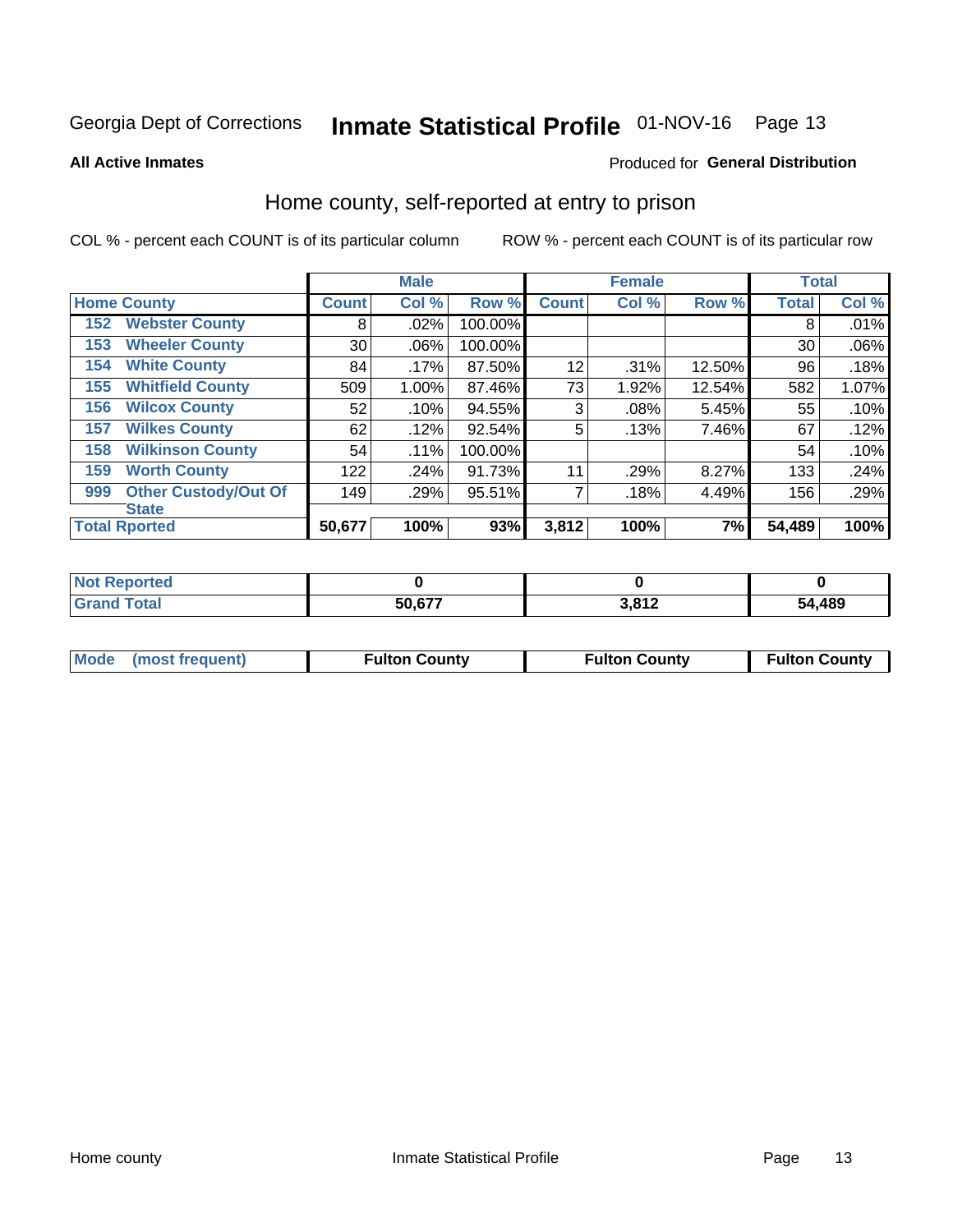# Inmate Statistical Profile 01-NOV-16 Page 14

### **All Active Inmates**

### Produced for General Distribution

### Employment status before prison, self-reported at entry to prison

COL % - percent each COUNT is of its particular column

|                           | <b>Male</b> |          |         | <b>Female</b> |        |        | <b>Total</b> |        |
|---------------------------|-------------|----------|---------|---------------|--------|--------|--------------|--------|
| <b>Employment Status</b>  | Count l     | Col %    | Row %   | <b>Count</b>  | Col %  | Row %  | Total        | Col %  |
| <b>Full Time</b><br>01    | 18,546      | 45.78%   | 94.22%  | 1,138         | 34.07% | 5.78%  | 19,684       | 44.89% |
| <b>Part Time</b><br>02    | 2,908       | 7.18%    | 91.07%  | 285           | 8.53%  | 8.93%  | 3.193        | 7.28%  |
| Unempl $<$ 6M<br>03       | 2,421       | 5.98%    | 98.10%  | 47            | 1.41%  | 1.90%  | 2,468        | 5.63%  |
| Unempl $> 6M$<br>04       | 9,433       | 23.28%   | 89.29%  | 1,132         | 33.89% | 10.71% | 10,565       | 24.09% |
| <b>Never Worked</b><br>05 | 4,149       | 10.24%   | 94.06%  | 262           | 7.84%  | 5.94%  | 4,411        | 10.06% |
| <b>Student</b><br>06      | 1,160       | $2.86\%$ | 96.83%  | 38            | 1.14%  | 3.17%  | 1,198        | 2.73%  |
| <b>Incapable</b><br>07    | 1,893       | 4.67%    | 81.21%  | 438           | 13.11% | 18.79% | 2,331        | 5.32%  |
| <b>UNKNOWN</b><br>20      | 2           | $.01\%$  | 100.00% |               |        |        | 2            | .01%   |
| <b>Total Reported</b>     | 40,512      | 100%     | 92.38%  | 3,340         | 100%   | 7.62%  | 43,852       | 100%   |

| <b>Not Reported</b> | 10,167 | יי<br>$-41-$ | 10,639 |
|---------------------|--------|--------------|--------|
| <b>Grand Total</b>  | 50,679 | 3,812        | 54,491 |

| <b>Mode (most frequent)</b> | $^{\prime\prime}$ Time | <b>Time</b><br>rull i |
|-----------------------------|------------------------|-----------------------|
|                             |                        |                       |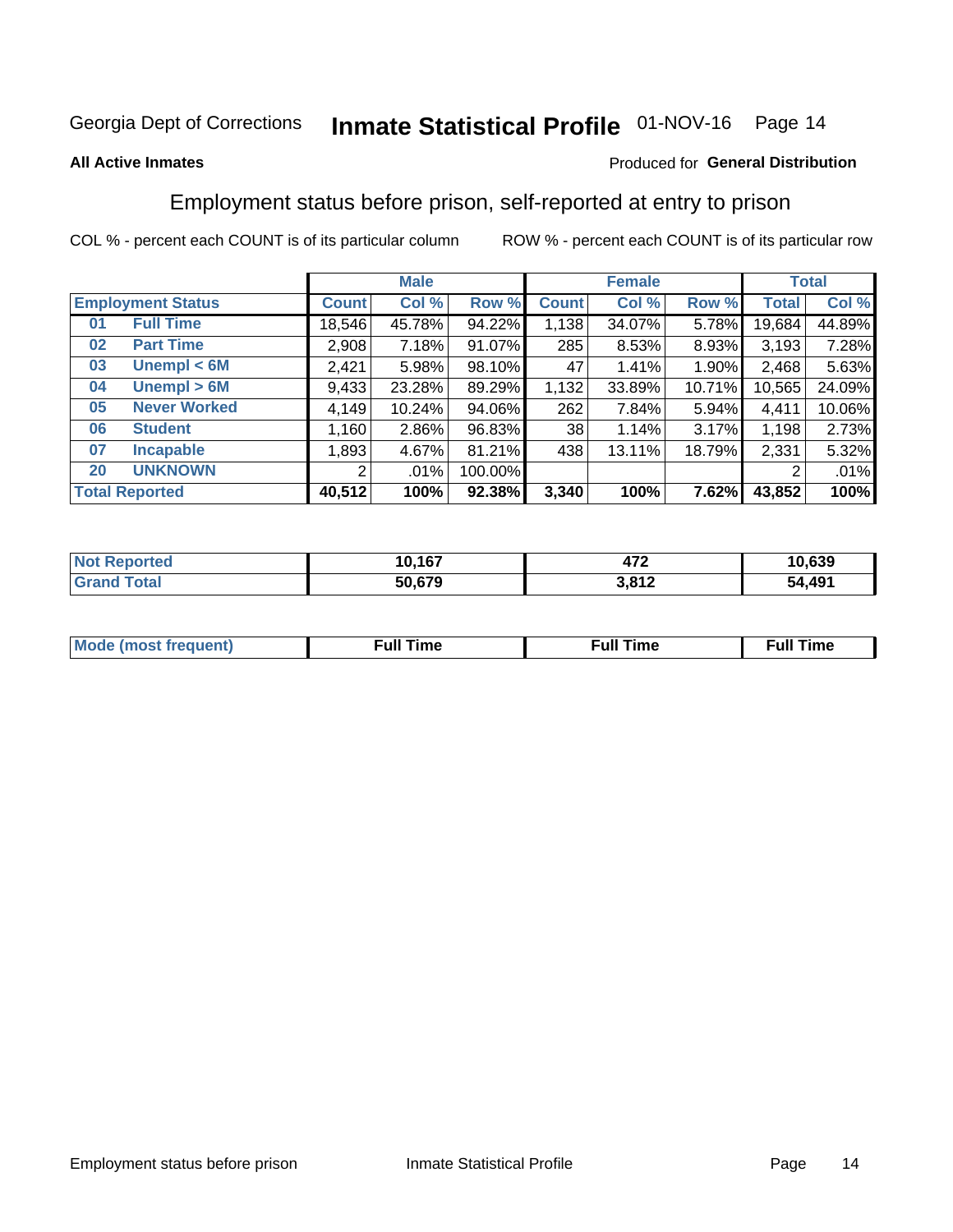# Inmate Statistical Profile 01-NOV-16 Page 15

### **All Active Inmates**

Produced for General Distribution

### Age at admission

COL % - percent each COUNT is of its particular column

|                         |              | <b>Male</b> |         |              | Female |        |              | <b>Total</b> |
|-------------------------|--------------|-------------|---------|--------------|--------|--------|--------------|--------------|
| <b>Age At Admission</b> | <b>Count</b> | Col %       | Row %   | <b>Count</b> | Col %  | Row %  | <b>Total</b> | Col %        |
| 14                      | 15           | 0.03%       | 88.24%  | 2            | 0.05%  | 11.76% | 17           | 0.03%        |
| 15                      | 59           | 0.12%       | 100.00% |              |        |        | 59           | 0.11%        |
| 16                      | 162          | 0.32%       | 98.18%  | 3            | 0.08%  | 1.82%  | 165          | 0.30%        |
| $\overline{17}$         | 711          | 1.40%       | 95.95%  | 30           | 0.79%  | 4.05%  | 741          | 1.36%        |
| $\overline{18}$         | 1,317        | 2.60%       | 97.34%  | 36           | 0.94%  | 2.66%  | 1,353        | 2.48%        |
| 19                      | 1,918        | 3.78%       | 96.62%  | 67           | 1.76%  | 3.38%  | 1,985        | 3.64%        |
| $\overline{20}$         | 2,113        | 4.17%       | 95.78%  | 93           | 2.44%  | 4.22%  | 2,206        | 4.05%        |
| $\overline{21}$         | 2,165        | 4.27%       | 95.50%  | 102          | 2.68%  | 4.50%  | 2,267        | 4.16%        |
| $\overline{22}$         | 2,296        | 4.53%       | 95.27%  | 114          | 2.99%  | 4.73%  | 2,410        | 4.42%        |
| 23                      | 2,063        | 4.07%       | 94.07%  | 130          | 3.41%  | 5.93%  | 2,193        | 4.02%        |
| $\overline{24}$         | 2,078        | 4.10%       | 92.93%  | 158          | 4.15%  | 7.07%  | 2,236        | 4.10%        |
| 25                      | 2,010        | 3.97%       | 93.36%  | 143          | 3.75%  | 6.64%  | 2,153        | 3.95%        |
| $\overline{26}$         | 1,928        | 3.80%       | 93.23%  | 140          | 3.67%  | 6.77%  | 2,068        | 3.80%        |
| $\overline{27}$         | 1,818        | 3.59%       | 92.71%  | 143          | 3.75%  | 7.29%  | 1,961        | 3.60%        |
| 28                      | 1,745        | 3.44%       | 92.77%  | 136          | 3.57%  | 7.23%  | 1,881        | 3.45%        |
| 29                      | 1,696        | 3.35%       | 92.68%  | 134          | 3.52%  | 7.32%  | 1,830        | 3.36%        |
| 30                      | 1,772        | 3.50%       | 93.12%  | 131          | 3.44%  | 6.88%  | 1,903        | 3.49%        |
| $\overline{31}$         | 1,555        | 3.07%       | 92.61%  | 124          | 3.25%  | 7.39%  | 1,679        | 3.08%        |
| 32                      | 1,414        | 2.79%       | 91.11%  | 138          | 3.62%  | 8.89%  | 1,552        | 2.85%        |
| 33                      | 1,474        | 2.91%       | 90.76%  | 150          | 3.94%  | 9.24%  | 1,624        | 2.98%        |
| 34                      | 1,388        | 2.74%       | 90.25%  | 150          | 3.94%  | 9.75%  | 1,538        | 2.82%        |
| 35                      | 1,426        | 2.81%       | 91.94%  | 125          | 3.28%  | 8.06%  | 1,551        | 2.85%        |
| 36                      | 1,350        | 2.66%       | 92.53%  | 109          | 2.86%  | 7.47%  | 1,459        | 2.68%        |
| $\overline{37}$         | 1,272        | 2.51%       | 91.91%  | 112          | 2.94%  | 8.09%  | 1,384        | 2.54%        |
| 38                      | 1,098        | 2.17%       | 91.73%  | 99           | 2.60%  | 8.27%  | 1,197        | 2.20%        |
| 39                      | 1,067        | 2.11%       | 90.04%  | 118          | 3.10%  | 9.96%  | 1,185        | 2.17%        |
| 40                      | 979          | 1.93%       | 92.27%  | 82           | 2.15%  | 7.73%  | 1,061        | 1.95%        |
| 41                      | 969          | 1.91%       | 92.55%  | 78           | 2.05%  | 7.45%  | 1,047        | 1.92%        |
| 42                      | 943          | 1.86%       | 93.18%  | 69           | 1.81%  | 6.82%  | 1,012        | 1.86%        |
| 43                      | 899          | 1.77%       | 91.55%  | 83           | 2.18%  | 8.45%  | 982          | 1.80%        |
| 44                      | 817          | 1.61%       | 90.28%  | 88           | 2.31%  | 9.72%  | 905          | 1.66%        |
| 45                      | 757          | 1.49%       | 90.99%  | 75           | 1.97%  | 9.01%  | 832          | 1.53%        |
| 46                      | 741          | 1.46%       | 90.04%  | 82           | 2.15%  | 9.96%  | 823          | 1.51%        |
| 47                      | 690          | 1.36%       | 90.55%  | 72           | 1.89%  | 9.45%  | 762          | 1.40%        |
| 48                      | 664          | 1.31%       | 89.61%  | 77           | 2.02%  | 10.39% | 741          | 1.36%        |
| 49                      | 628          | 1.24%       | 91.55%  | 58           | 1.52%  | 8.45%  | 686          | 1.26%        |
| 50                      | 563          | 1.11%       | 91.40%  | 53           | 1.39%  | 8.60%  | 616          | 1.13%        |
| 51                      | 480          | 0.95%       | 90.91%  | 48           | 1.26%  | 9.09%  | 528          | 0.97%        |
| 52                      | 500          | 0.99%       | 90.91%  | 50           | 1.31%  | 9.09%  | 550          | 1.01%        |
| 53                      | 468          | 0.92%       | 91.23%  | 45           | 1.18%  | 8.77%  | 513          | 0.94%        |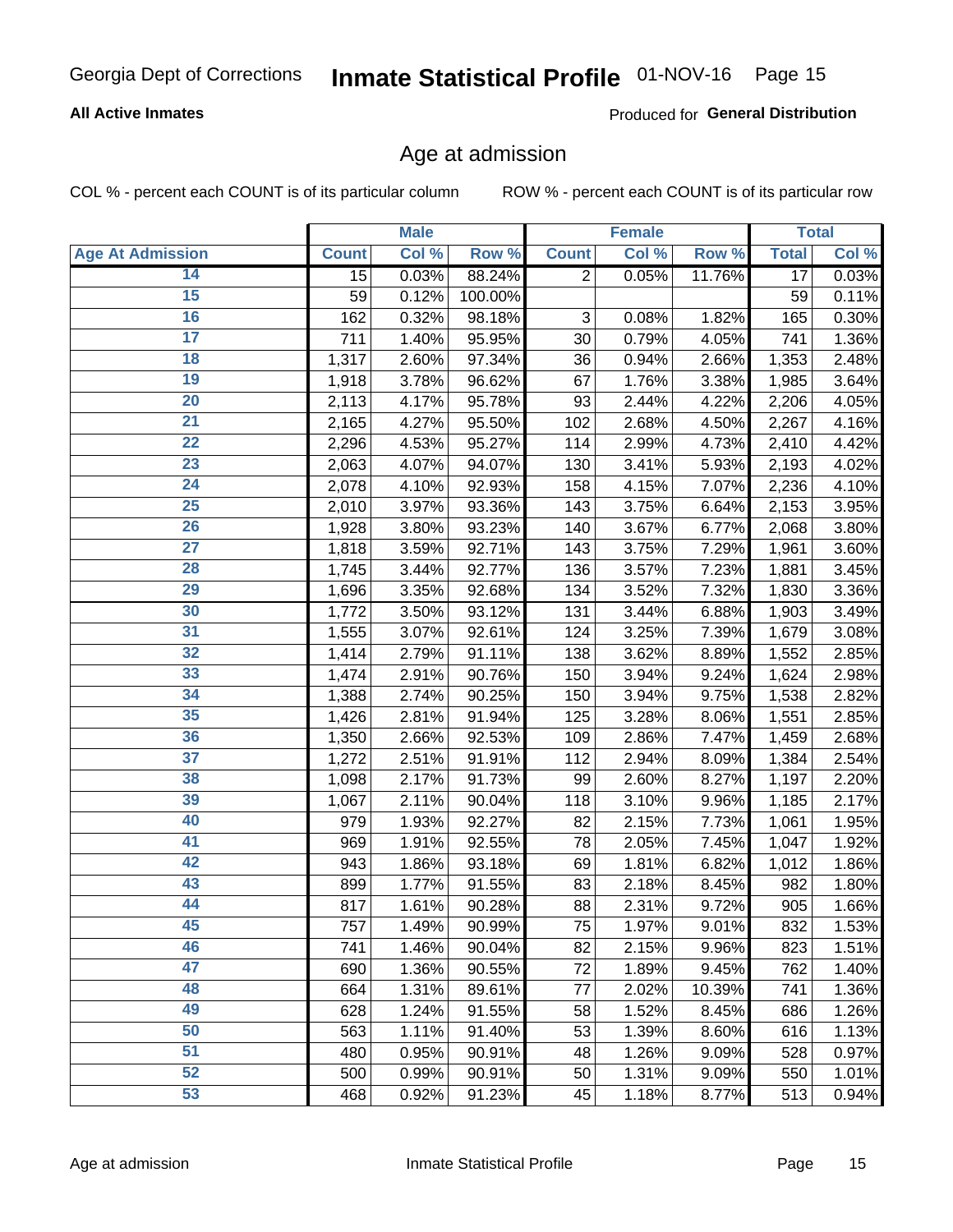# Inmate Statistical Profile 01-NOV-16 Page 16

### **All Active Inmates**

Produced for General Distribution

### Age at admission

COL % - percent each COUNT is of its particular column

|                         |                         | <b>Male</b> |         |                 | <b>Female</b> |                  |                 | <b>Total</b> |
|-------------------------|-------------------------|-------------|---------|-----------------|---------------|------------------|-----------------|--------------|
| <b>Age At Admission</b> | <b>Count</b>            | Col %       | Row %   | <b>Count</b>    | Col %         | Row <sup>%</sup> | <b>Total</b>    | Col %        |
| 54                      | $\overline{418}$        | 0.82%       | 91.47%  | $\overline{39}$ | 1.02%         | 8.53%            | 457             | 0.84%        |
| 55                      | 351                     | 0.69%       | 95.38%  | 17              | 0.45%         | 4.62%            | 368             | 0.68%        |
| 56                      | 330                     | 0.65%       | 93.48%  | 23              | 0.60%         | 6.52%            | 353             | 0.65%        |
| $\overline{57}$         | 250                     | 0.49%       | 94.70%  | $\overline{14}$ | 0.37%         | 5.30%            | 264             | 0.48%        |
| 58                      | 217                     | 0.43%       | 95.18%  | 11              | 0.29%         | 4.82%            | 228             | 0.42%        |
| 59                      | 189                     | 0.37%       | 93.10%  | 14              | 0.37%         | 6.90%            | 203             | 0.37%        |
| 60                      | 153                     | 0.30%       | 93.87%  | 10              | 0.26%         | 6.13%            | 163             | 0.30%        |
| 61                      | 132                     | 0.26%       | 96.35%  | 5               | 0.13%         | 3.65%            | 137             | 0.25%        |
| 62                      | 120                     | 0.24%       | 93.75%  | 8               | 0.21%         | 6.25%            | 128             | 0.23%        |
| 63                      | 85                      | 0.17%       | 94.44%  | 5               | 0.13%         | 5.56%            | 90              | 0.17%        |
| 64                      | 90                      | 0.18%       | 93.75%  | $\,6$           | 0.16%         | 6.25%            | 96              | 0.18%        |
| 65                      | 55                      | 0.11%       | 96.49%  | $\overline{c}$  | 0.05%         | 3.51%            | 57              | 0.10%        |
| 66                      | 43                      | 0.08%       | 97.73%  | $\overline{1}$  | 0.03%         | 2.27%            | 44              | 0.08%        |
| 67                      | 45                      | 0.09%       | 100.00% |                 |               |                  | 45              | 0.08%        |
| 68                      | 38                      | 0.07%       | 97.44%  | 1               | 0.03%         | 2.56%            | 39              | 0.07%        |
| 69                      | 31                      | 0.06%       | 96.88%  | 1               | 0.03%         | 3.13%            | 32              | 0.06%        |
| 70                      | 24                      | 0.05%       | 92.31%  | $\overline{2}$  | 0.05%         | 7.69%            | 26              | 0.05%        |
| $\overline{71}$         | 13                      | 0.03%       | 100.00% |                 |               |                  | 13              | 0.02%        |
| $\overline{72}$         | 18                      | 0.04%       | 90.00%  | $\overline{2}$  | 0.05%         | 10.00%           | 20              | 0.04%        |
| $\overline{73}$         | 12                      | 0.02%       | 100.00% |                 |               |                  | $\overline{12}$ | 0.02%        |
| $\overline{74}$         | $\boldsymbol{9}$        | 0.02%       | 75.00%  | 3               | 0.08%         | 25.00%           | 12              | 0.02%        |
| $\overline{75}$         | 9                       | 0.02%       | 100.00% |                 |               |                  | 9               | 0.02%        |
| 76                      | 11                      | 0.02%       | 100.00% |                 |               |                  | 11              | 0.02%        |
| $\overline{77}$         | $\overline{7}$          | 0.01%       | 100.00% |                 |               |                  | $\overline{7}$  | 0.01%        |
| 78                      | $\overline{2}$          | 0.01%       | 100.00% |                 |               |                  | $\overline{2}$  | 0.01%        |
| 79                      | 3                       | 0.01%       | 100.00% |                 |               |                  | $\overline{3}$  | 0.01%        |
| 80                      | $\mathbf{1}$            | 0.01%       | 100.00% |                 |               |                  | $\mathbf{1}$    | 0.01%        |
| 81                      | 3                       | 0.01%       | 100.00% |                 |               |                  | 3               | 0.01%        |
| $\overline{82}$         | $\overline{\mathbf{4}}$ | 0.01%       | 100.00% |                 |               |                  | 4               | 0.01%        |
| 83                      | 1                       | 0.01%       | 100.00% |                 |               |                  | 1               | 0.01%        |
| 84                      | 3                       | 0.01%       | 100.00% |                 |               |                  | 3               | 0.01%        |
| 85                      | $\mathbf{1}$            | 0.01%       | 100.00% |                 |               |                  | $\mathbf{1}$    | 0.01%        |
| <b>Total Reported</b>   | 50,676                  | 100%        | 93.01%  | 3,811           | 100%          | 6.99%            | 54,487          | 100%         |

| <b>I</b> NOT REDOFTED<br>⋯ |        |             |        |
|----------------------------|--------|-------------|--------|
| <i>i</i> otal              | 50.677 | <b>2012</b> | 54,489 |

| Mean<br>average),         | 50 F.A<br>JZ.J. | 34.40    | 32.64 |
|---------------------------|-----------------|----------|-------|
| 'middle)<br><b>Mediar</b> | 30              | ~<br>-JJ | 30    |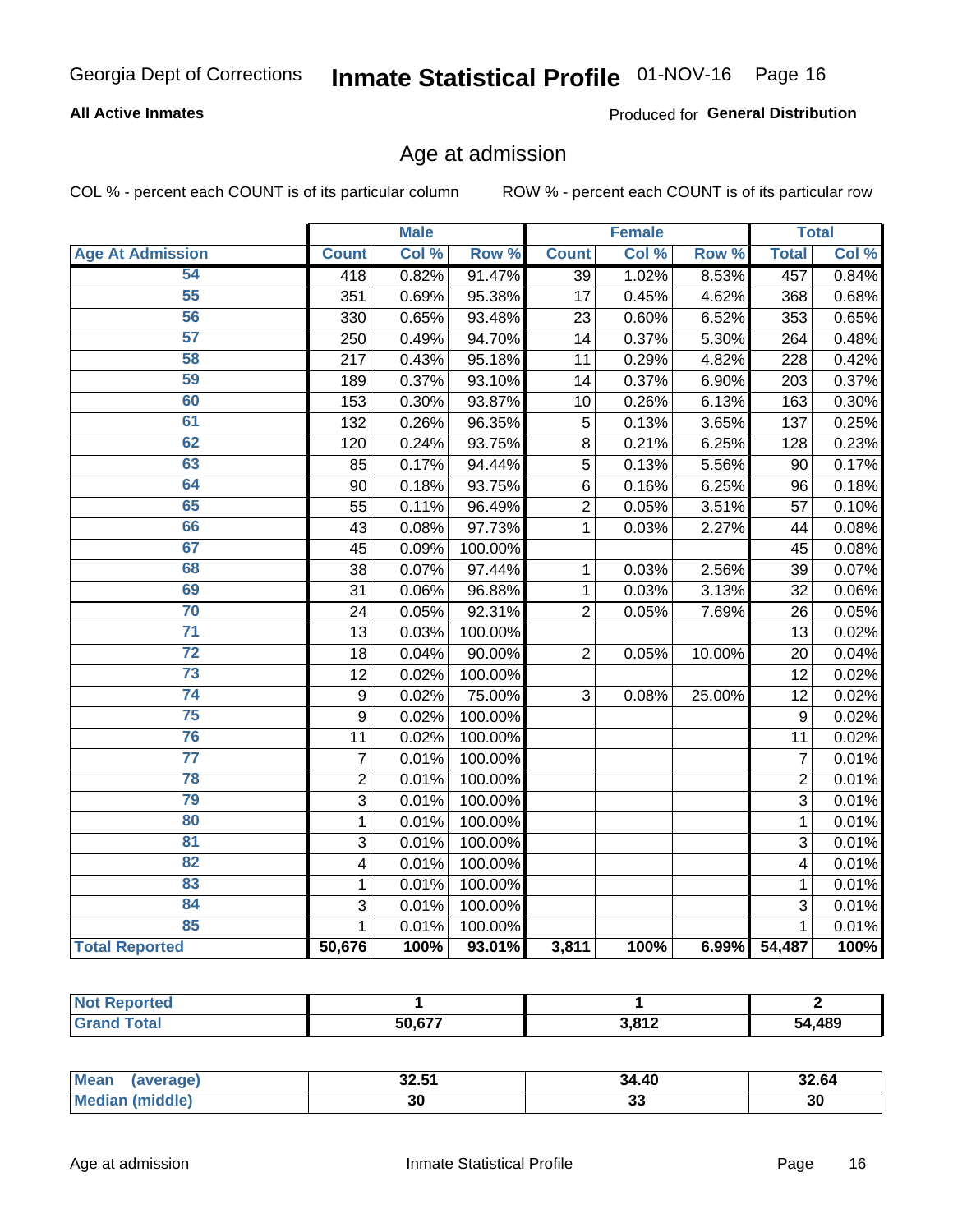# Inmate Statistical Profile 01-NOV-16 Page 17

### Produced for General Distribution

### Age at admission

COL % - percent each COUNT is of its particular column

|                          | <b>Male</b> | <b>Female</b> | Total |
|--------------------------|-------------|---------------|-------|
| Modiae 22 Mast24e)quent) | ົ<br>- -    |               |       |
| <b>Grand Total</b>       |             |               |       |
|                          |             |               |       |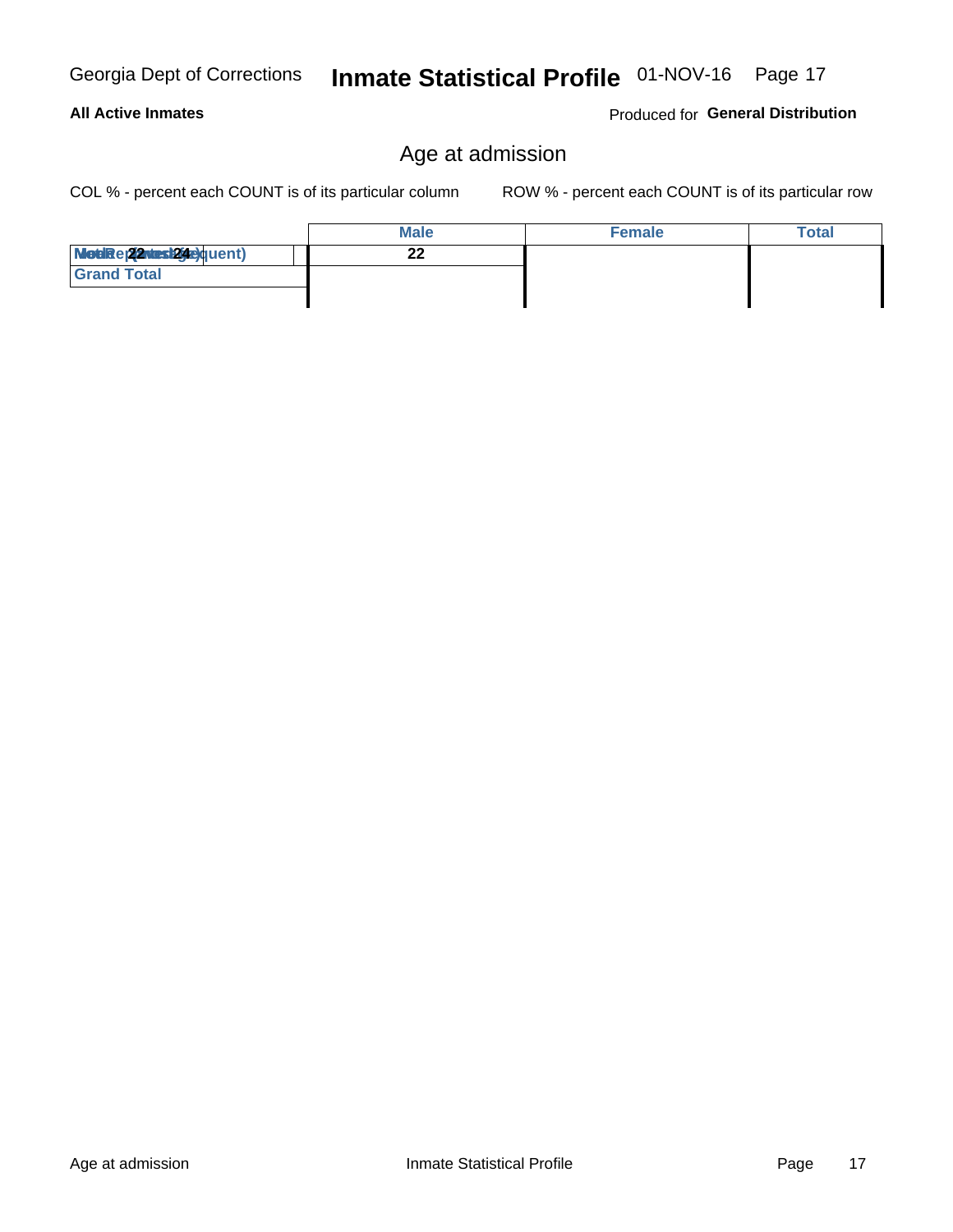# Inmate Statistical Profile 01-NOV-16 Page 20

### **All Active Inmates**

### Produced for General Distribution

### Height, measured at entry to prison

COL % - percent each COUNT is of its particular column

|                         |                | <b>Male</b> |         |                 | <b>Female</b> |        |                | <b>Total</b> |
|-------------------------|----------------|-------------|---------|-----------------|---------------|--------|----------------|--------------|
| <b>Height</b>           | <b>Count</b>   | Col %       | Row %   | <b>Count</b>    | Col %         | Row %  | <b>Total</b>   | Col %        |
| $\overline{\mathbf{0}}$ | 555            | 1.10%       | 97.71%  | $\overline{13}$ | 0.34%         | 2.29%  | 568            | 1.04%        |
| 4'00"                   | 4              | 0.01%       | 100.00% |                 |               |        | 4              | 0.01%        |
| 4'02''                  | 1              | 0.01%       | 100.00% |                 |               |        | 1              | 0.01%        |
| 4'03''                  | $\overline{c}$ | 0.01%       | 100.00% |                 |               |        | $\overline{c}$ | 0.01%        |
| 4'04"                   | 1              | 0.01%       | 100.00% |                 |               |        | 1              | 0.01%        |
| 4'05"                   | $\overline{2}$ | 0.01%       | 66.67%  | $\mathbf{1}$    | 0.03%         | 33.33% | $\sqrt{3}$     | 0.01%        |
| 4'06"                   | 1              | 0.01%       | 50.00%  | 1               | 0.03%         | 50.00% | $\overline{c}$ | 0.01%        |
| 4'07"                   | 1              | 0.01%       | 25.00%  | 3               | 0.08%         | 75.00% | 4              | 0.01%        |
| 4'08"                   | 8              | 0.02%       | 57.14%  | 6               | 0.16%         | 42.86% | 14             | 0.03%        |
| 4'09"                   | 3              | 0.01%       | 17.65%  | 14              | 0.37%         | 82.35% | 17             | 0.03%        |
| 4'10''                  | 5              | 0.01%       | 21.74%  | 18              | 0.47%         | 78.26% | 23             | 0.04%        |
| 4'11''                  | 11             | 0.02%       | 13.58%  | 70              | 1.84%         | 86.42% | 81             | 0.15%        |
| 5'00''                  | 108            | 0.21%       | 41.06%  | 155             | 4.07%         | 58.94% | 263            | 0.48%        |
| 5'01"                   | 97             | 0.19%       | 31.70%  | 209             | 5.48%         | 68.30% | 306            | 0.56%        |
| 5'02"                   | 268            | 0.53%       | 39.76%  | 406             | 10.65%        | 60.24% | 674            | 1.24%        |
| 5'03''                  | 384            | 0.76%       | 46.15%  | 448             | 11.75%        | 53.85% | 832            | 1.53%        |
| 5'04"                   | 998            | 1.97%       | 63.85%  | 565             | 14.82%        | 36.15% | 1,563          | 2.87%        |
| 5'05"                   | 1,688          | 3.33%       | 78.80%  | 454             | 11.91%        | 21.20% | 2,142          | 3.93%        |
| 5'06''                  | 3,445          | 6.80%       | 88.08%  | 466             | 12.22%        | 11.92% | 3,911          | 7.18%        |
| 5'07''                  | 4,009          | 7.91%       | 90.19%  | 436             | 11.44%        | 9.81%  | 4,445          | 8.16%        |
| 5'08''                  | 5,078          | 10.02%      | 96.23%  | 199             | 5.22%         | 3.77%  | 5,277          | 9.68%        |
| 5'09''                  | 6,539          | 12.90%      | 97.48%  | 169             | 4.43%         | 2.52%  | 6,708          | 12.31%       |
| 5'10''                  | 5,457          | 10.77%      | 98.34%  | 92              | 2.41%         | 1.66%  | 5,549          | 10.18%       |
| 5'11"                   | 6,110          | 12.06%      | 99.20%  | 49              | 1.29%         | 0.80%  | 6,159          | 11.30%       |
| 6'00''                  | 5,487          | 10.83%      | 99.67%  | 18              | 0.47%         | 0.33%  | 5,505          | 10.10%       |
| 6'01''                  | 4,125          | 8.14%       | 99.66%  | 14              | 0.37%         | 0.34%  | 4,139          | 7.60%        |
| 6'02"                   | 3,084          | 6.09%       | 99.90%  | 3               | 0.08%         | 0.10%  | 3,087          | 5.67%        |
| 6'03''                  | 1,638          | 3.23%       | 99.82%  | 3               | 0.08%         | 0.18%  | 1,641          | 3.01%        |
| 6'04"                   | 924            | 1.82%       | 100.00% |                 |               |        | 924            | 1.70%        |
| 6'05"                   | 355            | 0.70%       | 100.00% |                 |               |        | 355            | 0.65%        |
| 6'06''                  | 161            | 0.32%       | 100.00% |                 |               |        | 161            | 0.30%        |
| 6'07"                   | 53             | 0.10%       | 100.00% |                 |               |        | 53             | 0.10%        |
| 6'08"                   | 29             | 0.06%       | 100.00% |                 |               |        | 29             | 0.05%        |
| 6'09''                  | 30             | 0.06%       | 100.00% |                 |               |        | 30             | 0.06%        |
| 6'10''                  | 5              | 0.01%       | 100.00% |                 |               |        | 5              | 0.01%        |
| 6'11''                  | 6              | 0.01%       | 100.00% |                 |               |        | 6              | 0.01%        |
| 7'00"                   | 4              | 0.01%       | 100.00% |                 |               |        | 4              | 0.01%        |
| 7'05"                   | $\mathbf{1}$   | 0.01%       | 100.00% |                 |               |        | 1              | 0.01%        |
| <b>Total Reported</b>   | 50,677         | 100%        | 93.00%  | 3,812           | 100%          | 7.00%  | 54,489         | 100%         |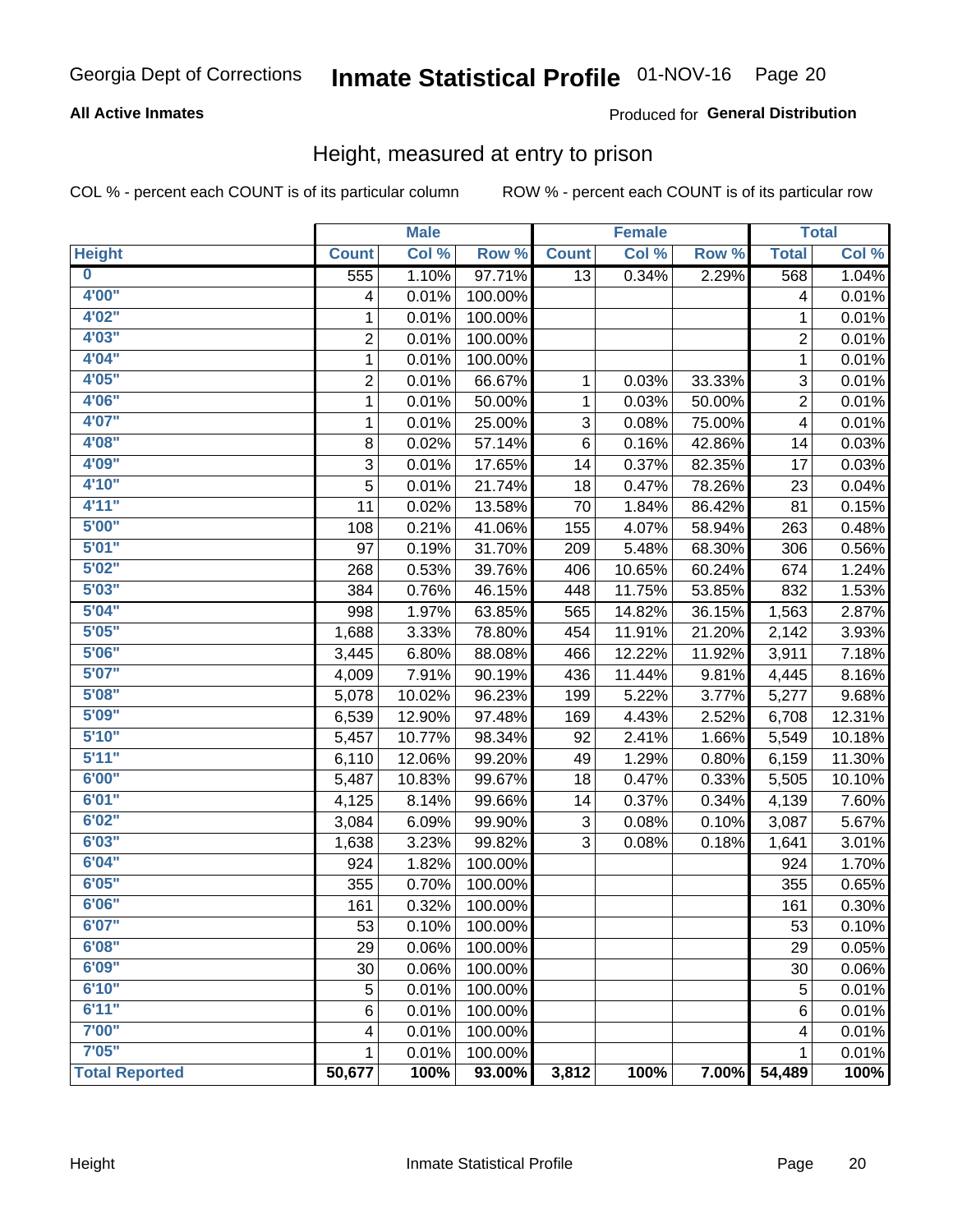# Inmate Statistical Profile 01-NOV-16 Page 21

### **All Active Inmates**

Produced for General Distribution

### Height, measured at entry to prison

COL % - percent each COUNT is of its particular column

|                     | <b>Male</b> | <b>Female</b> | <b>Total</b> |
|---------------------|-------------|---------------|--------------|
| <b>Not Reported</b> |             |               |              |
| <b>Grand Total</b>  | 50,677      | 3,812         | 54,489       |

| <b>Mean</b> | 'average) | EI4 OIL | 5'05" | 5'10" |
|-------------|-----------|---------|-------|-------|
|             |           |         |       |       |
| $M_{\odot}$ | frequent) | 5'09"   | 5'04" | 5'09" |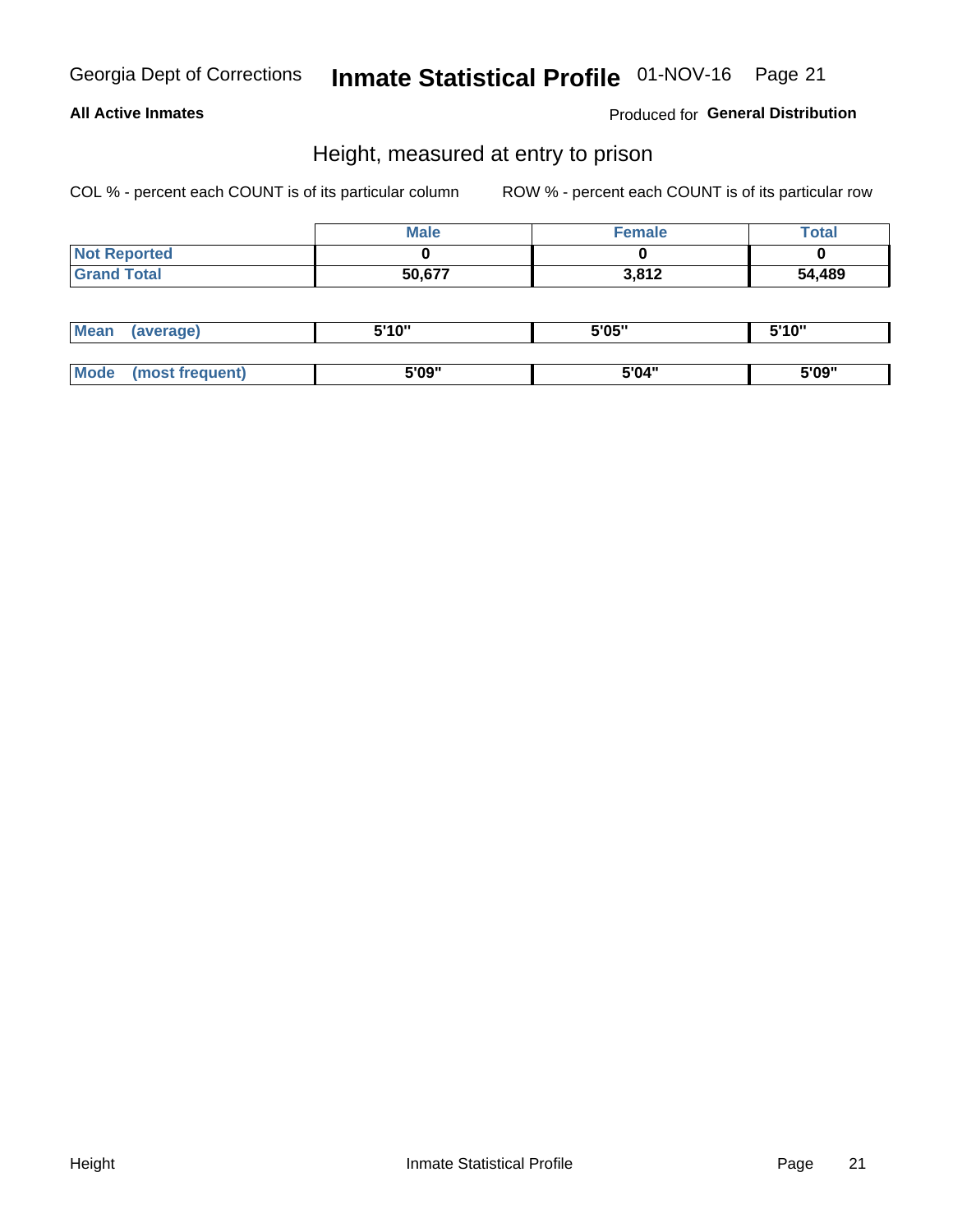#### Inmate Statistical Profile 01-NOV-16 Page 22

**All Active Inmates** 

Produced for General Distribution

### Weight, measured at entry to prison

COL % - percent each COUNT is of its particular column

|                          |              | <b>Male</b> |         |                         | <b>Female</b>   |        |                | <b>Total</b> |
|--------------------------|--------------|-------------|---------|-------------------------|-----------------|--------|----------------|--------------|
| Weight                   | <b>Count</b> | Col %       | Row %   | <b>Count</b>            | Col %           | Row %  | <b>Total</b>   | Col %        |
| <b>Under 80 pounds</b>   | 7            | 0.01%       | 87.50%  | 1                       | 0.03%           | 12.50% | 8              | 0.01%        |
| 80 - 89 pounds           | $\mathbf{1}$ | 0.01%       | 50.00%  | 1                       | 0.03%           | 50.00% | $\overline{2}$ | 0.01%        |
| 90 - 99 pounds           | 5            | 0.01%       | 38.46%  | 8                       | 0.21%           | 61.54% | 13             | 0.02%        |
| 100 - 109 pounds         | 33           | 0.07%       | 50.00%  | 33                      | 0.87%           | 50.00% | 66             | 0.12%        |
| 110 - 119 pounds         | 116          | 0.23%       | 51.10%  | 111                     | 2.92%           | 48.90% | 227            | 0.42%        |
| 120 - 129 pounds         | 537          | 1.07%       | 73.76%  | 191                     | 5.03%           | 26.24% | 728            | 1.35%        |
| 130 - 139 pounds         | 1,682        | 3.36%       | 82.25%  | 363                     | 9.56%           | 17.75% | 2,045          | 3.79%        |
| 140 - 149 pounds         | 3,478        | 6.94%       | 88.50%  | 452                     | 11.90%          | 11.50% | 3,930          | 7.29%        |
| 150 - 159 pounds         | 5,257        | 10.49%      | 92.26%  | 441                     | 11.61%          | 7.74%  | 5,698          | 10.57%       |
| 160 - 169 pounds         | 6,797        | 13.57%      | 94.48%  | 397                     | 10.46%          | 5.52%  | 7,194          | 13.35%       |
| 170 - 179 pounds         | 6,279        | 12.53%      | 94.31%  | 379                     | 9.98%           | 5.69%  | 6,658          | 12.35%       |
| 180 - 189 pounds         | 6,586        | 13.15%      | 95.13%  | 337                     | 8.88%           | 4.87%  | 6,923          | 12.85%       |
| 190 - 199 pounds         | 4,467        | 8.92%       | 95.12%  | 229                     | 6.03%           | 4.88%  | 4,696          | 8.71%        |
| 200 - 209 pounds         | 3,954        | 7.89%       | 94.26%  | 241                     | 6.35%           | 5.74%  | 4,195          | 7.78%        |
| 210 - 219 pounds         | 3,003        | 5.99%       | 95.91%  | 128                     | 3.37%           | 4.09%  | 3,131          | 5.81%        |
| 220 - 229 pounds         | 2,369        | 4.73%       | 94.87%  | 128                     | 3.37%           | 5.13%  | 2,497          | 4.63%        |
| 230 - 239 pounds         | 1,530        | 3.05%       | 94.15%  | 95                      | 2.50%           | 5.85%  | 1,625          | 3.02%        |
| 240 - 249 pounds         | 1,210        | 2.42%       | 94.61%  | 69                      | 1.82%           | 5.39%  | 1,279          | 2.37%        |
| 250 - 259 pounds         | 884          | 1.76%       | 94.24%  | 54                      | 1.42%           | 5.76%  | 938            | 1.74%        |
| 260 - 269 pounds         | 549          | 1.10%       | 93.37%  | 39                      | 1.03%           | 6.63%  | 588            | 1.09%        |
| 270 - 279 pounds         | 401          | 0.80%       | 96.16%  | 16                      | 0.42%           | 3.84%  | 417            | 0.77%        |
| 280 - 289 pounds         | 293          | 0.58%       | 92.14%  | 25                      | 0.66%           | 7.86%  | 318            | 0.59%        |
| 290 - 299 pounds         | 166          | 0.33%       | 92.22%  | 14                      | 0.37%           | 7.78%  | 180            | 0.33%        |
| 300 - 309 pounds         | 147          | 0.29%       | 87.50%  | 21                      | 0.55%           | 12.50% | 168            | 0.31%        |
| 310 - 319 pounds         | 84           | 0.17%       | 95.45%  | $\overline{\mathbf{4}}$ | 0.11%           | 4.55%  | 88             | 0.16%        |
| 320 - 329 pounds         | 80           | 0.16%       | 91.95%  | $\overline{7}$          | 0.18%           | 8.05%  | 87             | 0.16%        |
| 330 - 339 pounds         | 45           | 0.09%       | 100.00% |                         |                 |        | 45             | 0.08%        |
| 340 - 349 pounds         | 29           | 0.06%       | 93.55%  | $\overline{2}$          | 0.05%           | 6.45%  | 31             | 0.06%        |
| 350 - 359 pounds         | 34           | 0.07%       | 85.00%  | 6                       | 0.16%           | 15.00% | 40             | 0.07%        |
| 360 - 369 pounds         | 17           | 0.03%       | 94.44%  | 1                       | 0.03%           | 5.56%  | 18             | 0.03%        |
| 370 - 379 pounds         | 10           | 0.02%       | 90.91%  | 1                       | 0.03%           | 9.09%  | 11             | 0.02%        |
| 380 - 389 pounds         | 12           | 0.02%       | 92.31%  | 1                       | 0.03%           | 7.69%  | 13             | 0.02%        |
| 390 - 399 pounds         | 3            | 0.01%       | 75.00%  | 1                       | 0.03%           | 25.00% | 4              | 0.01%        |
| 400 pounds and over      | 31           | 0.06%       | 96.88%  | 1                       | 0.03%           | 3.13%  | 32             | $0.06\%$     |
| <b>Total Reported</b>    | 50,096       | 100%        | 92.95%  | 3,797                   | 100%            | 7.05%  | 53,893         | 100%         |
|                          |              |             |         |                         |                 |        |                |              |
| <b>Not Reported</b>      |              | 581         |         |                         | $\overline{15}$ |        | 596            |              |
| <b>Grand Total</b>       |              | 50,677      |         |                         | 3,812           |        | 54,489         |              |
|                          |              |             |         |                         |                 |        |                |              |
| <b>Mean</b><br>(average) |              | 185         |         |                         | 172             |        |                | 184          |
| <b>Median (middle)</b>   |              | 180         |         |                         | 165             |        |                | 180          |
| Mode (most frequent)     |              | 180         |         |                         | 150             |        |                | 180          |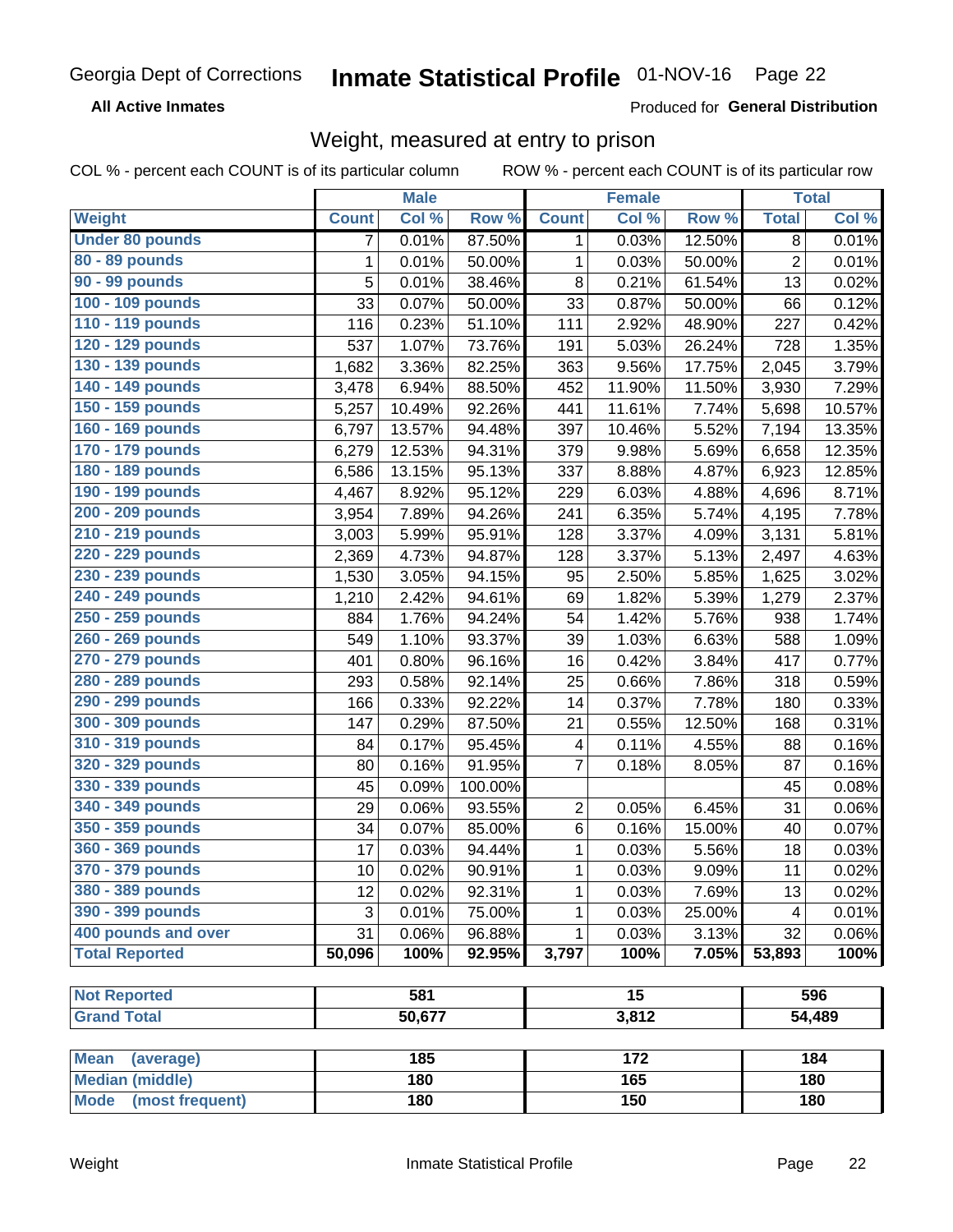# Inmate Statistical Profile 01-NOV-16 Page 23

**All Active Inmates** 

### Produced for General Distribution

### Veterans validated by Veteran's Administration

COL % - percent each COUNT is of its particular column

|                          |                 | <b>Male</b> |             |    | <b>Female</b> |       |                   | <b>Total</b> |
|--------------------------|-----------------|-------------|-------------|----|---------------|-------|-------------------|--------------|
| <b>Military service</b>  | <b>Count</b>    | Col %       | Row % Count |    | Col %         | Row % | <b>Total</b>      | Col %        |
| <b>Others</b><br>0       | 925             | 32.22%      | 97.88%      | 20 | 45.45%        | 2.12% | 945               | 32.42%       |
| <b>Air Force</b>         | 1,128           | 39.29%      | 98.26%      | 20 | 45.45%        | 1.74% | 1,148             | 39.38%       |
| 2<br><b>Army</b>         | 169             | 5.89%       | 99.41%      |    | 2.27%         | .59%  | 170               | 5.83%        |
| <b>Navy</b><br>3         | 368             | 12.82%      | 99.46%      | 2  | 4.55%         | .54%  | 370               | 12.69%       |
| <b>Marines</b><br>4      | 12 <sup>2</sup> | .42%        | 100.00%     |    |               |       | $12 \overline{ }$ | .41%         |
| <b>Coast Guard</b><br>5. | 269             | 9.37%       | 99.63%      |    | 2.27%         | .37%  | 270               | 9.26%        |
| <b>Total Reported</b>    | 2,871           | 100%        | 98.49%      | 44 | 100%          | 1.51% | 2,915             | 100%         |

| <b>Not</b><br>Reported | 17,806 | 3,768           | <u>ra rya</u><br>710, ا |
|------------------------|--------|-----------------|-------------------------|
| ™ota⊾                  | 50,677 | 2012<br>3.O I Z | 54,489                  |

|  |  | <b>Mode (most frequent)</b> | <b>Force</b><br>Aır | วthers | orce |
|--|--|-----------------------------|---------------------|--------|------|
|--|--|-----------------------------|---------------------|--------|------|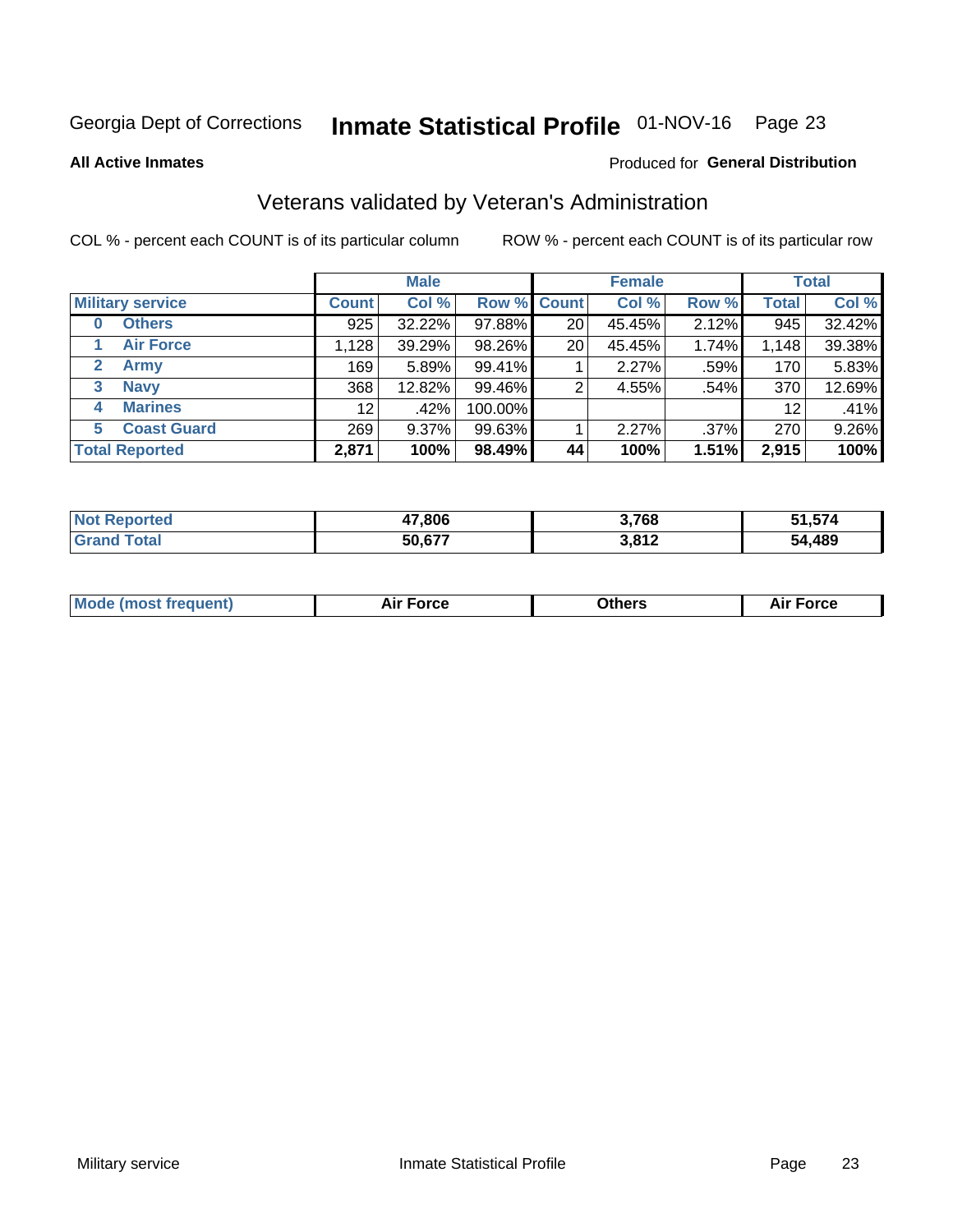# Inmate Statistical Profile 01-NOV-16 Page 24

#### **All Active Inmates**

#### Produced for General Distribution

### Type of admission to prison

COL % - percent each COUNT is of its particular column

|    |                                  |                | <b>Male</b> |                    |           | <b>Female</b> |        |                | <b>Total</b> |
|----|----------------------------------|----------------|-------------|--------------------|-----------|---------------|--------|----------------|--------------|
|    | <b>Type of Admission</b>         | <b>Count</b>   | Col %       | <b>Row % Count</b> |           | Col %         | Row %  | <b>Total</b>   | Col %        |
| 16 | <b>Population Redistribution</b> | 8              | $.02\%$     | 100.00%            |           |               |        | 8              | .01%         |
| 27 | <b>Boot Camp Plus</b>            |                | .01%        | 100.00%            |           |               |        |                | .01%         |
| 28 | <b>Initial Assignment</b>        | 14             | .03%        | 100.00%            |           |               |        | 14             | .03%         |
| 52 | <b>New Sentence</b>              | 41,259         | 81.44%      | 93.20% 3,011       |           | 79.01%        | 6.80%  | 44,270         | 81.27%       |
| 53 | <b>Probation Rev Partial</b>     | 1,959          | 3.87%       | 89.41%             | 232       | 6.09%         | 10.59% | 2,191          | 4.02%        |
| 54 | <b>Probation Rev Remainder</b>   | 2,806          | 5.54%       | 89.25%             | 338       | 8.87%         | 10.75% | 3,144          | 5.77%        |
| 55 | <b>Parole Rev New Sentence</b>   | 2,455          | 4.85%       | 94.82%             | 134       | 3.52%         | 5.18%  | 2,589          | 4.75%        |
| 56 | <b>Parole Rev No New</b>         | 2,074          | 4.09%       | 95.58%             | 96        | 2.52%         | 4.42%  | 2,170          | 3.98%        |
|    | <b>Sentence</b>                  |                |             |                    |           |               |        |                |              |
| 57 | <b>Released In Error</b>         | 16             | .03%        | 100.00%            |           |               |        | 16             | .03%         |
| 65 | <b>Return Appeal/Bond</b>        | $\overline{2}$ | .01%        | 100.00%            |           |               |        | $\overline{2}$ | .01%         |
| 66 | <b>Prob Viol/Total Rev</b>       | 1              | .01%        | 100.00%            |           |               |        |                | .01%         |
| 67 | <b>Admit Fm Other Cust</b>       | 6              | .01%        | 100.00%            |           |               |        | 6              | .01%         |
| 69 | <b>New Sent/Par Rev Pnd</b>      | 5              | .01%        | 100.00%            |           |               |        | 5              | .01%         |
| 70 | <b>Life W/O Parole</b>           | 14             | .03%        | 100.00%            |           |               |        | 14             | .03%         |
| 72 | <b>Par Rev/Rsn Unknown</b>       | 29             | .06%        | 100.00%            |           |               |        | 29             | .05%         |
| 74 | <b>Pb Parole Rescinded</b>       | 1              | .01%        | 100.00%            |           |               |        |                | .01%         |
| 76 | <b>Par Rev/Revoc Center</b>      | 1              | .01%        | 100.00%            |           |               |        |                | .01%         |
| 82 | <b>Unknown</b>                   | 9              | .02%        | 100.00%            |           |               |        | 9              | .02%         |
|    | <b>Total Reported</b>            | 50,660         | 100%        |                    | 93% 3,811 | 100%          | 7%     | 54,471         | 100%         |

| тео<br>N.   |        |            | 1 Q         |
|-------------|--------|------------|-------------|
| $C = 4 - 7$ | 50.677 | 0.01c<br>. | ,489<br>5Л. |

| Mode (most frequent) | <b>New Sentence</b> | <b>New Sentence</b> | <b>New Sentence</b> |
|----------------------|---------------------|---------------------|---------------------|
|                      |                     |                     |                     |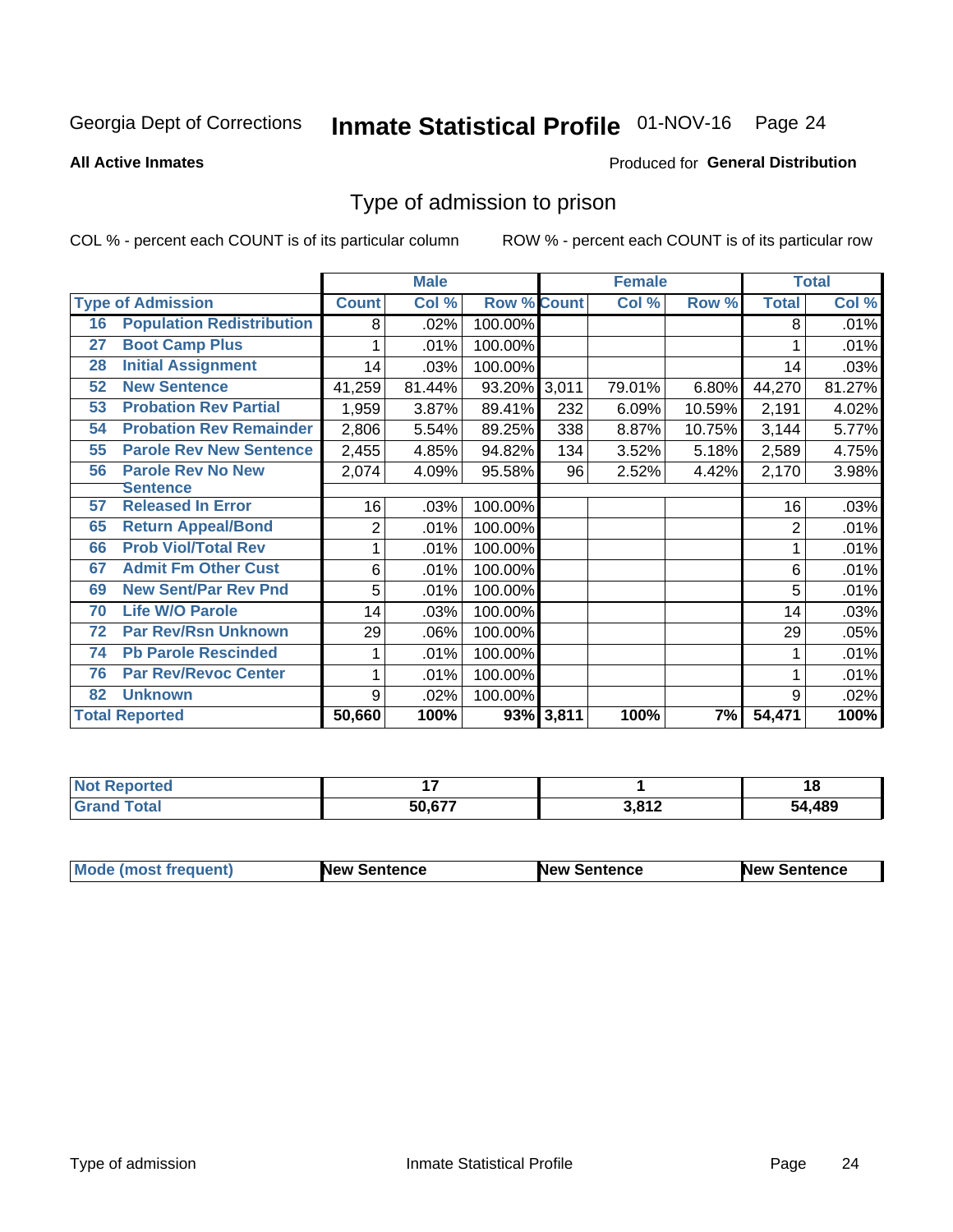# Inmate Statistical Profile 01-NOV-16 Page 25

**All Active Inmates** 

#### Produced for General Distribution

### Current / last supervision level

COL % - percent each COUNT is of its particular column

|                        |              | <b>Male</b> |                    |       | <b>Female</b> |          |        | <b>Total</b> |
|------------------------|--------------|-------------|--------------------|-------|---------------|----------|--------|--------------|
| <b>Security Status</b> | <b>Count</b> | Col %       | <b>Row % Count</b> |       | Col %         | Row %    | Total  | Col %        |
| 3 Minimum              | 4,487        | $8.86\%$    | 73.59%             | 1,610 | 42.25%        | 26.41%   | 6,097  | 11.19%       |
| 4 Medium               | 37,151       | 73.33%      | 94.91%             | .993  | 52.30%        | $5.09\%$ | 39,144 | 71.86%       |
| 5 Close                | 9.026        | 17.82%      | 97.75%             | 208   | 5.46%         | 2.25%    | 9,234  | 16.95%       |
| <b>Total Reported</b>  | 50,664       | 100%        | 93%                | 3,811 | 100%          | 7%       | 54,475 | 100%         |

| <b>Still being diagnosed</b> |        |       |        |
|------------------------------|--------|-------|--------|
| <b>Not Reported</b>          |        |       | 14     |
| <b>Grand Total</b>           | 50,677 | 3,812 | 54,489 |

| M | . | -- |
|---|---|----|
|   |   |    |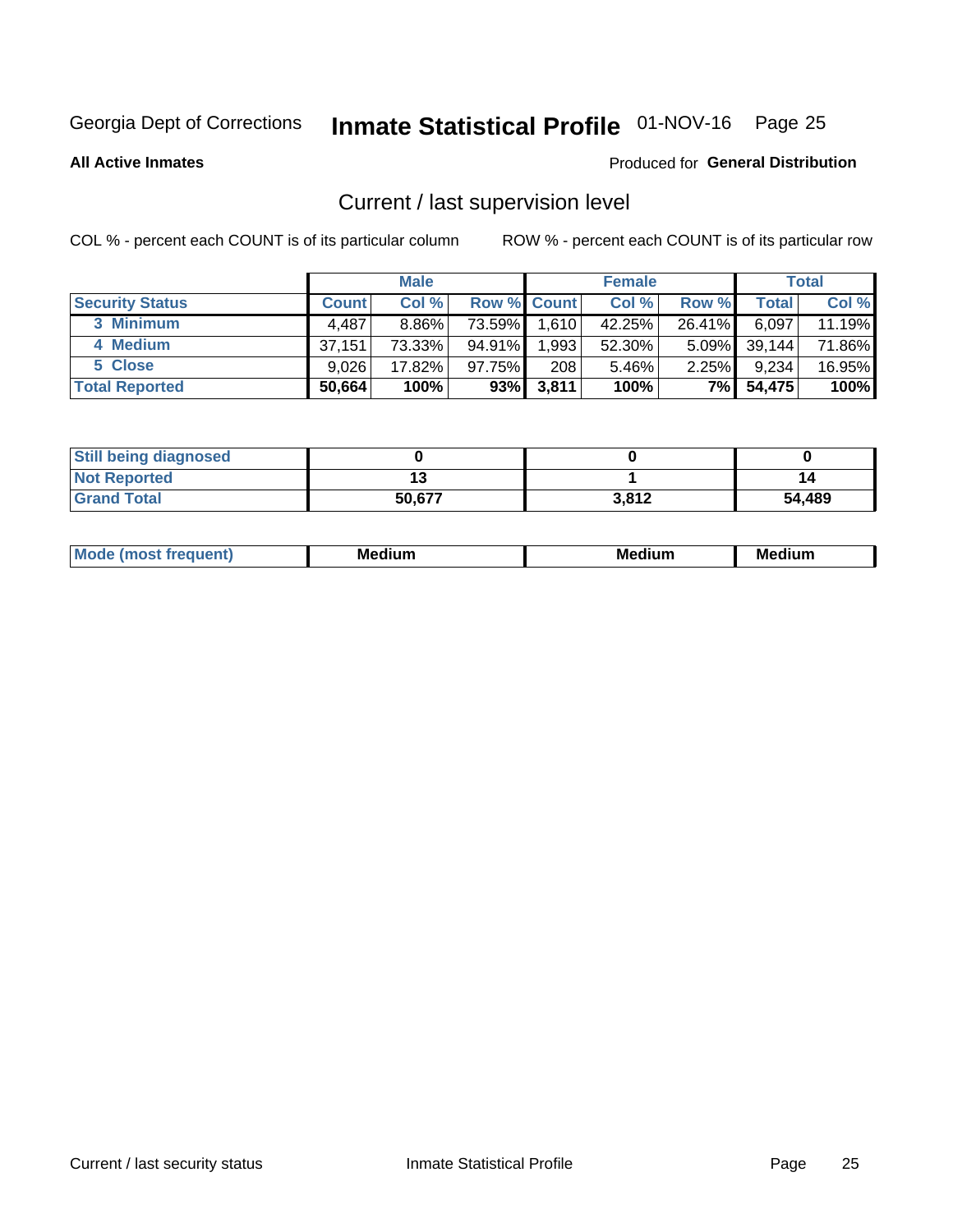# Inmate Statistical Profile 01-NOV-16 Page 26

**All Active Inmates** 

#### Produced for General Distribution

### Current / last type of institution

COL % - percent each COUNT is of its particular column

|                                   |              | <b>Male</b> |             |       | <b>Female</b> |        |              | <b>Total</b> |
|-----------------------------------|--------------|-------------|-------------|-------|---------------|--------|--------------|--------------|
| <b>Type of Institution</b>        | <b>Count</b> | Col %       | Row % Count |       | Col %         | Row %  | <b>Total</b> | Col %        |
| <b>County Ci</b>                  | 5,135        | 10.18%      | 99.98%      |       | .03%          | .02%   | 5,136        | 9.47%        |
| <b>Probation Detention Center</b> |              | $.01\%$     | 100.00%     |       |               |        |              | .01%         |
| <b>State Prison</b>               | 35,152       | 69.69%      | 90.74%      | 3,587 | 94.10%        | 9.26%  | 38,739       | 71.40%       |
| <b>Transitional Center</b>        | 2,066        | 4.10%       | $90.30\%$   | 222   | 5.82%         | 9.70%  | 2,288        | 4.22%        |
| <b>Private Prison</b>             | 8,076        | 16.01%      | 100.00%     |       |               |        | 8,076        | 14.89%       |
| <b>County Jail</b>                | 10 l         | .02%        | 90.91%      |       | .03%          | 9.09%  | 11           | .02%         |
| <b>State Hospital</b>             | 3            | $.01\%$     | 75.00%      |       | .03%          | 25.00% | 4            | .01%         |
| <b>Total Reported</b>             | 50,443       | 100%        | 92.97%      | 3,812 | 100%          | 7.03%  | 54,255       | 100%         |

| oorted<br>NOT |        |                          |        |
|---------------|--------|--------------------------|--------|
| <b>otal</b>   | 50,443 | 2012<br>J.C<br><u>גו</u> | 54,255 |

| <b>Mode (most frequent)</b> | <b>State Prison</b> | <b>State Prison</b> | <b>State Prison</b> |
|-----------------------------|---------------------|---------------------|---------------------|
|                             |                     |                     |                     |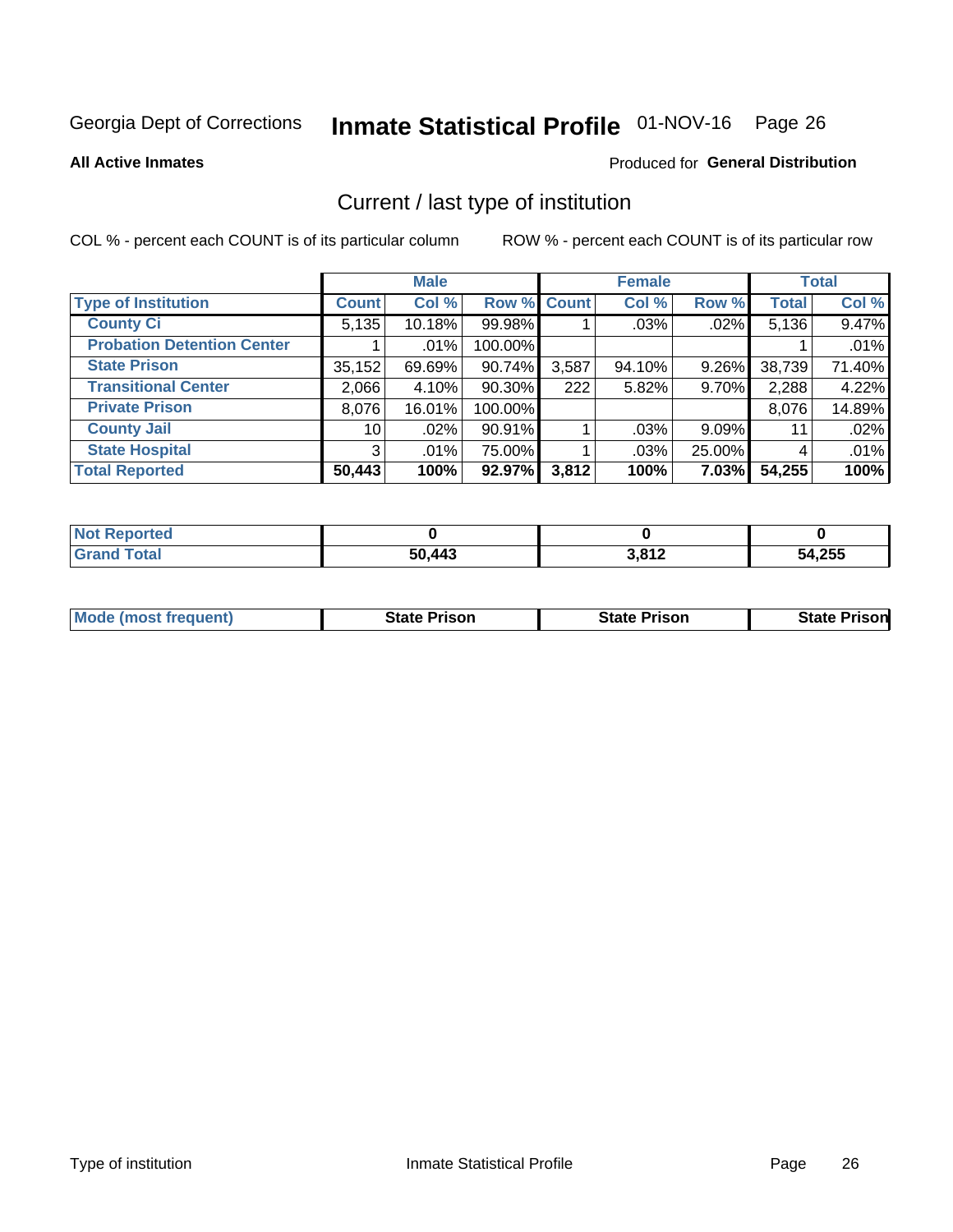# Inmate Statistical Profile 01-NOV-16 Page 27

#### **All Active Inmates**

### Produced for General Distribution

### Institution type - transitional centers

COL % - percent each COUNT is of its particular column

|                                          |              | <b>Male</b> |         |              | <b>Female</b> |         |              | <b>Total</b> |
|------------------------------------------|--------------|-------------|---------|--------------|---------------|---------|--------------|--------------|
| <b>Institution Type - Trans. Centers</b> | <b>Count</b> | Col %       | Row %   | <b>Count</b> | Col %         | Row %   | <b>Total</b> | Col %        |
| <b>Albany Tc</b>                         | 151          | 6.69%       | 100.00% |              |               |         | 151          | 5.86%        |
| <b>Arrendale State Prison</b>            |              |             |         | 98           | 30.63%        | 100.00% | 98           | 3.80%        |
| <b>Atlanta Tc</b>                        | 262          | 11.60%      | 100.00% |              |               |         | 262          | 10.16%       |
| <b>Augusta Tc</b>                        | 223          | 9.88%       | 100.00% |              |               |         | 223          | 8.65%        |
| <b>Charles D. Hudson Tc</b>              | 152          | 6.73%       | 100.00% |              |               |         | 152          | 5.90%        |
| <b>Clayton Tc</b>                        | 367          | 16.25%      | 100.00% |              |               |         | 367          | 14.24%       |
| <b>Coastal Tc</b>                        | 260          | 11.51%      | 100.00% |              |               |         | 260          | 10.09%       |
| <b>Columbus Tc</b>                       | 135          | 5.98%       | 100.00% |              |               |         | 135          | 5.24%        |
| <b>Macon Tc</b>                          | 153          | 6.78%       | 100.00% |              |               |         | 153          | 5.93%        |
| <b>Macon Womens Tc</b>                   |              |             |         | 2            | .63%          | 100.00% | 2            | .08%         |
| <b>Metro Tc</b>                          |              |             |         | 220          | 68.75%        | 100.00% | 220          | 8.53%        |
| <b>Phillips State Prison</b>             | 192          | 8.50%       | 100.00% |              |               |         | 192          | 7.45%        |
| <b>Savannah Mens Tc</b>                  |              | .04%        | 100.00% |              |               |         |              | .04%         |
| <b>Smith Tc</b>                          | 204          | 9.03%       | 100.00% |              |               |         | 204          | 7.91%        |
| <b>Valdosta Tc</b>                       | 158          | 7.00%       | 100.00% |              |               |         | 158          | 6.13%        |
| <b>Total Reported</b>                    | 2,258        | 100%        | 87.59%  | 320          | 100%          | 12.41%  | 2,578        | 100%         |

| τeς.            |       |            |            |
|-----------------|-------|------------|------------|
| $\sim$ - $\sim$ | 2,258 | 220<br>JZU | <b>E70</b> |

| Mode (most frequent) | <b>Clayton Tc</b> | Metro Tc | <b>Clayton Tc</b> |
|----------------------|-------------------|----------|-------------------|
|                      |                   |          |                   |
|                      |                   |          |                   |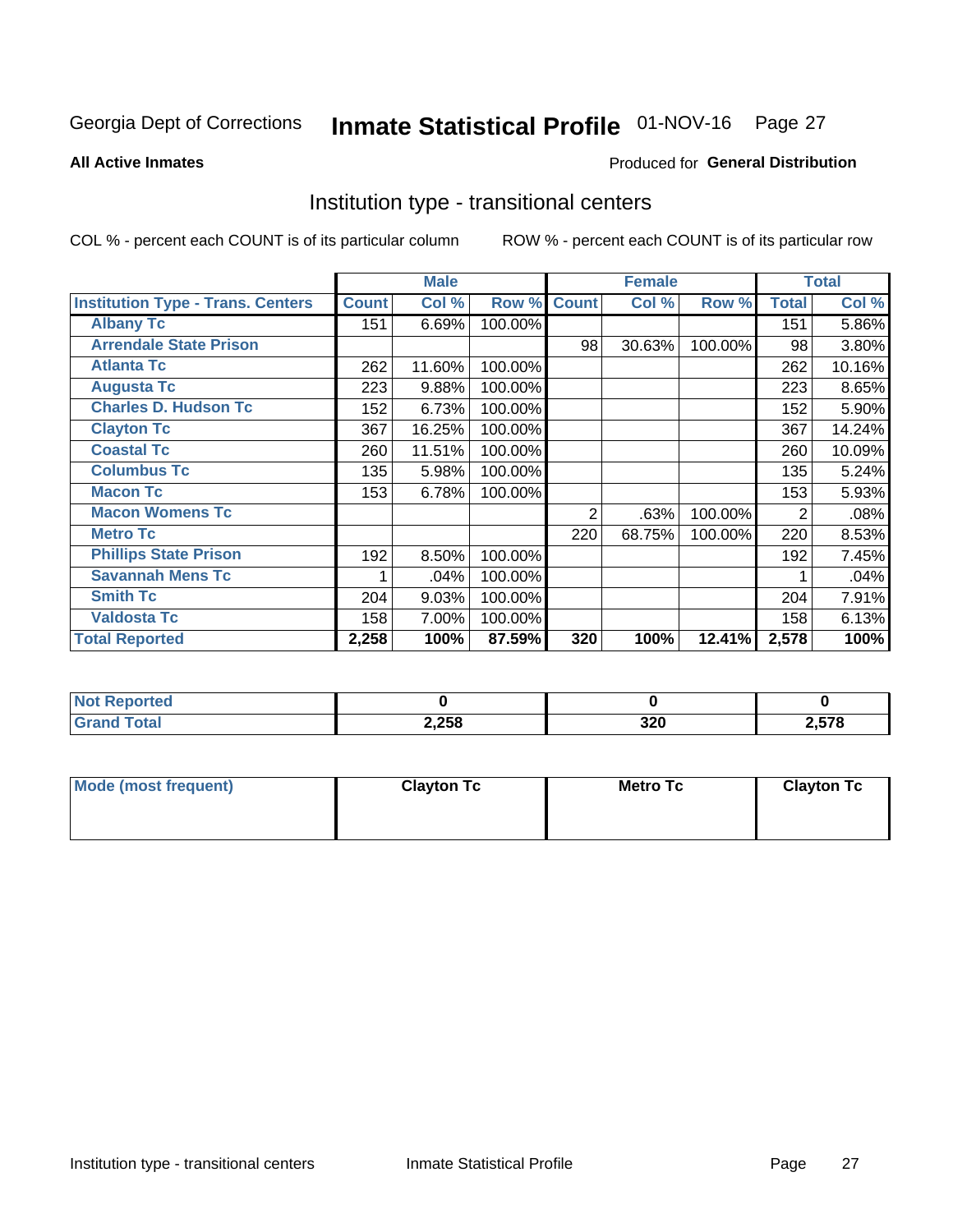# Inmate Statistical Profile 01-NOV-16 Page 28

#### **All Active Inmates**

#### Produced for General Distribution

### Institution type - county prisons

COL % - percent each COUNT is of its particular column

|                                          |                | <b>Male</b> |         |              | <b>Female</b> |       |                | <b>Total</b> |
|------------------------------------------|----------------|-------------|---------|--------------|---------------|-------|----------------|--------------|
| <b>Institution Type - County Prisons</b> | <b>Count</b>   | Col %       | Row %   | <b>Count</b> | Col %         | Row % | <b>Total</b>   | Col %        |
| <b>Baldwin County Ci</b>                 | $\mathbf{1}$   | .02%        | 100.00% |              |               |       | $\mathbf 1$    | .02%         |
| <b>Bulloch County Ci</b>                 | 155            | 3.02%       | 100.00% |              |               |       | 155            | 3.02%        |
| <b>Carroll County Ci</b>                 | 246            | 4.79%       | 100.00% |              |               |       | 246            | 4.79%        |
| <b>Clarke County Ci</b>                  | 108            | 2.10%       | 100.00% |              |               |       | 108            | 2.10%        |
| <b>Clayton County Ci</b>                 | 237            | 4.62%       | 100.00% |              |               |       | 237            | 4.61%        |
| <b>Colquitt County Ci</b>                | 186            | 3.62%       | 100.00% |              |               |       | 186            | 3.62%        |
| <b>Coweta County Ci</b>                  | 230            | 4.48%       | 100.00% |              |               |       | 230            | 4.48%        |
| <b>Decatur County Ci</b>                 | 155            | 3.02%       | 100.00% |              |               |       | 155            | 3.02%        |
| <b>Dougherty County Ci</b>               | 1              | .02%        | 100.00% |              |               |       | 1              | .02%         |
| <b>Effingham County Ci</b>               | 193            | 3.76%       | 100.00% |              |               |       | 193            | 3.76%        |
| <b>Floyd County Ci</b>                   | 423            | 8.24%       | 100.00% |              |               |       | 423            | 8.24%        |
| <b>Fulton County Ci</b>                  | 9              | .18%        | 100.00% |              |               |       | 9              | .18%         |
| <b>Gilmer County Ci</b>                  | $\mathbf{3}$   | .06%        | 100.00% |              |               |       | 3              | .06%         |
| <b>Grady County Ci</b>                   | $\overline{c}$ | .04%        | 100.00% |              |               |       | $\overline{2}$ | .04%         |
| <b>Gwinnett County Ci</b>                | 151            | 2.94%       | 100.00% |              |               |       | 151            | 2.94%        |
| <b>Hall County Ci</b>                    | 196            | 3.82%       | 100.00% |              |               |       | 196            | 3.82%        |
| <b>Hancock County Ci</b>                 | 1              | .02%        | 100.00% |              |               |       | 1              | .02%         |
| <b>Harris County Ci</b>                  | 146            | 2.84%       | 100.00% |              |               |       | 146            | 2.84%        |
| <b>Hart County Ci</b>                    | 5              | .10%        | 100.00% |              |               |       | 5              | .10%         |
| <b>Jackson County Ci</b>                 | 149            | 2.90%       | 100.00% |              |               |       | 149            | 2.90%        |
| <b>Jefferson County Ci</b>               | 140            | 2.73%       | 100.00% |              |               |       | 140            | 2.73%        |
| <b>Meriwether County Ci</b>              | 3              | .06%        | 100.00% |              |               |       | 3              | .06%         |
| <b>Miller County Ci</b>                  | 1              | .02%        | 100.00% |              |               |       | 1              | .02%         |
| <b>Mitchell County Ci</b>                | 134            | 2.61%       | 100.00% |              |               |       | 134            | 2.61%        |
| <b>Morgan County Ci</b>                  | 1              | .02%        | 100.00% |              |               |       | 1              | .02%         |
| <b>Muscogee County Ci</b>                | 534            | 10.40%      | 100.00% |              |               |       | 534            | 10.40%       |
| <b>Richmond County Ci</b>                | 236            | 4.60%       | 100.00% |              |               |       | 236            | 4.60%        |
| <b>Screven County Ci</b>                 | 141            | 2.75%       | 100.00% |              |               |       | 141            | 2.75%        |
| <b>Spalding County Ci</b>                | 383            | 7.46%       | 100.00% |              |               |       | 383            | 7.46%        |
| <b>Stewart County Ci</b>                 | $\overline{2}$ | .04%        | 100.00% |              |               |       | $\overline{2}$ | .04%         |
| <b>Sumter County Ci</b>                  | 356            | 6.93%       | 100.00% |              |               |       | 356            | 6.93%        |
| <b>Terrell County Ci</b>                 | 140            | 2.73%       | 100.00% |              |               |       | 140            | 2.73%        |
| <b>Thomas County Ci</b>                  | 183            | 3.56%       | 100.00% |              |               |       | 183            | 3.56%        |
| <b>Tift County Ci</b>                    | 2              | .04%        | 100.00% |              |               |       | $\overline{2}$ | .04%         |
| <b>Troup County Ci</b>                   | 273            | 5.32%       | 100.00% |              |               |       | 273            | 5.32%        |
| <b>Upson County Ci</b>                   | 1              | .02%        | 100.00% |              |               |       | 1              | .02%         |
| <b>Walker County Ci</b>                  | $\mathfrak{B}$ | .06%        | 100.00% |              |               |       | 3              | .06%         |
| <b>Walton County Ci</b>                  | 3              | .06%        | 100.00% |              |               |       | 3              | .06%         |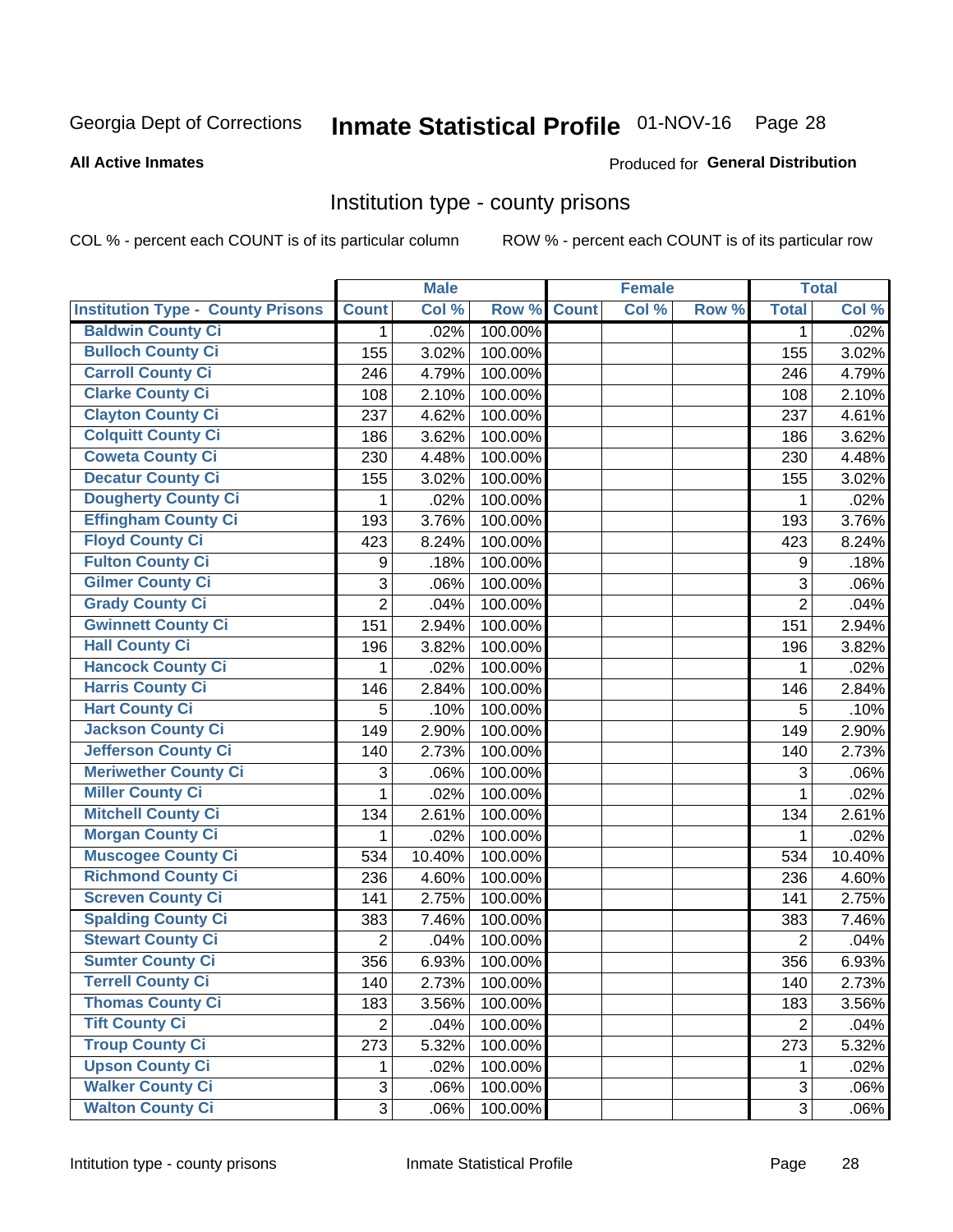# Inmate Statistical Profile 01-NOV-16 Page 29

**All Active Inmates** 

#### Produced for General Distribution

### Institution type - county prisons

COL % - percent each COUNT is of its particular column

|                                          |              | <b>Male</b> |                    | <b>Female</b> |         |       | <b>Total</b> |
|------------------------------------------|--------------|-------------|--------------------|---------------|---------|-------|--------------|
| <b>Institution Type - County Prisons</b> | <b>Count</b> | Col%        | <b>Row % Count</b> | Col%          | Row %   | Total | Col %        |
| <b>Wilkes County Ci</b>                  |              | .02%        | 100.00%            |               |         |       | $.02\%$      |
| <b>Womens Ci</b>                         |              |             |                    | 100.00%       | 100.00% |       | .02%         |
| <b>Worth County Ci</b>                   |              | $.02\%$     | 100.00%            |               |         |       | $.02\%$      |
| <b>Total Reported</b>                    | 5,135        | 100%        | $99.98\%$          | 100%          | $.02\%$ | 5,136 | 100%         |

| τeα                         |                    |       |
|-----------------------------|--------------------|-------|
| $\sim$ $\sim$ $\sim$ $\sim$ | <b>EADE</b><br>າວວ | 5,136 |

| Mode (most frequent) | <b>Muscogee County Ci</b> | <b>Womens CilMuscogee County</b> |
|----------------------|---------------------------|----------------------------------|
|----------------------|---------------------------|----------------------------------|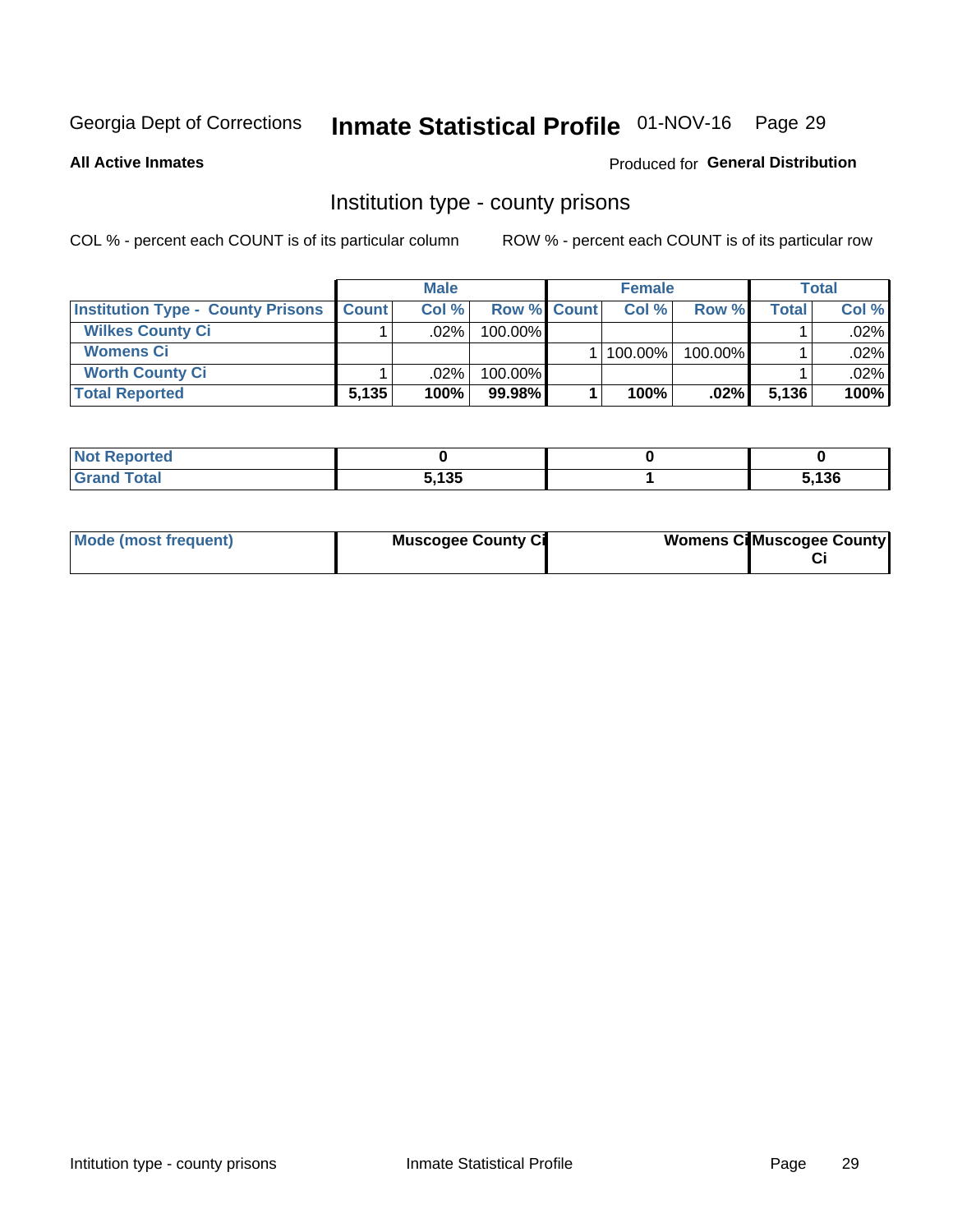# Inmate Statistical Profile 01-NOV-16 Page 30

#### **All Active Inmates**

#### Produced for General Distribution

### Institution type - state prisons

COL % - percent each COUNT is of its particular column

|                                         |              | <b>Male</b> |         |              | <b>Female</b> |         | <b>Total</b> |       |
|-----------------------------------------|--------------|-------------|---------|--------------|---------------|---------|--------------|-------|
| <b>Institution Type - State Prisons</b> | <b>Count</b> | Col %       | Row %   | <b>Count</b> | Col %         | Row %   | <b>Total</b> | Col % |
| <b>Arrendale State Prison</b>           |              |             |         | 1,582        | 44.10%        | 100.00% | 1,582        | 4.08% |
| <b>Augusta State Med. Prison</b>        | 1,271        | 3.62%       | 99.92%  | 1.           | .03%          | .08%    | 1,272        | 3.28% |
| <b>Autry State Prison</b>               | 1,708        | 4.86%       | 100.00% |              |               |         | 1,708        | 4.41% |
| <b>Baldwin State Prison</b>             | 945          | 2.69%       | 100.00% |              |               |         | 945          | 2.44% |
| <b>Burruss Correctional Training</b>    | 760          | 2.16%       | 100.00% |              |               |         | 760          | 1.96% |
| <b>Ctr</b>                              |              |             |         |              |               |         |              |       |
| <b>Calhoun State Prison</b>             | 1,652        | 4.70%       | 100.00% |              |               |         | 1,652        | 4.26% |
| <b>Central State Prison</b>             | 1,124        | 3.20%       | 100.00% |              |               |         | 1,124        | 2.90% |
| <b>Chatham State Prison</b>             | 6            | .02%        | 100.00% |              |               |         | 6            | .02%  |
| <b>Coastal State Prison</b>             | 1,210        | 3.44%       | 100.00% |              |               |         | 1,210        | 3.12% |
| <b>Dodge State Prison</b>               | 1,235        | 3.51%       | 100.00% |              |               |         | 1,235        | 3.19% |
| <b>Dooly State Prison</b>               | 1,559        | 4.44%       | 100.00% |              |               |         | 1,559        | 4.02% |
| <b>Emanuel - Swainsboro</b>             |              |             |         | 398          | 11.10%        | 100.00% | 398          | 1.03% |
| <b>Ga Diag Class Prison</b>             | 3,240        | 9.22%       | 100.00% |              |               |         | 3,240        | 8.36% |
| <b>Ga State Prison</b>                  | 1,381        | 3.93%       | 100.00% |              |               |         | 1,381        | 3.56% |
| <b>Hancock State Prison</b>             | 1,195        | 3.40%       | 100.00% |              |               |         | 1,195        | 3.08% |
| <b>Hays State Prison</b>                | 1,091        | 3.10%       | 100.00% |              |               |         | 1,091        | 2.82% |
| <b>Helms Facility</b>                   | 23           | .07%        | 51.11%  | 22           | .61%          | 48.89%  | 45           | .12%  |
| <b>Johnson State Prison</b>             | 1,565        | 4.45%       | 100.00% |              |               |         | 1,565        | 4.04% |
| <b>Lee State Prison</b>                 | 750          | 2.13%       | 100.00% |              |               |         | 750          | 1.94% |
| Long                                    | 206          | .59%        | 100.00% |              |               |         | 206          | .53%  |
| <b>Lowndes Unit</b>                     | 5            | .01%        | 100.00% |              |               |         | 5            | .01%  |
| <b>Macon State Prison</b>               | 1,736        | 4.94%       | 100.00% |              |               |         | 1,736        | 4.48% |
| <b>Metro State Prison (W)</b>           |              |             |         | 1            | .03%          | 100.00% | 1            | .01%  |
| <b>Montgomery State Prison</b>          | 414          | 1.18%       | 100.00% |              |               |         | 414          | 1.07% |
| <b>Phillips State Prison</b>            | 1,043        | 2.97%       | 100.00% |              |               |         | 1,043        | 2.69% |
| <b>Pulaski State Prison</b>             |              |             |         | 1,148        | 32.00%        | 100.00% | 1,148        | 2.96% |
| <b>Putnam State Prison</b>              | 2            | .01%        | 100.00% |              |               |         | 2            | .01%  |
| <b>Rivers State Prison</b>              | $\mathbf{1}$ | .01%        | 100.00% |              |               |         | 1            | .01%  |
| <b>Rogers State Prison</b>              | 1,381        | 3.93%       | 100.00% |              |               |         | 1,381        | 3.56% |
| <b>Rutledge State Prison</b>            | 619          | 1.76%       | 100.00% |              |               |         | 619          | 1.60% |
| <b>Smith State Prison</b>               | 1,517        | $4.32\%$    | 100.00% |              |               |         | 1,517        | 3.92% |
| <b>Telfair State Prison</b>             | 1,335        | 3.80%       | 100.00% |              |               |         | 1,335        | 3.45% |
| <b>Valdosta State Prison</b>            | 1,022        | 2.91%       | 100.00% |              |               |         | 1,022        | 2.64% |
| <b>Walker State Prison</b>              | 422          | 1.20%       | 100.00% |              |               |         | 422          | 1.09% |
| <b>Ware State Prison</b>                | 1,547        | 4.40%       | 100.00% |              |               |         | 1,547        | 3.99% |
| <b>Washington State Prison</b>          | 1,343        | 3.82%       | 100.00% |              |               |         | 1,343        | 3.47% |
| <b>Wayne State Prison</b>               | 1            | .01%        | 100.00% |              |               |         | 1            | .01%  |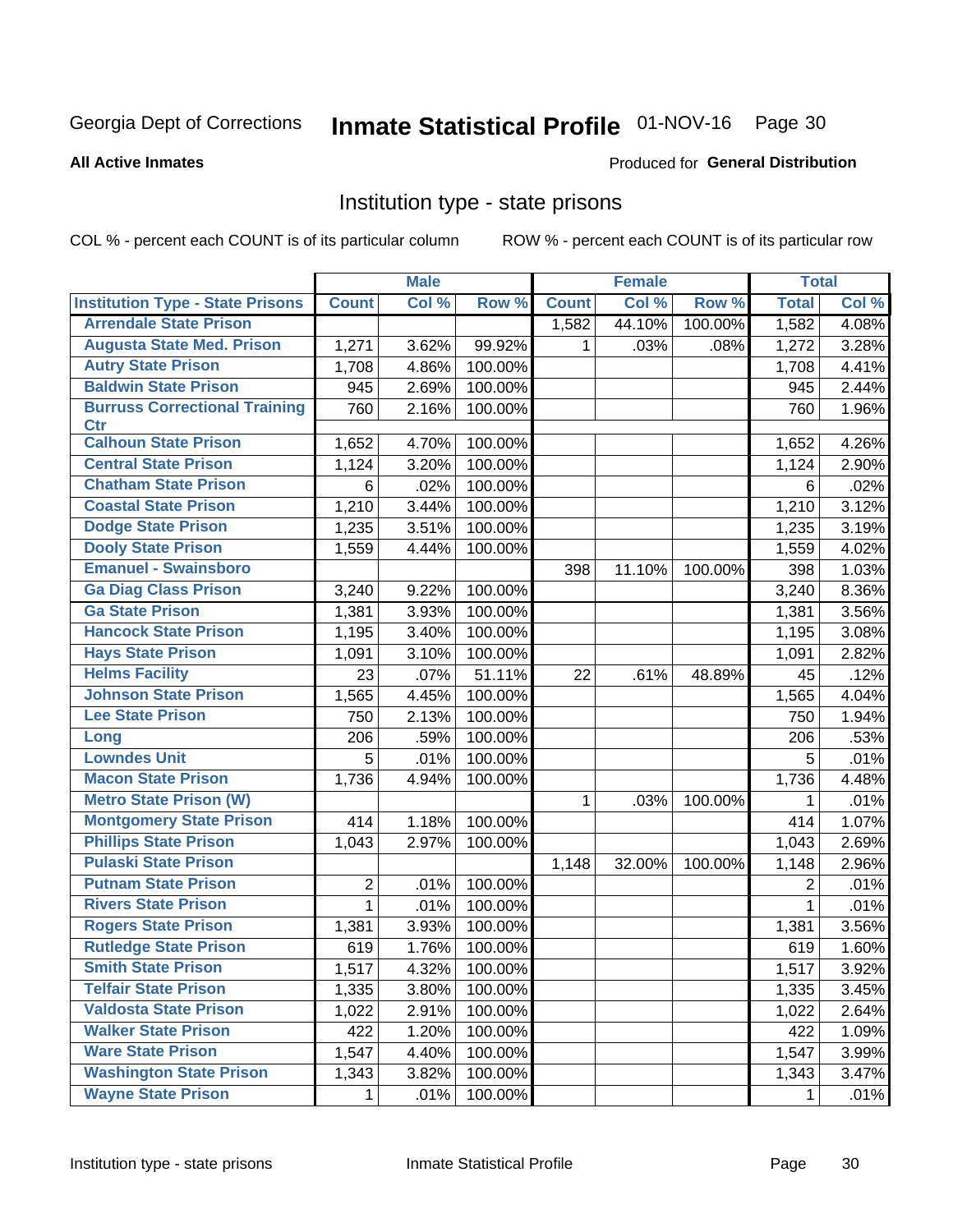# Inmate Statistical Profile 01-NOV-16 Page 31

**All Active Inmates** 

#### Produced for General Distribution

### Institution type - state prisons

COL % - percent each COUNT is of its particular column

|                                         |              | <b>Male</b>                 |           |              | <b>Female</b>                 |          | <b>Total</b>                   |       |
|-----------------------------------------|--------------|-----------------------------|-----------|--------------|-------------------------------|----------|--------------------------------|-------|
| <b>Institution Type - State Prisons</b> | <b>Count</b> | Col %                       | Row %     | <b>Count</b> | Col %                         | Row %    | <b>Total</b>                   | Col % |
| <b>Whitworth Facility</b>               |              |                             |           | 435          | 12.13%                        | 100.00%  | 435                            | 1.12% |
| <b>Wilcox State Prison</b>              | 1,843        | 5.24%                       | 100.00%   |              |                               |          | 1,843                          | 4.76% |
| <b>Total Reported</b>                   | 35,152       | 100%                        | $90.74\%$ | 3,587        | 100%                          | $9.26\%$ | 38,739                         | 100%  |
|                                         |              |                             |           |              |                               |          |                                |       |
| <b>Not Reported</b>                     |              | 0                           |           |              | 0                             |          | 0                              |       |
| <b>Grand Total</b>                      |              | 35,152                      |           |              | 3,587                         |          | 38,739                         |       |
| <b>Mode (most frequent)</b>             |              | <b>Ga Diag Class Prison</b> |           |              | <b>Arrendale State Prison</b> |          | <b>Ga Diag Class</b><br>Prison |       |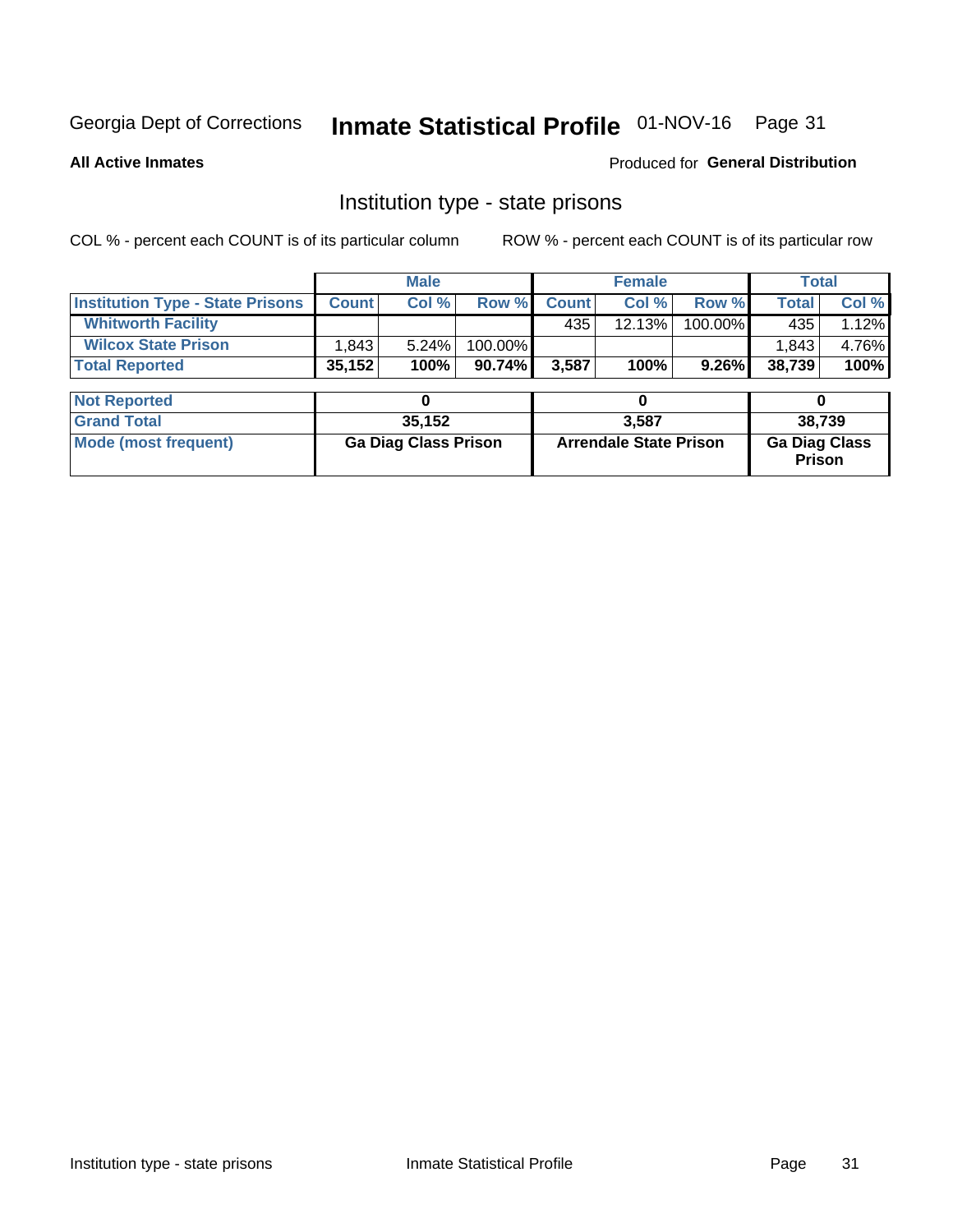# Inmate Statistical Profile 01-NOV-16 Page 32

**All Active Inmates** 

#### Produced for General Distribution

### Institution type - private prisons

COL % - percent each COUNT is of its particular column

|                                           |              | <b>Male</b> |             | <b>Female</b> |       |              | <b>Total</b> |
|-------------------------------------------|--------------|-------------|-------------|---------------|-------|--------------|--------------|
| <b>Institution Type - Private Prisons</b> | <b>Count</b> | Col %       | Row % Count | Col %         | Row % | <b>Total</b> | Col %        |
| <b>Coffee Corr Facility</b>               | 2,663        | $32.97\%$   | 100.00%     |               |       | 2,663        | 32.97%       |
| <b>Jenkins Corr Facility</b>              | 1.167        | 14.45%      | 100.00%     |               |       | 1,167        | 14.45%       |
| <b>Riverbend Corr Facility</b>            | 1.511        | $18.71\%$   | 100.00%     |               |       | 1,511        | 18.71%       |
| <b>Wheeler Corr Facility</b>              | 2,735        | $33.87\%$   | 100.00%     |               |       | 2,735        | 33.87%       |
| <b>Total Reported</b>                     | 8,076        | 100%        | $100\%$     |               | %     | 8,076        | 100%         |

| <b>Not Reported</b> |       |       |
|---------------------|-------|-------|
| <b>Total</b>        | 8,076 | 3,076 |

| <b>Mode (most frequent)</b> | <b>Wheeler Corr Facility</b> | <b>Null</b> | <b>Wheeler Corr</b><br><b>Facility</b> |
|-----------------------------|------------------------------|-------------|----------------------------------------|
|-----------------------------|------------------------------|-------------|----------------------------------------|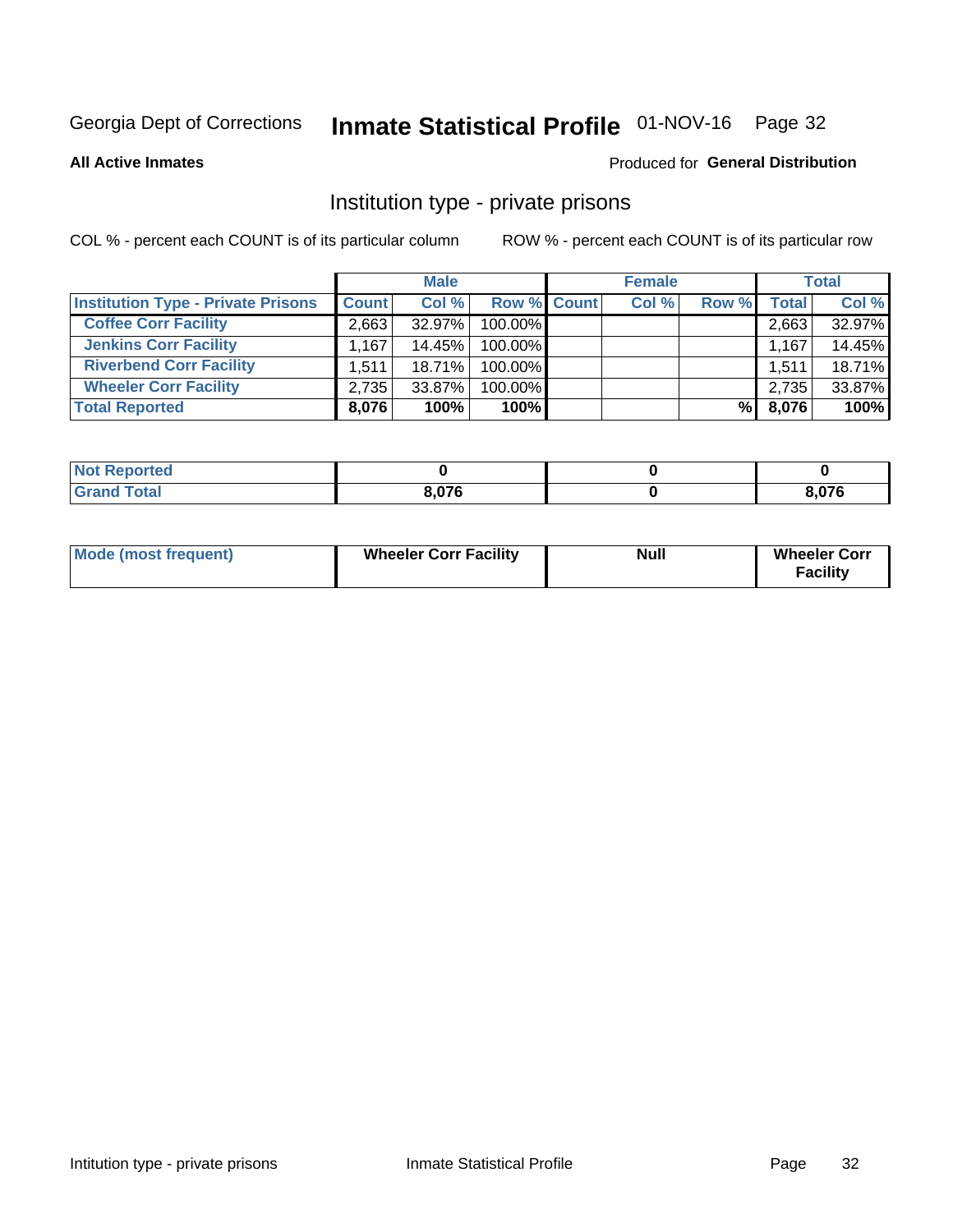# Inmate Statistical Profile 01-NOV-16 Page 33

**All Active Inmates** 

### Produced for General Distribution

### Institution type - inmate boot camp

COL % - percent each COUNT is of its particular column

|                                            | <b>Male</b> |                    | <b>Female</b> |             | <b>Total</b> |
|--------------------------------------------|-------------|--------------------|---------------|-------------|--------------|
| <b>Institution Type - Boot Camps Count</b> | Col%        | <b>Row % Count</b> | Col%          | Row % Total | Col %        |
| <b>Total Rported</b>                       |             |                    |               |             |              |

| <b>Not Reported</b>            |  |  |
|--------------------------------|--|--|
| <b>Total</b><br>C <sub>r</sub> |  |  |

| Mod<br>uamo | Nul.<br>$- - - - - -$ | <b>Null</b> | . .<br>uu.<br>------ |
|-------------|-----------------------|-------------|----------------------|
|             |                       |             |                      |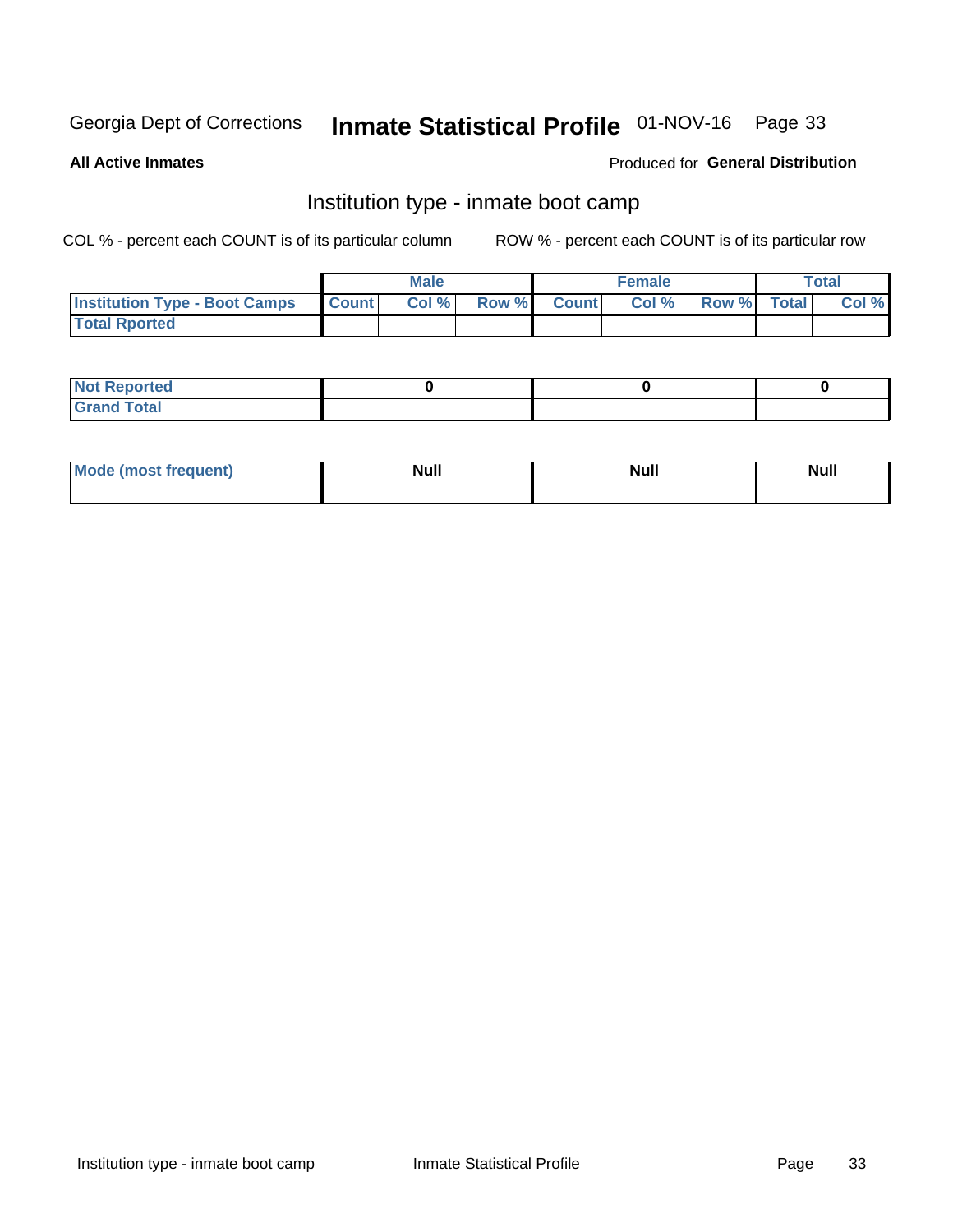# Inmate Statistical Profile 01-NOV-16 Page 34

#### **All Active Inmates**

#### Produced for General Distribution

### Number of disciplinary reports

COL % - percent each COUNT is of its particular column

|                                       |              | <b>Male</b> |        |       | <b>Female</b> |          |              | <b>Total</b> |
|---------------------------------------|--------------|-------------|--------|-------|---------------|----------|--------------|--------------|
| <b>Number of Disciplinary Reports</b> | <b>Count</b> | Col %       | Row %  | Count | Col %         | Row %    | <b>Total</b> | Col %        |
| $\bf{0}$                              | 20,530       | 40.51%      | 89.91% | 2,305 | 60.47%        | 10.09%   | 22,835       | 41.91%       |
|                                       | 6,657        | 13.14%      | 93.00% | 501   | 13.14%        | $7.00\%$ | 7,158        | 13.14%       |
| $\overline{2}$                        | 4,036        | 7.96%       | 94.70% | 226   | 5.93%         | 5.30%    | 4,262        | 7.82%        |
| 3                                     | 2,953        | 5.83%       | 95.26% | 147   | 3.86%         | 4.74%    | 3,100        | 5.69%        |
| 4                                     | 2,186        | 4.31%       | 95.54% | 102   | 2.68%         | 4.46%    | 2,288        | 4.20%        |
| 5                                     | 1,757        | $3.47\%$    | 95.39% | 85    | 2.23%         | $4.61\%$ | 1,842        | 3.38%        |
| <b>More Than 5</b>                    | 12,558       | 24.78%      | 96.57% | 446   | 11.70%        | $3.43\%$ | 13,004       | 23.87%       |
| <b>Total Reported</b>                 | 50,677       | 100%        | 93.00% | 3,812 | 100.0%        | $7.00\%$ | 54,489       | 100.0%       |

| <b>Not Reported</b> |        |       |            |
|---------------------|--------|-------|------------|
| <b>Total</b>        | 50 677 | 3,812 | ,489<br>54 |

| Mean (average)       | 5.45 | 2.75 | 5.26 |
|----------------------|------|------|------|
| Median (middle)      |      |      |      |
| Mode (most frequent) |      |      |      |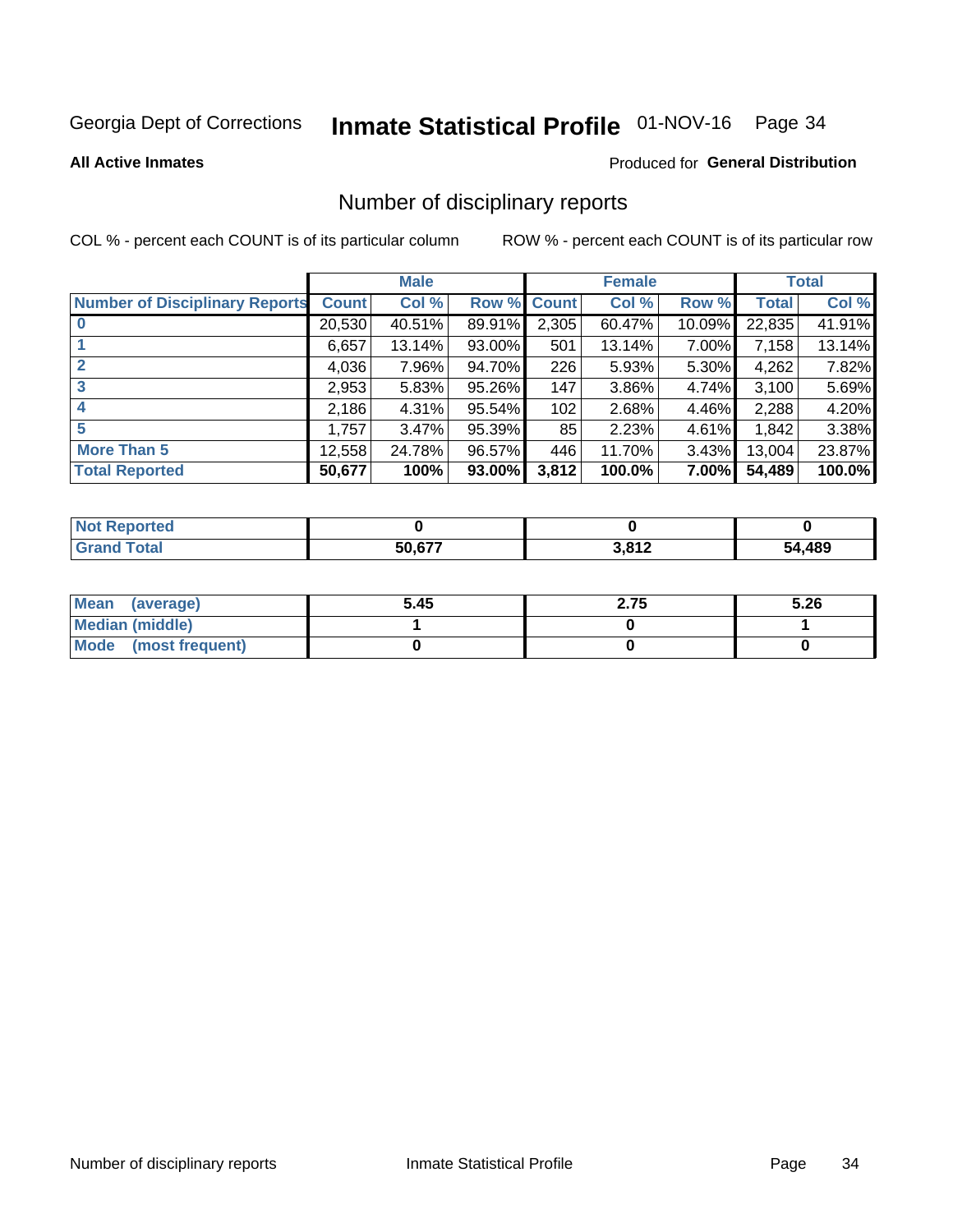# Inmate Statistical Profile 01-NOV-16 Page 35

#### **All Active Inmates**

#### Produced for General Distribution

### Number of transfers

COL % - percent each COUNT is of its particular column

|                            |         | <b>Male</b> |                    |       | <b>Female</b> |          |              | <b>Total</b> |
|----------------------------|---------|-------------|--------------------|-------|---------------|----------|--------------|--------------|
| <b>Number of Transfers</b> | Count l | Col %       | <b>Row % Count</b> |       | Col %         | Row %    | <b>Total</b> | Col %        |
|                            | 3,489   | 6.88%       | 78.79%             | 939   | 24.63%        | 21.21%   | 4,428        | 8.13%        |
|                            | 15,844  | 31.26%      | 91.23%             | 1,524 | 39.98%        | $8.77\%$ | 17,368       | 31.87%       |
| $\mathbf{2}$               | 8,568   | 16.91%      | 93.01%             | 644   | 16.89%        | $6.99\%$ | 9,212        | 16.91%       |
| 3                          | 5,289   | 10.44%      | 95.38%             | 256   | 6.72%         | 4.62%    | 5,545        | 10.18%       |
| 4                          | 3,310   | 6.53%       | 95.42%             | 159   | 4.17%         | 4.58%    | 3,469        | 6.37%        |
| 5                          | 2,456   | 4.85%       | 96.47%             | 90    | 2.36%         | $3.53\%$ | 2,546        | 4.67%        |
| <b>More Than 5</b>         | 11,721  | 23.13%      | 98.32%             | 200   | 5.25%         | 1.68%    | 11,921       | 21.88%       |
| <b>Total Reported</b>      | 50,677  | 100%        | 93.00%             | 3,812 | 100%          | $7.00\%$ | 54,489       | 100.0%       |

| <b>Not Reported</b> |        |       |            |
|---------------------|--------|-------|------------|
| <b>Total</b>        | 50 677 | 3,812 | ,489<br>54 |

| Mean (average)         | 4.20 | l.68 | 4.03 |
|------------------------|------|------|------|
| <b>Median (middle)</b> |      |      |      |
| Mode (most frequent)   |      |      |      |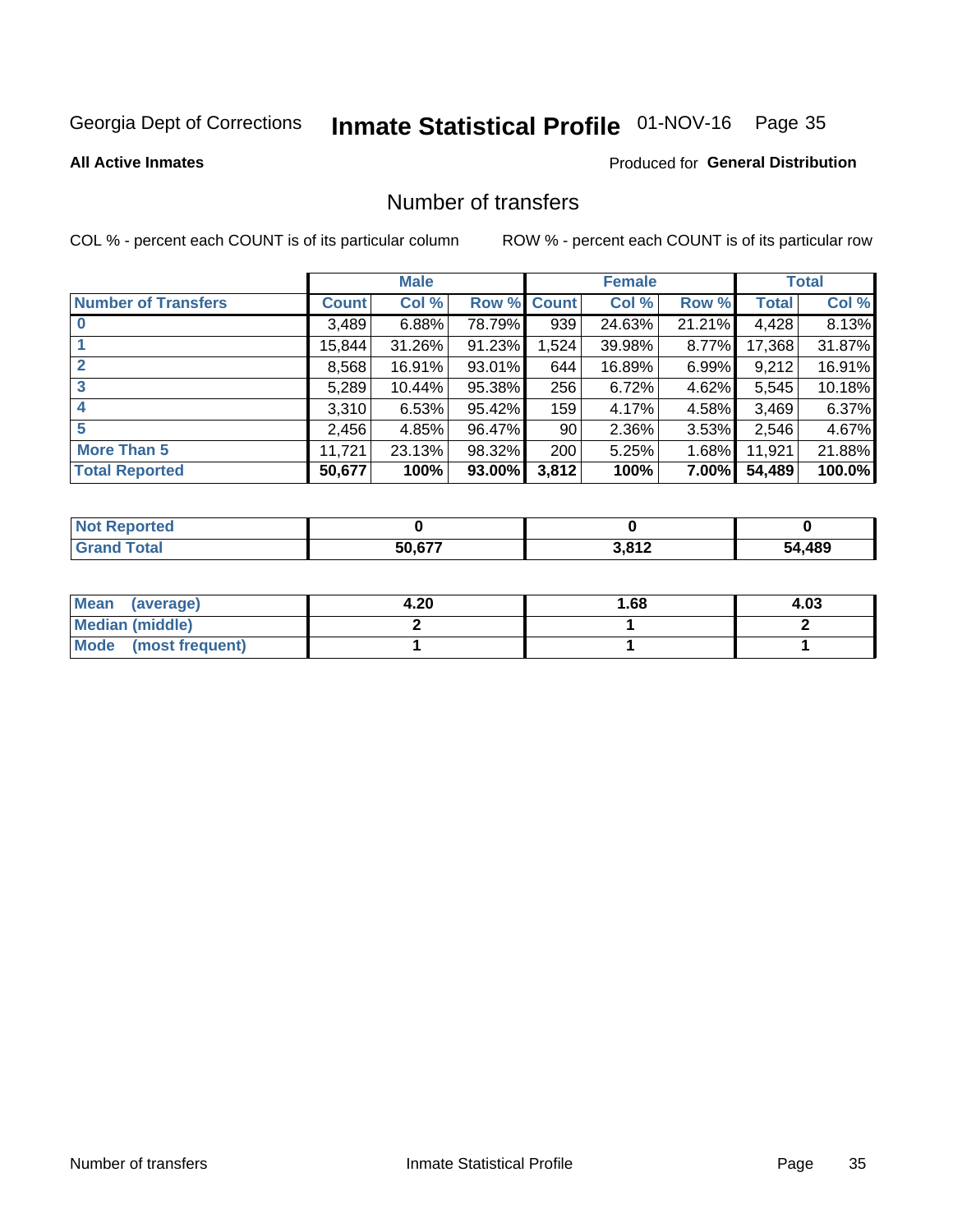# Inmate Statistical Profile 01-NOV-16 Page 36

**All Active Inmates** 

#### Produced for General Distribution

### Number of escapes

COL % - percent each COUNT is of its particular column

|                          |              | <b>Male</b> |             |       | <b>Female</b> |          |        | <b>Total</b> |
|--------------------------|--------------|-------------|-------------|-------|---------------|----------|--------|--------------|
| <b>Number of Escapes</b> | <b>Count</b> | Col %       | Row % Count |       | Col %         | Row %    | Total  | Col %        |
|                          | 50,140       | 98.94%      | 92.96%      | 3,800 | 99.69%        | 7.04%    | 53,940 | 98.99%       |
|                          | 502          | 0.99%       | 97.67%      | 12    | 0.31%         | 2.33%    | 514    | 0.94%        |
|                          | 30           | 0.06%       | 100.00%     |       |               |          | 30     | 0.06%        |
|                          |              | 0.01%       | 100.00%     |       |               |          |        | 0.01%        |
|                          |              | 0.01%       | 100.00%     |       |               |          |        | 0.01%        |
| <b>Total Reported</b>    | 50,677       | 100%        | 93.00%      | 3,812 | 100%          | $7.00\%$ | 54,489 | 100.0%       |

| Reported<br>Not. |               |                  |        |
|------------------|---------------|------------------|--------|
| <b>Total</b>     | <b>50 677</b> | 2012<br>ـ⊾ 1 ס,כ | 54,489 |

| Mean (average)       |  | .01 |
|----------------------|--|-----|
| Median (middle)      |  |     |
| Mode (most frequent) |  |     |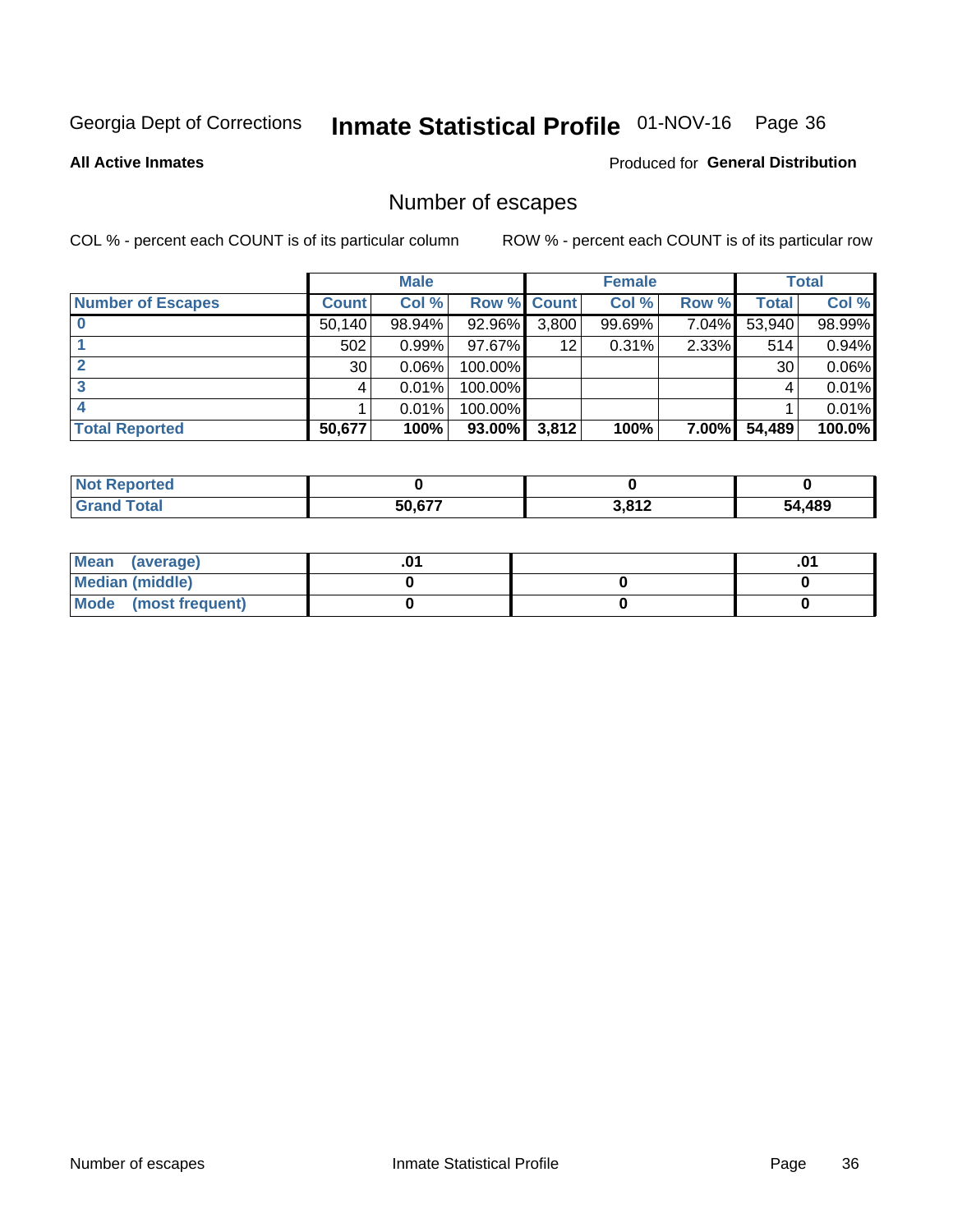# Inmate Statistical Profile 01-NOV-16 Page 37

**All Active Inmates** 

### Produced for General Distribution

### Split sentences - Probation to follow

COL % - percent each COUNT is of its particular column

|                            |              | <b>Male</b> |                    |       | <b>Female</b> |          |              | <b>Total</b> |
|----------------------------|--------------|-------------|--------------------|-------|---------------|----------|--------------|--------------|
| <b>Probation to follow</b> | <b>Count</b> | Col%        | <b>Row % Count</b> |       | Col %         | Row %    | <b>Total</b> | Col %        |
| <b>Yes</b>                 | 37.287       | 73.58%      | $92.68\%$          | 2,943 | 77.20%        | $7.32\%$ | 40,230       | 73.83%       |
| <b>No</b>                  | 13.390       | 26.42%      | $93.91\%$          | 869   | 22.80%        | $6.09\%$ | 14,259       | 26.17%       |
| <b>Total Reported</b>      | 50,677       | 100%        | $93.00\%$ 3,812    |       | 100%          |          | 7.00% 54,489 | 100%         |

|  |  | $F^{\wedge}$ $F^{\wedge}$<br>50.DZ | 817.د<br>. | .489<br>54. |
|--|--|------------------------------------|------------|-------------|
|--|--|------------------------------------|------------|-------------|

| M<br>reauent)<br>/٥<br>$\sim$<br>v.,<br>.<br>w<br>$\cdot$ - $\cdot$ |  |  |  |  |  |
|---------------------------------------------------------------------|--|--|--|--|--|
|---------------------------------------------------------------------|--|--|--|--|--|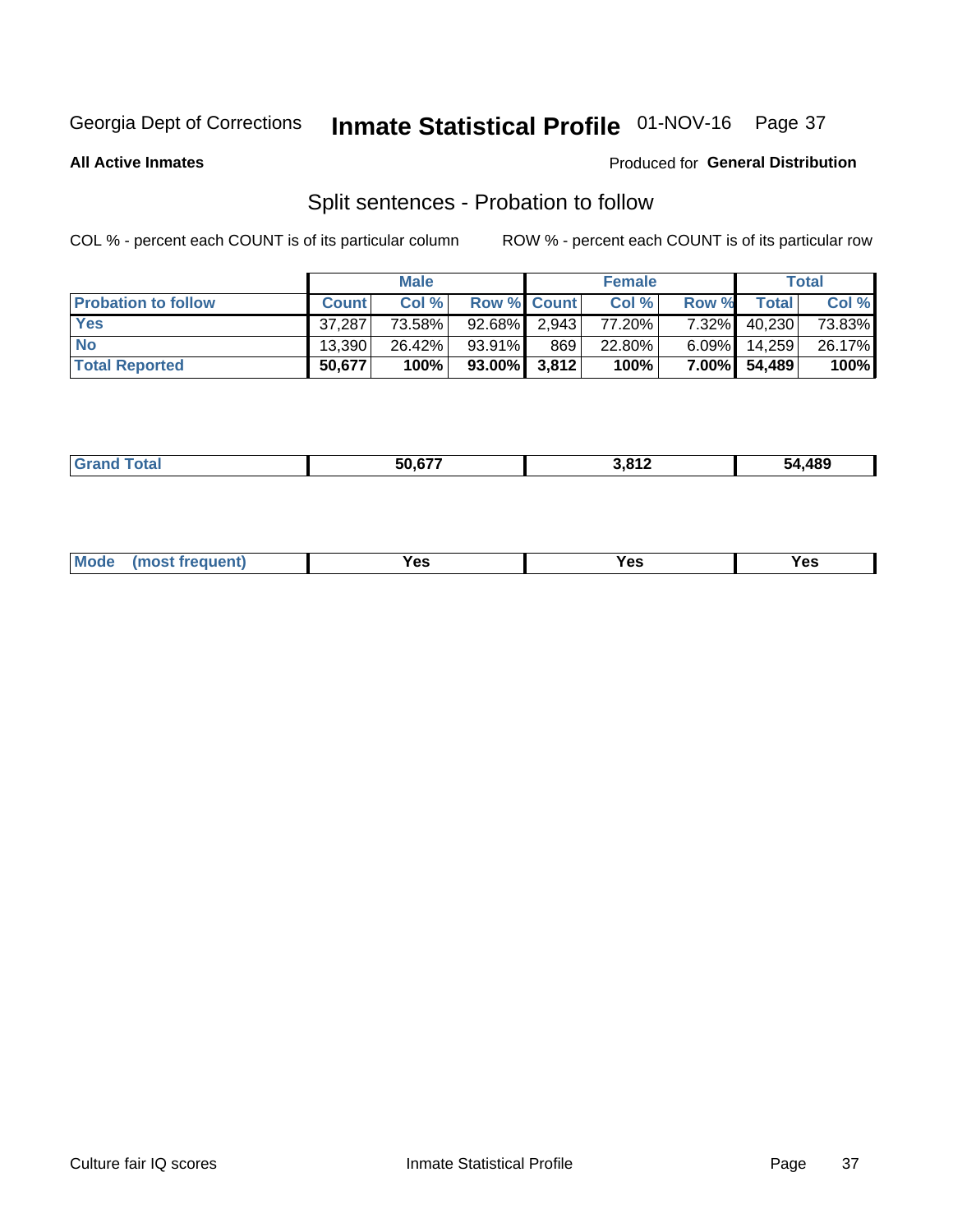# Inmate Statistical Profile 01-NOV-16 Page 38

**All Active Inmates** 

#### Produced for General Distribution

### Probable future release type of still active inmates

COL % - percent each COUNT is of its particular column

|                                         |              | <b>Male</b> |                    |                  | <b>Female</b> |          | <b>Total</b> |        |
|-----------------------------------------|--------------|-------------|--------------------|------------------|---------------|----------|--------------|--------|
| <b>Probable Future Release Type</b>     | <b>Count</b> | Col %       | <b>Row % Count</b> |                  | Col %         | Row %    | <b>Total</b> | Col %  |
| <b>Paroled with probation to follow</b> | 19,583       | 39.77%      | 91.71% 1,770       |                  | 47.81%        | 8.29%    | 21,353       | 40.34% |
| Paroled w/o probation to follow         | 6,257        | 12.71%      | 92.50%             | 507              | 13.70%        | 7.50%    | 6,764        | 12.78% |
| <b>Maxout with probation to follow</b>  | 15,387       | 31.25%      | 93.54% 1.062       |                  | 28.69%        | 6.46%    | 16,449       | 31.07% |
| <b>Maxout w/o probation to follow</b>   | 2,989        | $6.07\%$    | 94.53%             | 173 <sup>1</sup> | 4.67%         | $5.47\%$ | 3,162        | 5.97%  |
| Life, LWOP or death sentence            | 5,019        | 10.19%      | 96.35%             | 190 <sub>l</sub> | 5.13%         | 3.65%    | 5,209        | 9.84%  |
| <b>Total Reported</b>                   | 49,235       | 100%        | $93.01\%$ 3,702    |                  | 100%          | 6.99%    | 52,937       | 100%   |

| eleased |        |          |                    |
|---------|--------|----------|--------------------|
| otal    | 49,235 | 202<br>v | $E0$ 007<br>ว∠,937 |

| <b>Mode (most frequent)</b> | <b>PAR with PROB follow</b> | <b>PAR with PROB follow</b> | <b>PAR with PROB</b> |
|-----------------------------|-----------------------------|-----------------------------|----------------------|
|                             |                             |                             | follow               |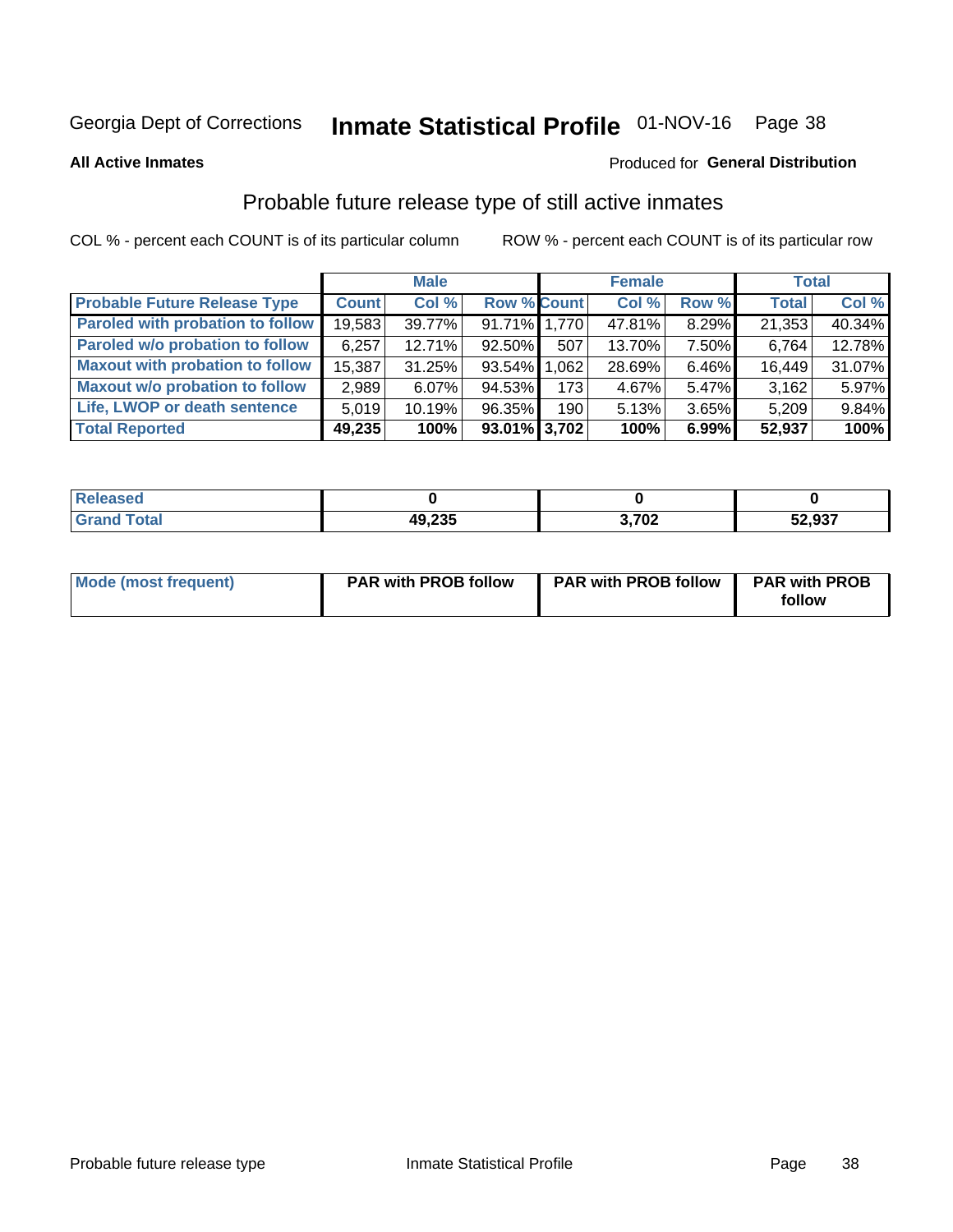### **All Active Inmates**

### Produced for General Distribution

### Time served in current (or last) institution

COL % - percent each COUNT is of its particular column

|                            |              | <b>Male</b> |        |              | <b>Female</b> |        |              | <b>Total</b> |
|----------------------------|--------------|-------------|--------|--------------|---------------|--------|--------------|--------------|
| <b>Time In Institution</b> | <b>Count</b> | Col %       | Row %  | <b>Count</b> | Col %         | Row %  | <b>Total</b> | Col %        |
| 0 to 3 months              | 12,769       | 25.20%      | 92.50% | 1,036        | 27.18%        | 7.50%  | 13,805       | 25.34%       |
| <b>3.01 to 6 months</b>    | 6,862        | 13.54%      | 92.18% | 582          | 15.27%        | 7.82%  | 7,444        | 13.66%       |
| 6.01 to 9 months           | 5,761        | 11.37%      | 92.56% | 463          | 12.15%        | 7.44%  | 6,224        | 11.42%       |
| 9.01 to 12 months          | 4,028        | 7.95%       | 92.70% | 317          | 8.32%         | 7.30%  | 4,345        | 7.97%        |
| 12.01 to 18 months         | 5,834        | 11.51%      | 94.10% | 366          | 9.60%         | 5.90%  | 6,200        | 11.38%       |
| <b>18.01 to 24 months</b>  | 4,038        | 7.97%       | 95.35% | 197          | 5.17%         | 4.65%  | 4,235        | 7.77%        |
| $2.01$ to 3 years          | 4,254        | 8.39%       | 94.37% | 254          | 6.66%         | 5.63%  | 4,508        | 8.27%        |
| 3.01 to 4 years            | 2,389        | 4.71%       | 93.28% | 172          | 4.51%         | 6.72%  | 2,561        | 4.70%        |
| $4.01$ to 5 years          | 1,506        | 2.97%       | 93.95% | 97           | 2.54%         | 6.05%  | 1,603        | 2.94%        |
| 5.01 to 6 years            | 949          | 1.87%       | 87.14% | 140          | 3.67%         | 12.86% | 1,089        | 2.00%        |
| $6.01$ to 7 years          | 641          | 1.26%       | 92.76% | 50           | 1.31%         | 7.24%  | 691          | 1.27%        |
| 7.01 to 8 years            | 442          | 0.87%       | 91.89% | 39           | 1.02%         | 8.11%  | 481          | 0.88%        |
| $8.01$ to 9 years          | 294          | 0.58%       | 93.63% | 20           | 0.52%         | 6.37%  | 314          | 0.58%        |
| 9.01 to 10 years           | 123          | 0.24%       | 90.44% | 13           | 0.34%         | 9.56%  | 136          | 0.25%        |
| Over 10 years              | 787          | 1.55%       | 92.26% | 66           | 1.73%         | 7.74%  | 853          | 1.57%        |
| <b>Total Reported</b>      | 50,677       | 100%        | 93.00% | 3,812        | 100%          | 7.00%  | 54,489       | 100%         |

| orted<br><b>NOT</b> |        |                    |            |
|---------------------|--------|--------------------|------------|
| ota <sub>i</sub>    | 50 677 | <b>2.042</b><br>__ | .489<br>51 |

| <b>Mean</b><br>(average) | 23 months | 19 months | 22 months |
|--------------------------|-----------|-----------|-----------|
| Median (middle)          | 9 months  | 8 months  | 9 months  |
| Mode<br>(most frequent)  | 0 months  | months    | ∖ months  |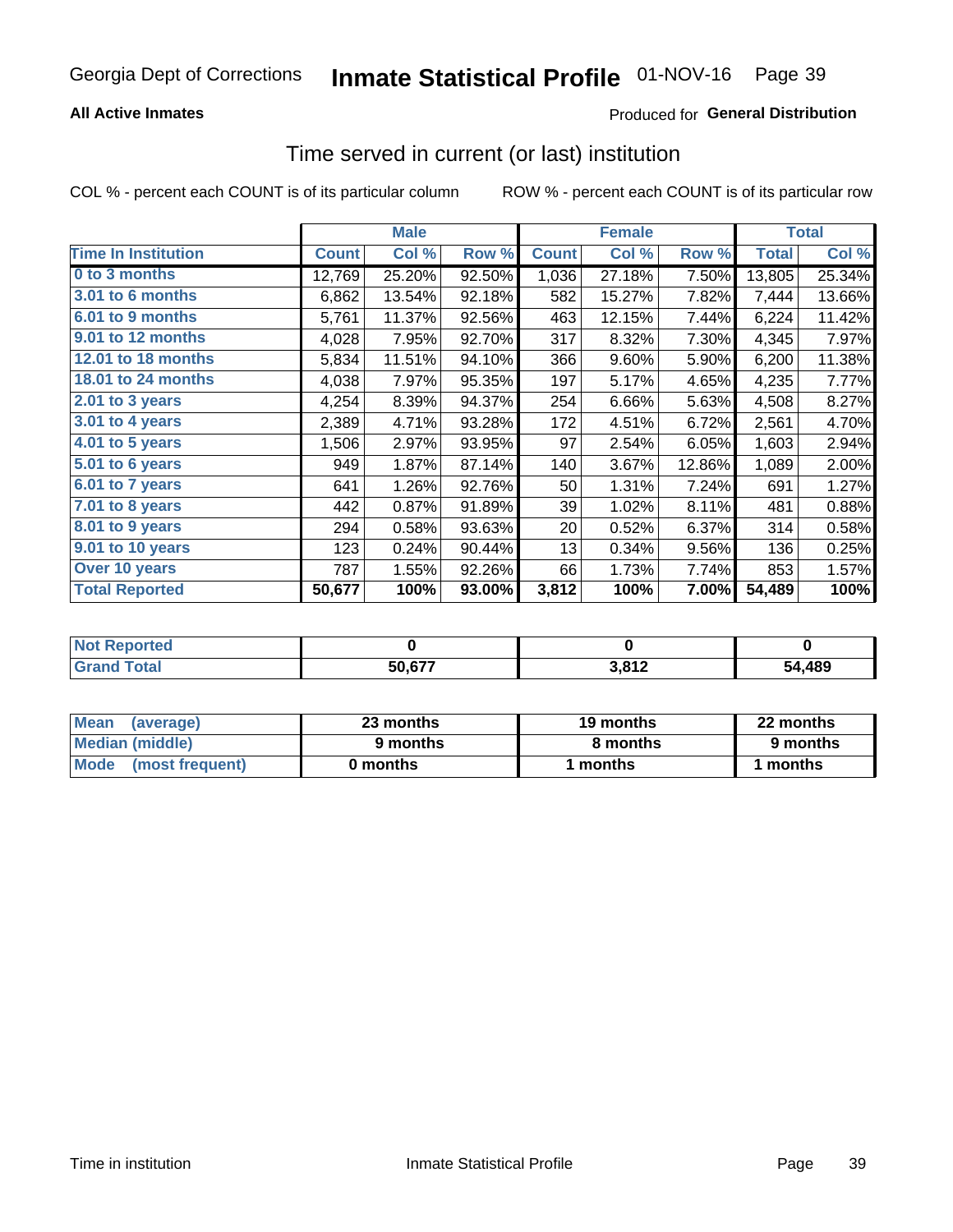# Inmate Statistical Profile 01-NOV-16 Page 40

### **All Active Inmates**

### Produced for General Distribution

### Highest grade level attained

COL % - percent each COUNT is of its particular column

|                              |                 | <b>Male</b> |         |              | <b>Female</b> |        |                 | <b>Total</b> |
|------------------------------|-----------------|-------------|---------|--------------|---------------|--------|-----------------|--------------|
| <b>Grade Level</b>           | <b>Count</b>    | Col %       | Row %   | <b>Count</b> | Col %         | Row %  | <b>Total</b>    | Col %        |
| No school at all             | $\overline{16}$ | 0.04%       | 100.00% |              |               |        | $\overline{16}$ | 0.04%        |
| <b>Grade 1</b>               | 22              | 0.05%       | 100.00% |              |               |        | 22              | 0.05%        |
| <b>Grade 2</b>               | 34              | 0.08%       | 87.18%  | 5            | 0.18%         | 12.82% | 39              | 0.09%        |
| Grade 3                      | 89              | 0.22%       | 98.89%  | 1            | 0.04%         | 1.11%  | 90              | 0.21%        |
| <b>Grade 4</b>               | 94              | 0.23%       | 95.92%  | 4            | 0.14%         | 4.08%  | 98              | 0.23%        |
| Grade 5                      | 109             | 0.27%       | 96.46%  | 4            | 0.14%         | 3.54%  | 113             | 0.26%        |
| Grade 6                      | 405             | 1.00%       | 95.52%  | 19           | 0.69%         | 4.48%  | 424             | 0.98%        |
| <b>Grade 7</b>               | 748             | 1.85%       | 94.92%  | 40           | 1.44%         | 5.08%  | 788             | 1.83%        |
| Grade 8                      | 2,751           | 6.82%       | 94.21%  | 169          | 6.10%         | 5.79%  | 2,920           | 6.77%        |
| Grade 9                      | 5,180           | 12.84%      | 95.24%  | 259          | 9.35%         | 4.76%  | 5,439           | 12.61%       |
| Grade 10                     | 7,139           | 17.69%      | 95.75%  | 317          | 11.44%        | 4.25%  | 7,456           | 17.29%       |
| Grade 11                     | 7,050           | 17.47%      | 94.69%  | 395          | 14.26%        | 5.31%  | 7,445           | 17.27%       |
| <b>Grade 12 or GED</b>       | 12,724          | 31.54%      | 92.71%  | 1,000        | 36.10%        | 7.29%  | 13,724          | 31.83%       |
| <b>Some tech school</b>      | 309             | 0.77%       | 84.20%  | 58           | 2.09%         | 15.80% | 367             | 0.85%        |
| <b>Completed tech school</b> | 310             | 0.77%       | 84.01%  | 59           | 2.13%         | 15.99% | 369             | 0.86%        |
| College, 1 year              | 1,076           | 2.67%       | 88.49%  | 140          | 5.05%         | 11.51% | 1,216           | 2.82%        |
| College, 2 year              | 1,366           | 3.39%       | 89.05%  | 168          | 6.06%         | 10.95% | 1,534           | 3.56%        |
| College, 3 year              | 339             | 0.84%       | 88.74%  | 43           | 1.55%         | 11.26% | 382             | 0.89%        |
| <b>Bachelor's degree</b>     | 464             | 1.15%       | 86.09%  | 75           | 2.71%         | 13.91% | 539             | 1.25%        |
| <b>Master's degree</b>       | 77              | 0.19%       | 86.52%  | 12           | 0.43%         | 13.48% | 89              | 0.21%        |
| Ph.D. degree                 | 15              | 0.04%       | 93.75%  | $\mathbf{1}$ | 0.04%         | 6.25%  | 16              | 0.04%        |
| Law degree                   | 16              | 0.04%       | 94.12%  | $\mathbf{1}$ | 0.04%         | 5.88%  | 17              | 0.04%        |
| <b>Some medical school</b>   | $\overline{2}$  | 0.01%       | 100.00% |              |               |        | $\overline{2}$  | 0.01%        |
| <b>Medical degree</b>        | 10              | 0.02%       | 100.00% |              |               |        | 10              | 0.02%        |
|                              | $\mathbf 1$     | 0.01%       | 100.00% |              |               |        | 1               | 0.01%        |
| <b>Total Reported</b>        | 40,346          | 100%        | 93.58%  | 2,770        | 100%          | 6.42%  | 43,116          | 100.0%       |

| 10,331                    | ,042                 | $\sim$<br>ن ان ا |
|---------------------------|----------------------|------------------|
| $E \cap E \neq \emptyset$ | 2012<br>, <u>. .</u> | $\overline{ABO}$ |

| Mean<br>(average)    | 10.79           | 11.37           | 10.83           |
|----------------------|-----------------|-----------------|-----------------|
| Median (middle)      | Grade 11        | Grade 12 or GED | Grade 11        |
| Mode (most frequent) | Grade 12 or GED | Grade 12 or GED | Grade 12 or GED |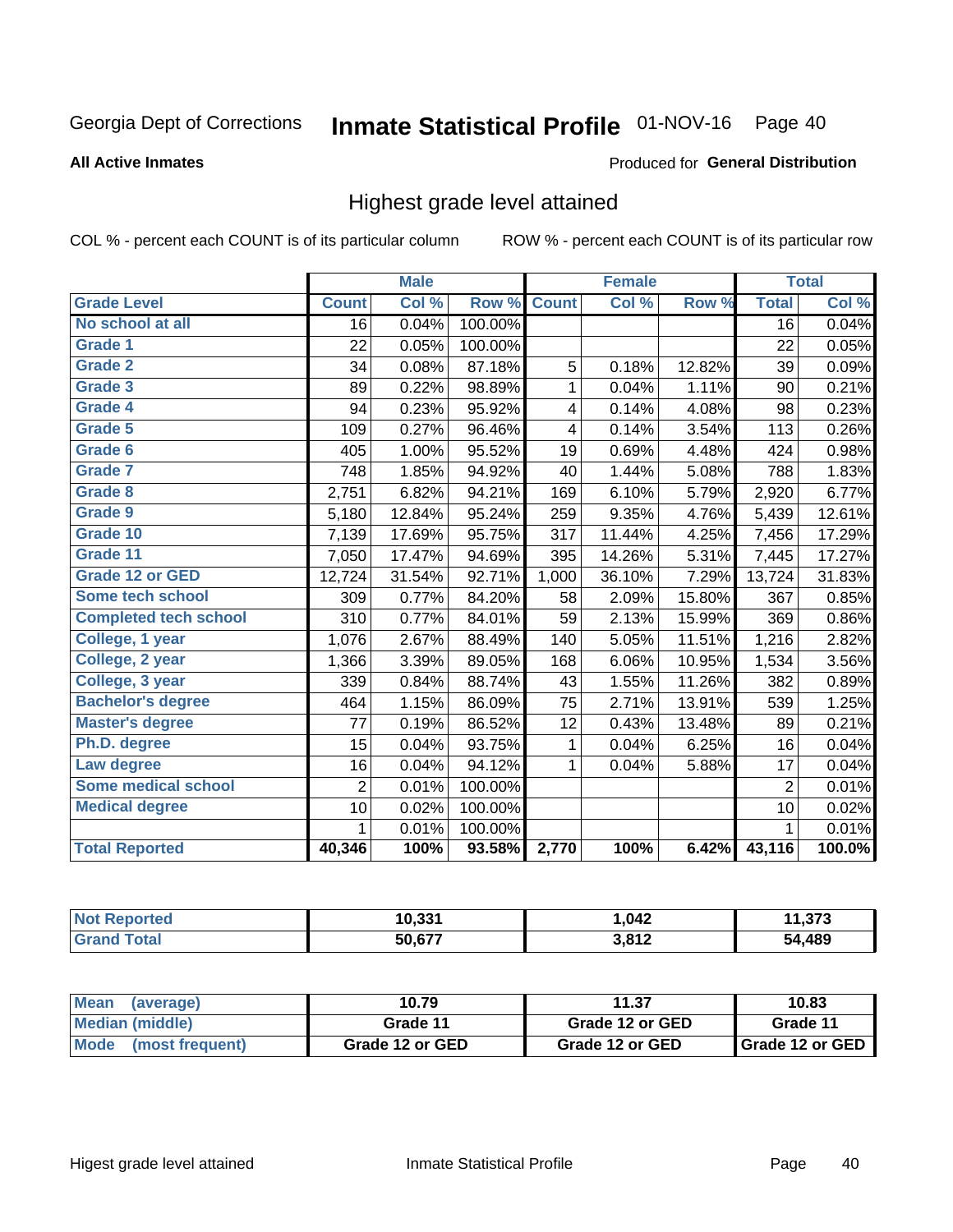# Inmate Statistical Profile 01-NOV-16 Page 41

#### **All Active Inmates**

### **Produced for General Distribution**

## Culture fair IQ scores

COL % - percent each COUNT is of its particular column

|                       |              | <b>Male</b> |             |       | <b>Female</b> |          |              | <b>Total</b> |
|-----------------------|--------------|-------------|-------------|-------|---------------|----------|--------------|--------------|
| <b>IQ Scores</b>      | <b>Count</b> | Col %       | Row % Count |       | Col %         | Row %    | <b>Total</b> | Col %        |
| $60 - 69$             | 956          | 2.17%       | 93.18%      | 70    | 2.27%         | 6.82%    | 1,026        | 2.17%        |
| $70 - 79$             | 2,948        | 6.69%       | 93.53%      | 204   | 6.60%         | 6.47%    | 3,152        | 6.68%        |
| $80 - 89$             | 6,530        | 14.81%      | 90.12%      | 716   | 23.17%        | $9.88\%$ | 7,246        | 15.36%       |
| $90 - 99$             | 12,259       | 27.80%      | 91.39%      | 1,155 | 37.38%        | 8.61%    | 13,414       | 28.43%       |
| $100 - 109$           | 12,354       | 28.02%      | 95.93%      | 524   | 16.96%        | 4.07%    | 12,878       | 27.29%       |
| $110 - 119$           | 7,504        | 17.02%      | 97.09%      | 225   | 7.28%         | 2.91%    | 7,729        | 16.38%       |
| $120 - 129$           | 1,475        | 3.35%       | 92.59%      | 118   | 3.82%         | 7.41%    | 1,593        | 3.38%        |
| $130 - 139$           | 59           | 0.13%       | 53.15%      | 52    | 1.68%         | 46.85%   | 111          | 0.24%        |
| 140 & Up              | 8            | 0.02%       | 23.53%      | 26    | 0.84%         | 76.47%   | 34           | 0.07%        |
| <b>Total Reported</b> | 44,093       | 100%        | 93.45%      | 3,090 | 100%          | 6.55%    | 47,183       | 100%         |

| <b>Not Reported</b>         | 5,750  | 595   | 6,345  |
|-----------------------------|--------|-------|--------|
| <b>Not Valid (under 60)</b> | 834    | 127   | 961    |
| <b>Grand Total</b>          | 50,677 | 3,812 | 54,489 |

| <b>Mean</b><br>(average) | 98  | 96 | 98 |
|--------------------------|-----|----|----|
| <b>Median (middle)</b>   | 99  | 96 | 99 |
| Mode<br>(most frequent)  | 103 | 96 | 99 |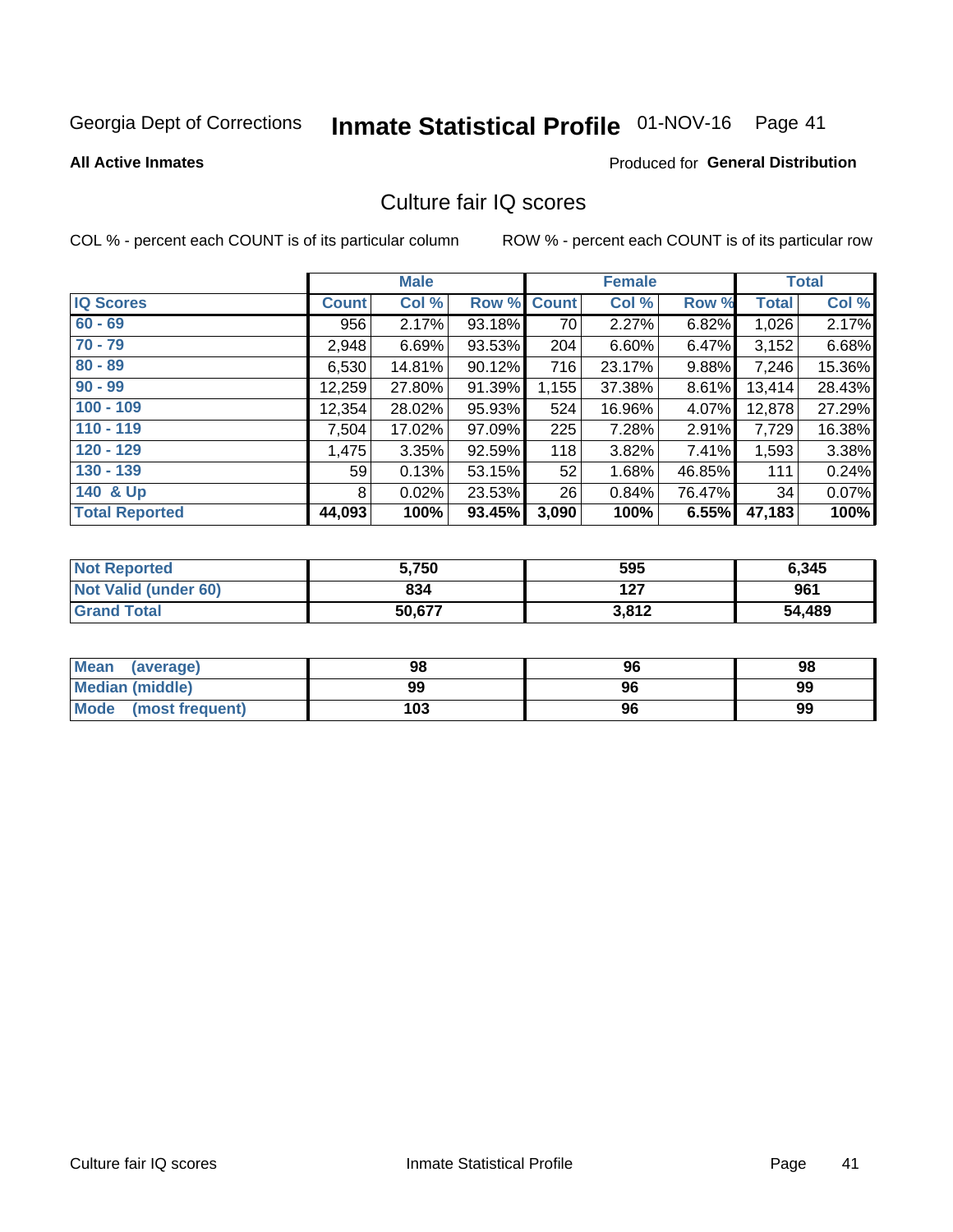# Inmate Statistical Profile 01-NOV-16 Page 42

### **All Active Inmates**

### Produced for General Distribution

## Wide Range Achievement Test (WRAT) reading score

COL % - percent each COUNT is of its particular column

|                           |              | <b>Male</b> |        |              | <b>Female</b> |        |              | <b>Total</b> |
|---------------------------|--------------|-------------|--------|--------------|---------------|--------|--------------|--------------|
| <b>WRAT Reading Score</b> | <b>Count</b> | Col %       | Row %  | <b>Count</b> | Col %         | Row %  | <b>Total</b> | Col %        |
| $0.1$ to $0.9$            | 921          | 2.02%       | 99.57% | 4            | 0.12%         | 0.43%  | 925          | 1.89%        |
| 1.0 to 1.9                | 837          | 1.83%       | 98.82% | 10           | 0.31%         | 1.18%  | 847          | 1.73%        |
| 2.0 to 2.9                | 1,599        | 3.50%       | 97.20% | 46           | 1.43%         | 2.80%  | 1,645        | 3.36%        |
| 3.0 to 3.9                | 3,665        | 8.02%       | 97.11% | 109          | 3.39%         | 2.89%  | 3,774        | 7.72%        |
| 4.0 to 4.9                | 4,167        | 9.12%       | 95.22% | 209          | 6.49%         | 4.78%  | 4,376        | 8.95%        |
| 5.0 to 5.9                | 3,655        | 8.00%       | 95.03% | 191          | 5.93%         | 4.97%  | 3,846        | 7.87%        |
| 6.0 to 6.9                | 4,285        | 9.38%       | 94.26% | 261          | 8.11%         | 5.74%  | 4,546        | $9.30\%$     |
| 7.0 to 7.9                | 1,666        | 3.65%       | 93.60% | 114          | 3.54%         | 6.40%  | 1,780        | 3.64%        |
| 8.0 to 8.9                | 3,275        | 7.17%       | 92.88% | 251          | 7.80%         | 7.12%  | 3,526        | 7.21%        |
| 9.0 to 9.9                | 2,067        | 4.53%       | 94.04% | 131          | 4.07%         | 5.96%  | 2,198        | 4.50%        |
| 10.0 to 10.9              | 2,881        | 6.31%       | 91.78% | 258          | 8.01%         | 8.22%  | 3,139        | 6.42%        |
| 11.0 to 11.9              | 4,256        | 9.32%       | 90.07% | 469          | 14.57%        | 9.93%  | 4,725        | 9.66%        |
| 12.0 to 12.9              | 11,688       | 25.59%      | 91.56% | 1,077        | 33.45%        | 8.44%  | 12,765       | 26.11%       |
| 13                        | 712          | 1.56%       | 88.78% | 90           | 2.80%         | 11.22% | 802          | 1.64%        |
| <b>Total Reported</b>     | 45,674       | 100%        | 93.41% | 3,220        | 100.0%        | 6.59%  | 48,894       | 100%         |

| NO | 5.003                     | 592   | 5,595      |
|----|---------------------------|-------|------------|
|    | $E \cap E \neq \emptyset$ | 3,812 | .489<br>54 |

| <b>Mean</b><br>(average)       | 8.36 | 9.75                     | 8.45 |
|--------------------------------|------|--------------------------|------|
| <b>Median (middle)</b>         | 8.9  | 11 <sub>2</sub><br>. . Z | 8.9  |
| <b>Mode</b><br>(most frequent) | 12.9 | 12.9                     | 12.9 |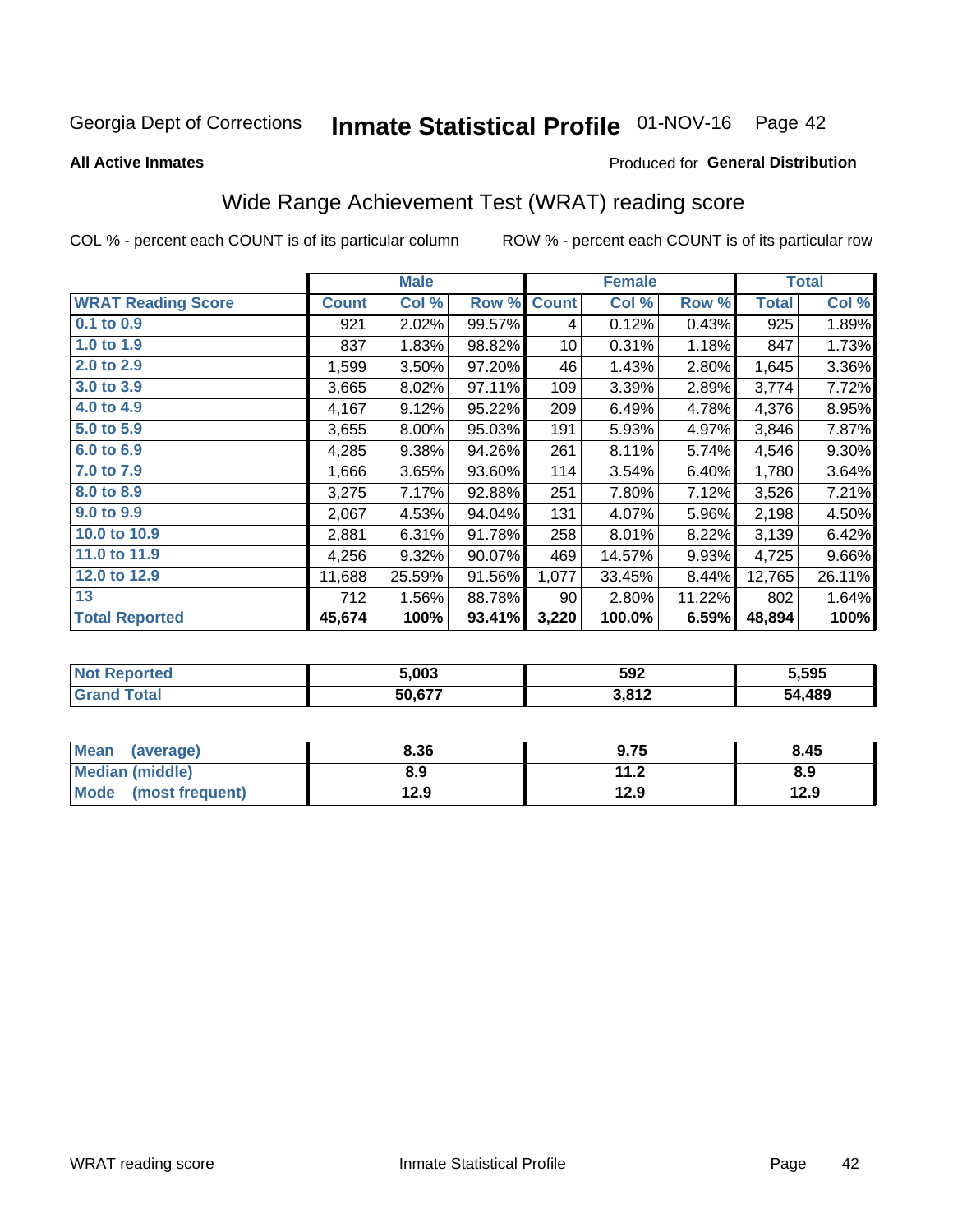# Inmate Statistical Profile 01-NOV-16 Page 43

**All Active Inmates** 

### Produced for General Distribution

## Wide Range Achievement Test (WRAT) math score

COL % - percent each COUNT is of its particular column

|                              |              | <b>Male</b> |        |              | <b>Female</b> |          |              | <b>Total</b> |
|------------------------------|--------------|-------------|--------|--------------|---------------|----------|--------------|--------------|
| <b>WRAT Mathematic Score</b> | <b>Count</b> | Col %       | Row %  | <b>Count</b> | Col %         | Row %    | <b>Total</b> | Col %        |
| 0.1 to 0.9                   | 88           | 0.19%       | 98.88% | 1            | 0.03%         | 1.12%    | 89           | 0.18%        |
| 1.0 to 1.9                   | 290          | 0.63%       | 97.32% | 8            | 0.25%         | 2.68%    | 298          | 0.61%        |
| 2.0 to 2.9                   | 907          | 1.99%       | 96.90% | 29           | 0.90%         | 3.10%    | 936          | 1.91%        |
| 3.0 to 3.9                   | 2,202        | 4.82%       | 96.49% | 80           | 2.48%         | 3.51%    | 2,282        | 4.67%        |
| 4.0 to 4.9                   | 5,518        | 12.08%      | 95.20% | 278          | 8.63%         | 4.80%    | 5,796        | 11.85%       |
| 5.0 to 5.9                   | 7,128        | 15.60%      | 94.60% | 407          | 12.64%        | 5.40%    | 7,535        | 15.41%       |
| 6.0 to 6.9                   | 9,481        | 20.76%      | 94.09% | 596          | 18.50%        | 5.91%    | 10,077       | 20.61%       |
| 7.0 to 7.9                   | 3,800        | 8.32%       | 94.01% | 242          | 7.51%         | 5.99%    | 4,042        | 8.27%        |
| 8.0 to 8.9                   | 4,921        | 10.77%      | 92.14% | 420          | 13.04%        | 7.86%    | 5,341        | 10.92%       |
| 9.0 to 9.9                   | 2,641        | 5.78%       | 92.12% | 226          | 7.02%         | 7.88%    | 2,867        | 5.86%        |
| 10.0 to 10.9                 | 518          | 1.13%       | 97.00% | 16           | 0.50%         | $3.00\%$ | 534          | 1.09%        |
| 11.0 to 11.9                 | 1,849        | 4.05%       | 91.22% | 178          | 5.53%         | 8.78%    | 2,027        | 4.15%        |
| 12.0 to 12.9                 | 6,247        | 13.68%      | 89.65% | 721          | 22.38%        | 10.35%   | 6,968        | 14.25%       |
| 13                           | 88           | 0.19%       | 82.24% | 19           | 0.59%         | 17.76%   | 107          | 0.22%        |
| <b>Total Reported</b>        | 45,678       | 100%        | 93.41% | 3,221        | 100%          | 6.59%    | 48,899       | 100%         |

| rteo<br>NO | 4,999                              | 591             | 5,590  |
|------------|------------------------------------|-----------------|--------|
|            | $F^{\wedge}$ $F^{\wedge}$<br>50.67 | 2812<br>⊾ ا 0,د | 54,489 |

| <b>Mean</b><br>(average) | 7.40 | 8.33 | 7.46 |
|--------------------------|------|------|------|
| Median (middle)          | 6.9  | ۰.,  | 6.9  |
| Mode<br>(most frequent)  | 12.9 | 12.9 | 12.9 |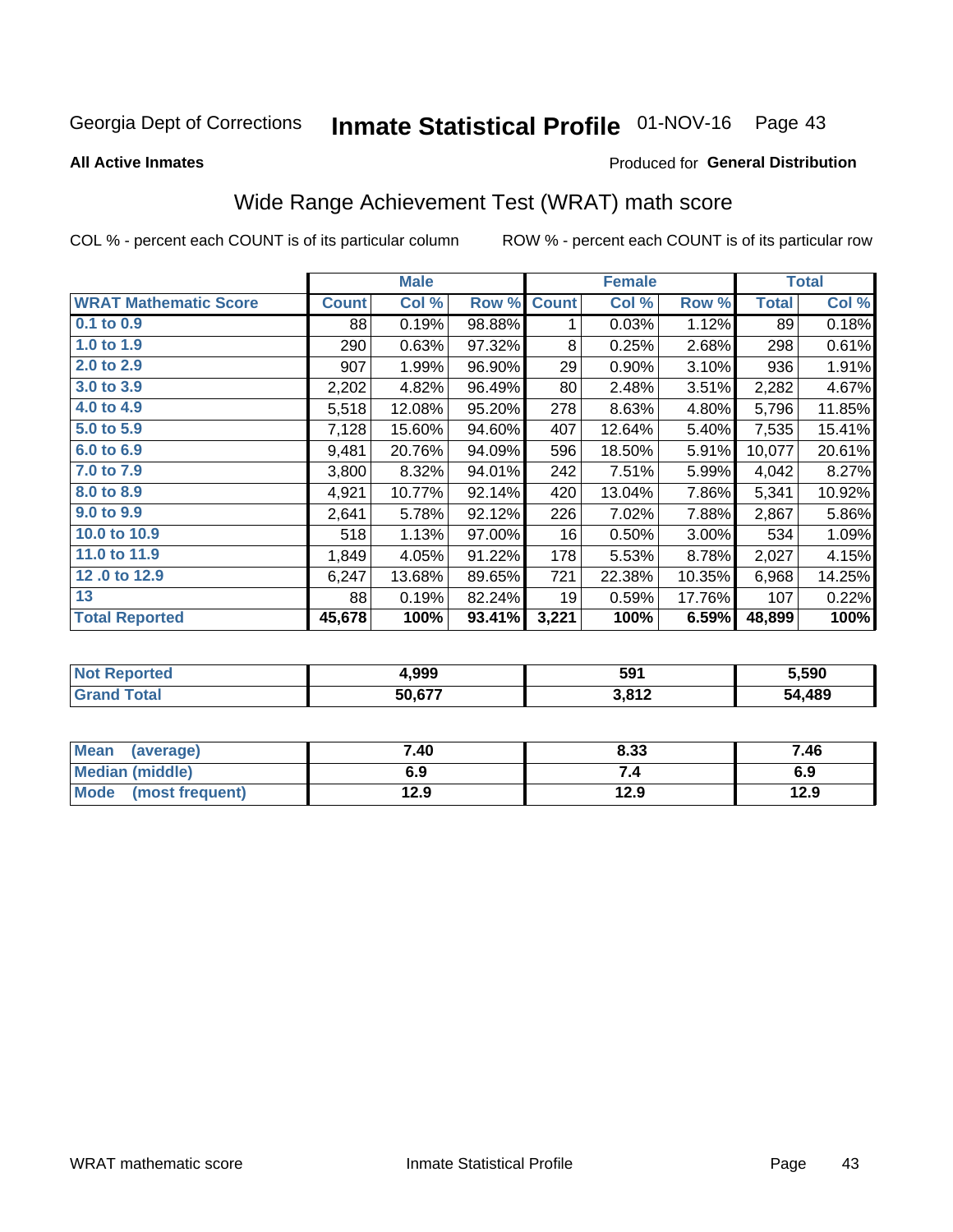#### **Inmate Statistical Profile 01-NOV-16** Page 44

**All Active Inmates** 

### Produced for General Distribution

## Wide Range Achievement Test (WRAT) spelling score

COL % - percent each COUNT is of its particular column

|                            |              | <b>Male</b> |        |              | <b>Female</b> |        |        | <b>Total</b> |
|----------------------------|--------------|-------------|--------|--------------|---------------|--------|--------|--------------|
| <b>WRAT Spelling Score</b> | <b>Count</b> | Col %       | Row %  | <b>Count</b> | Col %         | Row %  | Total  | Col %        |
| $0.1$ to $0.9$             | 964          | 2.11%       | 99.59% | 4            | 0.12%         | 0.41%  | 968    | 1.98%        |
| 1.0 to 1.9                 | 1,198        | 2.62%       | 99.09% | 11           | 0.34%         | 0.91%  | 1,209  | 2.47%        |
| 2.0 to 2.9                 | 2,153        | 4.71%       | 98.00% | 44           | 1.37%         | 2.00%  | 2,197  | 4.49%        |
| 3.0 to 3.9                 | 3,302        | 7.23%       | 97.69% | 78           | 2.42%         | 2.31%  | 3,380  | 6.91%        |
| 4.0 to 4.9                 | 3,098        | 6.78%       | 96.75% | 104          | 3.23%         | 3.25%  | 3,202  | 6.55%        |
| 5.0 to 5.9                 | 5,224        | 11.43%      | 96.63% | 182          | 5.65%         | 3.37%  | 5,406  | 11.05%       |
| 6.0 to 6.9                 | 4,346        | 9.51%       | 95.66% | 197          | 6.12%         | 4.34%  | 4,543  | 9.29%        |
| 7.0 to 7.9                 | 3,995        | 8.74%       | 94.09% | 251          | 7.79%         | 5.91%  | 4,246  | 8.68%        |
| 8.0 to 8.9                 | 3,924        | 8.59%       | 93.94% | 253          | 7.85%         | 6.06%  | 4,177  | 8.54%        |
| 9.0 to 9.9                 | 2,252        | 4.93%       | 93.48% | 157          | 4.87%         | 6.52%  | 2,409  | 4.93%        |
| 10.0 to 10.9               | 2,138        | 4.68%       | 93.69% | 144          | 4.47%         | 6.31%  | 2,282  | 4.67%        |
| 11.0 to 11.9               | 3,391        | 7.42%       | 92.85% | 261          | 8.10%         | 7.15%  | 3,652  | 7.47%        |
| 12.0 to 12.9               | 9,368        | 20.51%      | 86.33% | 1,484        | 46.07%        | 13.67% | 10,852 | 22.19%       |
| 13                         | 333          | 0.73%       | 86.72% | 51           | 1.58%         | 13.28% | 384    | 0.79%        |
| <b>Total Reported</b>      | 45,686       | 100%        | 93.41% | 3,221        | 100%          | 6.59%  | 48,907 | 100.0%       |

| тес.<br>NO | 4,991                     | 591   | 5,582      |
|------------|---------------------------|-------|------------|
|            | $E \cap E \neq \emptyset$ | 3,812 | .489<br>54 |

| Mean<br>(average)    | 7.86 | 10.19 | 8.01 |
|----------------------|------|-------|------|
| Median (middle)      | .    | 11.6  | .    |
| Mode (most frequent) | 12.9 | 12.9  | 12.9 |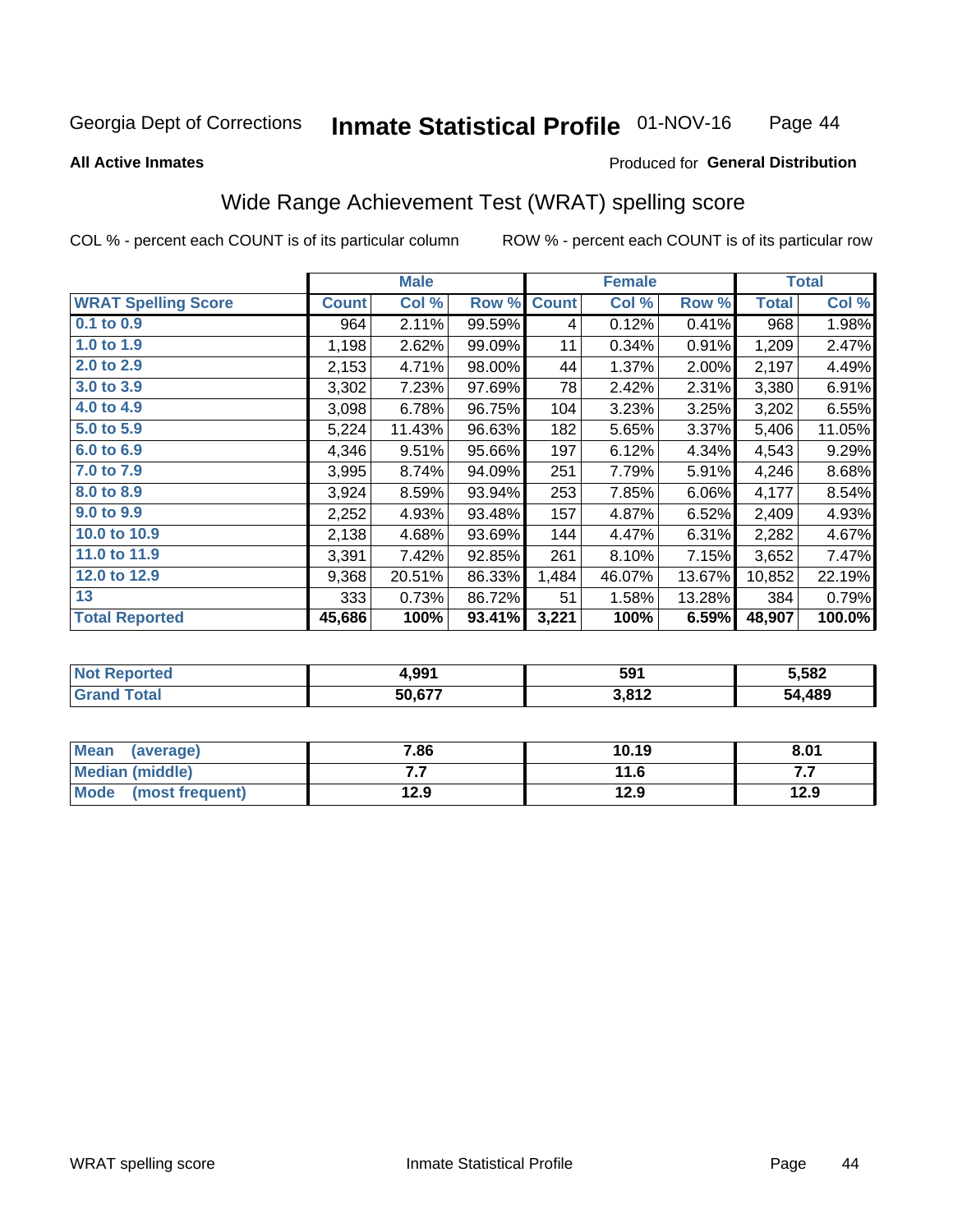# Inmate Statistical Profile 01-NOV-16 Page 45

#### **All Active Inmates**

### **Produced for General Distribution**

## Current / last mental health treatment level

COL % - percent each COUNT is of its particular column

|                                    |                    | <b>Male</b> |         |              | <b>Female</b> |        |              | <b>Total</b> |
|------------------------------------|--------------------|-------------|---------|--------------|---------------|--------|--------------|--------------|
| <b>Mental Health Treatment Lev</b> | Count <sup>1</sup> | Col %       | Row %   | <b>Count</b> | Col %         | Row %  | <b>Total</b> | Col %        |
| 1 No problem at current time       | 8,621              | 53.34%      | 92.60%  | 689          | 25.05%        | 7.40%  | 9,310        | 49.23%       |
| 2 Receiving outpatient             | 5,726              | 35.43%      | 74.11%  | 2,000        | 72.70%        | 25.89% | 7,726        | 40.85%       |
| <b>Treatment</b>                   |                    |             |         |              |               |        |              |              |
| 3 Inpatient, moderate              | 1,486              | 9.19%       | 96.56%  | 53           | 1.93%         | 3.44%  | 1,539        | 8.14%        |
| Treatment                          |                    |             |         |              |               |        |              |              |
| 4 Inpatient, intensive             | 310                | 1.92%       | 97.18%  | 9            | 0.33%         | 2.82%  | 319          | 1.69%        |
| <b>Treatment</b>                   |                    |             |         |              |               |        |              |              |
| <b>5 Undergoing crisis</b>         | 17 <sub>1</sub>    | 0.11%       | 100.00% |              |               |        | 17           | 0.09%        |
| <b>Stabilization</b>               |                    |             |         |              |               |        |              |              |
| <b>6 Hospital for criminally</b>   |                    | 0.01%       | 100.00% |              |               |        |              | 0.01%        |
| <b>Tinsane</b>                     |                    |             |         |              |               |        |              |              |
| <b>Total Evaluated</b>             | 16,161             | 100%        | 85.45%  | 2,751        | 100%          | 14.55% | 18,912       | 100.0%       |

| Never had MH evaluation | 34,516 | 061. ا | 35,577 |
|-------------------------|--------|--------|--------|
| <b>Grand Total</b>      | 50,677 | 3,812  | 54,489 |

| Median (middle) | No problem at current time | <b>Receiving outpatient</b><br>treatment | <b>Receiving</b><br>outpatient<br>treatment |
|-----------------|----------------------------|------------------------------------------|---------------------------------------------|
| <b>Mode</b>     | No problem at current time | <b>Receiving outpatient</b>              | No problem at                               |
| (most frequent) |                            | treatment                                | current time                                |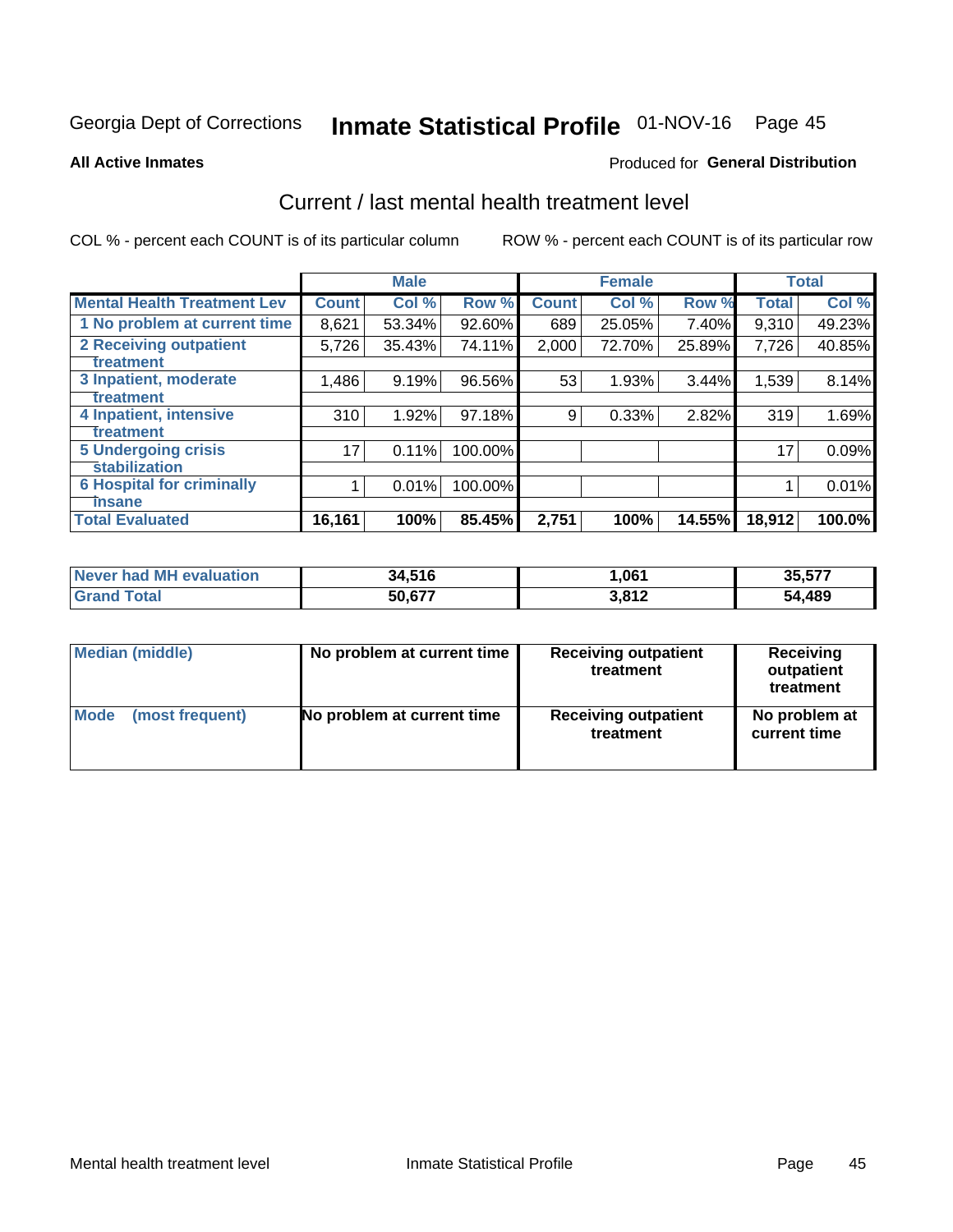### **All Active Inmates**

### Produced for General Distribution

## PULHESDWIT medical scale - 'P' overall condition ('P'hysical)

COL % - percent each COUNT is of its particular column

|                                  |              | <b>Male</b> |         |              | <b>Female</b> |         |              | <b>Total</b> |
|----------------------------------|--------------|-------------|---------|--------------|---------------|---------|--------------|--------------|
| 'P' Overall Condition            | <b>Count</b> | Col %       | Row %   | <b>Count</b> | Col %         | Row %   | <b>Total</b> | Col %        |
| 1 No medical illness             | 34,639       | 74.79%      | 94.11%  | 2,168        | 62.41%        | 5.89%   | 36,807       | 73.93%       |
| 2 Well-controlled chronic        | 10,831       | 23.39%      | 90.28%  | 1,166        | 33.56%        | 9.72%   | 11,997       | 24.10%       |
| <b>illness</b>                   |              |             |         |              |               |         |              |              |
| 3 Poorly-controlled chronic      | 766          | 1.65%       | 91.30%  | 73           | 2.10%         | 8.70%   | 839          | 1.69%        |
| <b>illness</b>                   |              |             |         |              |               |         |              |              |
| 4 Significant problems requiring | 72           | 0.16%       | 75.79%  | 23           | 0.66%         | 24.21%  | 95           | 0.19%        |
| special housing                  |              |             |         |              |               |         |              |              |
| 5 Terminal illness, < 6 months   | 7            | 0.02%       | 100.00% |              |               |         | 7            | 0.01%        |
| to live                          |              |             |         |              |               |         |              |              |
| 6 Inmate is pregnant             |              |             |         | 44           | 1.27%         | 100.00% | 44           | 0.09%        |
| <b>Total Reported</b>            | 46,315       | 100%        | 93.02%  | 3,474        | 100%          | 6.98%   | 49,789       | 100.0%       |

| тео | 1,362  | 338  | ,700       |
|-----|--------|------|------------|
|     | EN 277 | າດ4າ | ,489<br>БΔ |

| Mode | (most frequent) | 1 No medical illness | 1 No medical illness | 1 No medical<br>illness |
|------|-----------------|----------------------|----------------------|-------------------------|
|------|-----------------|----------------------|----------------------|-------------------------|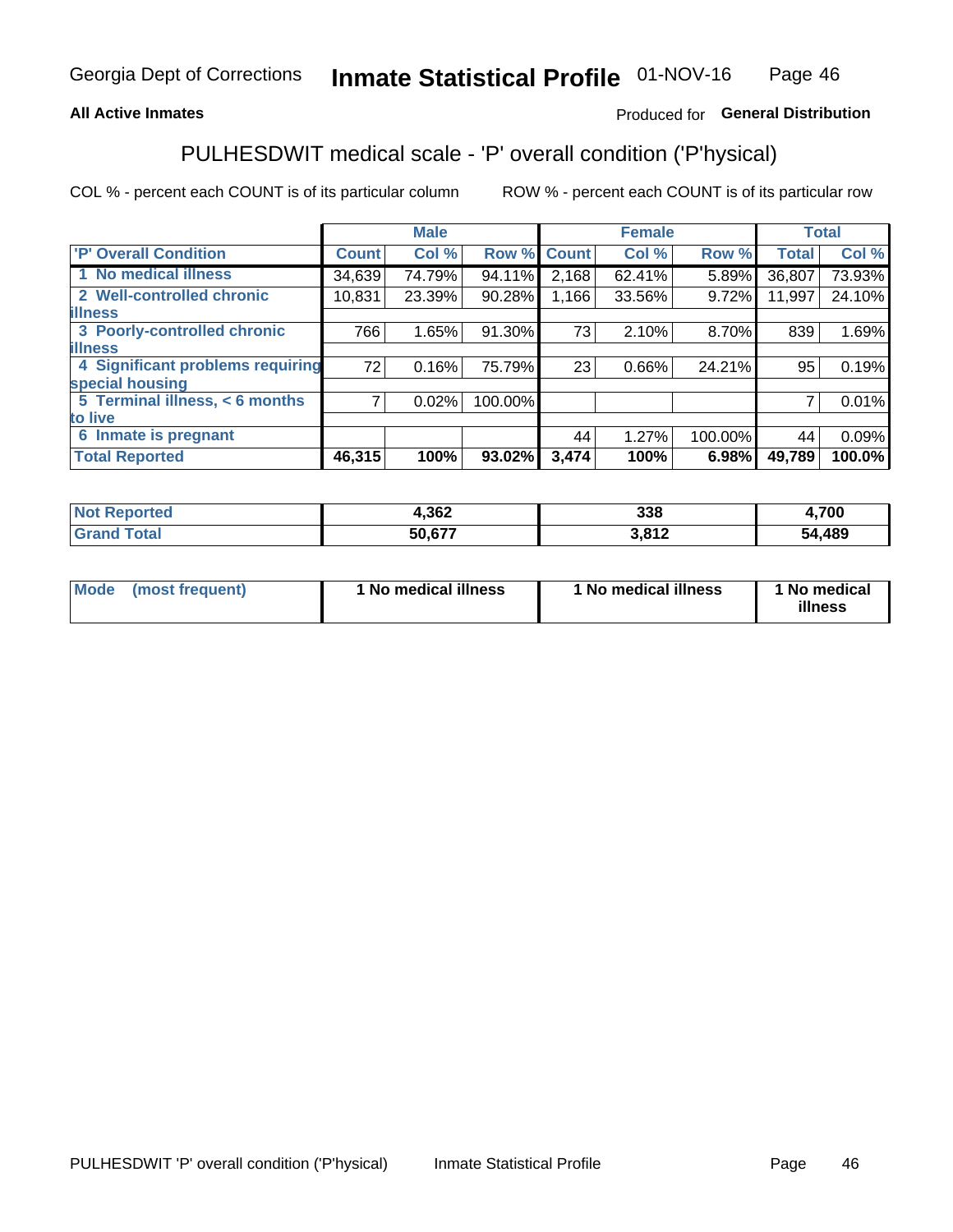### **All Active Inmates**

### Produced for General Distribution

## PULHESDWIT medical scale - 'U' upper body

COL % - percent each COUNT is of its particular column

|                                                  |              | <b>Male</b> |        |              | <b>Female</b> |        |              | <b>Total</b> |
|--------------------------------------------------|--------------|-------------|--------|--------------|---------------|--------|--------------|--------------|
| <b>'U' Upper Body</b>                            | <b>Count</b> | Col %       | Row %  | <b>Count</b> | Col %         | Row %  | <b>Total</b> | Col %        |
| 1 Upper bones, joints,<br>muscles all OK         | 44,263       | 95.75%      | 93.15% | 3,253        | 93.67%        | 6.85%  | 47,516       | 95.60%       |
| 2 One or both arms minimally<br>limited          | 1,695        | 3.67%       | 90.45% | 179          | 5.15%         | 9.55%  | 1,874        | 3.77%        |
| 3 One or both arms<br><b>moderately limited</b>  | 231          | 0.50%       | 87.50% | 33           | 0.95%         | 12.50% | 264          | 0.53%        |
| 4 One arm disabled,<br>paralyzed, or amputated   | 38           | 0.08%       | 84.44% | 7            | 0.20%         | 15.56% | 45           | 0.09%        |
| 5 Both arms disabled,<br>paralyzed, or amputated | 3            | 0.01%       | 75.00% |              | 0.03%         | 25.00% | 4            | 0.01%        |
| <b>Total Reported</b>                            | 46,230       | 100%        | 93.01% | 3,473        | 100%          | 6.99%  | 49,703       | 100%         |

| <b>Not Reported</b>   | 1,447  | 339             | 4,786  |
|-----------------------|--------|-----------------|--------|
| <b>Total</b><br>Grand | 50,677 | 2012<br>J.O I Z | 54,489 |

|  | Mode (most frequent) | 1 Upper bones, joints,<br>muscles all OK | 1 Upper bones, joints,<br>muscles all OK | 1 Upper bones,<br>ljoints, muscles all<br>ΟK |
|--|----------------------|------------------------------------------|------------------------------------------|----------------------------------------------|
|--|----------------------|------------------------------------------|------------------------------------------|----------------------------------------------|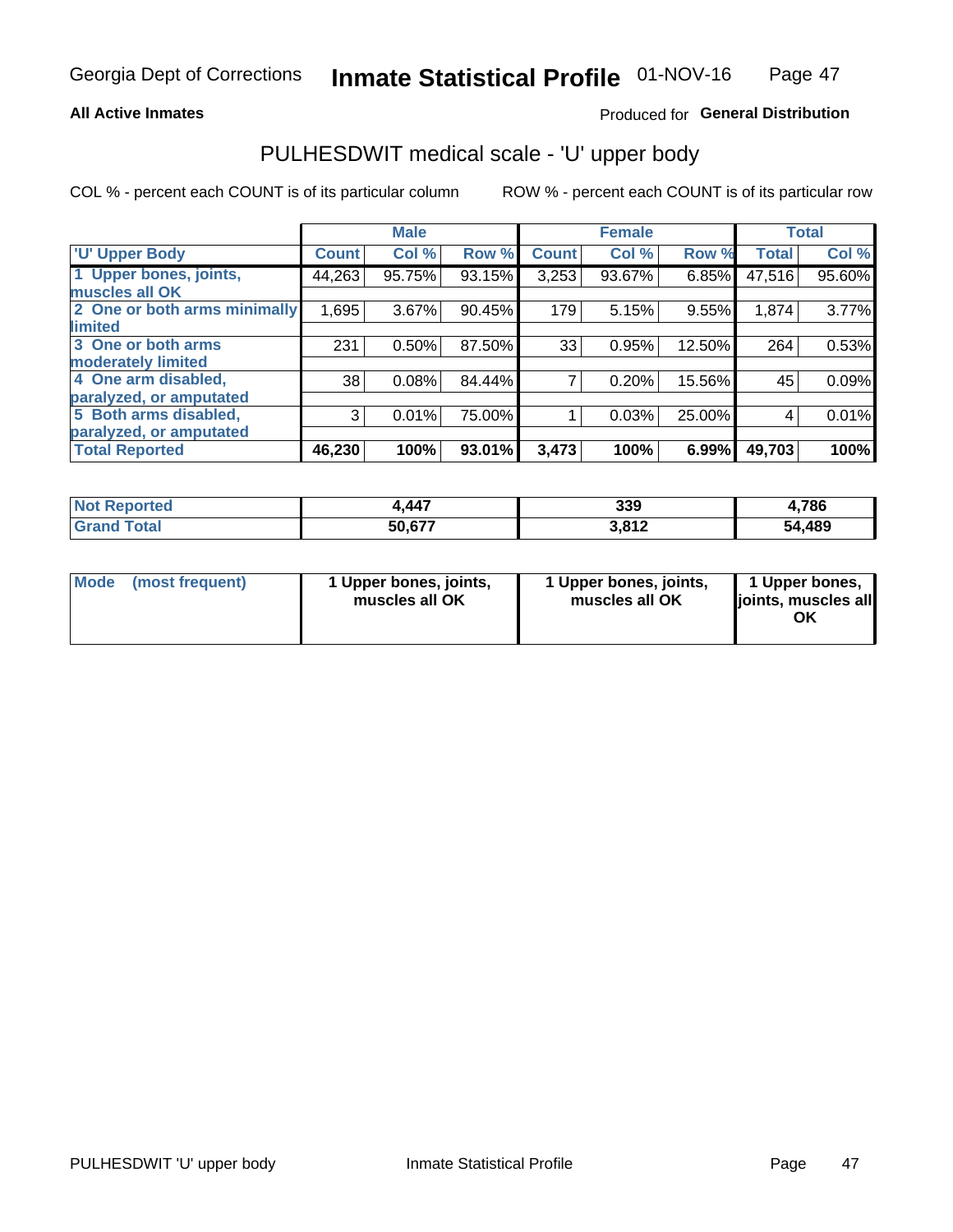### **All Active Inmates**

### Produced for General Distribution

## PULHESDWIT medical scale - 'L' lower body

COL % - percent each COUNT is of its particular column

|                                |              | <b>Male</b> |         |              | <b>Female</b> |       |              | <b>Total</b> |
|--------------------------------|--------------|-------------|---------|--------------|---------------|-------|--------------|--------------|
| 'L' Lower Body                 | <b>Count</b> | Col %       | Row %   | <b>Count</b> | Col %         | Row % | <b>Total</b> | Col %        |
| 1 Lower bones, joints,         | 41,641       | 90.09%      | 93.04%  | 3,116        | 89.72%        | 6.96% | 44,757       | 90.06%       |
| muscles all OK                 |              |             |         |              |               |       |              |              |
| 2 One or both legs minimally   | 3,894        | 8.42%       | 92.58%  | 312          | 8.98%         | 7.42% | 4,206        | 8.46%        |
| limited                        |              |             |         |              |               |       |              |              |
| 3 One or both legs             | 562          | 1.22%       | 93.98%  | 36           | 1.04%         | 6.02% | 598          | 1.20%        |
| moderately limited             |              |             |         |              |               |       |              |              |
| 4 One leg disabled, paralyzed, | 110          | 0.24%       | 92.44%  | 9            | 0.26%         | 7.56% | 119          | 0.24%        |
| or amputated                   |              |             |         |              |               |       |              |              |
| 5 Both legs disabled,          | 17           | 0.04%       | 100.00% |              |               |       | 17           | 0.03%        |
| paralyzed, or amputated        |              |             |         |              |               |       |              |              |
| <b>Total Reported</b>          | 46,224       | 100%        | 93.01%  | 3,473        | 100%          | 6.99% | 49,697       | 100%         |

| <b>Not Reported</b> | 4,453  | 339             | 1,792  |
|---------------------|--------|-----------------|--------|
| Total<br>'Grand     | 50,677 | 2017<br>J.O I Z | 54,489 |

| Mode | (most frequent) | 1 Lower bones, joints,<br>muscles all OK | 1 Lower bones, joints,<br>muscles all OK | 1 Lower bones,<br>joints, muscles all<br>ΟK |
|------|-----------------|------------------------------------------|------------------------------------------|---------------------------------------------|
|------|-----------------|------------------------------------------|------------------------------------------|---------------------------------------------|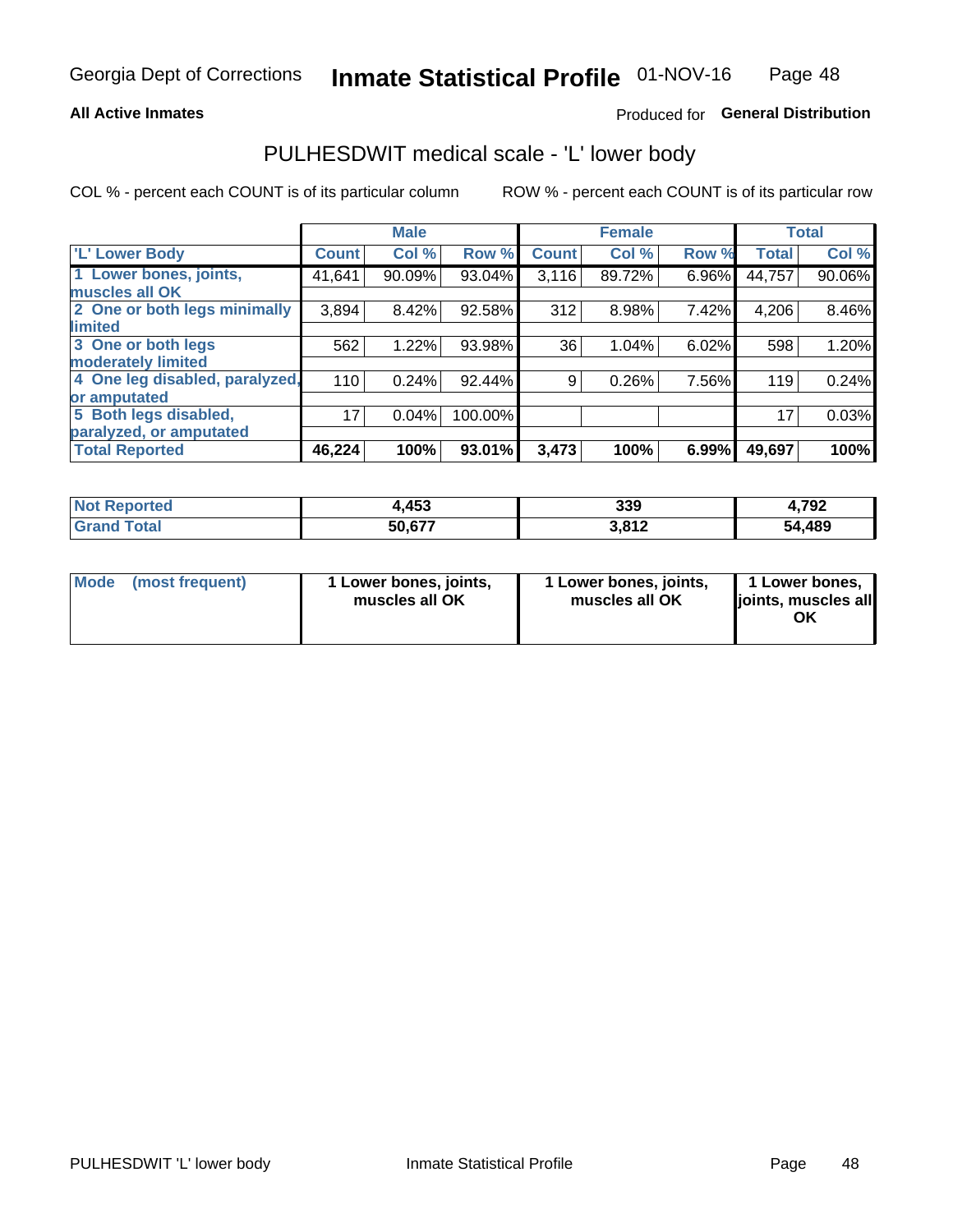### **All Active Inmates**

### Produced for General Distribution

### PULHESDWIT medical scale - 'H' hearing

COL % - percent each COUNT is of its particular column

|                                |              | <b>Male</b> |                    |       | <b>Female</b> |       | <b>Total</b> |        |
|--------------------------------|--------------|-------------|--------------------|-------|---------------|-------|--------------|--------|
| <b>'H' Hearing</b>             | <b>Count</b> | Col %       | <b>Row % Count</b> |       | Col %         | Row % | <b>Total</b> | Col %  |
| 1 Normal hearing both ears     | 45,708       | 98.92%      | 93.00%             | 3,438 | 99.11%        | 7.00% | 49,146       | 98.93% |
| 2 Some loss in one ear with    | 380          | 0.82%       | 93.37%             | 27    | 0.78%         | 6.63% | 407          | 0.82%  |
| other OK, or mild loss in both |              |             |                    |       |               |       |              |        |
| 3 Total loss in one ear with   | 83           | 0.18%       | 97.65%             | 2     | $0.06\%$      | 2.35% | 85           | 0.17%  |
| mild loss in other             |              |             |                    |       |               |       |              |        |
| 4 Severe loss in both ears     | 24           | 0.05%       | 96.00%             |       | 0.03%         | 4.00% | 25           | 0.05%  |
| 5 Total loss in both ears,     | 14           | 0.03%       | 93.33%             |       | 0.03%         | 6.67% | 15           | 0.03%  |
| requiring special housing      |              |             |                    |       |               |       |              |        |
| <b>Total Reported</b>          | 46,209       | 100%        | 93.02%             | 3,469 | 100%          | 6.98% | 49,678       | 100%   |

| <b>Not Reno</b><br>ື∩rted | <b>AGO</b><br>,400 | 343   | . 647  |
|---------------------------|--------------------|-------|--------|
| ™otal                     | 50,677             | 3,812 | 54,489 |

| Mode (most frequent) | 1 Normal hearing both ears 11 Normal hearing both ears 1 Normal hearing | both ears |
|----------------------|-------------------------------------------------------------------------|-----------|
|                      |                                                                         |           |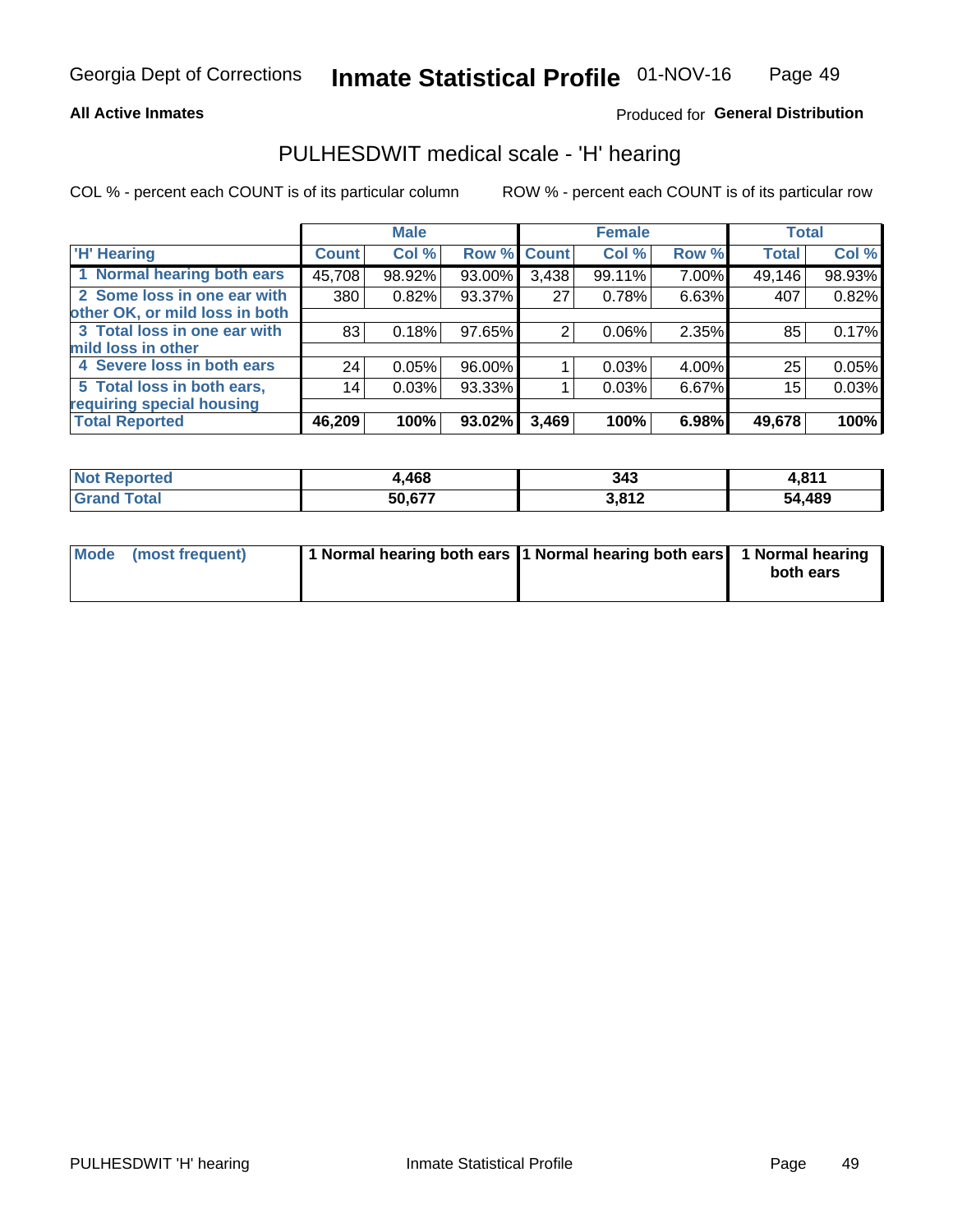### **All Active Inmates**

### Produced for General Distribution

### PULHESDWIT medical scale - 'E' vision

COL % - percent each COUNT is of its particular column

|                                 |                 | <b>Male</b> |        |              | <b>Female</b> |        |              | <b>Total</b> |
|---------------------------------|-----------------|-------------|--------|--------------|---------------|--------|--------------|--------------|
| <b>E' Vision</b>                | <b>Count</b>    | Col %       | Row %  | <b>Count</b> | Col %         | Row %  | <b>Total</b> | Col %        |
| 1 Correctable to 20/40 in both  | 35,408          | 77.36%      | 95.24% | 1,770        | 52.17%        | 4.76%  | 37,178       | 75.62%       |
| eyes                            |                 |             |        |              |               |        |              |              |
| 2 Correctable to 20/70 in one   | 9,451           | 20.65%      | 86.75% | 1,444        | 42.56%        | 13.25% | 10,895       | 22.16%       |
| eye, may be blind in other      |                 |             |        |              |               |        |              |              |
| 3 Correctable to 20/200 in one  | 748             | 1.63%       | 82.65% | 157          | 4.63%         | 17.35% | 905          | 1.84%        |
| eye, may be blind in other      |                 |             |        |              |               |        |              |              |
| 4 One eye not correctable to    | 146             | 0.32%       | 87.43% | 21           | 0.62%         | 12.57% | 167          | 0.34%        |
| 20/200, other may be blind      |                 |             |        |              |               |        |              |              |
| 5 Blind in both eyes, requiring | 20 <sub>1</sub> | 0.04%       | 95.24% |              | 0.03%         | 4.76%  | 21           | 0.04%        |
| special housing                 |                 |             |        |              |               |        |              |              |
| <b>Total Reported</b>           | 45,773          | 100%        | 93.10% | 3,393        | 100%          | 6.90%  | 49,166       | 100%         |

| <b>Not Reported</b> | 4,904  | 11 <sup>7</sup><br>- 1 2 | 5,323  |
|---------------------|--------|--------------------------|--------|
| Гоtа                | 50,677 | ר ום כ<br>0.014          | 54,489 |

| Mode (most frequent) | 1 Correctable to 20/40 in both<br>eves | 1 Correctable to 20/40 in   1 Correctable to  <br>both eves | 20/40 in both eyes |  |
|----------------------|----------------------------------------|-------------------------------------------------------------|--------------------|--|
|                      |                                        |                                                             |                    |  |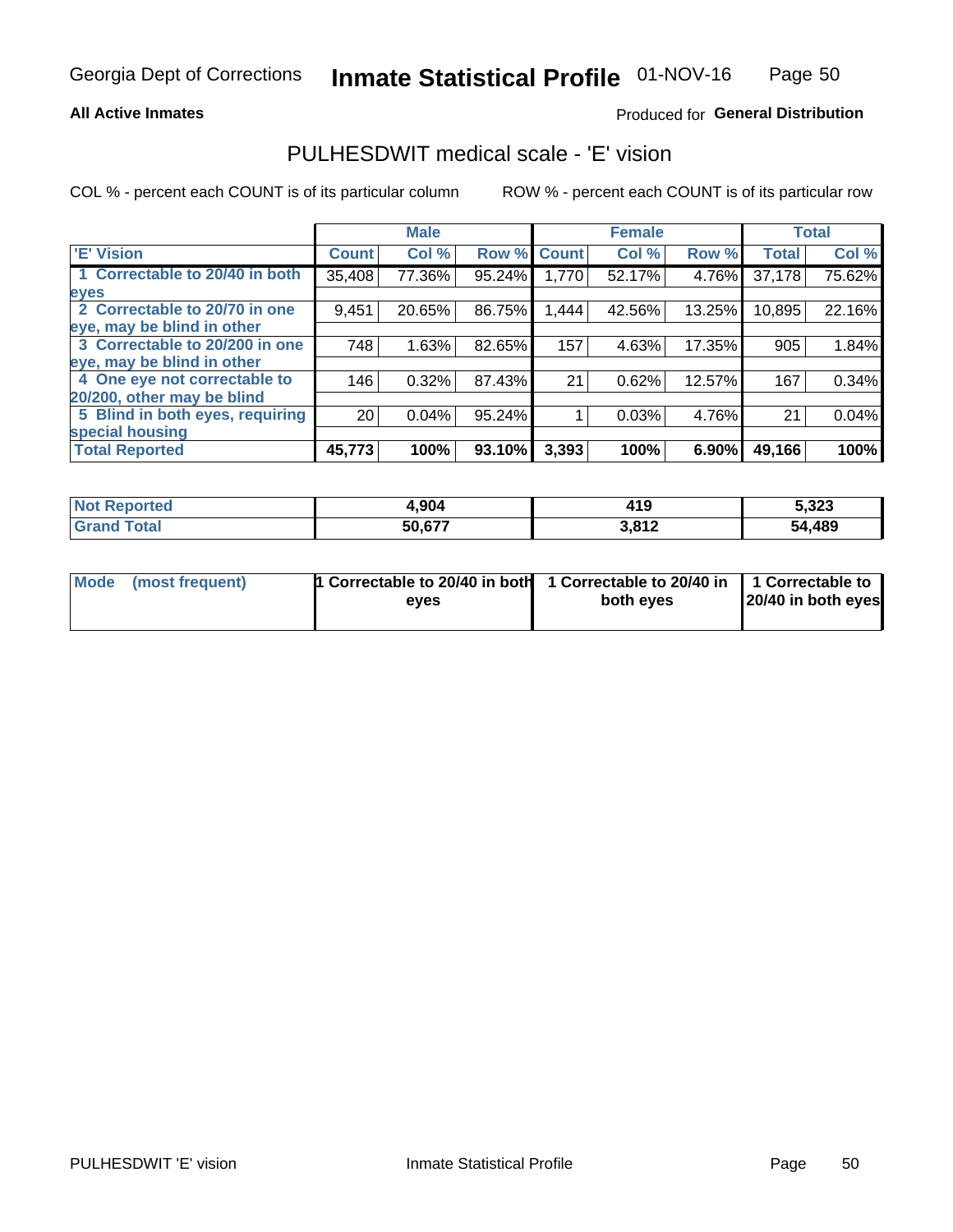### **All Active Inmates**

### Produced for General Distribution

## PULHESDWIT medical scale - 'S' pSychiatric

COL % - percent each COUNT is of its particular column

|                                        |              | <b>Male</b> |         |                    | <b>Female</b> |        |              | <b>Total</b> |
|----------------------------------------|--------------|-------------|---------|--------------------|---------------|--------|--------------|--------------|
| 'S' pSychiatric                        | <b>Count</b> | Col %       |         | <b>Row % Count</b> | Col %         | Row %  | <b>Total</b> | Col %        |
| 1 No impairment or disorders           | 40,077       | 87.70%      | 96.78%  | .332.              | 42.31%        | 3.22%  | 41,409       | 84.78%       |
| 2 Stable, or in remission, or          | 4,447        | 9.73%       | 71.28%  | 1,792              | 56.93%        | 28.72% | 6,239        | 12.77%       |
| mild impairment or retardation         |              |             |         |                    |               |        |              |              |
| 3 Requires moderate inpatient          | 984          | 2.15%       | 98.01%  | 20                 | 0.64%         | 1.99%  | 1,004        | 2.06%        |
| treatment                              |              |             |         |                    |               |        |              |              |
| 4 Requires intensive inpatient         | 178          | 0.39%       | 97.80%  | 4                  | 0.13%         | 2.20%  | 182          | 0.37%        |
| treatment                              |              |             |         |                    |               |        |              |              |
| <b>5 Requires Crisis Stabilization</b> | 10           | 0.02%       | 100.00% |                    |               |        | 10           | 0.02%        |
| Unit (CSU) inpatient care              |              |             |         |                    |               |        |              |              |
| <b>Total Reported</b>                  | 45,696       | 100%        | 93.55%  | 3,148              | 100%          | 6.45%  | 48,844       | 100%         |

| <b>Not Reported</b>     | 4,981  | 664   | 5,645  |
|-------------------------|--------|-------|--------|
| ' Grand<br><b>Total</b> | 50,677 | 3,812 | 54,489 |

| Mode (most frequent) | <b>t No impairment or disorders 2 Stable, or in remission, 1 No impairment or</b> |                       |           |
|----------------------|-----------------------------------------------------------------------------------|-----------------------|-----------|
|                      |                                                                                   | or mild impairment or | disorders |
|                      |                                                                                   | retardation           |           |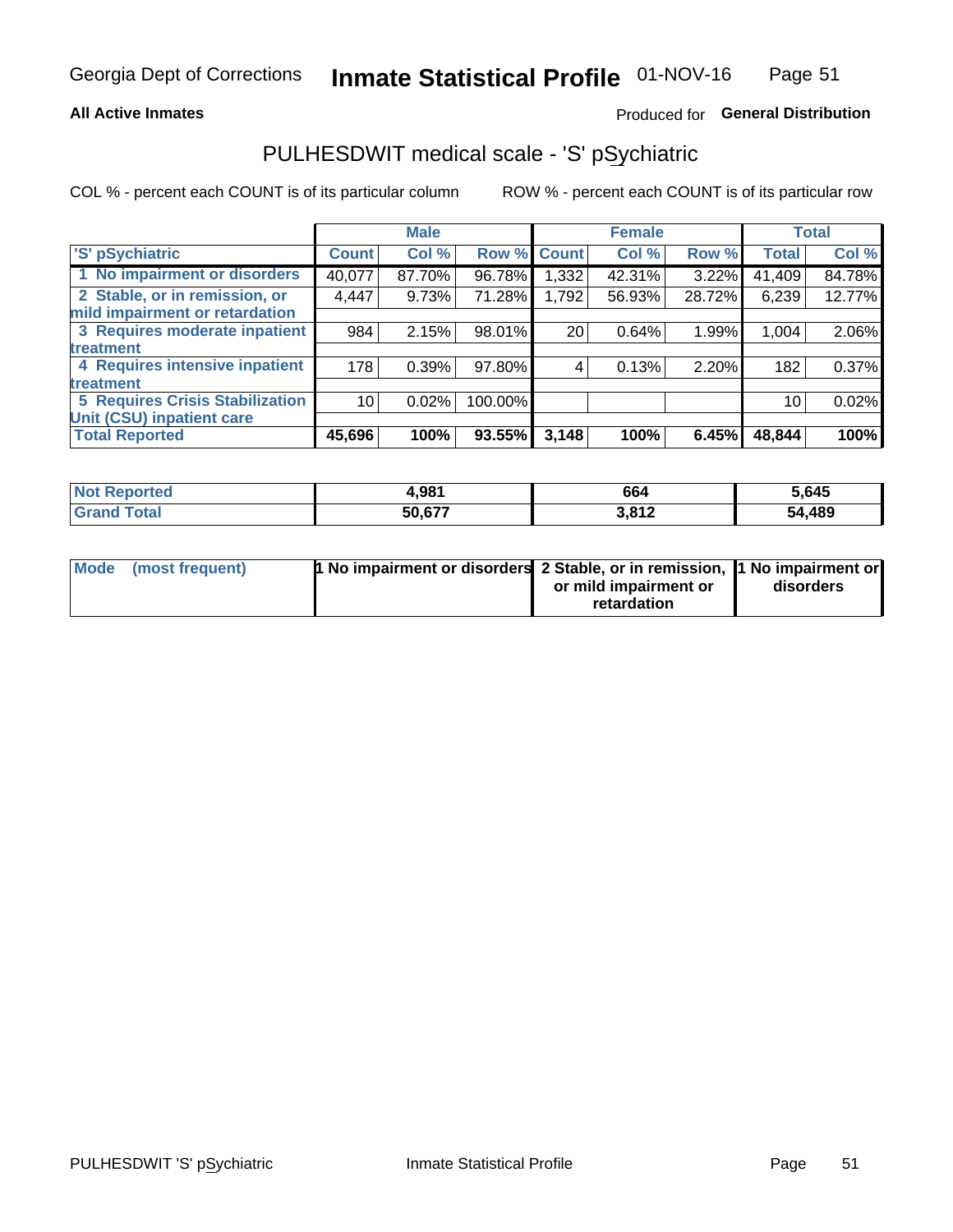### **All Active Inmates**

### Produced for General Distribution

## PULHESDWIT medical scale - 'D' dental

COL % - percent each COUNT is of its particular column

|                                 |              | <b>Male</b> |        |              | <b>Female</b> |       |              | <b>Total</b> |
|---------------------------------|--------------|-------------|--------|--------------|---------------|-------|--------------|--------------|
| <b>D'</b> Dental                | <b>Count</b> | Col %       | Row %  | <b>Count</b> | Col %         | Row % | <b>Total</b> | Col %        |
| 1 Minimal routine dental health | 25,961       | 59.42%      | 92.30% | 2,165        | 66.37%        | 7.70% | 28,126       | 59.90%       |
| <b>needs</b>                    |              |             |        |              |               |       |              |              |
| 2 Moderate cavities and/or gum  | 14,602       | 33.42%      | 94.79% | 802          | 24.59%        | 5.21% | 15,404       | 32.81%       |
| disease                         |              |             |        |              |               |       |              |              |
| 3 Extensive gum disease         | 3,079        | 7.05%       | 91.28% | 294          | 9.01%         | 8.72% | 3,373        | 7.18%        |
| and/or widespread decay         |              |             |        |              |               |       |              |              |
| 4 Urgent need for dental        | 52           | 0.12%       | 98.11% |              | 0.03%         | 1.89% | 53           | 0.11%        |
| <b>services</b>                 |              |             |        |              |               |       |              |              |
| <b>Total Reported</b>           | 43,694       | 100%        | 93.05% | 3,262        | 100%          | 6.95% | 46,956       | 100%         |

| <b>Not Renc</b><br><b>orted</b> | 5.983  | 550   | 533.       |
|---------------------------------|--------|-------|------------|
| ⊺otal                           | 50,677 | 3,812 | ,489<br>54 |

| <b>Mode</b> | (most frequent) | <b>Minimal routine dental</b><br>health needs | 1 Minimal routine dental   1 Minimal routine  <br>health needs | dental health<br>needs |
|-------------|-----------------|-----------------------------------------------|----------------------------------------------------------------|------------------------|
|-------------|-----------------|-----------------------------------------------|----------------------------------------------------------------|------------------------|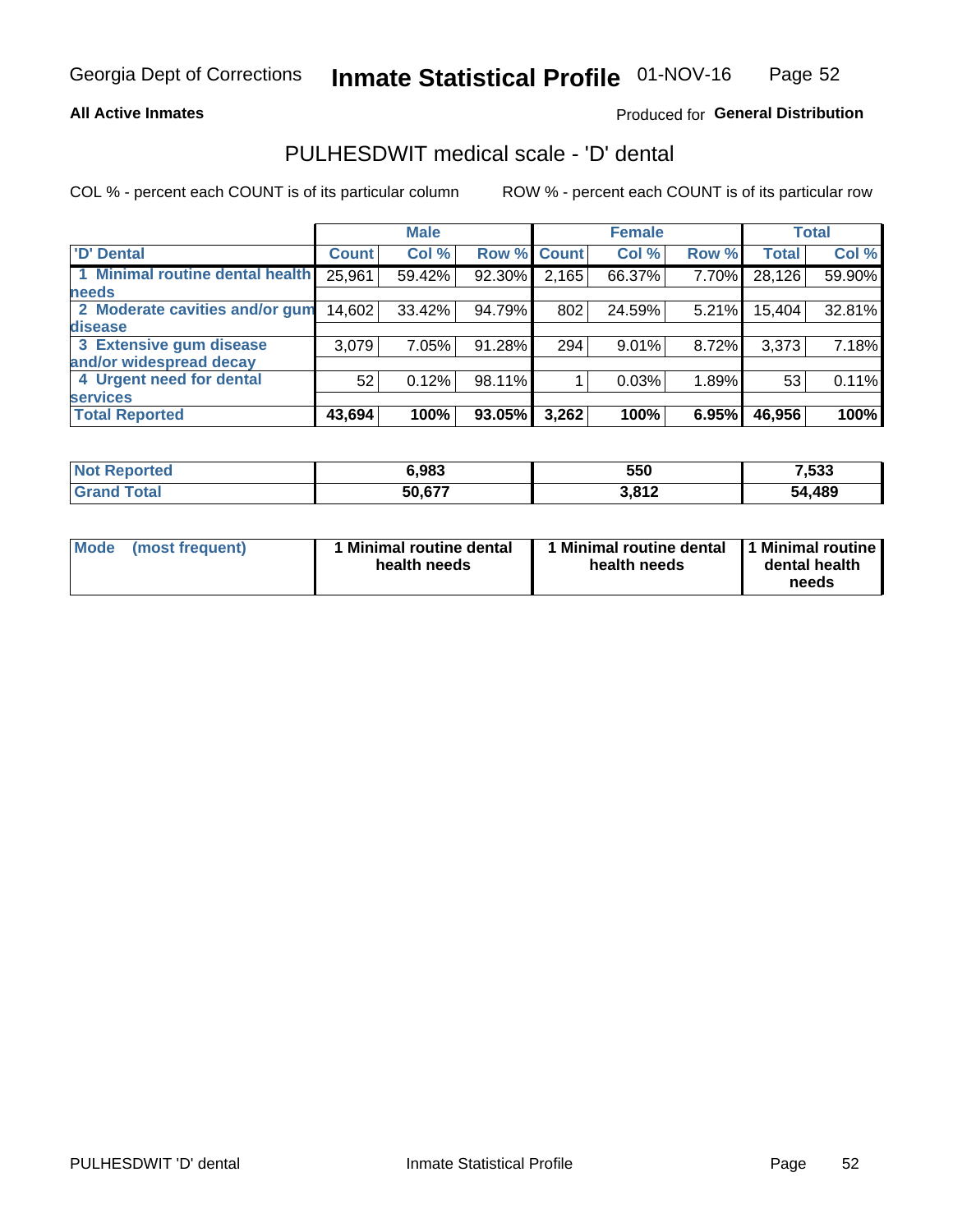### **All Active Inmates**

### Produced for General Distribution

## PULHESDWIT medical scale - 'W' work ability

COL % - percent each COUNT is of its particular column

|                                 |              | <b>Male</b> |        |             | <b>Female</b> |        |              | <b>Total</b> |
|---------------------------------|--------------|-------------|--------|-------------|---------------|--------|--------------|--------------|
| <b>W' work ability</b>          | <b>Count</b> | Col %       |        | Row % Count | Col %         | Row %  | <b>Total</b> | Col %        |
| 1 Unrestricted work or activity | 39,334       | 85.09%      | 93.50% | 2,733       | 78.67%        | 6.50%  | 42,067       | 84.64%       |
| 2 Minor restrictions on type of | 5,488        | 11.87%      | 90.25% | 593         | 17.07%        | 9.75%  | 6,081        | 12.24%       |
| <b>work</b>                     |              |             |        |             |               |        |              |              |
| 3 Moderate restrictions on type | 936          | 2.02%       | 93.60% | 64          | 1.84%         | 6.40%  | 1,000        | 2.01%        |
| lof work                        |              |             |        |             |               |        |              |              |
| 4 Major restrictions on type of | 327          | 0.71%       | 87.67% | 46          | 1.32%         | 12.33% | 373          | 0.75%        |
| <b>work</b>                     |              |             |        |             |               |        |              |              |
| 5 Cannot work under any         | 141          | 0.31%       | 78.77% | 38          | 1.09%         | 21.23% | 179          | 0.36%        |
| <b>circumstances</b>            |              |             |        |             |               |        |              |              |
| <b>Total Reported</b>           | 46,226       | 100%        | 93.01% | 3,474       | 100%          | 6.99%  | 49,700       | 100%         |

| <b>Not Reported</b> | 1,451  | 338   | 4,789  |
|---------------------|--------|-------|--------|
| ' Grand<br>Total    | 50,677 | 3,812 | 54,489 |

| Mode            | 1 Unrestricted work or | 1 Unrestricted work or | 1 Unrestricted   |
|-----------------|------------------------|------------------------|------------------|
| (most frequent) | activity               | activity               | work or activity |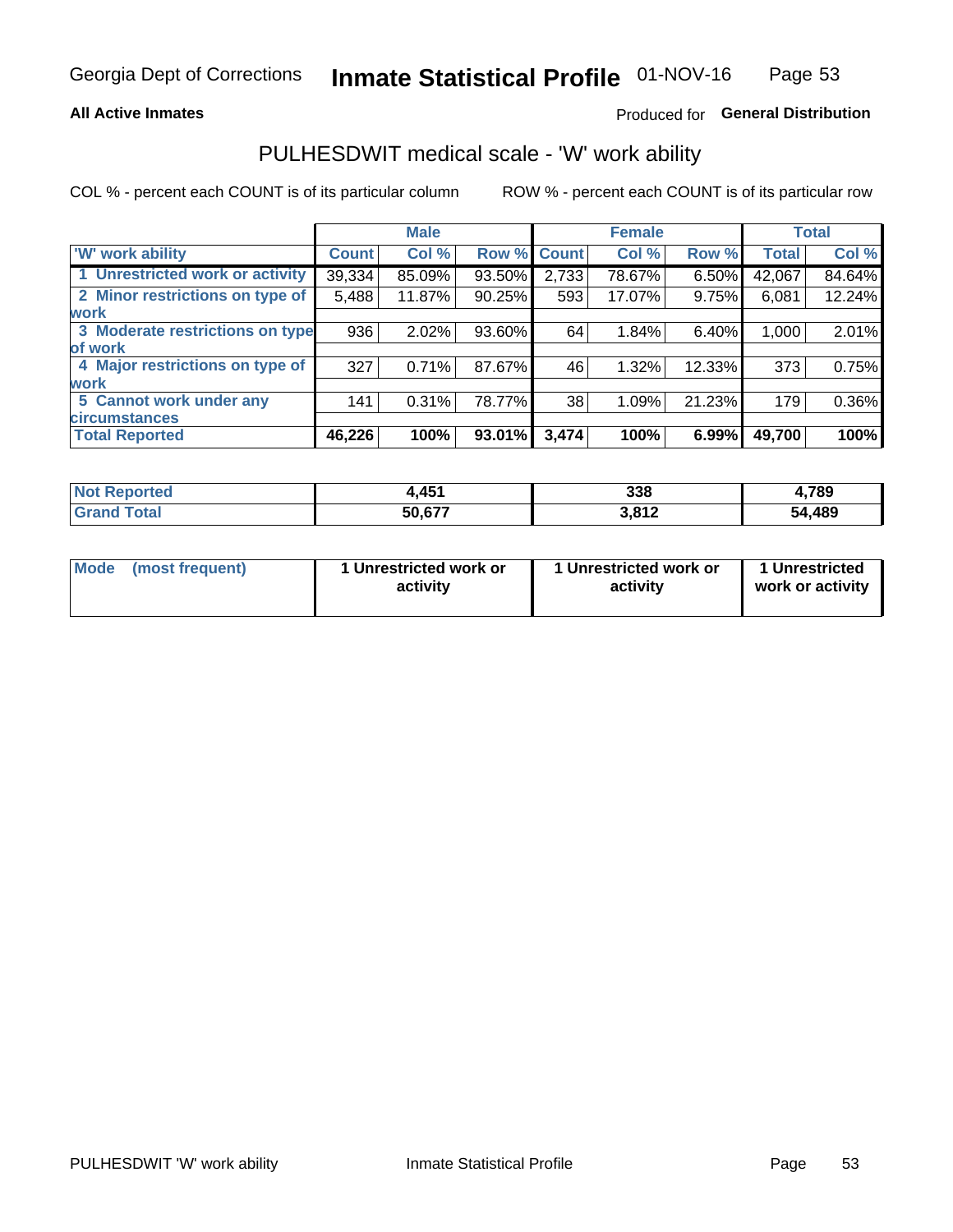### **All Active Inmates**

### Produced for General Distribution

## PULHESDWIT medical scale - 'I' impairment

COL % - percent each COUNT is of its particular column

|                                                              |              | <b>Male</b> |        |             | <b>Female</b> |        |              | <b>Total</b> |
|--------------------------------------------------------------|--------------|-------------|--------|-------------|---------------|--------|--------------|--------------|
| <b>T' Impairment</b>                                         | <b>Count</b> | Col %       |        | Row % Count | Col %         | Row %  | <b>Total</b> | Col %        |
| 1 No impairments or<br>disabilities                          | 45,895       | 99.31%      | 93.00% | 3,452       | 99.31%        | 7.00%  | 49,347       | 99.31%       |
| 2 Wheelchair-bound but<br>otherwise OK                       | 211          | 0.46%       | 92.95% | 16          | 0.46%         | 7.05%  | 227          | 0.46%        |
| <b>3 Needs low-level Assisted</b><br>Living (level I)        | 42           | 0.09%       | 89.36% | 5           | 0.14%         | 10.64% | 47           | 0.09%        |
| 4 Needs moderate Assisted<br><b>Living (level II)</b>        | 13           | 0.03%       | 92.86% |             | 0.03%         | 7.14%  | 14           | 0.03%        |
| <b>5 Needs maximal Assisted</b><br><b>Living (level III)</b> | 52           | 0.11%       | 96.30% | 2           | 0.06%         | 3.70%  | 54           | 0.11%        |
| <b>Total Reported</b>                                        | 46,213       | 100%        | 93.00% | 3,476       | 100%          | 7.00%  | 49,689       | 100%         |

| $^{\mathrm{t}}$ Not $_{\mathrm{L}}$<br>Reported | .464   | 336   | 4,800       |
|-------------------------------------------------|--------|-------|-------------|
| <b>Total</b><br><b>Grand</b>                    | 50,677 | 3,812 | ,489<br>54. |

| Mode | (most frequent) | 1 No impairments or<br>disabilities | 1 No impairments or<br>disabilities | 1 No impairments<br>or disabilities |
|------|-----------------|-------------------------------------|-------------------------------------|-------------------------------------|
|------|-----------------|-------------------------------------|-------------------------------------|-------------------------------------|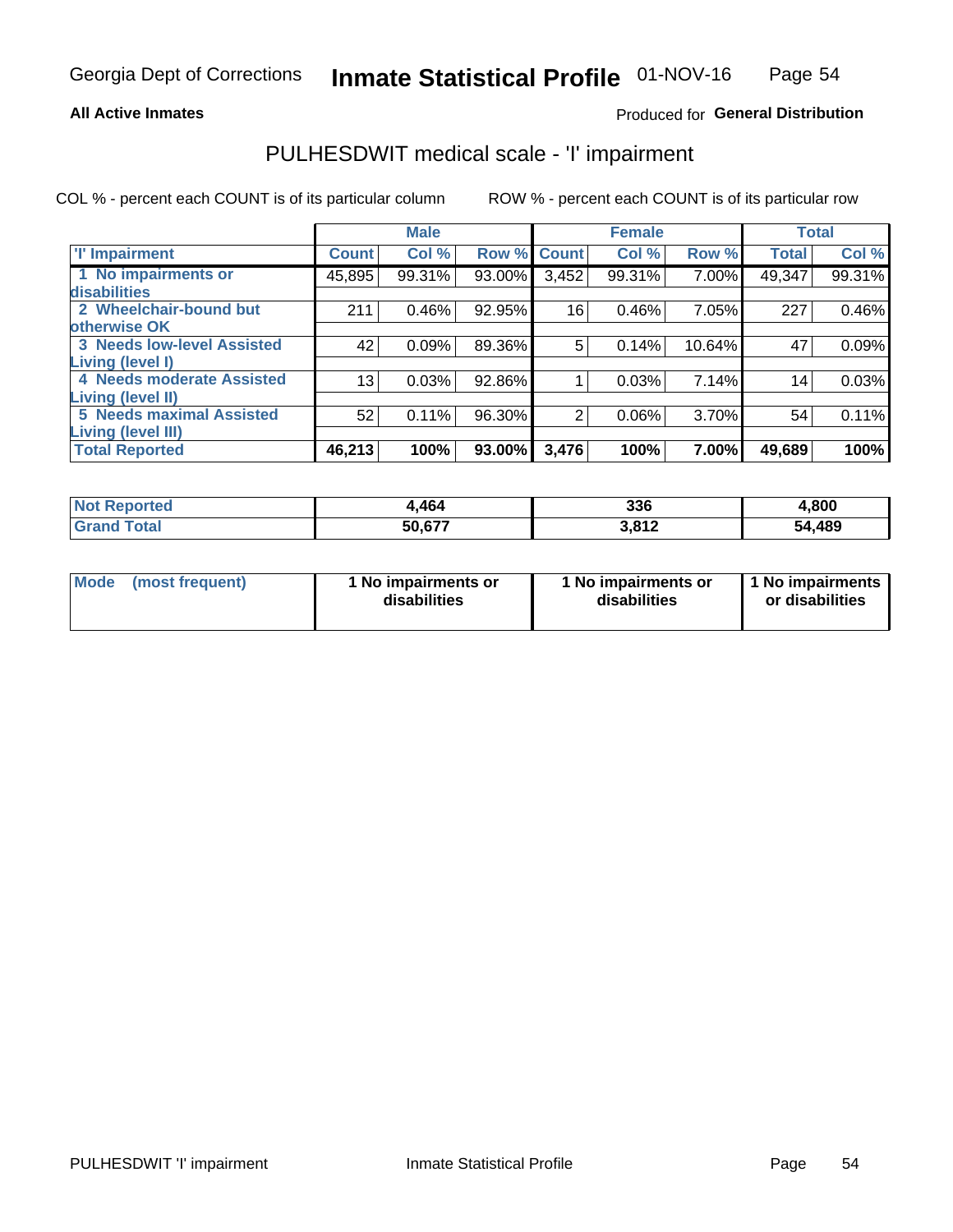### **All Active Inmates**

### Produced fo General Distribution

## PULHESDWIT medical scale - 'T' transportability

COL % - percent each COUNT is of its particular column

|                              |              | <b>Male</b> |         |              | <b>Female</b> |        |              | <b>Total</b> |
|------------------------------|--------------|-------------|---------|--------------|---------------|--------|--------------|--------------|
| <b>T' Transportability</b>   | <b>Count</b> | Col %       | Row %   | <b>Count</b> | Col %         | Row %  | <b>Total</b> | Col %        |
| 1 Can be transported in any  | 46,008       | 99.53%      | 93.04%  | 3,444        | 99.60%        | 6.96%  | 49,452       | 99.54%       |
| ordinary approved vehicle    |              |             |         |              |               |        |              |              |
| 2 Wheelchair-bound, not      | 43           | 0.09%       | 91.49%  | 4            | 0.12%         | 8.51%  | 47           | 0.09%        |
| needing special vehicle      |              |             |         |              |               |        |              |              |
| 3 Wheelchair-bound, requires | 10           | 0.02%       | 100.00% |              |               |        | 10           | 0.02%        |
| special vehicle              |              |             |         |              |               |        |              |              |
| 4 Needs specially-equipped   | 5            | 0.01%       | 83.33%  |              | 0.03%         | 16.67% | 6            | 0.01%        |
| medical vehicle              |              |             |         |              |               |        |              |              |
| <b>5 Requires ambulance</b>  | 159          | 0.34%       | 94.64%  | 9            | 0.26%         | 5.36%  | 168          | 0.34%        |
| transport                    |              |             |         |              |               |        |              |              |
| <b>Total Reported</b>        | 46,225       | 100%        | 93.04%  | 3,458        | 100%          | 6.96%  | 49,683       | 100%         |

| <b>Not</b><br>Reported | l,452  | 354   | 4,806  |
|------------------------|--------|-------|--------|
| Total                  | 50.677 | 3,812 | 54,489 |

|  | Mode (most frequent) | 1 Can be transported in any 1 Can be transported in any<br>ordinary approved vehicle   ordinary approved vehicle   transported in any |  | 1 Can be<br>  ordinary approved  <br>vehicle |
|--|----------------------|---------------------------------------------------------------------------------------------------------------------------------------|--|----------------------------------------------|
|--|----------------------|---------------------------------------------------------------------------------------------------------------------------------------|--|----------------------------------------------|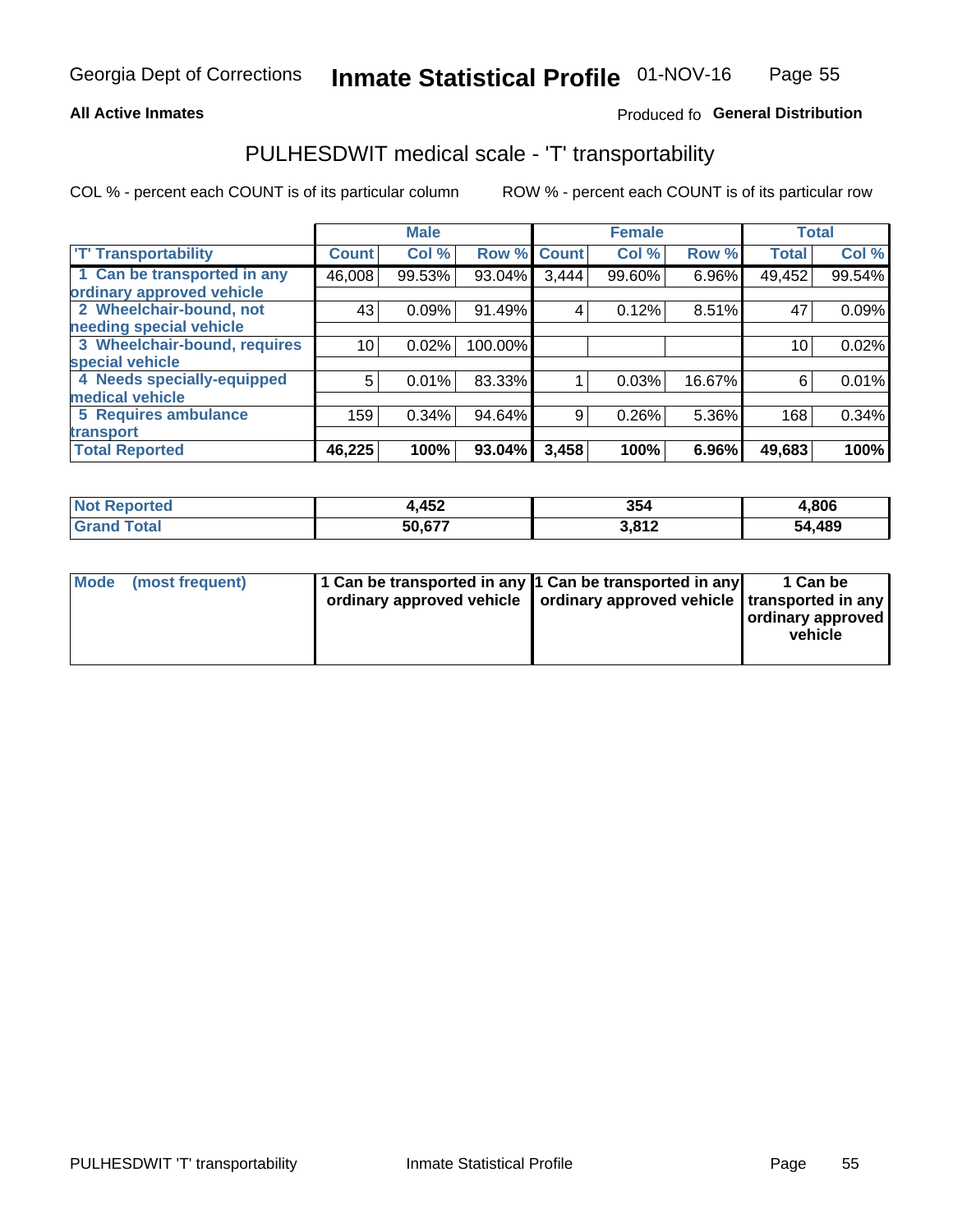# Inmate Statistical Profile 01-NOV-16 Page 56

#### **All Active Inmates**

### Produced for General Distribution

### Number of prior Georgia incarcerations

COL % - percent each COUNT is of its particular column

|                                       |              | <b>Male</b> |             |       | <b>Female</b> |       |        | <b>Total</b> |
|---------------------------------------|--------------|-------------|-------------|-------|---------------|-------|--------|--------------|
| <b>Num of Prior GA Incarcerations</b> | <b>Count</b> | Col %       | Row % Count |       | Col %         | Row % | Total  | Col %        |
|                                       | 28,214       | 55.67%      | 91.19%      | 2,726 | 71.51%        | 8.81% | 30,940 | 56.78%       |
|                                       | 9,483        | 18.71%      | 94.50%      | 552   | 14.48%        | 5.50% | 10,035 | 18.42%       |
| $\overline{2}$                        | 5,342        | 10.54%      | 95.82%      | 233   | 6.11%         | 4.18% | 5,575  | 10.23%       |
| 3                                     | 3,188        | 6.29%       | $96.05\%$   | 131   | 3.44%         | 3.95% | 3,319  | 6.09%        |
| $\boldsymbol{4}$                      | 1,808        | 3.57%       | 96.79%      | 60    | 1.57%         | 3.21% | 1,868  | 3.43%        |
| 5                                     | 1,094        | 2.16%       | 96.05%      | 45    | 1.18%         | 3.95% | 1,139  | 2.09%        |
| <b>More Than 5</b>                    | 1,548        | 3.05%       | 95.97%      | 65    | 1.71%         | 4.03% | 1,613  | 2.96%        |
| <b>Total Reported</b>                 | 50,677       | 100%        | $93.00\%$   | 3,812 | 100%          | 7.00% | 54,489 | 100%         |

| orted<br>'Nr |                    |              |            |
|--------------|--------------------|--------------|------------|
| Gr           | <b>EO C77</b><br>- | 2.042<br>. . | ,489<br>54 |

| Mean (average)       | 06.، | .oz | 1.03 |
|----------------------|------|-----|------|
| Median (middle)      |      |     |      |
| Mode (most frequent) |      |     |      |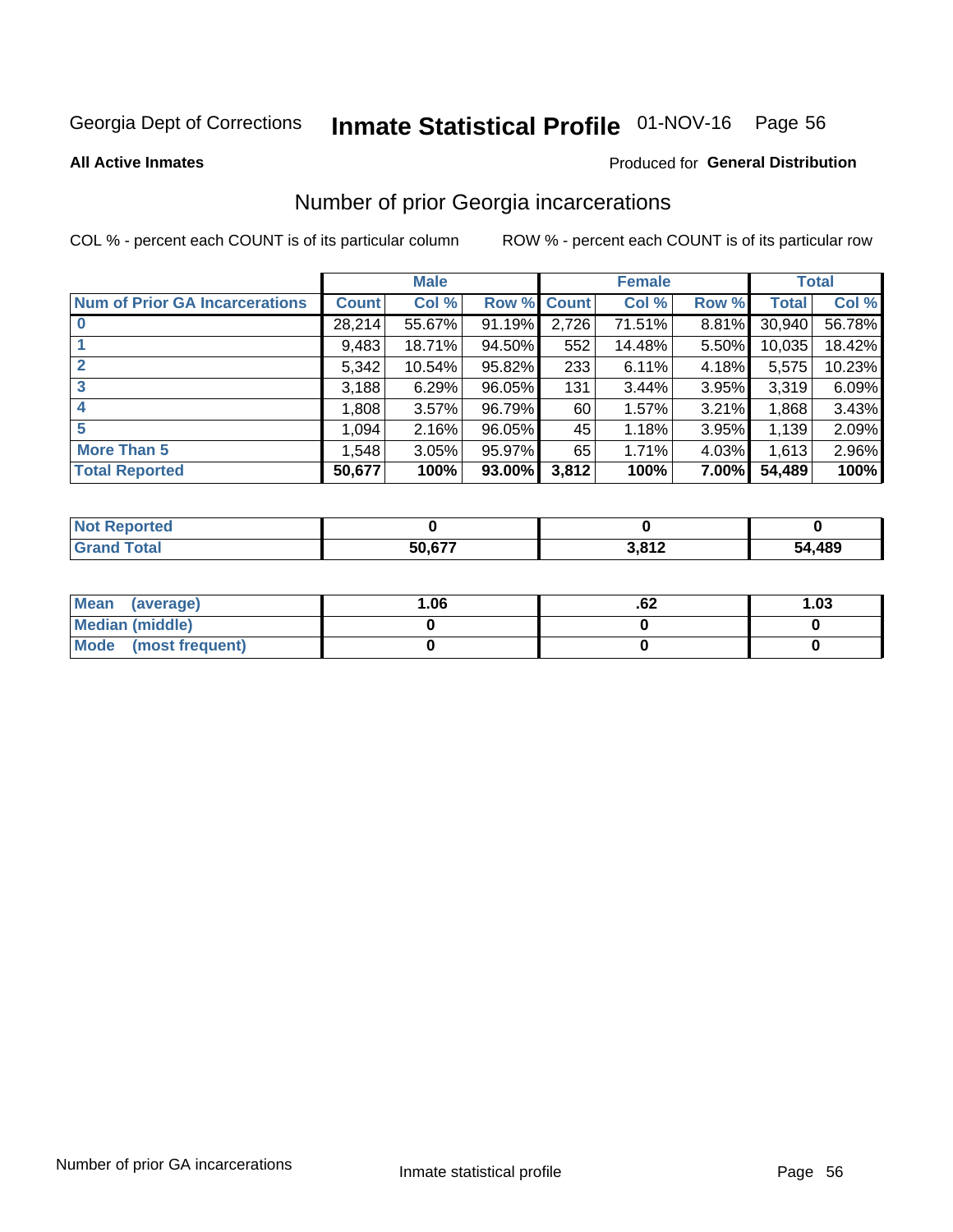# Inmate Statistical Profile 01-NOV-16 Page 57

### **All Active Inmates**

### Produced for General Distribution

### Prison sentence in years

COL % - percent each COUNT is of its particular column

ROW % - percent each COUNT is of its particular row

|                                 |              | <b>Male</b> |           |              | <b>Female</b> |        |              | <b>Total</b> |
|---------------------------------|--------------|-------------|-----------|--------------|---------------|--------|--------------|--------------|
| <b>Prison Sentence In Years</b> | <b>Count</b> | Col %       | Row %     | <b>Count</b> | Col %         | Row %  | <b>Total</b> | Col %        |
| $0 - 1$                         | 439          | 0.87%       | 92.81%    | 34           | 0.89%         | 7.19%  | 473          | 0.87%        |
| $1.1 - 2$                       | 668          | 1.32%       | 90.76%    | 68           | 1.78%         | 9.24%  | 736          | 1.35%        |
| $2.1 - 3$                       | 982          | 1.94%       | 88.31%    | 130          | 3.41%         | 11.69% | 1,112        | 2.04%        |
| $3.1 - 4$                       | 881          | 1.74%       | 89.71%    | 101          | 2.65%         | 10.29% | 982          | 1.80%        |
| $4.1 - 5$                       | 2,002        | 3.95%       | 89.34%    | 239          | 6.27%         | 10.66% | 2,241        | 4.11%        |
| $5.1 - 6$                       | 1,147        | 2.26%       | 89.47%    | 135          | 3.54%         | 10.53% | 1,282        | 2.35%        |
| $6.1 - 7$                       | 1,117        | 2.20%       | 91.33%    | 106          | 2.78%         | 8.67%  | 1,223        | 2.24%        |
| $7.1 - 8$                       | 1,244        | 2.45%       | 92.01%    | 108          | 2.83%         | 7.99%  | 1,352        | 2.48%        |
| $8.1 - 9$                       | 1,244        | 2.45%       | 93.53%    | 86           | 2.26%         | 6.47%  | 1,330        | 2.44%        |
| $9.1 - 10$                      | 4,293        | 8.47%       | 89.94%    | 480          | 12.59%        | 10.06% | 4,773        | 8.76%        |
| $10.1 - 12$                     | 2,561        | 5.05%       | 91.69%    | 232          | 6.09%         | 8.31%  | 2,793        | 5.13%        |
| $12.1 - 15$                     | 5,324        | 10.51%      | 92.35%    | 441          | 11.57%        | 7.65%  | 5,765        | 10.58%       |
| $15.1 - 20$                     | 9,658        | 19.06%      | 93.69%    | 650          | 17.05%        | 6.31%  | 10,308       | 18.92%       |
| 20.1 - Over                     | 10,495       | 20.71%      | 94.71%    | 586          | 15.37%        | 5.29%  | 11,081       | 20.34%       |
| <b>Life</b>                     | 7,172        | 14.15%      | 95.12%    | 368          | 9.65%         | 4.88%  | 7,540        | 13.84%       |
| <b>Life Without Parole</b>      | 1,222        | 2.41%       | 96.45%    | 45           | 1.18%         | 3.55%  | 1,267        | 2.33%        |
| <b>Death</b>                    | 135          | 0.27%       | 100.00%   |              |               |        | 135          | 0.25%        |
| <b>Youthful Offenders</b>       | 93           | 0.18%       | 96.88%    | 3            | 0.08%         | 3.13%  | 96           | 0.18%        |
| <b>Total Reported</b>           | 50,677       | 100%        | $93.00\%$ | 3,812        | 100%          | 7.00%  | 54,489       | 100.0%       |

| ported<br>I NOT |                             |           |        |
|-----------------|-----------------------------|-----------|--------|
| `∩tal           | $\tau \wedge \gamma \gamma$ | 2012<br>. | 54,489 |

#### **Determinate (numeric) sentences only**

| <b>Mean</b> | 22.05 | 20 44 | 22.01 |
|-------------|-------|-------|-------|
|             |       |       |       |

All sentences (including determinate), with life, life without parole, and death sentences figured at 45 years

| <b>Mear</b><br>חה הה<br>-- --<br>32.30<br>-,,<br>ں ے ۔<br>_____ |  |  |  |
|-----------------------------------------------------------------|--|--|--|
|                                                                 |  |  |  |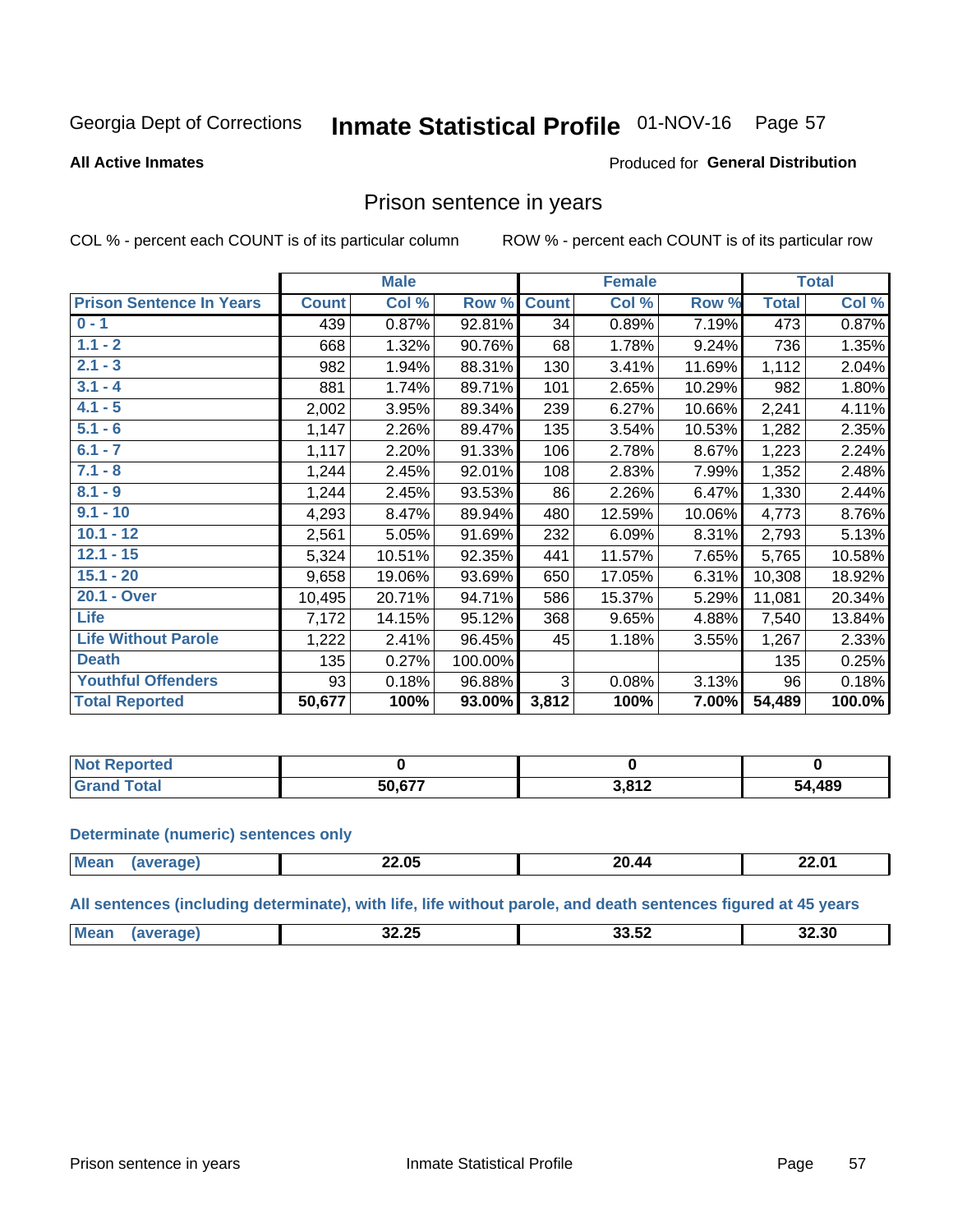## Inmate Statistical Profile 01-NOV-16 Page 58

### **All Active Inmates**

### **Produced for General Distribution**

## Primary offense, broken out into felonies vs misdemeanors

COL % - percent each COUNT is of its particular column

|                                  |              | <b>Male</b> |           |                    | <b>Female</b> |       | Total  |        |
|----------------------------------|--------------|-------------|-----------|--------------------|---------------|-------|--------|--------|
| <b>Felonies and Misdemeanors</b> | <b>Count</b> | Col%        |           | <b>Row % Count</b> | Col%          | Row % | Total, | Col %  |
| <b>Felonies</b>                  | 50.460       | 99.82%      | $92.99\%$ | 3.804              | 99.95%        | 7.01% | 54.264 | 99.83% |
| <b>Misdemeanors</b>              | 92           | 18%         | 97.87%    |                    | .05%          | 2.13% | 94     | .17%   |
| <b>Total Reported</b>            | 50,552       | 100%        | 93%       | 3,806              | 100%          | $7\%$ | 54,358 | 100%   |

| <b>Not</b><br>Reported | .<br>16J |        | וטו    |
|------------------------|----------|--------|--------|
| Grand<br>™otal         | דדה ה־   | 50.558 | 54,489 |

| Mo | ____ | 11 C.S<br>. | onies<br>. |
|----|------|-------------|------------|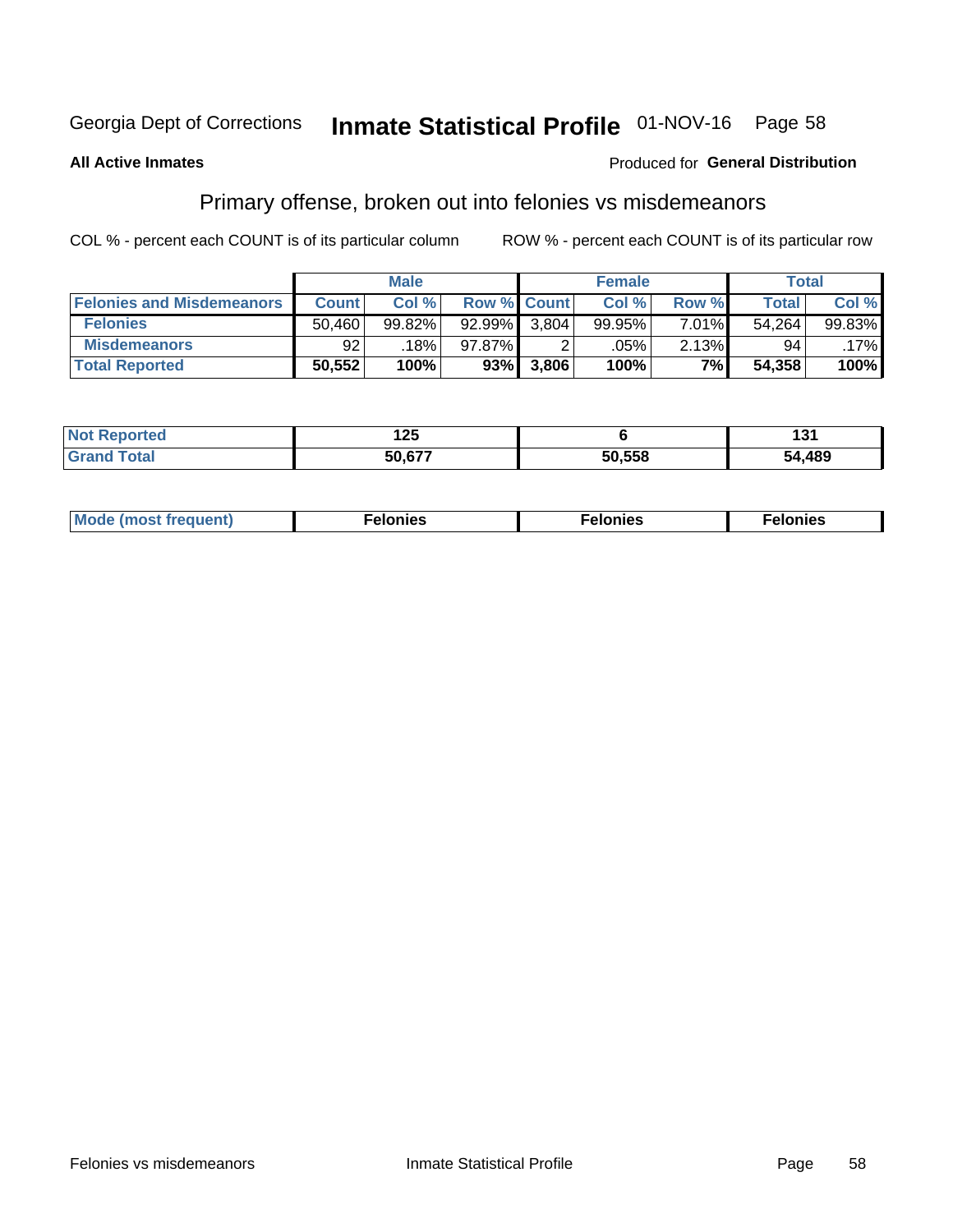## Inmate Statistical Profile 01-NOV-16 Page 59

### **All Active Inmates**

### Produced for General Distribution

### Primary offense, broken out into six broad crime categories

COL % - percent each COUNT is of its particular column

|                                 |              | <b>Male</b> |        |                 | <b>Female</b> |          |              | <b>Total</b> |
|---------------------------------|--------------|-------------|--------|-----------------|---------------|----------|--------------|--------------|
| <b>Crime Categories</b>         | <b>Count</b> | Col %       |        | Row % Count     | Col %         | Row %    | <b>Total</b> | Col %        |
| <b>Violent</b>                  | 26,009       | 51.40%      | 94.05% | 1,645           | 43.15%        | 5.95%    | 27,654       | 50.82%       |
| <b>Sex Crime</b><br>2           | 8,224        | 16.25%      | 98.40% | 134             | 3.52%         | 1.60%    | 8,358        | 15.36%       |
| $\mathbf{3}$<br><b>Property</b> | 8,343        | 16.49%      | 88.91% | 1,041           | 27.31%        | 11.09%   | 9,384        | 17.25%       |
| <b>Drug</b><br>4                | 5,570        | 11.01%      | 87.68% | 783             | 20.54%        | 12.32%   | 6,353        | 11.68%       |
| <b>Habit/DUI</b><br>5           | 97           | .19%        | 88.99% | 12 <sub>2</sub> | .31%          | 11.01%   | 109          | .20%         |
| <b>Other</b><br>6               | 2,356        | 4.66%       | 92.28% | 197             | 5.17%         | 7.72%    | 2,553        | 4.69%        |
| <b>Total Reported</b>           | 50,599       | 100%        | 92.99% | 3,812           | 100%          | $7.01\%$ | 54,411       | 100%         |

| rtea<br>NO |        |                      | - -<br>$\mathbf \sigma$ |
|------------|--------|----------------------|-------------------------|
|            | 50.677 | 2012<br><b>VIVIL</b> | 54,489                  |

| Mc | .<br>$\cdots$ | VIOIEM |
|----|---------------|--------|
|    |               |        |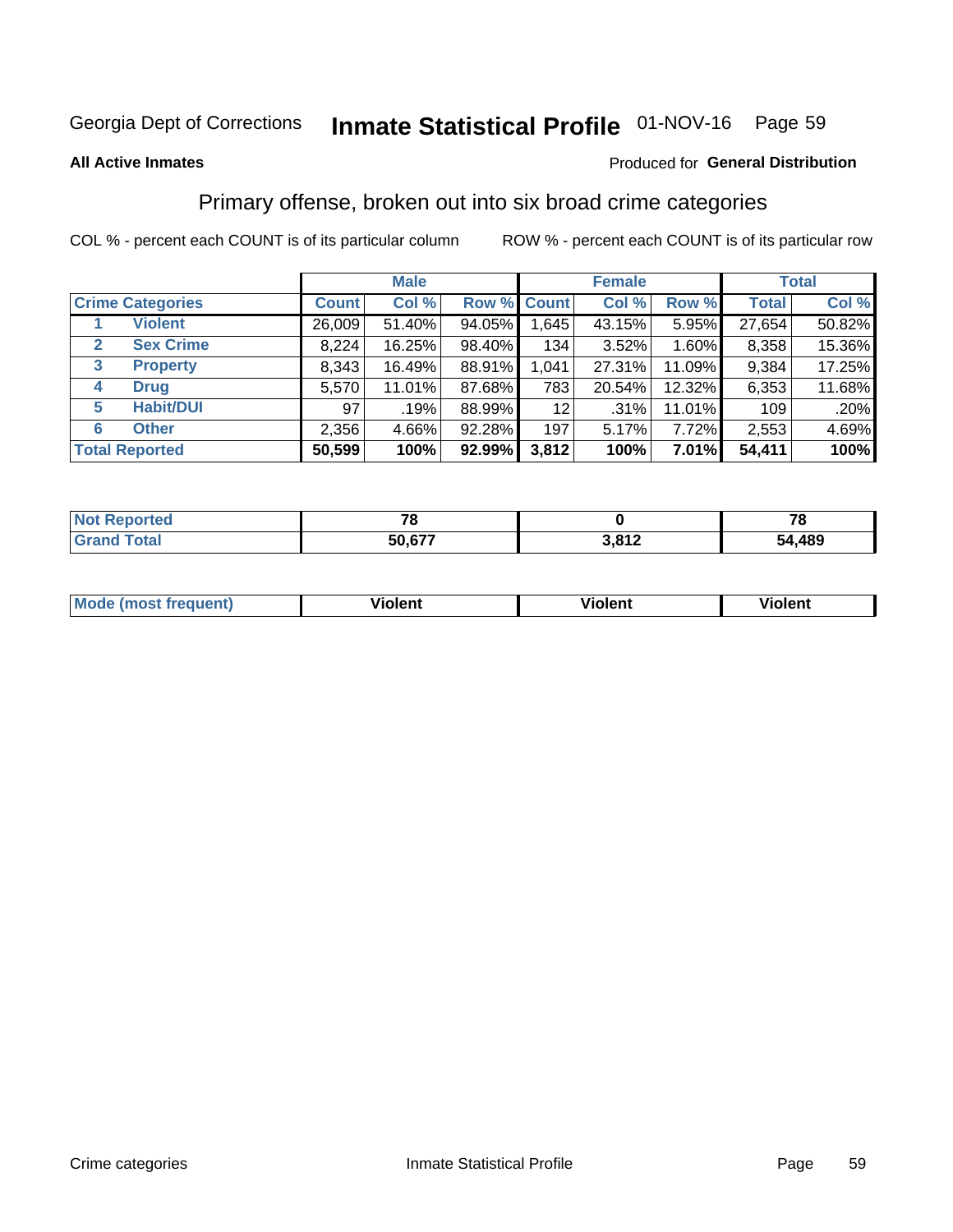# Inmate Statistical Profile 01-NOV-16 Page 60

**All Active Inmates** 

### Produced for General Distribution

## Primary offense, detailed offense code

COL % - percent each COUNT is of its particular column

|                                            |                | <b>Male</b> |         |                | <b>Female</b> |        |                | <b>Total</b> |
|--------------------------------------------|----------------|-------------|---------|----------------|---------------|--------|----------------|--------------|
| <b>Primary Offense</b>                     | <b>Count</b>   | Col %       | Row %   | <b>Count</b>   | Col %         | Row %  | <b>Total</b>   | Col %        |
| <b>Abuse Neglect Elder/Disab (2812)</b>    | 39             | .08%        | 61.90%  | 24             | .63%          | 38.10% | 63             | .12%         |
| Agg Aslt W Intnt To Rape (2095)            | 65             | .13%        | 100.00% |                |               |        | 65             | .12%         |
| <b>Agg Sex Battery Atmpt (2099)</b>        | 1              | .01%        | 100.00% |                |               |        | 1              | .01%         |
| <b>Aggrav Assault (1302)</b>               | 5,058          | 10.00%      | 94.44%  | 298            | 7.82%         | 5.56%  | 5,356          | 9.84%        |
| <b>Aggrav Assault Peace Ofcr</b><br>(1314) | 307            | .61%        | 95.34%  | 15             | .39%          | 4.66%  | 322            | .59%         |
| <b>Aggrav Battery (1305)</b>               | 1,286          | 2.54%       | 93.87%  | 84             | 2.20%         | 6.13%  | 1,370          | 2.52%        |
| <b>Aggrav Battery Peace Ofcr</b><br>(1315) | 27             | .05%        | 100.00% |                |               |        | 27             | .05%         |
| <b>Aggrav Ch Molest Atmpt (2096)</b>       | $\overline{2}$ | .01%        | 100.00% |                |               |        | $\overline{2}$ | .01%         |
| <b>Aggrav Child Molestation (2021)</b>     | 1,245          | 2.46%       | 98.50%  | 19             | .50%          | 1.50%  | 1,264          | 2.32%        |
| <b>Aggrav Cruelty To Animals</b><br>(2972) | 15             | .03%        | 100.00% |                |               |        | 15             | .03%         |
| <b>Aggrav Sexual Battery (2009)</b>        | 217            | .43%        | 99.54%  | 1              | .03%          | .46%   | 218            | .40%         |
| <b>Aggrav Sodomy (2003)</b>                | 204            | .40%        | 98.08%  | 4              | .10%          | 1.92%  | 208            | .38%         |
| <b>Aggrav Stalking (1321)</b>              | 292            | .58%        | 96.37%  | 11             | .29%          | 3.63%  | 303            | .56%         |
| <b>Aggravated Assault On 65+</b><br>(1304) | 5              | .01%        | 83.33%  | 1              | .03%          | 16.67% | 6              | .01%         |
| <b>Alter Id (1506)</b>                     | 3              | .01%        | 100.00% |                |               |        | 3              | .01%         |
| <b>Armed Robbery (1902)</b>                | 5,886          | 11.63%      | 96.60%  | 207            | 5.43%         | 3.40%  | 6,093          | 11.20%       |
| Arson 1st Degree (1401)                    | 56             | .11%        | 90.32%  | 6              | .16%          | 9.68%  | 62             | .11%         |
| <b>Arson 2nd Degree (1402)</b>             | 9              | .02%        | 90.00%  | $\mathbf{1}$   | .03%          | 10.00% | 10             | .02%         |
| <b>Arson 3rd Degree (1403)</b>             | 3              | .01%        | 75.00%  | 1              | .03%          | 25.00% | 4              | .01%         |
| <b>Arson Misc (1400)</b>                   | 1              | .01%        | 100.00% |                |               |        | 1              | .01%         |
| Ass W/ Int Transmit Hiv (1313)             | 1              | .01%        | 50.00%  | 1              | .03%          | 50.00% | $\overline{2}$ | .01%         |
| <b>Atmpt Aggrav Assault (1303)</b>         | 5              | .01%        | 83.33%  | $\mathbf{1}$   | .03%          | 16.67% | 6              | .01%         |
| <b>Atmpt Aggrav Sodomy (2093)</b>          | 3              | .01%        | 100.00% |                |               |        | 3              | .01%         |
| <b>Atmpt Armed Robbery (1992)</b>          | 93             | .18%        | 94.90%  | 5              | .13%          | 5.10%  | 98             | .18%         |
| <b>Atmpt Burglary (1690)</b>               | 26             | .05%        | 100.00% |                |               |        | 26             | .05%         |
| <b>Atmpt Child Molestation (2094)</b>      | 34             | .07%        | 100.00% |                |               |        | 34             | .06%         |
| <b>Atmpt Kidnap (1390)</b>                 | 4              | .01%        | 100.00% |                |               |        | 4              | .01%         |
| <b>Atmpt Murder (1190)</b>                 | 89             | .18%        | 92.71%  | $\overline{7}$ | .18%          | 7.29%  | 96             | .18%         |
| Atmpt Rape (2091)                          | 42             | .08%        | 97.67%  | $\mathbf 1$    | .03%          | 2.33%  | 43             | .08%         |
| <b>Atmpt Robbery (1991)</b>                | 37             | .07%        | 97.37%  | 1              | .03%          | 2.63%  | 38             | .07%         |
| <b>Atmpt Sodomy (2092)</b>                 | 4              | .01%        | 100.00% |                |               |        | 4              | .01%         |
| <b>Atmpt Theft By Taking (1812)</b>        | 4              | .01%        | 80.00%  | 1              | .03%          | 20.00% | 5              | .01%         |
| <b>Atmpt Viol Substance Act (4090)</b>     | 20             | .04%        | 86.96%  | 3              | .08%          | 13.04% | 23             | .04%         |
| <b>Att/Consprcy Commt C/S/Of</b><br>(4134) | 44             | .09%        | 83.02%  | 9 <sup>1</sup> | .24%          | 16.98% | 53             | .10%         |
| <b>Bad Checks (1704)</b>                   | 2              | .01%        | 100.00% |                |               |        | $\overline{2}$ | .01%         |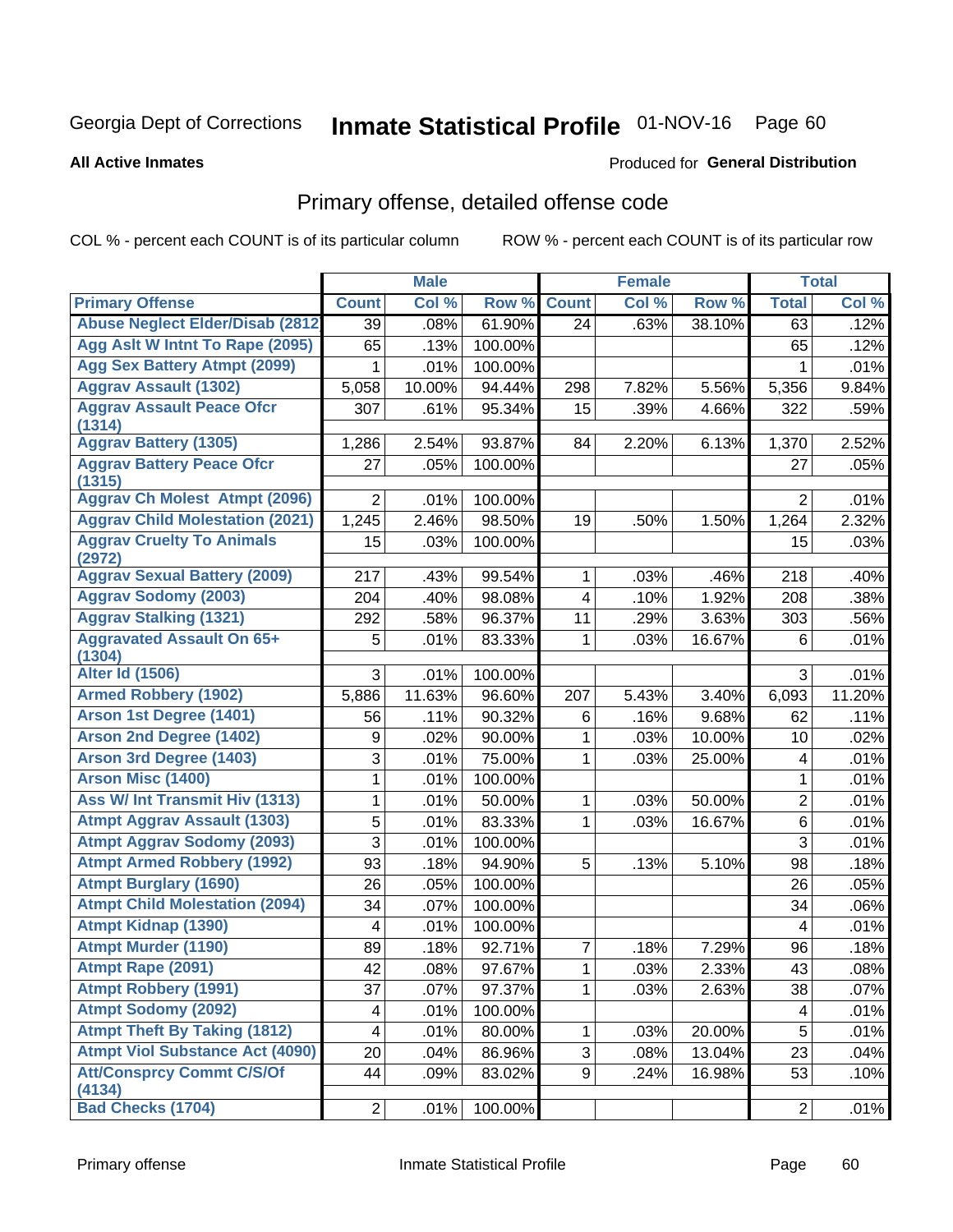## Inmate Statistical Profile 01-NOV-16 Page 61

#### **All Active Inmates**

### **Produced for General Distribution**

### Primary offense, detailed offense code

COL % - percent each COUNT is of its particular column

|                                                          |                | <b>Male</b> |         |                         | <b>Female</b> |         |                | <b>Total</b> |
|----------------------------------------------------------|----------------|-------------|---------|-------------------------|---------------|---------|----------------|--------------|
| <b>Primary Offense</b>                                   | <b>Count</b>   | Col %       | Row %   | <b>Count</b>            | Col %         | Row %   | <b>Total</b>   | Col %        |
| <b>Bail Jumping (2511)</b>                               | 5              | .01%        | 83.33%  | $\mathbf{1}$            | .03%          | 16.67%  | 6              | .01%         |
| <b>Bigamy (2007)</b>                                     | 1              | .01%        | 100.00% |                         |               |         | 1              | .01%         |
| <b>Bribery Govt Officer (2301)</b>                       |                |             |         | 1                       | .03%          | 100.00% | 1              | .01%         |
| <b>Bribery Of Contestant (2711)</b>                      | 1              | .01%        | 100.00% |                         |               |         | $\mathbf{1}$   | .01%         |
| Burg 1st Aft 6/30/12 (1611)                              | 1,661          | 3.28%       | 93.00%  | 125                     | 3.28%         | 7.00%   | 1,786          | 3.28%        |
| Burg 2nd Aft 6/30/12 (1612)                              | 567            | 1.12%       | 95.62%  | 26                      | .68%          | 4.38%   | 593            | 1.09%        |
| Burg Bef 7/1/12 (1601)                                   | 3,086          | 6.10%       | 96.41%  | 115                     | 3.02%         | 3.59%   | 3,201          | 5.88%        |
| <b>Carry Concealed Weapon (2901)</b>                     | 1.             | .01%        | 100.00% |                         |               |         | 1              | .01%         |
| <b>Carry Weapon At School (2915)</b>                     | 4              | .01%        | 80.00%  | 1                       | .03%          | 20.00%  | 5              | .01%         |
| <b>Child Molestation (2019)</b>                          | 2,583          | 5.10%       | 97.99%  | 53                      | 1.39%         | 2.01%   | 2,636          | 4.84%        |
| <b>Chop Shop Violation (5003)</b>                        | 2              | .01%        | 100.00% |                         |               |         | 2              | .01%         |
| <b>Cnspire Traffic Cntrl Sub (4130)</b>                  | 12             | .02%        | 92.31%  | $\mathbf{1}$            | .03%          | 7.69%   | 13             | .02%         |
| <b>Computer Pornography (1760)</b>                       | 69             | .14%        | 100.00% |                         |               |         | 69             | .13%         |
| <b>Computer Theft (1761)</b>                             | 4              | .01%        | 44.44%  | 5                       | .13%          | 55.56%  | 9              | .02%         |
| <b>Computer Trespass (1762)</b>                          |                |             |         | 1                       | .03%          | 100.00% | 1              | .01%         |
| <b>Conceal Death Of Another (1125)</b>                   | 18             | .04%        | 69.23%  | 8                       | .21%          | 30.77%  | 26             | .05%         |
| <b>Conspiracy (9901)</b>                                 | 32             | .06%        | 80.00%  | 8                       | .21%          | 20.00%  | 40             | .07%         |
| <b>Convsn Paymnts Real Propy</b>                         | 2              | .01%        | 100.00% |                         |               |         | $\overline{2}$ | .01%         |
| (1811)                                                   |                |             |         |                         |               |         |                |              |
| <b>Convynce Handle Contrabnd</b><br>(5174)               | 1              | .01%        | 100.00% |                         |               |         | 1              | .01%         |
| Crmnl Damage 1st Degree (1501)                           | 34             | .07%        | 89.47%  | $\overline{\mathbf{4}}$ | .10%          | 10.53%  | 38             | .07%         |
| <b>Crmnl Damage 2nd Degree</b>                           | 79             | .16%        | 91.86%  | $\overline{7}$          | .18%          | 8.14%   | 86             | .16%         |
| (1502)                                                   |                |             |         |                         |               |         |                |              |
| <b>Crmnl Interfere Govt Prop (2613)</b>                  | 13             | .03%        | 86.67%  | $\overline{2}$          | .05%          | 13.33%  | 15             | .03%         |
| <b>Crmnl Solicitation (9910)</b>                         |                |             |         | 1                       | .03%          | 100.00% | 1              | .01%         |
| <b>Crmnl Trespassing (9912)</b>                          | 1              | .01%        | 100.00% |                         |               |         | 1              | .01%         |
| <b>Cruelty To Children (2801)</b>                        | 295            | .58%        | 75.84%  | 94                      | 2.47%         | 24.16%  | 389            | .71%         |
| <b>Cruelty To Elder Person (2811)</b>                    | 17             | .03%        | 58.62%  | 12                      | .31%          | 41.38%  | 29             | .05%         |
| <b>Damage Destroy Secr Prop</b>                          | 1              | .01%        | 100.00% |                         |               |         | 1              | .01%         |
| (1504)<br><b>Distributing Obscene Mat (2101)</b>         |                |             |         |                         |               |         |                |              |
|                                                          | 1              | .01%        | 100.00% |                         |               |         | 1              | .01%         |
| Dogfighting (2718)<br><b>Drvng Habtl Violator (5004)</b> | $\overline{1}$ | .01%        | 100.00% |                         |               |         | $\overline{1}$ | .01%         |
| <b>Entering Vehicle (1880)</b>                           | 6              | .01%        | 85.71%  | 1                       | .03%          | 14.29%  | $\overline{7}$ | .01%         |
| <b>Entice Child Attempted (2090)</b>                     | 108            | .21%        | 97.30%  | 3                       | .08%          | 2.70%   | 111            | .20%         |
|                                                          | 5              | .01%        | 100.00% |                         |               |         | 5              | .01%         |
| <b>Enticing Child-Indec Purp (2020)</b>                  | 71             | .14%        | 93.42%  | 5                       | .13%          | 6.58%   | 76             | .14%         |
| <b>Escape (2501)</b>                                     | 27             | .05%        | 87.10%  | $\overline{\mathbf{4}}$ | .10%          | 12.90%  | 31             | .06%         |
| <b>False Certificates (2311)</b>                         | $\overline{2}$ | .01%        | 100.00% |                         |               |         | $\overline{c}$ | .01%         |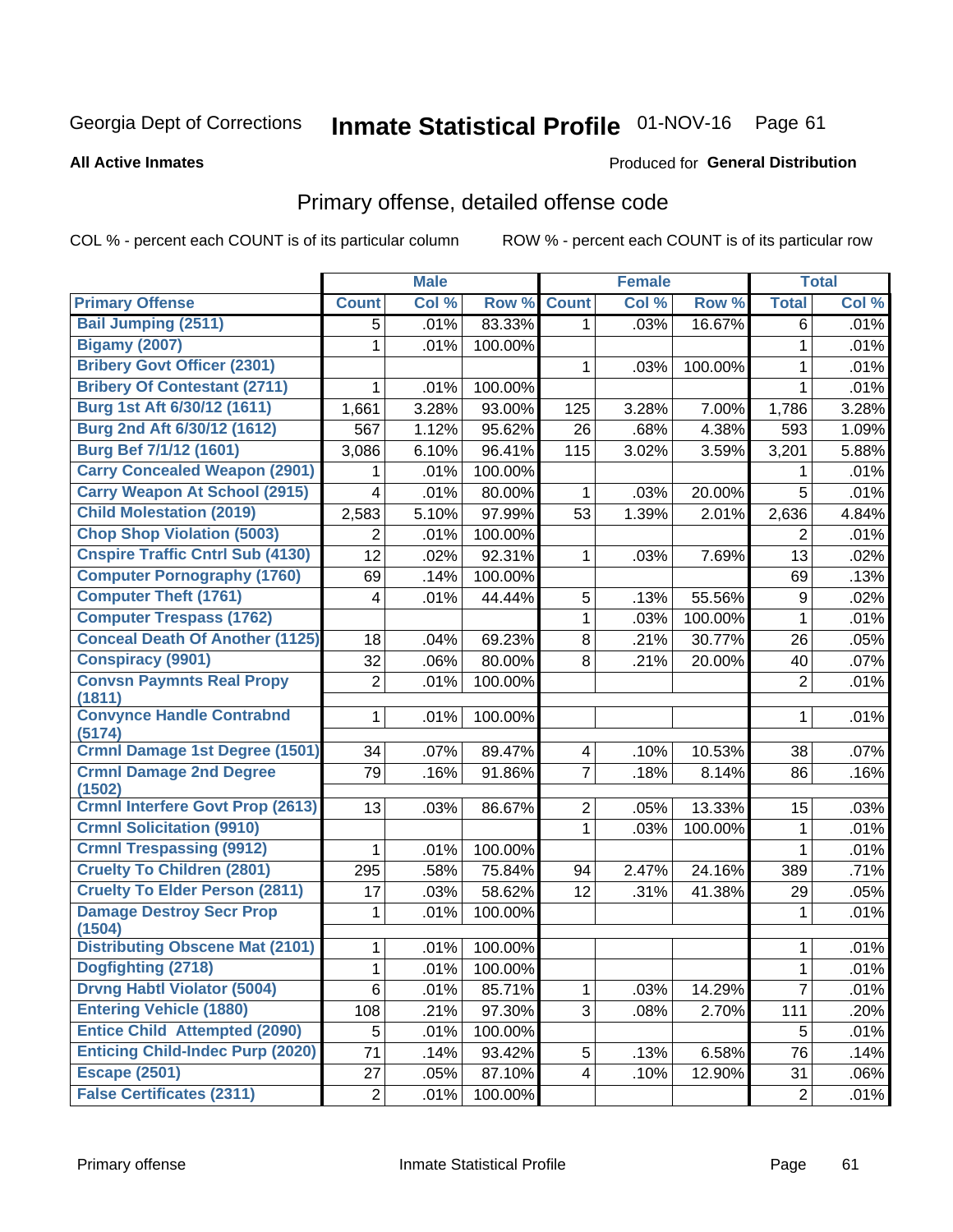# Inmate Statistical Profile 01-NOV-16 Page 62

#### **All Active Inmates**

### Produced for General Distribution

### Primary offense, detailed offense code

COL % - percent each COUNT is of its particular column

|                                            |                 | <b>Male</b> |         |                | <b>Female</b> |         |                         | <b>Total</b> |
|--------------------------------------------|-----------------|-------------|---------|----------------|---------------|---------|-------------------------|--------------|
| <b>Primary Offense</b>                     | <b>Count</b>    | Col %       | Row %   | <b>Count</b>   | Col %         | Row %   | <b>Total</b>            | Col %        |
| <b>False Imprisonment (1308)</b>           | 187             | .37%        | 97.91%  | $\overline{4}$ | .10%          | 2.09%   | 191                     | .35%         |
| <b>False Statements Govt (2408)</b>        | 23              | .05%        | 71.88%  | 9              | .24%          | 28.13%  | 32                      | .06%         |
| <b>False Swearing (2402)</b>               | 3               | .01%        | 100.00% |                |               |         | 3                       | .01%         |
| <b>False Swearng Writtn Stmt</b>           | $\overline{2}$  | .01%        | 50.00%  | $\overline{2}$ | .05%          | 50.00%  | 4                       | .01%         |
| (2205)                                     |                 |             |         |                |               |         |                         |              |
| <b>Family Violence Battery (1301)</b>      | 168             | .33%        | 98.82%  | $\overline{2}$ | .05%          | 1.18%   | 170                     | .31%         |
| Feticide (1121)                            | 1               | .01%        | 100.00% |                |               |         | 1                       | .01%         |
| <b>Feticide By Vehicle (1118)</b>          | 3               | .01%        | 100.00% |                |               |         | 3                       | .01%         |
| <b>Financial Identity Fraud (1756)</b>     | 51              | .10%        | 60.00%  | 34             | .89%          | 40.00%  | 85                      | .16%         |
| <b>Fleeing/Eluding Police (2316)</b>       | 382             | .75%        | 94.09%  | 24             | .63%          | 5.91%   | 406                     | .75%         |
| Forg 1st Aft 6/30/12 (1711)                | 106             | .21%        | 70.67%  | 44             | 1.15%         | 29.33%  | 150                     | .28%         |
| Forg 1st Bef 7/1/12 (1701)                 | 347             | .69%        | 71.40%  | 139            | 3.65%         | 28.60%  | 486                     | .89%         |
| Forg 2nd Aft 6/30/12 (1712)                | 24              | .05%        | 77.42%  | 7              | .18%          | 22.58%  | 31                      | .06%         |
| Forg 2nd Bef 7/1/12 (1702)                 | 14              | .03%        | 100.00% |                |               |         | 14                      | .03%         |
| Forg 3rd Aft 6/30/12 (1713)                | 36              | .07%        | 62.07%  | 22             | .58%          | 37.93%  | 58                      | .11%         |
| Forg 4th Aft 6/30/12 (1714)                | 8               | .02%        | 44.44%  | 10             | .26%          | 55.56%  | 18                      | .03%         |
| <b>Forgery Credit Card (1752)</b>          | 4               | .01%        | 100.00% |                |               |         | 4                       | .01%         |
| <b>Fraudulent Access Compute</b><br>(1796) | 4               | .01%        | 80.00%  | 1              | .03%          | 20.00%  | 5                       | .01%         |
| <b>Fraudulent Checks (1750)</b>            |                 |             |         | 1              | .03%          | 100.00% | 1                       | .01%         |
| <b>Fraudulent Credit Card (1753)</b>       | 59              | .12%        | 67.05%  | 29             | .76%          | 32.95%  | 88                      | .16%         |
| <b>Gang Participation (9914)</b>           | 30              | .06%        | 100.00% |                |               |         | 30                      | .06%         |
| <b>Guard Line W/Weapon/Drugs</b>           | 16              | .03%        | 61.54%  | 10             | .26%          | 38.46%  | 26                      | .05%         |
| (2963)                                     |                 |             |         |                |               |         |                         |              |
| <b>Habit Traf Viol/Impaired (5005)</b>     | $\overline{7}$  | .01%        | 87.50%  | 1              | .03%          | 12.50%  | 8                       | .01%         |
| <b>Habit Traf Viol/Other (5006)</b>        | 10 <sup>1</sup> | .02%        | 100.00% |                |               |         | 10                      | .02%         |
| <b>Harbor/Conceal Sex Offndr</b><br>(2027) |                 |             |         | 1              | .03%          | 100.00% | 1                       | .01%         |
| <b>Hijacking Motor Vehicle (1911)</b>      | 35              | .07%        | 97.22%  | 1              | .03%          | 2.78%   | 36                      | .07%         |
| <b>Hindering Appreh Or Pun (2503)</b>      | 5               | .01%        | 83.33%  | 1              | .03%          | 16.67%  | 6                       | .01%         |
| Hit-Run W/Injury/Fatality (5007)           | 26              | .05%        | 78.79%  | 7              | .18%          | 21.21%  | 33                      | .06%         |
| <b>Homicide By Vessel (1124)</b>           | 49              | .10%        | 87.50%  | 7              | .18%          | 12.50%  | 56                      | .10%         |
| <b>Illegal Attm To Obt Drugs (4011)</b>    |                 |             |         | 4              | .10%          | 100.00% | $\overline{\mathbf{4}}$ | .01%         |
| <b>Impersonating Officer (2405)</b>        | 3               | .01%        | 75.00%  | 1              | .03%          | 25.00%  | 4                       | .01%         |
| <b>Impersonation (2404)</b>                | 1               | .01%        | 50.00%  | 1              | .03%          | 50.00%  | $\overline{2}$          | .01%         |
| <b>Incest (2006)</b>                       | 202             | .40%        | 99.02%  | $\overline{2}$ | .05%          | .98%    | 204                     | .37%         |
| <b>Incest Atmpt (2098)</b>                 | $\mathbf 1$     | .01%        | 100.00% |                |               |         | 1.                      | .01%         |
| <b>Inciting To Insurrection (2203)</b>     | $\overline{2}$  | .01%        | 100.00% |                |               |         | $\overline{2}$          | .01%         |
| <b>Influencing Witness (2313)</b>          | 10 <sup>1</sup> | .02%        | 76.92%  | 3              | .08%          | 23.08%  | 13                      | .02%         |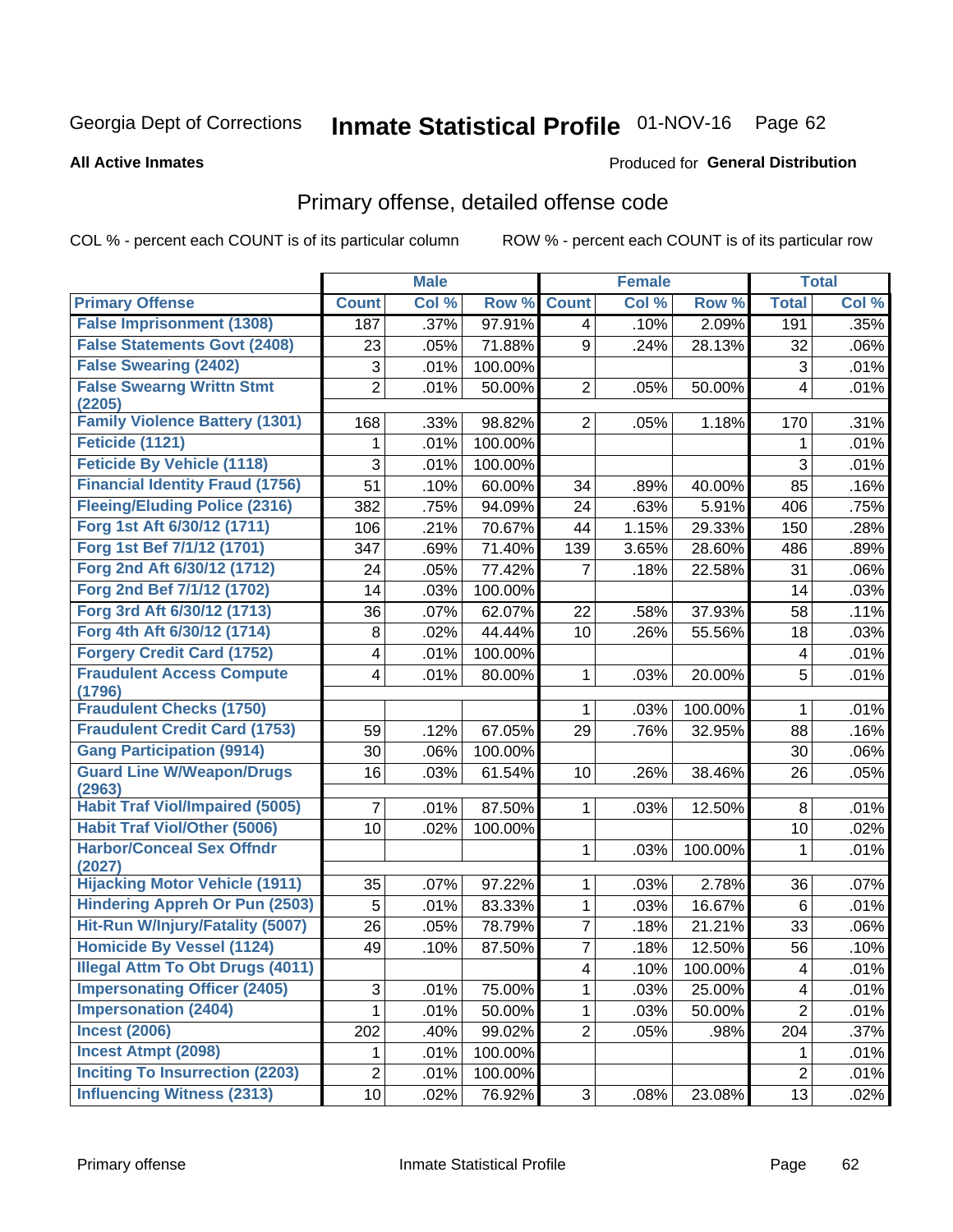# Inmate Statistical Profile 01-NOV-16 Page 63

### **All Active Inmates**

### **Produced for General Distribution**

### Primary offense, detailed offense code

COL % - percent each COUNT is of its particular column

|                                            |                         | <b>Male</b> |         |                         | <b>Female</b> |        |                | <b>Total</b> |
|--------------------------------------------|-------------------------|-------------|---------|-------------------------|---------------|--------|----------------|--------------|
| <b>Primary Offense</b>                     | <b>Count</b>            | Col %       | Row %   | <b>Count</b>            | Col %         | Row %  | <b>Total</b>   | Col %        |
| <b>Injury By Vehicle (1318)</b>            | 86                      | .17%        | 82.69%  | 18                      | .47%          | 17.31% | 104            | .19%         |
| <b>Insurrection (2202)</b>                 | 3                       | .01%        | 100.00% |                         |               |        | 3              | .01%         |
| <b>Interference With Custody (1312)</b>    | 9                       | .02%        | 100.00% |                         |               |        | 9              | .02%         |
| <b>Involuntary Manslaughter (1103)</b>     | 172                     | .34%        | 86.00%  | 28                      | .73%          | 14.00% | 200            | .37%         |
| Kidnapping (1311)                          | 1,480                   | 2.92%       | 97.30%  | 41                      | 1.08%         | 2.70%  | 1,521          | 2.80%        |
| <b>Livestock Theft (1817)</b>              | 4                       | .01%        | 100.00% |                         |               |        | 4              | .01%         |
| <b>Lottery Violation (2730)</b>            | 1                       | .01%        | 100.00% |                         |               |        | 1              | .01%         |
| Manf Methamph 200-399 Gm<br>(4144)         | 13                      | .03%        | 100.00% |                         |               |        | 13             | .02%         |
| Manf Methamph 28-199 Gm<br>(4143)          | 13                      | .03%        | 68.42%  | 6                       | .16%          | 31.58% | 19             | .03%         |
| Manf Methamph 400+ Gm (4145)               | 1.                      | .01%        | 100.00% |                         |               |        | 1              | .01%         |
| <b>Manf Methamph Unspec Amt</b><br>(4147)  | 138                     | .27%        | 92.00%  | 12                      | .31%          | 8.00%  | 150            | .28%         |
| <b>Manufact Meth Near Child (2803)</b>     | 15                      | .03%        | 78.95%  | $\overline{\mathbf{4}}$ | .10%          | 21.05% | 19             | .03%         |
| <b>Misc Assault/Battery (1300)</b>         | 10                      | .02%        | 100.00% |                         |               |        | 10             | .02%         |
| <b>Misc Correctionl Inst Off (6200)</b>    | 6                       | .01%        | 85.71%  | 1                       | .03%          | 14.29% | $\overline{7}$ | .01%         |
| <b>Misc Drugs Trafficking (4100)</b>       | 8                       | .02%        | 100.00% |                         |               |        | 8              | .01%         |
| <b>Misc Forgery (1700)</b>                 | 5                       | .01%        | 83.33%  | 1                       | .03%          | 16.67% | 6              | .01%         |
| <b>Misc Fraud (1799)</b>                   | 11                      | .02%        | 57.89%  | 8                       | .21%          | 42.11% | 19             | .03%         |
| <b>Misc Homicide Offense (1100)</b>        | 9                       | .02%        | 90.00%  | 1                       | .03%          | 10.00% | 10             | .02%         |
| <b>Misc Invasion Of Privacy (3000)</b>     | 8                       | .02%        | 100.00% |                         |               |        | 8              | .01%         |
| <b>Misc Sexual Offense (2000)</b>          | 18                      | .04%        | 81.82%  | $\overline{\mathbf{4}}$ | .10%          | 18.18% | 22             | .04%         |
| <b>Misc Weapon/Explosive Off</b><br>(2900) | 3                       | .01%        | 100.00% |                         |               |        | $\mathbf{3}$   | .01%         |
| <b>Murder (1101)</b>                       | 5,831                   | 11.52%      | 93.75%  | 389                     | 10.20%        | 6.25%  | 6,220          | 11.43%       |
| <b>Murder Conspire To Commit</b><br>(1191) | 9                       | .02%        | 100.00% |                         |               |        | 9              | .02%         |
| Mutiny In Penal Inst (2507)                | 9                       | .02%        | 100.00% |                         |               |        | 9              | .02%         |
| <b>Obstr Of Law Enf Officer (2314)</b>     | 414                     | .82%        | 93.45%  | 29                      | .76%          | 6.55%  | 443            | .81%         |
| <b>Pandering By Compulsion (2017)</b>      | 3                       | .01%        | 100.00% |                         |               |        | 3              | .01%         |
| Peeping Tom (3002)                         | 21                      | .04%        | 100.00% |                         |               |        | 21             | .04%         |
| Perjury (2401)                             | $\overline{\mathbf{4}}$ | .01%        | 66.67%  | $\overline{2}$          | .05%          | 33.33% | 6              | .01%         |
| <b>Pimping A Minor Under 18 (2016)</b>     | 13                      | .03%        | 86.67%  | $\overline{2}$          | .05%          | 13.33% | 15             | .03%         |
| <b>Poss Contraband Articles (5171)</b>     | 5                       | .01%        | 100.00% |                         |               |        | 5              | .01%         |
| <b>Poss Dep Stim Cntrf Drugs</b><br>(4007) | 89                      | .18%        | 78.07%  | 25                      | .66%          | 21.93% | 114            | .21%         |
| <b>Poss Drug Related Matri (4016)</b>      | 28                      | .06%        | 80.00%  | $\overline{7}$          | .18%          | 20.00% | 35             | .06%         |
| Poss Ephedrine (4030)                      | $\mathbf 1$             | .01%        | 33.33%  | $\overline{2}$          | .05%          | 66.67% | 3              | .01%         |
| Poss Firearm 1st Offender (2913)           | 98                      | .19%        | 97.03%  | 3 <sup>1</sup>          | .08%          | 2.97%  | 101            | .19%         |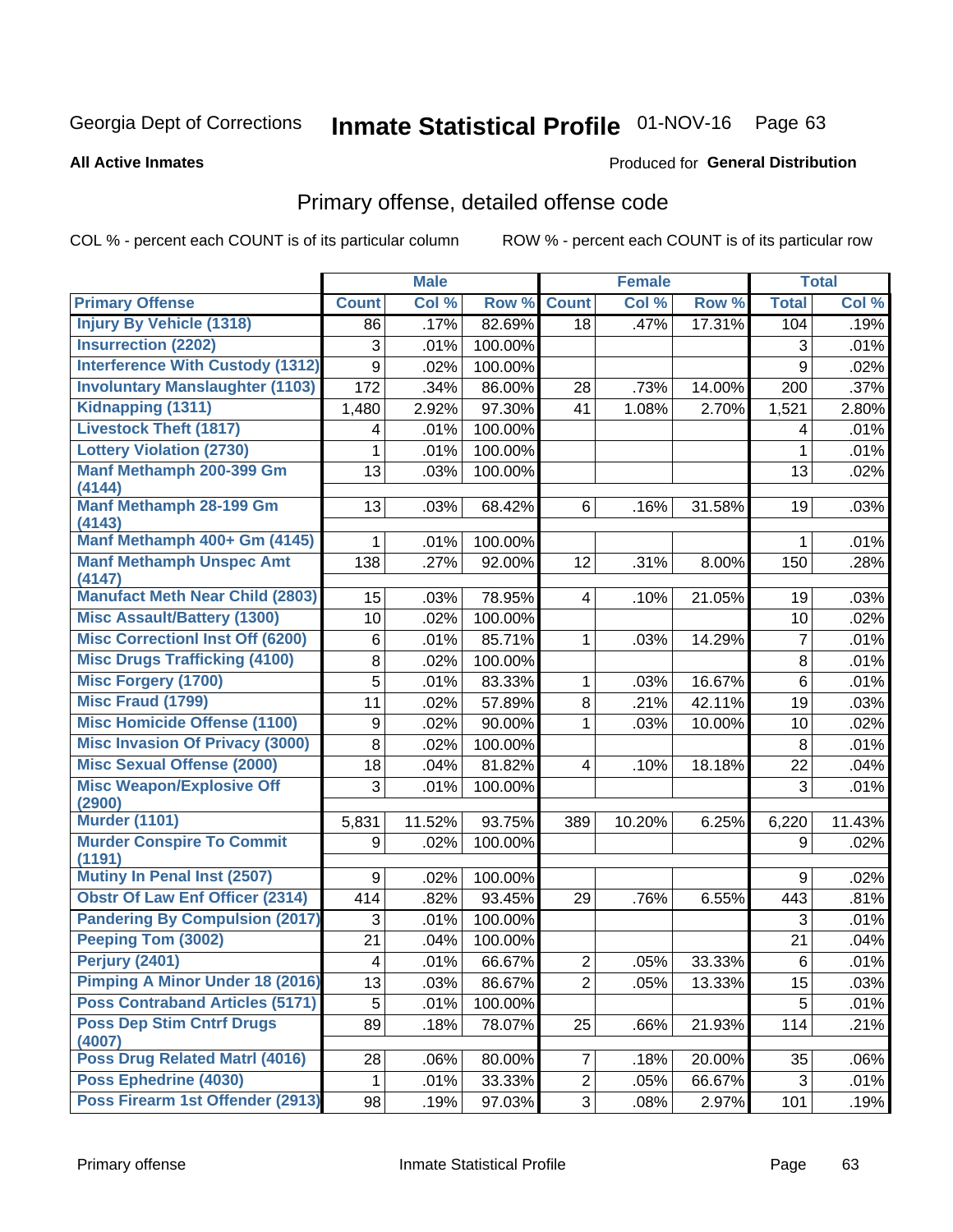# Inmate Statistical Profile 01-NOV-16 Page 64

#### **All Active Inmates**

### Produced for General Distribution

## Primary offense, detailed offense code

COL % - percent each COUNT is of its particular column

|                                           |                 | <b>Male</b> |         |                | <b>Female</b> |        |                | <b>Total</b> |
|-------------------------------------------|-----------------|-------------|---------|----------------|---------------|--------|----------------|--------------|
| <b>Primary Offense</b>                    | <b>Count</b>    | Col %       | Row %   | <b>Count</b>   | Col %         | Row %  | <b>Total</b>   | Col %        |
| <b>Poss Firearm Convct Felon</b>          | 1,023           | 2.02%       | 96.06%  | 42             | 1.10%         | 3.94%  | 1,065          | 1.96%        |
| (2914)                                    |                 |             |         |                |               |        |                |              |
| Poss Knife During Crime (2911)            | 2               | .01%        | 100.00% |                |               |        | $\overline{2}$ | .01%         |
| Poss Mda/Extsy (4033)                     | 3               | .01%        | 100.00% |                |               |        | 3              | .01%         |
| Poss Methamphetamine (4031)               | 438             | .87%        | 75.65%  | 141            | 3.70%         | 24.35% | 579            | 1.06%        |
| <b>Poss Narcotics Opiates (4006)</b>      | 73              | .14%        | 72.28%  | 28             | .73%          | 27.72% | 101            | .19%         |
| <b>Poss Of Certain Weapons (2912)</b>     | 23              | .05%        | 95.83%  | 1              | .03%          | 4.17%  | 24             | .04%         |
| Poss Of Cocaine (4022)                    | 443             | .88%        | 89.31%  | 53             | 1.39%         | 10.69% | 496            | .91%         |
| <b>Poss Of Firearm Dur Crime</b>          | 704             | 1.39%       | 95.39%  | 34             | .89%          | 4.61%  | 738            | 1.36%        |
| (2910)<br>Poss Of Marijuana (4009)        | 61              | .12%        | 95.31%  | 3              | .08%          | 4.69%  | 64             | .12%         |
| Poss Tools Commit Crime (1602)            | 29              | .06%        | 100.00% |                |               |        | 29             | .05%         |
| Poss W Int Dis Other Drug (4053)          |                 |             |         |                |               |        |                |              |
|                                           | 115             | .23%        | 90.55%  | 12             | .31%          | 9.45%  | 127            | .23%         |
| <b>Poss W Int Dist Cocaine (4050)</b>     | 357             | .71%        | 95.71%  | 16             | .42%          | 4.29%  | 373            | .69%         |
| Poss W Int Dist Marijuana (4051)          | 667             | 1.32%       | 94.74%  | 37             | .97%          | 5.26%  | 704            | 1.29%        |
| Poss W Int Dist Meth (4052)               | 426             | .84%        | 79.78%  | 108            | 2.83%         | 20.22% | 534            | .98%         |
| <b>Poss Wpn Drugs By Prisnr</b><br>(2965) | 63              | .12%        | 88.73%  | 8              | .21%          | 11.27% | 71             | .13%         |
| <b>Prov Sex Mater To Minors (2110)</b>    | $\overline{2}$  | .01%        | 100.00% |                |               |        | $\overline{2}$ | .01%         |
| <b>Racketeering (3404)</b>                | $\overline{77}$ | .15%        | 69.37%  | 34             | .89%          | 30.63% | 111            | .20%         |
| <b>Rape (2001)</b>                        | 1,778           | 3.51%       | 99.50%  | 9              | .24%          | .50%   | 1,787          | 3.28%        |
| <b>Reck Cond Infected Person</b>          | 7               | .01%        | 77.78%  | $\overline{2}$ | .05%          | 22.22% | 9              | .02%         |
| (1317)                                    |                 |             |         |                |               |        |                |              |
| <b>Reckless Abandonment (1120)</b>        | 1               | .01%        | 100.00% |                |               |        | 1              | .01%         |
| <b>Recv Gds Srvs Fraud Obtnd</b>          | $\mathbf{1}$    | .01%        | 100.00% |                |               |        | $\mathbf{1}$   | .01%         |
| (1755)<br><b>Robbery (1901)</b>           | 1,404           | 2.77%       | 92.98%  | 106            | 2.78%         | 7.02%  | 1,510          | 2.78%        |
| <b>Robbery By Force (1903)</b>            | 240             | .47%        | 93.39%  | 17             | .45%          | 6.61%  | 257            | .47%         |
| <b>Robbery By Intimidation (1904)</b>     | 280             | .55%        | 93.65%  | 19             | .50%          | 6.35%  | 299            | .55%         |
| <b>Robbery By Sudden Snatch</b>           | 141             | .28%        | 94.00%  | 9              | .24%          | 6.00%  | 150            | .28%         |
| (1905)                                    |                 |             |         |                |               |        |                |              |
| S/D Cocaine (4021)                        | 490             | .97%        | 95.33%  | 24             | .63%          | 4.67%  | 514            | .94%         |
| S/D Cont Sub Public (4017)                | 38              | .08%        | 100.00% |                |               |        | 38             | .07%         |
| S/D Cont Sub School (4018)                | 27              | .05%        | 93.10%  | $\overline{2}$ | .05%          | 6.90%  | 29             | .05%         |
| S/D Dep Stim Cntrf Drugs (4002)           | 50              | .10%        | 79.37%  | 13             | .34%          | 20.63% | 63             | .12%         |
| <b>S/D Narcotics Opiates (4001)</b>       | 14              | .03%        | 73.68%  | 5              | .13%          | 26.32% | 19             | .03%         |
| S/D Of Marijuana (4004)                   | 252             | .50%        | 96.18%  | 10             | .26%          | 3.82%  | 262            | .48%         |
| Sale Mda/Extsy (4034)                     | 2               | .01%        | 100.00% |                |               |        | 2              | .01%         |
| Sale Methamphetamine (4032)               | 233             | .46%        | 78.98%  | 62             | 1.63%         | 21.02% | 295            | .54%         |
| <b>Sex Exploitation Child (2843)</b>      | 181             | .36%        | 98.91%  | $\overline{2}$ | .05%          | 1.09%  | 183            | .34%         |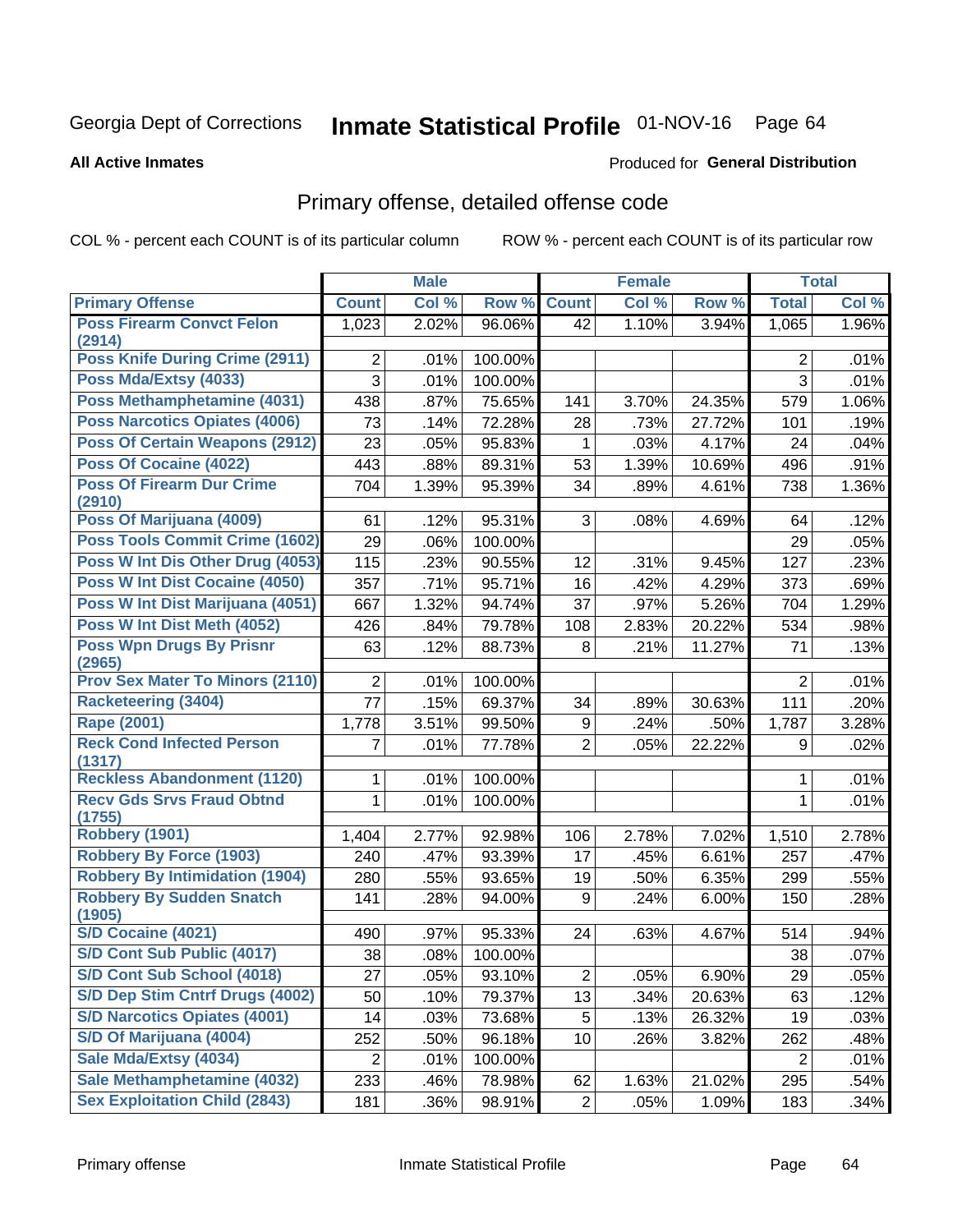# Inmate Statistical Profile 01-NOV-16 Page 65

### **All Active Inmates**

### Produced for General Distribution

### Primary offense, detailed offense code

COL % - percent each COUNT is of its particular column

|                                            |                  | <b>Male</b> |         |                         | <b>Female</b> |         |                | <b>Total</b> |
|--------------------------------------------|------------------|-------------|---------|-------------------------|---------------|---------|----------------|--------------|
| <b>Primary Offense</b>                     | <b>Count</b>     | Col %       | Row %   | <b>Count</b>            | Col %         | Row %   | <b>Total</b>   | Col %        |
| <b>Sex Offender Fail Registr (2026)</b>    | 471              | .93%        | 98.33%  | 8                       | .21%          | 1.67%   | 479            | .88%         |
| <b>Sex Offender Fail To Move (2028)</b>    | 2                | .01%        | 100.00% |                         |               |         | $\overline{2}$ | .01%         |
| Sexl/Asslt/Agn/Pers/Cstdy (2023)           | 16               | .03%        | 94.12%  | 1                       | .03%          | 5.88%   | 17             | .03%         |
| <b>Sexual Aslt By Therapist (2024)</b>     |                  |             |         | $\mathbf{1}$            | .03%          | 100.00% | 1              | .01%         |
| <b>Sexual Battery (2011)</b>               | 188              | .37%        | 99.47%  | 1                       | .03%          | .53%    | 189            | .35%         |
| <b>Simple Battery (1316)</b>               | 13               | .03%        | 92.86%  | 1                       | .03%          | 7.14%   | 14             | .03%         |
| <b>Sodomy (2002)</b>                       | $\boldsymbol{9}$ | .02%        | 100.00% |                         |               |         | 9              | .02%         |
| <b>Solicit Sodomy From Minor</b><br>(2025) | 4                | .01%        | 100.00% |                         |               |         | 4              | .01%         |
| <b>Solicit/Accepting Bribe (2712)</b>      | 1                | .01%        | 100.00% |                         |               |         | 1              | .01%         |
| <b>Stalking (1320)</b>                     | 6                | .01%        | 100.00% |                         |               |         | 6              | .01%         |
| <b>Statutory Rape (2018)</b>               | 765              | 1.51%       | 97.45%  | 20                      | .52%          | 2.55%   | 785            | 1.44%        |
| <b>Statutory Rape Atmpt (2097)</b>         | 1                | .01%        | 100.00% |                         |               |         | 1              | .01%         |
| <b>Tampering With Evidence (2315)</b>      | 7                | .01%        | 63.64%  | 4                       | .10%          | 36.36%  | 11             | .02%         |
| <b>Terrorist Threats &amp; Acts (1307)</b> | 366              | .72%        | 94.57%  | 21                      | .55%          | 5.43%   | 387            | .71%         |
| <b>Theft Bring Prop In State (1815)</b>    | 7                | .01%        | 87.50%  | 1                       | .03%          | 12.50%  | 8              | .01%         |
| <b>Theft By Conversion (1808)</b>          | 12               | .02%        | 52.17%  | 11                      | .29%          | 47.83%  | 23             | .04%         |
| <b>Theft By Deception (1803)</b>           | 41               | .08%        | 82.00%  | 9                       | .24%          | 18.00%  | 50             | .09%         |
| <b>Theft By Extortion (1804)</b>           | $\overline{2}$   | .01%        | 100.00% |                         |               |         | $\overline{2}$ | .01%         |
| <b>Theft By Rec Stolen Prop (1806)</b>     | 544              | 1.08%       | 90.82%  | 55                      | 1.44%         | 9.18%   | 599            | 1.10%        |
| <b>Theft By Shoplifting (1821)</b>         | 442              | .87%        | 69.61%  | 193                     | 5.06%         | 30.39%  | 635            | 1.17%        |
| Theft By Taking (1802)                     | 760              | 1.50%       | 85.01%  | 134                     | 3.52%         | 14.99%  | 894            | 1.64%        |
| <b>Theft Credit Card (1751)</b>            | 15               | .03%        | 75.00%  | 5                       | .13%          | 25.00%  | 20             | .04%         |
| <b>Theft Motorveh Or Part (1813)</b>       | 37               | .07%        | 90.24%  | $\overline{\mathbf{4}}$ | .10%          | 9.76%   | 41             | .08%         |
| <b>Theft Of Lost Property (1805)</b>       | 3                | .01%        | 50.00%  | 3                       | .08%          | 50.00%  | $\,6$          | .01%         |
| <b>Theft Of Services (1807)</b>            | $\overline{3}$   | .01%        | 100.00% |                         |               |         | 3              | .01%         |
| <b>Theft Recv Prop Out State (1816)</b>    | 3                | .01%        | 100.00% |                         |               |         | 3              | .01%         |
| <b>Traf Amphtmine 200-399 Gm</b><br>(4127) | $\overline{2}$   | .01%        | 100.00% |                         |               |         | $\overline{2}$ | .01%         |
| <b>Traf Amphtmine 28-199 Gm</b><br>(4126)  | 4                | .01%        | 66.67%  | $\overline{2}$          | .05%          | 33.33%  | 6              | .01%         |
| Traf Amphtmine 400+ Gm (4128)              | 5                | .01%        | 100.00% |                         |               |         | 5              | .01%         |
| <b>Traf Cocaine 201-400 Gm (4102)</b>      | 117              | .23%        | 97.50%  | 3                       | .08%          | 2.50%   | 120            | .22%         |
| <b>Traf Cocaine 401+ Gm (4103)</b>         | 102              | .20%        | 94.44%  | 6                       | .16%          | 5.56%   | 108            | .20%         |
| Traf Cocaine Less 200 Gm (4101)            | 294              | .58%        | 98.33%  | 5                       | .13%          | 1.67%   | 299            | .55%         |
| <b>Traf Marijna 10-2000 Lb (4121)</b>      | 70               | .14%        | 89.74%  | 8                       | .21%          | 10.26%  | 78             | .14%         |
| Traf Mda/Extsy 200-399gm<br>(4151)         | 3                | .01%        | 100.00% |                         |               |         | 3              | .01%         |
| <b>Traf Mda/Extsy 28-199gm (4150)</b>      | 14               | .03%        | 87.50%  | 2                       | .05%          | 12.50%  | 16             | .03%         |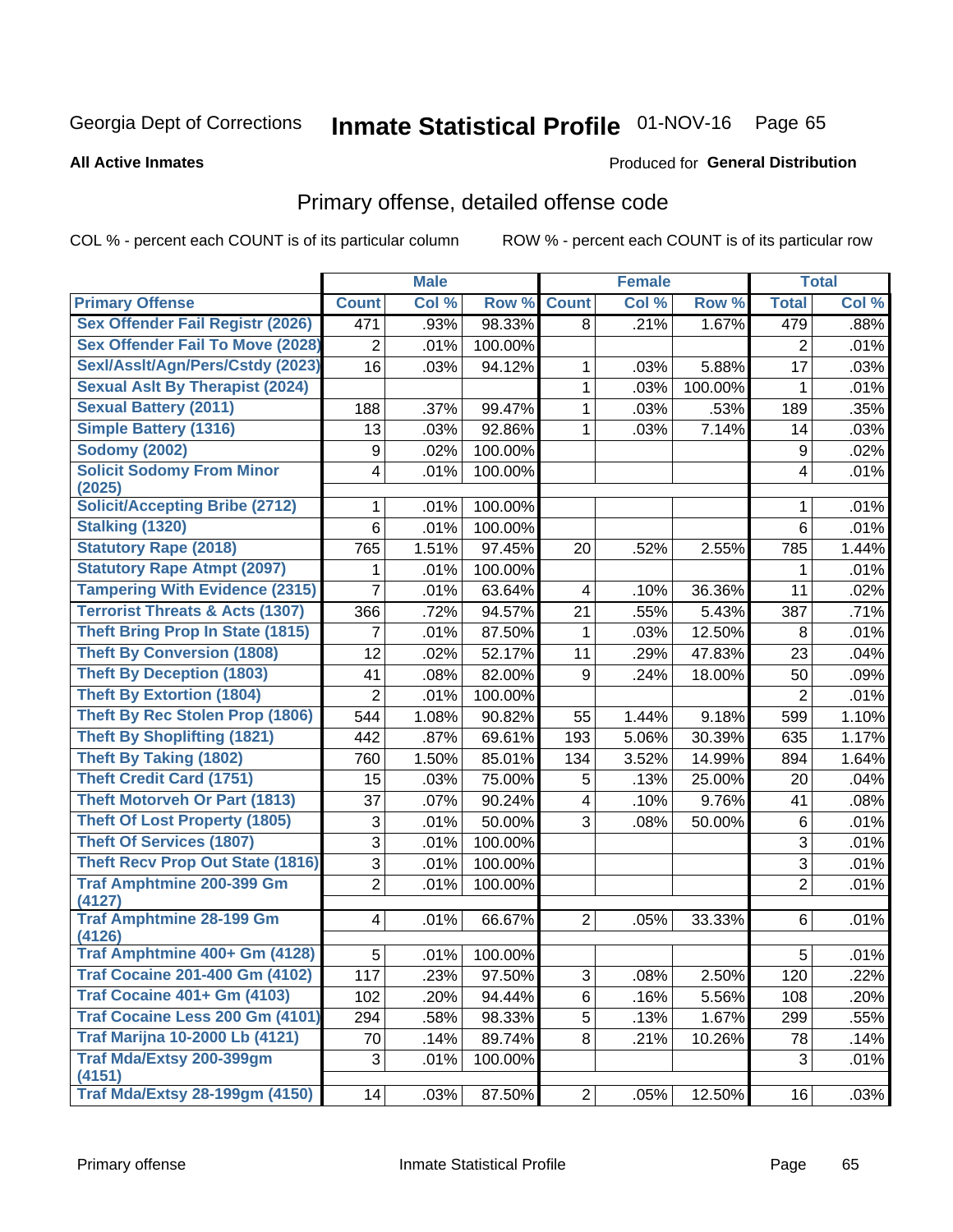# Inmate Statistical Profile 01-NOV-16 Page 66

#### **All Active Inmates**

### **Produced for General Distribution**

## Primary offense, detailed offense code

COL % - percent each COUNT is of its particular column

|                                               |                | <b>Male</b> |         |                | <b>Female</b> |        |                | <b>Total</b> |
|-----------------------------------------------|----------------|-------------|---------|----------------|---------------|--------|----------------|--------------|
| <b>Primary Offense</b>                        | <b>Count</b>   | Col %       | Row %   | <b>Count</b>   | Col %         | Row %  | <b>Total</b>   | Col %        |
| Traf Mda/Extsy 400+Gm (4152)                  | 1              | .01%        | 100.00% |                |               |        | 1.             | .01%         |
| Traf Methamph 200-399 Gm<br>(4141)            | 89             | .18%        | 85.58%  | 15             | .39%          | 14.42% | 104            | .19%         |
| <b>Traf Methamph 28-199 Gm</b><br>(4140)      | 282            | .56%        | 79.66%  | 72             | 1.89%         | 20.34% | 354            | .65%         |
| Traf Methamph 400+ Gm (4142)                  | 60             | .12%        | 89.55%  | $\overline{7}$ | .18%          | 10.45% | 67             | .12%         |
| <b>Traf Methamph Unspec Amt</b><br>(4146)     | 96             | .19%        | 79.34%  | 25             | .66%          | 20.66% | 121            | .22%         |
| <b>Traf Methaqualone&lt; 400 Gm</b><br>(4124) | $\overline{2}$ | .01%        | 100.00% |                |               |        | 2              | .01%         |
| <b>Traf Narcotic 15-28 Gm (4112)</b>          | 27             | .05%        | 96.43%  | 1              | .03%          | 3.57%  | 28             | .05%         |
| Traf Narcotic 29+ Gm (4113)                   | 24             | .05%        | 96.00%  | $\mathbf 1$    | .03%          | 4.00%  | 25             | .05%         |
| <b>Traf Narcotic Less 14 Gm (4111)</b>        | 29             | .06%        | 96.67%  | $\mathbf{1}$   | .03%          | 3.33%  | 30             | $.06\%$      |
| <b>Traffick Sexual Servitude (1331)</b>       | 7              | .01%        | 70.00%  | 3              | .08%          | 30.00% | 10             | .02%         |
| <b>Unauth Dist Contrild Sub (4135)</b>        | 1              | .01%        | 100.00% |                |               |        | 1              | .01%         |
| <b>Unauth Dist Recrd Devices</b><br>(9907)    | $\overline{3}$ | .01%        | 100.00% |                |               |        | 3              | .01%         |
| <b>Unknown Offense (9999)</b>                 | 20             | .04%        | 95.24%  | $\mathbf 1$    | .03%          | 4.76%  | 21             | .04%         |
| Uniwfl Mfg/Del/Dist N-C S (4014)              | 11             | .02%        | 100.00% |                |               |        | 11             | .02%         |
| <b>Use Comm Facity Vio C Sub</b>              | 10             | .02%        | 90.91%  | $\mathbf{1}$   | .03%          | 9.09%  | 11             | .02%         |
| (4133)                                        |                |             |         |                |               |        |                |              |
| <b>Vehicular Homicide (1123)</b>              | 260            | .51%        | 81.50%  | 59             | 1.55%         | 18.50% | 319            | .59%         |
| <b>Viol Dngrous Drgs Act (4013)</b>           | 242            | .48%        | 84.32%  | 45             | 1.18%         | 15.68% | 287            | .53%         |
| Viol Ga Cntrl Sbst Act (4012)                 | 14             | .03%        | 87.50%  | $\overline{c}$ | .05%          | 12.50% | 16             | .03%         |
| <b>Viol Motor Vehicle Laws (5001)</b>         | 40             | .08%        | 93.02%  | 3              | .08%          | 6.98%  | 43             | .08%         |
| <b>Viol Oath Public Offcr (2302)</b>          | $\overline{2}$ | .01%        | 100.00% |                |               |        | $\overline{2}$ | .01%         |
| <b>Violatn Othr States Law (8001)</b>         | 40             | .08%        | 76.92%  | 12             | .31%          | 23.08% | 52             | .10%         |
| <b>Vol Manslaughter Of Fetus</b><br>(1119)    | $\overline{2}$ | .01%        | 100.00% |                |               |        | $\overline{2}$ | .01%         |
| <b>Voluntary Manslaughter (1102)</b>          | 1,075          | 2.12%       | 88.62%  | 138            | 3.62%         | 11.38% | 1,213          | 2.23%        |
| <b>Abandonment Of Dep Child (11)</b>          | 4              | .01%        | 100.00% |                |               |        | 4              | .01%         |
| <b>Agg Assault With Firearm (27)</b>          | 1              | .01%        | 100.00% |                |               |        | 1              | .01%         |
| <b>Assault &amp; Battery (21)</b>             | 7              | .01%        | 100.00% |                |               |        | 7              | .01%         |
| <b>Bad Checks (52)</b>                        | $\overline{2}$ | .01%        | 66.67%  | $\mathbf{1}$   | .03%          | 33.33% | $\overline{3}$ | .01%         |
| <b>Burglary (45)</b>                          | 4              | .01%        | 100.00% |                |               |        | 4              | .01%         |
| <b>Cheating &amp; Swindling (51)</b>          | 1              | .01%        | 100.00% |                |               |        | 1              | .01%         |
| <b>Cpwl &amp; Concealed Weapon (93)</b>       | 5              | .01%        | 100.00% |                |               |        | 5              | .01%         |
| <b>Crmnl Attempt (98)</b>                     | 2              | .01%        | 100.00% |                |               |        | $\overline{2}$ | .01%         |
| <b>Dui</b> (72)                               | 8              | .02%        | 100.00% |                |               |        | 8              | .01%         |
| Escape (92)                                   | 3              | .01%        | 100.00% |                |               |        | 3              | .01%         |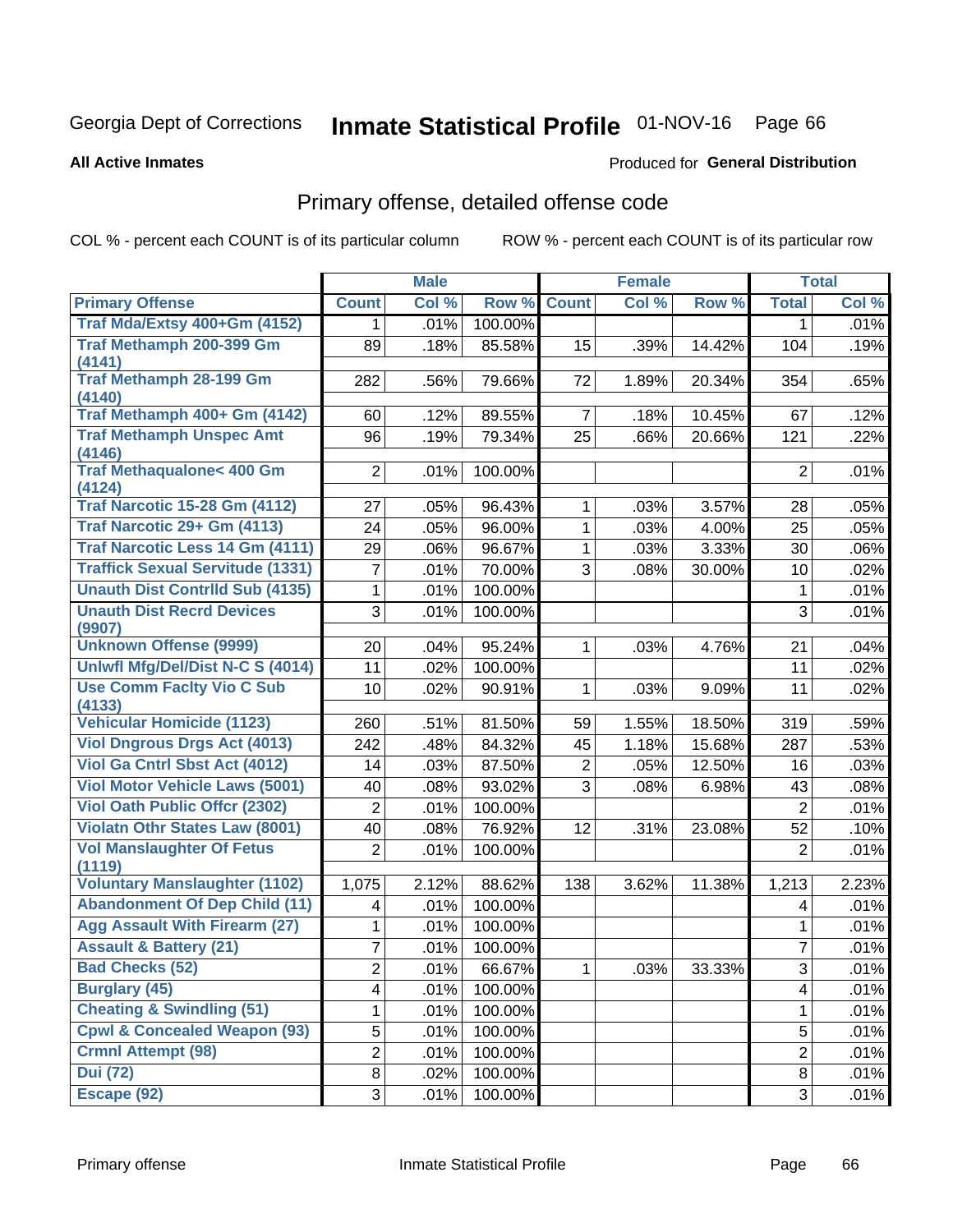# Inmate Statistical Profile 01-NOV-16 Page 67

**All Active Inmates** 

### **Produced for General Distribution**

## Primary offense, detailed offense code

COL % - percent each COUNT is of its particular column

|                                      |              | <b>Male</b> |         |              | <b>Female</b> |          |              | <b>Total</b> |
|--------------------------------------|--------------|-------------|---------|--------------|---------------|----------|--------------|--------------|
| <b>Primary Offense</b>               | <b>Count</b> | Col %       | Row %   | <b>Count</b> | Col %         | Row %    | <b>Total</b> | Col %        |
| Forgery (55)                         | 3            | .01%        | 100.00% |              |               |          | 3            | .01%         |
| <b>Loitering Or Prowling (109)</b>   |              | .01%        | 100.00% |              |               |          |              | .01%         |
| <b>Misc Misdemeanor (500)</b>        | 3            | .01%        | 100.00% |              |               |          | 3            | .01%         |
| <b>Obstr Of Law Enf Officer (73)</b> |              | .01%        | 100.00% |              |               |          |              | .01%         |
| <b>Other Misdemeanor (99)</b>        | 11           | .02%        | 100.00% |              |               |          | 11           | .02%         |
| <b>Poss Ntp Whiskey (64)</b>         | 2            | .01%        | 100.00% |              |               |          | 2            | .01%         |
| <b>Prostitution (81)</b>             |              |             |         |              | .03%          | 100.00%  |              | .01%         |
| <b>Public Drunkenness (61)</b>       | 2            | .01%        | 100.00% |              |               |          | 2            | .01%         |
| <b>Public Indecency (83)</b>         | 3            | .01%        | 100.00% |              |               |          | 3            | .01%         |
| <b>Shoplifting (94)</b>              |              | .01%        | 100.00% |              |               |          |              | .01%         |
| <b>Simple Assault (24)</b>           |              | .01%        | 100.00% |              |               |          |              | .01%         |
| <b>Simple Battery (25)</b>           |              | .01%        | 100.00% |              |               |          |              | .01%         |
| Theft By Taking - Larceny (41)       | 21           | .04%        | 100.00% |              |               |          | 21           | .04%         |
| Viol Motor Veh Law (71)              | 3            | .01%        | 100.00% |              |               |          | 3            | .01%         |
| <b>Wife Beating (28)</b>             | 2            | .01%        | 100.00% |              |               |          | 2            | .01%         |
| <b>Total Rported</b>                 | 50,599       | 100%        | 92.99%  | 3,812        | 100%          | $7.01\%$ | 54,411       | 101%         |

| нео | 70            |                            | $-$<br>1 O |
|-----|---------------|----------------------------|------------|
|     | <b>50.077</b> | <b>2.042</b><br>ა.ი<br>◝▮▴ | ,489       |

| Mode (most frequent) | 1902 Armed Robbery | 1101 Murder | 1101 Murder |
|----------------------|--------------------|-------------|-------------|
|                      |                    |             |             |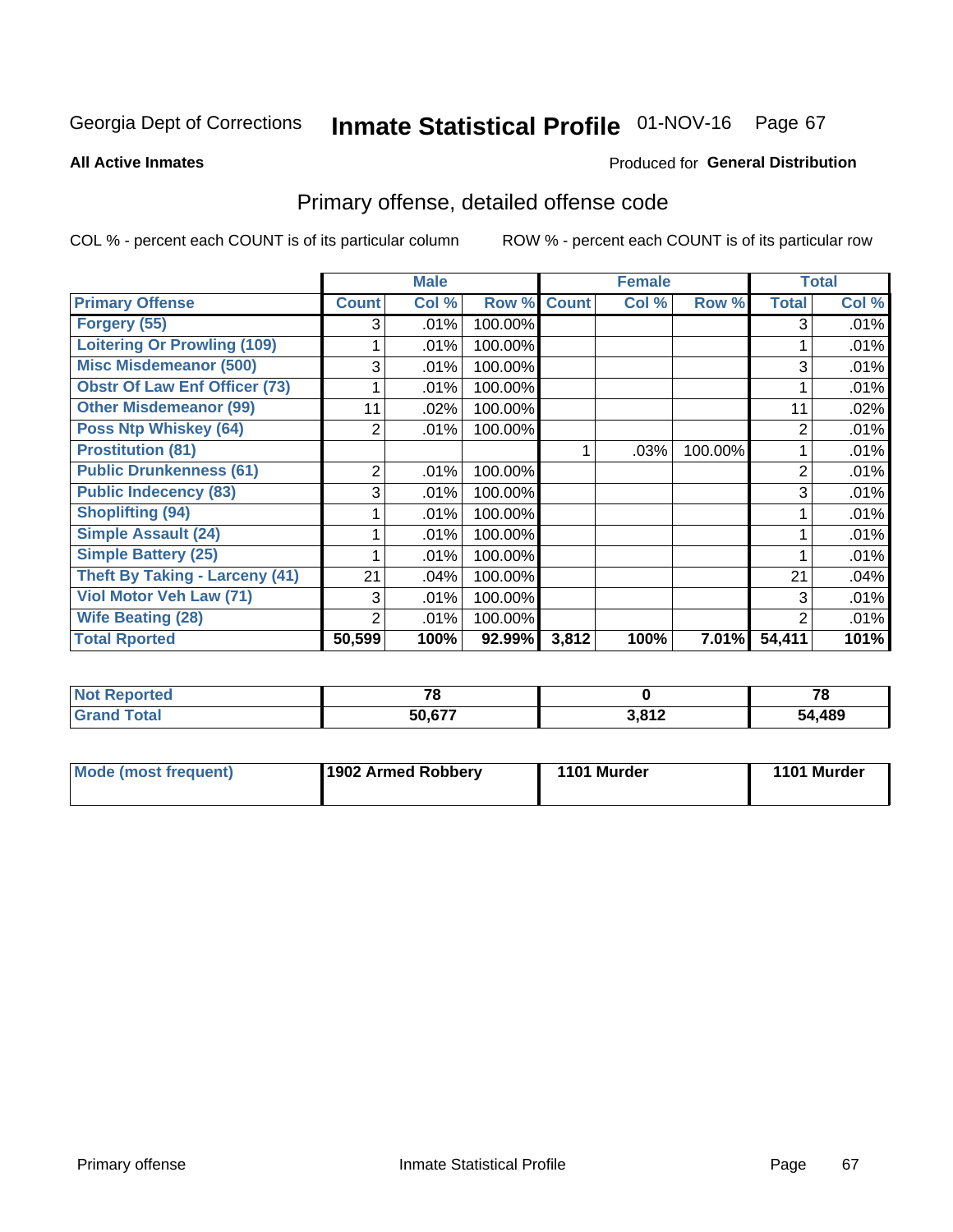## Inmate Statistical Profile 01-NOV-16 Page 68

#### **All Active Inmates**

### Produced for General Distribution

## County of conviction of primary offense

COL % - percent each COUNT is of its particular column

|     |                             |              | <b>Male</b> |         |                | <b>Female</b> |        |              | <b>Total</b> |
|-----|-----------------------------|--------------|-------------|---------|----------------|---------------|--------|--------------|--------------|
|     | <b>County of Conviction</b> | <b>Count</b> | Col %       | Row %   | <b>Count</b>   | Col %         | Row %  | <b>Total</b> | Col %        |
| 000 | <b>Unknown</b>              | 188          | .37%        | 95.43%  | 9              | .24%          | 4.57%  | 197          | .36%         |
| 001 | <b>Appling County</b>       | 103          | .20%        | 98.10%  | $\overline{c}$ | .05%          | 1.90%  | 105          | .19%         |
| 002 | <b>Atkinson County</b>      | 46           | .09%        | 92.00%  | 4              | .10%          | 8.00%  | 50           | .09%         |
| 003 | <b>Bacon County</b>         | 75           | .15%        | 90.36%  | 8              | .21%          | 9.64%  | 83           | .15%         |
| 004 | <b>Baker County</b>         | 8            | .02%        | 100.00% |                |               |        | 8            | .01%         |
| 005 | <b>Baldwin County</b>       | 287          | .57%        | 92.88%  | 22             | .58%          | 7.12%  | 309          | .57%         |
| 006 | <b>Banks County</b>         | 52           | .10%        | 91.23%  | 5              | .13%          | 8.77%  | 57           | .10%         |
| 007 | <b>Barrow County</b>        | 277          | .55%        | 88.78%  | 35             | .92%          | 11.22% | 312          | .57%         |
| 008 | <b>Bartow County</b>        | 647          | 1.28%       | 88.03%  | 88             | 2.31%         | 11.97% | 735          | 1.35%        |
| 009 | <b>Ben Hill County</b>      | 255          | .50%        | 91.73%  | 23             | .60%          | 8.27%  | 278          | .51%         |
| 010 | <b>Berrien County</b>       | 91           | .18%        | 97.85%  | $\mathbf 2$    | .05%          | 2.15%  | 93           | .17%         |
| 011 | <b>Bibb County</b>          | 1,130        | 2.23%       | 93.62%  | 77             | 2.02%         | 6.38%  | 1,207        | 2.22%        |
| 012 | <b>Bleckley County</b>      | 63           | .12%        | 92.65%  | $\sqrt{5}$     | .13%          | 7.35%  | 68           | .12%         |
| 013 | <b>Brantley County</b>      | 58           | .11%        | 89.23%  | $\overline{7}$ | .18%          | 10.77% | 65           | .12%         |
| 014 | <b>Brooks County</b>        | 60           | .12%        | 95.24%  | 3              | .08%          | 4.76%  | 63           | .12%         |
| 015 | <b>Bryan County</b>         | 74           | .15%        | 97.37%  | $\overline{2}$ | .05%          | 2.63%  | 76           | .14%         |
| 016 | <b>Bulloch County</b>       | 551          | 1.09%       | 94.35%  | 33             | .87%          | 5.65%  | 584          | 1.07%        |
| 017 | <b>Burke County</b>         | 201          | .40%        | 96.63%  | $\overline{7}$ | .18%          | 3.37%  | 208          | .38%         |
| 018 | <b>Butts County</b>         | 113          | .22%        | 94.17%  | $\overline{7}$ | .18%          | 5.83%  | 120          | .22%         |
| 019 | <b>Calhoun County</b>       | 31           | .06%        | 96.88%  | $\mathbf{1}$   | .03%          | 3.13%  | 32           | .06%         |
| 020 | <b>Camden County</b>        | 187          | .37%        | 94.92%  | 10             | .26%          | 5.08%  | 197          | .36%         |
| 021 | <b>Candler County</b>       | 113          | .22%        | 93.39%  | 8              | .21%          | 6.61%  | 121          | .22%         |
| 022 | <b>Carroll County</b>       | 572          | 1.13%       | 90.94%  | 57             | 1.50%         | 9.06%  | 629          | 1.15%        |
| 023 | <b>Catoosa County</b>       | 359          | .71%        | 88.86%  | 45             | 1.18%         | 11.14% | 404          | .74%         |
| 024 | <b>Charlton County</b>      | 66           | .13%        | 92.96%  | 5              | .13%          | 7.04%  | 71           | .13%         |
| 025 | <b>Chatham County</b>       | 2,006        | 3.96%       | 95.98%  | 84             | 2.20%         | 4.02%  | 2,090        | 3.84%        |
| 026 | <b>Chattahoochee County</b> | 27           | .05%        | 93.10%  | $\overline{2}$ | .05%          | 6.90%  | 29           | .05%         |
| 027 | <b>Chattooga County</b>     | 252          | .50%        | 87.20%  | 37             | .97%          | 12.80% | 289          | .53%         |
| 028 | <b>Cherokee County</b>      | 551          | 1.09%       | 89.74%  | 63             | 1.65%         | 10.26% | 614          | 1.13%        |
| 029 | <b>Clarke County</b>        | 542          | 1.07%       | 93.29%  | 39             | 1.02%         | 6.71%  | 581          | 1.07%        |
| 030 | <b>Clay County</b>          | 22           | .04%        | 81.48%  | 5              | .13%          | 18.52% | 27           | .05%         |
| 031 | <b>Clayton County</b>       | 1,489        | 2.94%       | 93.88%  | 97             | 2.54%         | 6.12%  | 1,586        | 2.91%        |
| 032 | <b>Clinch County</b>        | 39           | .08%        | 95.12%  | $\overline{2}$ | .05%          | 4.88%  | 41           | .08%         |
| 033 | <b>Cobb County</b>          | 2,545        | 5.02%       | 90.93%  | 254            | 6.66%         | 9.07%  | 2,799        | 5.14%        |
| 034 | <b>Coffee County</b>        | 251          | .50%        | 93.31%  | 18             | .47%          | 6.69%  | 269          | .49%         |
| 035 | <b>Colquitt County</b>      | 211          | .42%        | 95.05%  | 11             | .29%          | 4.95%  | 222          | .41%         |
| 036 | <b>Columbia County</b>      | 423          | .83%        | 90.00%  | 47             | 1.23%         | 10.00% | 470          | .86%         |
| 037 | <b>Cook County</b>          | 120          | .24%        | 95.24%  | 6              | .16%          | 4.76%  | 126          | .23%         |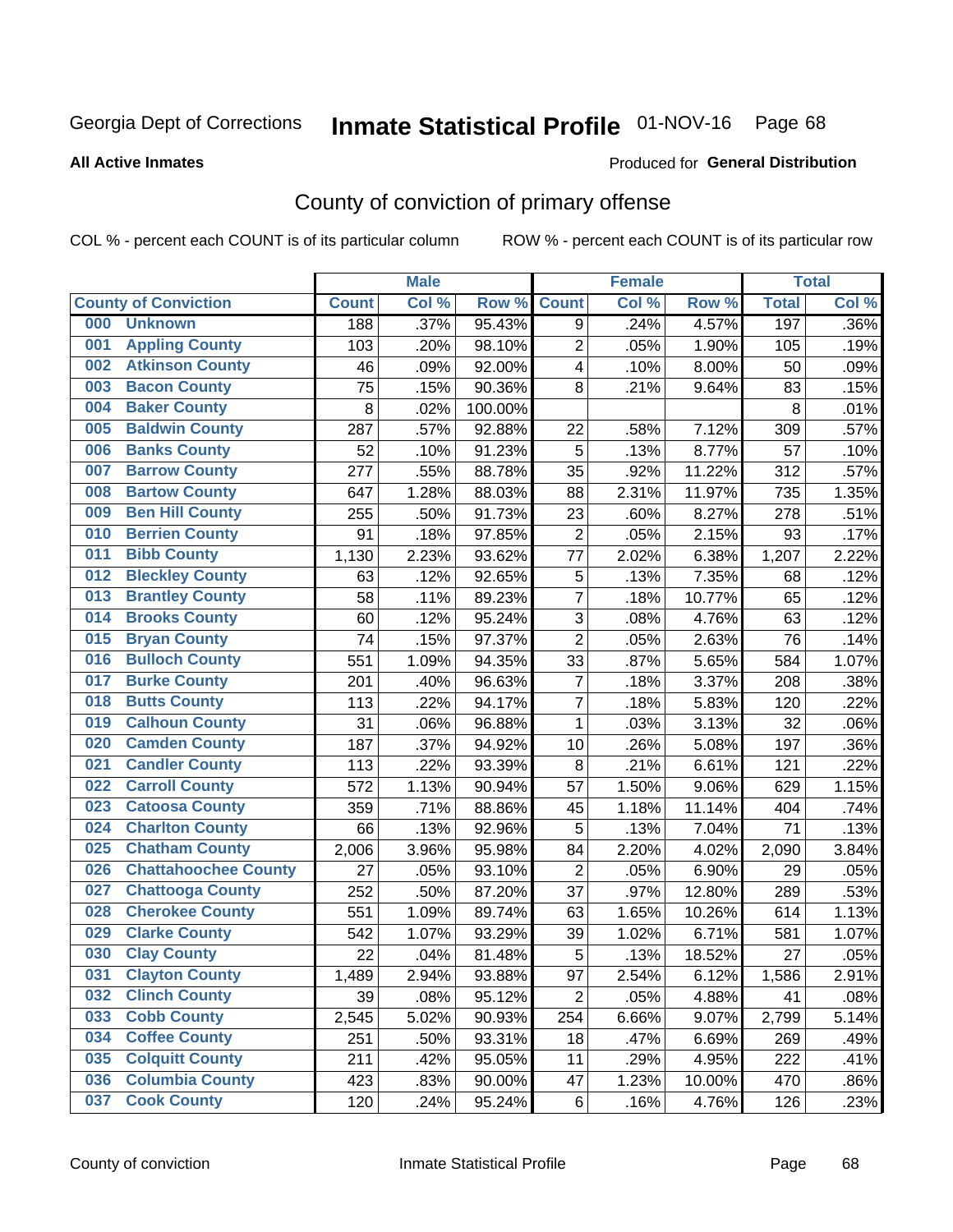## Inmate Statistical Profile 01-NOV-16 Page 69

#### **All Active Inmates**

### Produced for General Distribution

## County of conviction of primary offense

COL % - percent each COUNT is of its particular column

|                                |                         |              | <b>Male</b> |         |                | <b>Female</b> |        |              | <b>Total</b> |
|--------------------------------|-------------------------|--------------|-------------|---------|----------------|---------------|--------|--------------|--------------|
| <b>County of Conviction</b>    |                         | <b>Count</b> | Col %       | Row %   | <b>Count</b>   | Col %         | Row %  | <b>Total</b> | Col %        |
| <b>Coweta County</b><br>038    |                         | 588          | 1.16%       | 94.23%  | 36             | .94%          | 5.77%  | 624          | 1.15%        |
| <b>Crawford County</b><br>039  |                         | 22           | .04%        | 95.65%  | 1              | .03%          | 4.35%  | 23           | .04%         |
| <b>Crisp County</b><br>040     |                         | 292          | .58%        | 93.29%  | 21             | .55%          | 6.71%  | 313          | .57%         |
| <b>Dade County</b><br>041      |                         | 102          | .20%        | 94.44%  | 6              | .16%          | 5.56%  | 108          | .20%         |
| <b>Dawson County</b><br>042    |                         | 113          | .22%        | 88.28%  | 15             | .39%          | 11.72% | 128          | .23%         |
| 043<br><b>Decatur County</b>   |                         | 237          | .47%        | 95.18%  | 12             | .31%          | 4.82%  | 249          | .46%         |
| <b>Dekalb County</b><br>044    |                         | 3,118        | 6.15%       | 95.15%  | 159            | 4.17%         | 4.85%  | 3,277        | 6.01%        |
| <b>Dodge County</b><br>045     |                         | 171          | .34%        | 93.44%  | 12             | .31%          | 6.56%  | 183          | .34%         |
| <b>Dooly County</b><br>046     |                         | 101          | .20%        | 93.52%  | $\overline{7}$ | .18%          | 6.48%  | 108          | .20%         |
| <b>Dougherty County</b><br>047 |                         | 981          | 1.94%       | 95.06%  | 51             | 1.34%         | 4.94%  | 1,032        | 1.89%        |
| <b>Douglas County</b><br>048   |                         | 1,115        | 2.20%       | 89.27%  | 134            | 3.52%         | 10.73% | 1,249        | 2.29%        |
| <b>Early County</b><br>049     |                         | 102          | .20%        | 92.73%  | 8              | .21%          | 7.27%  | 110          | .20%         |
| <b>Echols County</b><br>050    |                         | 8            | .02%        | 100.00% |                |               |        | 8            | .01%         |
| 051<br><b>Effingham County</b> |                         | 231          | .46%        | 92.40%  | 19             | .50%          | 7.60%  | 250          | .46%         |
| <b>Elbert County</b><br>052    |                         | 141          | .28%        | 92.16%  | 12             | .31%          | 7.84%  | 153          | .28%         |
| <b>Emanuel County</b><br>053   |                         | 167          | .33%        | 93.30%  | 12             | .31%          | 6.70%  | 179          | .33%         |
| <b>Evans County</b><br>054     |                         | 86           | .17%        | 95.56%  | 4              | .10%          | 4.44%  | 90           | .17%         |
| <b>Fannin County</b><br>055    |                         | 85           | .17%        | 85.86%  | 14             | .37%          | 14.14% | 99           | .18%         |
| <b>Fayette County</b><br>056   |                         | 332          | .66%        | 88.77%  | 42             | 1.10%         | 11.23% | 374          | .69%         |
| <b>Floyd County</b><br>057     |                         | 896          | 1.77%       | 89.15%  | 109            | 2.86%         | 10.85% | 1,005        | 1.84%        |
| <b>Forsyth County</b><br>058   |                         | 389          | .77%        | 91.31%  | 37             | .97%          | 8.69%  | 426          | .78%         |
| <b>Franklin County</b><br>059  |                         | 155          | .31%        | 92.81%  | 12             | .31%          | 7.19%  | 167          | .31%         |
| <b>Fulton County</b><br>060    |                         | 5,135        | 10.13%      | 96.02%  | 213            | 5.59%         | 3.98%  | 5,348        | 9.81%        |
| <b>Gilmer County</b><br>061    |                         | 92           | .18%        | 92.93%  | 7              | .18%          | 7.07%  | 99           | .18%         |
| <b>Glascock County</b><br>062  |                         | 6            | .01%        | 100.00% |                |               |        | 6            | .01%         |
| 063<br><b>Glynn County</b>     |                         | 542          | 1.07%       | 93.45%  | 38             | 1.00%         | 6.55%  | 580          | 1.06%        |
| <b>Gordon County</b><br>064    |                         | 408          | .81%        | 87.55%  | 58             | 1.52%         | 12.45% | 466          | .86%         |
| <b>Grady County</b><br>065     |                         | 160          | .32%        | 95.24%  | 8              | .21%          | 4.76%  | 168          | .31%         |
| <b>Greene County</b><br>066    |                         | 122          | .24%        | 95.31%  | 6              | .16%          | 4.69%  | 128          | .23%         |
| <b>Gwinnett County</b><br>067  |                         | 2,528        | 4.99%       | 93.18%  | 185            | 4.85%         | 6.82%  | 2,713        | 4.98%        |
| 068                            | <b>Habersham County</b> | 105          | .21%        | 96.33%  | 4              | .10%          | 3.67%  | 109          | .20%         |
| 069<br><b>Hall County</b>      |                         | 749          | 1.48%       | 92.24%  | 63             | 1.65%         | 7.76%  | 812          | 1.49%        |
| <b>Hancock County</b><br>070   |                         | 35           | .07%        | 94.59%  | $\overline{2}$ | .05%          | 5.41%  | 37           | .07%         |
| <b>Haralson County</b><br>071  |                         | 142          | .28%        | 93.42%  | 10             | .26%          | 6.58%  | 152          | .28%         |
| 072<br><b>Harris County</b>    |                         | 117          | .23%        | 92.13%  | 10             | .26%          | 7.87%  | 127          | .23%         |
| <b>Hart County</b><br>073      |                         | 153          | .30%        | 93.87%  | 10             | .26%          | 6.13%  | 163          | .30%         |
| <b>Heard County</b><br>074     |                         | 64           | .13%        | 92.75%  | 5              | .13%          | 7.25%  | 69           | .13%         |
| <b>Henry County</b><br>075     |                         | 542          | 1.07%       | 89.44%  | 64             | 1.68%         | 10.56% | 606          | 1.11%        |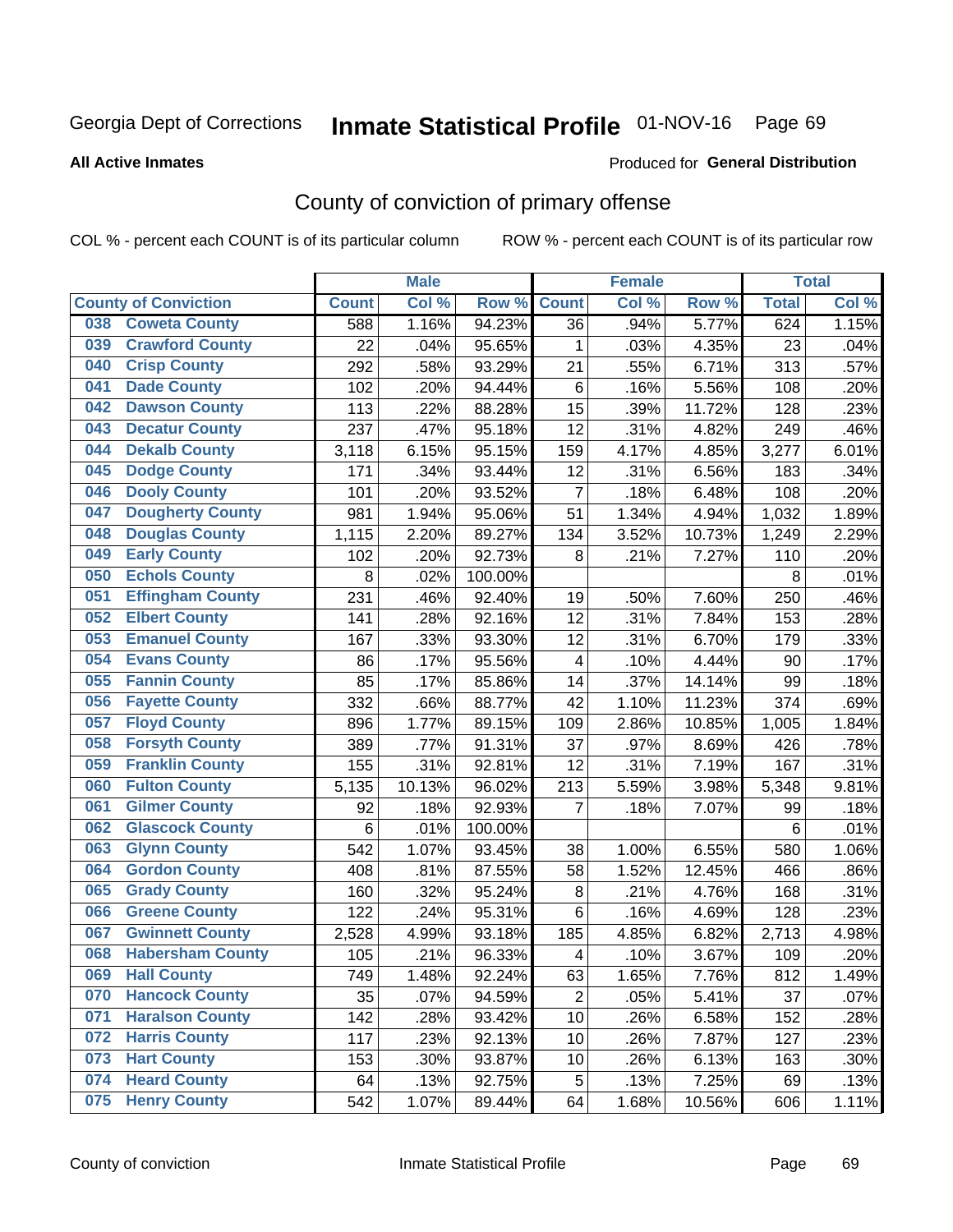## Inmate Statistical Profile 01-NOV-16 Page 70

#### **All Active Inmates**

### Produced for General Distribution

## County of conviction of primary offense

COL % - percent each COUNT is of its particular column

|       |                             |              | <b>Male</b> |         |                | <b>Female</b> |        |                  | <b>Total</b> |
|-------|-----------------------------|--------------|-------------|---------|----------------|---------------|--------|------------------|--------------|
|       | <b>County of Conviction</b> | <b>Count</b> | Col %       | Row %   | <b>Count</b>   | Col %         | Row %  | <b>Total</b>     | Col %        |
| 076   | <b>Houston County</b>       | 669          | 1.32%       | 92.53%  | 54             | 1.42%         | 7.47%  | $\overline{723}$ | 1.33%        |
| 077   | <b>Irwin County</b>         | 84           | .17%        | 98.82%  | 1              | .03%          | 1.18%  | 85               | .16%         |
| 078   | <b>Jackson County</b>       | 247          | .49%        | 93.56%  | 17             | .45%          | 6.44%  | 264              | .48%         |
| 079   | <b>Jasper County</b>        | 53           | .10%        | 88.33%  | $\overline{7}$ | .18%          | 11.67% | 60               | .11%         |
| 080   | <b>Jeff Davis County</b>    | 87           | .17%        | 93.55%  | 6              | .16%          | 6.45%  | 93               | .17%         |
| 081   | <b>Jefferson County</b>     | 160          | .32%        | 98.16%  | 3              | .08%          | 1.84%  | 163              | .30%         |
| 082   | <b>Jenkins County</b>       | 89           | .18%        | 94.68%  | 5              | .13%          | 5.32%  | 94               | .17%         |
| 083   | <b>Johnson County</b>       | 41           | .08%        | 97.62%  | $\mathbf 1$    | .03%          | 2.38%  | 42               | .08%         |
| 084   | <b>Jones County</b>         | 208          | .41%        | 92.04%  | 18             | .47%          | 7.96%  | 226              | .41%         |
| 085   | <b>Lamar County</b>         | 80           | .16%        | 95.24%  | 4              | .10%          | 4.76%  | 84               | .15%         |
| 086   | <b>Lanier County</b>        | 46           | .09%        | 100.00% |                |               |        | 46               | .08%         |
| 087   | <b>Laurens County</b>       | 256          | .51%        | 93.43%  | 18             | .47%          | 6.57%  | 274              | .50%         |
| 088   | <b>Lee County</b>           | 65           | .13%        | 91.55%  | 6              | .16%          | 8.45%  | 71               | .13%         |
| 089   | <b>Liberty County</b>       | 248          | .49%        | 93.58%  | 17             | .45%          | 6.42%  | 265              | .49%         |
| 090   | <b>Lincoln County</b>       | 31           | .06%        | 100.00% |                |               |        | 31               | .06%         |
| 091   | <b>Long County</b>          | 67           | .13%        | 93.06%  | 5              | .13%          | 6.94%  | 72               | .13%         |
| 092   | <b>Lowndes County</b>       | 526          | 1.04%       | 96.34%  | 20             | .52%          | 3.66%  | 546              | 1.00%        |
| 093   | <b>Lumpkin County</b>       | 83           | .16%        | 90.22%  | 9              | .24%          | 9.78%  | 92               | .17%         |
| 094   | <b>Macon County</b>         | 63           | .12%        | 100.00% |                |               |        | 63               | .12%         |
| 095   | <b>Madison County</b>       | 126          | .25%        | 86.90%  | 19             | .50%          | 13.10% | 145              | .27%         |
| 096   | <b>Marion County</b>        | 22           | .04%        | 95.65%  | $\mathbf{1}$   | .03%          | 4.35%  | 23               | .04%         |
| 097   | <b>Mcduffie County</b>      | 202          | .40%        | 95.28%  | 10             | .26%          | 4.72%  | 212              | .39%         |
| 098   | <b>Mcintosh County</b>      | 55           | .11%        | 96.49%  | $\overline{2}$ | .05%          | 3.51%  | 57               | .10%         |
| 099   | <b>Meriwether County</b>    | 178          | .35%        | 90.36%  | 19             | .50%          | 9.64%  | 197              | .36%         |
| 100   | <b>Miller County</b>        | 32           | .06%        | 100.00% |                |               |        | 32               | .06%         |
| 101   | <b>Mitchell County</b>      | 156          | .31%        | 92.31%  | 13             | .34%          | 7.69%  | 169              | .31%         |
| 102   | <b>Monroe County</b>        | 136          | .27%        | 88.89%  | 17             | .45%          | 11.11% | 153              | .28%         |
| 103   | <b>Montgomery County</b>    | 27           | .05%        | 84.38%  | 5              | .13%          | 15.63% | 32               | .06%         |
| 104   | <b>Morgan County</b>        | 143          | .28%        | 90.51%  | 15             | .39%          | 9.49%  | 158              | .29%         |
| 105   | <b>Murray County</b>        | 181          | .36%        | 92.82%  | 14             | .37%          | 7.18%  | 195              | .36%         |
| 106   | <b>Muscogee County</b>      | 1,181        | 2.33%       | 94.56%  | 68             | 1.78%         | 5.44%  | 1,249            | 2.29%        |
| 107   | <b>Newton County</b>        | 678          | 1.34%       | 90.76%  | 69             | 1.81%         | 9.24%  | 747              | 1.37%        |
| 108   | <b>Oconee County</b>        | 54           | .11%        | 94.74%  | 3              | .08%          | 5.26%  | 57               | .10%         |
| 109   | <b>Oglethorpe County</b>    | 56           | .11%        | 94.92%  | 3              | .08%          | 5.08%  | 59               | .11%         |
| 110   | <b>Paulding County</b>      | 239          | .47%        | 92.28%  | 20             | .52%          | 7.72%  | 259              | .48%         |
| 111   | <b>Peach County</b>         | 94           | .19%        | 92.16%  | 8              | .21%          | 7.84%  | 102              | .19%         |
| 112   | <b>Pickens County</b>       | 99           | .20%        | 88.39%  | 13             | .34%          | 11.61% | 112              | .21%         |
| $113$ | <b>Pierce County</b>        | 109          | .22%        | 93.16%  | 8              | .21%          | 6.84%  | 117              | .21%         |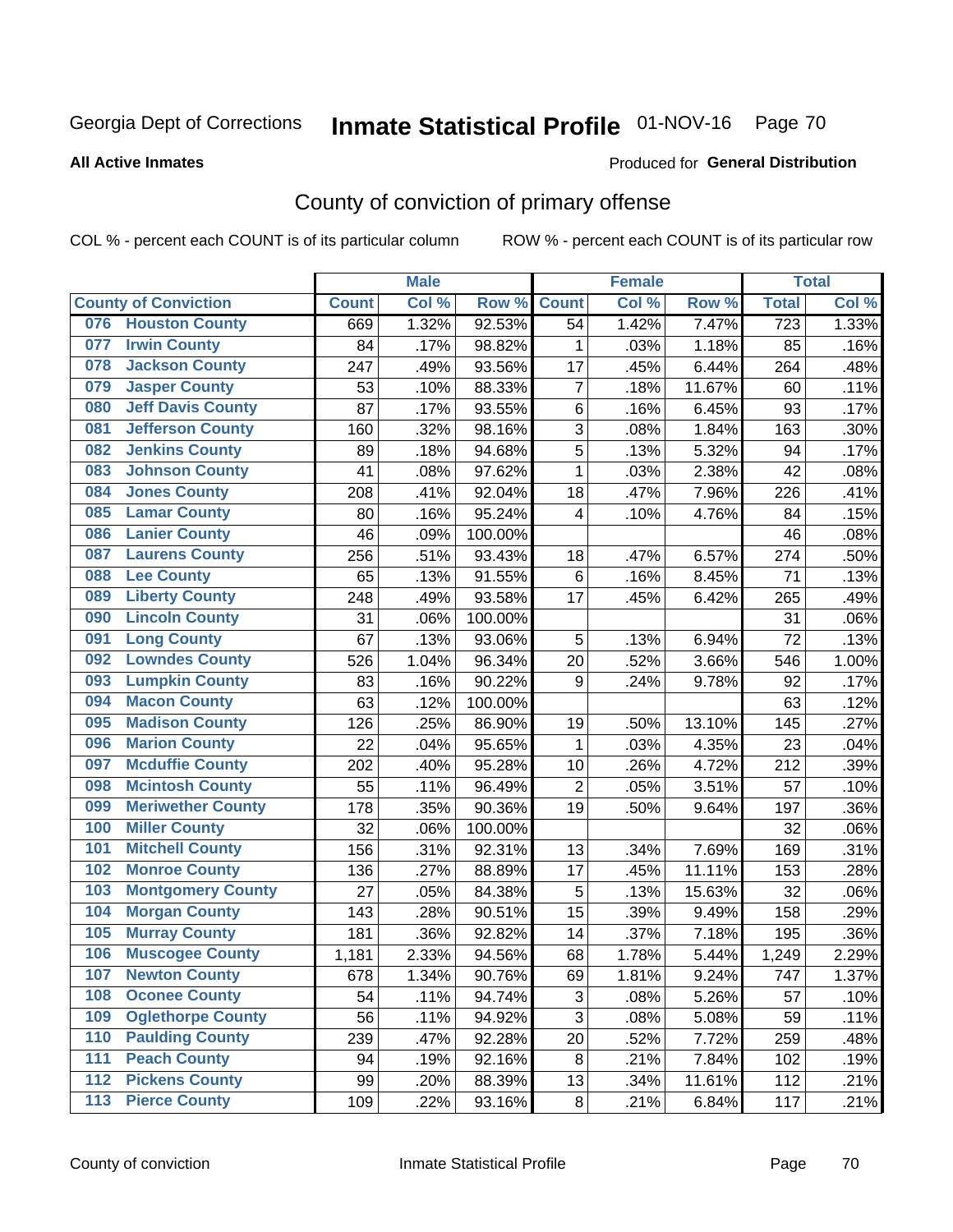# Inmate Statistical Profile 01-NOV-16 Page 71

### **All Active Inmates**

### **Produced for General Distribution**

### County of conviction of primary offense

COL % - percent each COUNT is of its particular column

|                                          |              | <b>Male</b> |         |                | <b>Female</b> |        |                 | <b>Total</b> |
|------------------------------------------|--------------|-------------|---------|----------------|---------------|--------|-----------------|--------------|
| <b>County of Conviction</b>              | <b>Count</b> | Col %       | Row %   | <b>Count</b>   | Col %         | Row %  | <b>Total</b>    | Col %        |
| <b>Pike County</b><br>114                | 38           | .07%        | 90.48%  | $\overline{4}$ | .10%          | 9.52%  | $\overline{42}$ | .08%         |
| <b>Polk County</b><br>$\overline{115}$   | 179          | .35%        | 94.71%  | 10             | .26%          | 5.29%  | 189             | .35%         |
| <b>Pulaski County</b><br>116             | 47           | .09%        | 95.92%  | $\overline{2}$ | .05%          | 4.08%  | 49              | .09%         |
| <b>Putnam County</b><br>117              | 152          | .30%        | 92.68%  | 12             | .31%          | 7.32%  | 164             | .30%         |
| <b>Quitman County</b><br>118             | 11           | .02%        | 100.00% |                |               |        | 11              | .02%         |
| <b>Rabun County</b><br>119               | 56           | .11%        | 87.50%  | 8              | .21%          | 12.50% | 64              | .12%         |
| <b>Randolph County</b><br>120            | 69           | .14%        | 94.52%  | 4              | .10%          | 5.48%  | 73              | .13%         |
| <b>Richmond County</b><br>121            | 2,006        | 3.96%       | 94.27%  | 122            | 3.20%         | 5.73%  | 2,128           | 3.91%        |
| <b>Rockdale County</b><br>122            | 470          | .93%        | 91.98%  | 41             | 1.08%         | 8.02%  | 511             | .94%         |
| <b>Schley County</b><br>123              | 13           | .03%        | 100.00% |                |               |        | 13              | .02%         |
| <b>Screven County</b><br>124             | 135          | .27%        | 97.12%  | 4              | .10%          | 2.88%  | 139             | .26%         |
| <b>Seminole County</b><br>125            | 71           | .14%        | 83.53%  | 14             | .37%          | 16.47% | 85              | .16%         |
| <b>Spalding County</b><br>126            | 508          | 1.00%       | 92.70%  | 40             | 1.05%         | 7.30%  | 548             | 1.01%        |
| <b>Stephens County</b><br>127            | 165          | .33%        | 91.67%  | 15             | .39%          | 8.33%  | 180             | .33%         |
| <b>Stewart County</b><br>128             | 35           | .07%        | 97.22%  | 1              | .03%          | 2.78%  | 36              | .07%         |
| <b>Sumter County</b><br>129              | 190          | .37%        | 95.48%  | 9              | .24%          | 4.52%  | 199             | .37%         |
| <b>Talbot County</b><br>130              | 44           | .09%        | 95.65%  | $\overline{2}$ | .05%          | 4.35%  | 46              | .08%         |
| <b>Taliaferro County</b><br>131          | 17           | .03%        | 94.44%  | 1              | .03%          | 5.56%  | 18              | .03%         |
| <b>Tattnall County</b><br>132            | 188          | .37%        | 90.38%  | 20             | .52%          | 9.62%  | 208             | .38%         |
| <b>Taylor County</b><br>133              | 70           | .14%        | 94.59%  | 4              | .10%          | 5.41%  | 74              | .14%         |
| <b>Telfair County</b><br>134             | 108          | .21%        | 90.76%  | 11             | .29%          | 9.24%  | 119             | .22%         |
| <b>Terrell County</b><br>135             | 96           | .19%        | 95.05%  | 5              | .13%          | 4.95%  | 101             | .19%         |
| <b>Thomas County</b><br>136              | 226          | .45%        | 94.17%  | 14             | .37%          | 5.83%  | 240             | .44%         |
| <b>Tift County</b><br>137                | 350          | .69%        | 94.09%  | 22             | .58%          | 5.91%  | 372             | .68%         |
| <b>Toombs County</b><br>138              | 321          | .63%        | 91.71%  | 29             | .76%          | 8.29%  | 350             | .64%         |
| <b>Towns County</b><br>139               | 33           | .07%        | 68.75%  | 15             | .39%          | 31.25% | 48              | .09%         |
| <b>Treutlen County</b><br>140            | 76           | .15%        | 95.00%  | 4              | .10%          | 5.00%  | 80              | .15%         |
| <b>Troup County</b><br>141               | 596          | 1.18%       | 92.69%  | 47             | 1.23%         | 7.31%  | 643             | 1.18%        |
| <b>Turner County</b><br>142              | 71           | .14%        | 97.26%  | $\overline{2}$ | .05%          | 2.74%  | 73              | .13%         |
| <b>Twiggs County</b><br>$\overline{143}$ | 58           | .11%        | 95.08%  | $\overline{3}$ | .08%          | 4.92%  | 61              | .11%         |
| <b>Union County</b><br>144               | 75           | .15%        | 92.59%  | 6              | .16%          | 7.41%  | 81              | .15%         |
| 145<br><b>Upson County</b>               | 170          | .34%        | 92.39%  | 14             | .37%          | 7.61%  | 184             | .34%         |
| <b>Walker County</b><br>146              | 430          | .85%        | 88.66%  | 55             | 1.44%         | 11.34% | 485             | .89%         |
| $\overline{147}$<br><b>Walton County</b> | 527          | 1.04%       | 91.81%  | 47             | 1.23%         | 8.19%  | 574             | 1.05%        |
| <b>Ware County</b><br>148                | 385          | .76%        | 91.02%  | 38             | 1.00%         | 8.98%  | 423             | .78%         |
| <b>Warren County</b><br>149              | 34           | .07%        | 100.00% |                |               |        | 34              | .06%         |
| <b>Washington County</b><br>150          | 181          | .36%        | 90.50%  | 19             | .50%          | 9.50%  | 200             | .37%         |
| <b>Wayne County</b><br>151               | 137          | .27%        | 91.95%  | 12             | .31%          | 8.05%  | 149             | .27%         |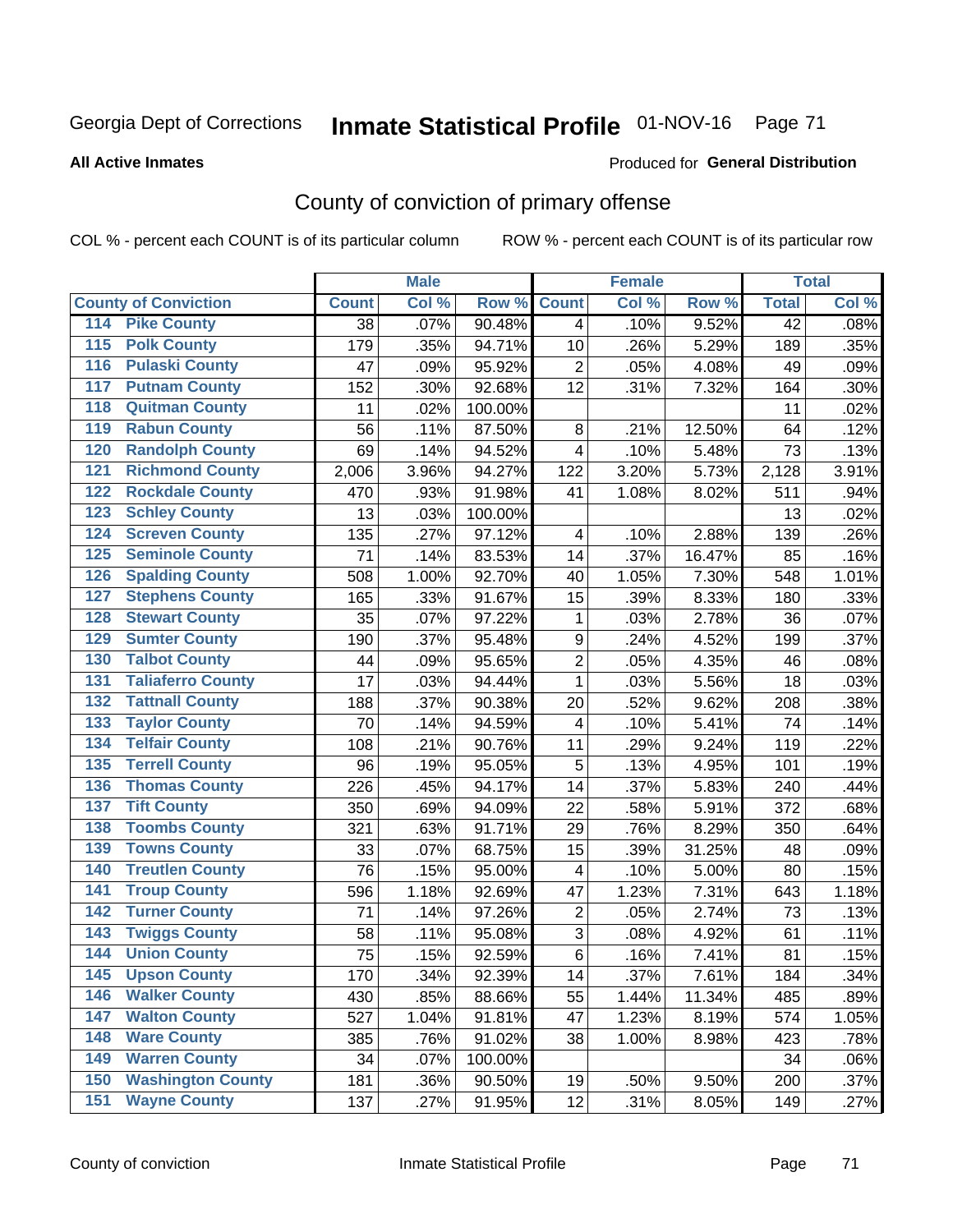# Inmate Statistical Profile 01-NOV-16 Page 72

**All Active Inmates** 

### Produced for General Distribution

## County of conviction of primary offense

COL % - percent each COUNT is of its particular column

|                                |              | <b>Male</b> |             |                | <b>Female</b> |        |              | <b>Total</b> |
|--------------------------------|--------------|-------------|-------------|----------------|---------------|--------|--------------|--------------|
| <b>County of Conviction</b>    | <b>Count</b> | Col %       | Row % Count |                | Col %         | Row %  | <b>Total</b> | Col %        |
| <b>Webster County</b><br>152   | 6            | .01%        | 100.00%     |                |               |        | 6            | .01%         |
| <b>Wheeler County</b><br>153   | 21           | .04%        | 91.30%      | $\overline{2}$ | .05%          | 8.70%  | 23           | .04%         |
| <b>White County</b><br>154     | 103          | .20%        | 85.83%      | 17             | .45%          | 14.17% | 120          | .22%         |
| <b>Whitfield County</b><br>155 | 638          | 1.26%       | 87.76%      | 89             | 2.33%         | 12.24% | 727          | 1.33%        |
| <b>Wilcox County</b><br>156    | 40           | $.08\%$     | 97.56%      |                | .03%          | 2.44%  | 41           | .08%         |
| <b>Wilkes County</b><br>157    | 67           | .13%        | 95.71%      | 3              | $.08\%$       | 4.29%  | 70           | .13%         |
| <b>Wilkinson County</b><br>158 | 49           | $.10\%$     | 100.00%     |                |               |        | 49           | .09%         |
| <b>Worth County</b><br>159     | 126          | .25%        | 92.65%      | 10             | .26%          | 7.35%  | 136          | .25%         |
| <b>Troup County Ci</b><br>447  |              | $.01\%$     | 100.00%     |                |               |        |              | .01%         |
| <b>Total Rported</b>           | 50,677       | 100%        | 93%         | 3,812          | 100%          | 7%     | 54,489       | 100%         |

| <b>Not Reported</b> |        |                        |        |
|---------------------|--------|------------------------|--------|
| <b>Grand Total</b>  | 50,677 | <b>2012</b><br>J.O I Z | 54,489 |

|  | <b>Mode (most frequent)</b> | <b>Fulton County</b> | <b>Cobb County</b> | <b>Fulton County</b> |
|--|-----------------------------|----------------------|--------------------|----------------------|
|--|-----------------------------|----------------------|--------------------|----------------------|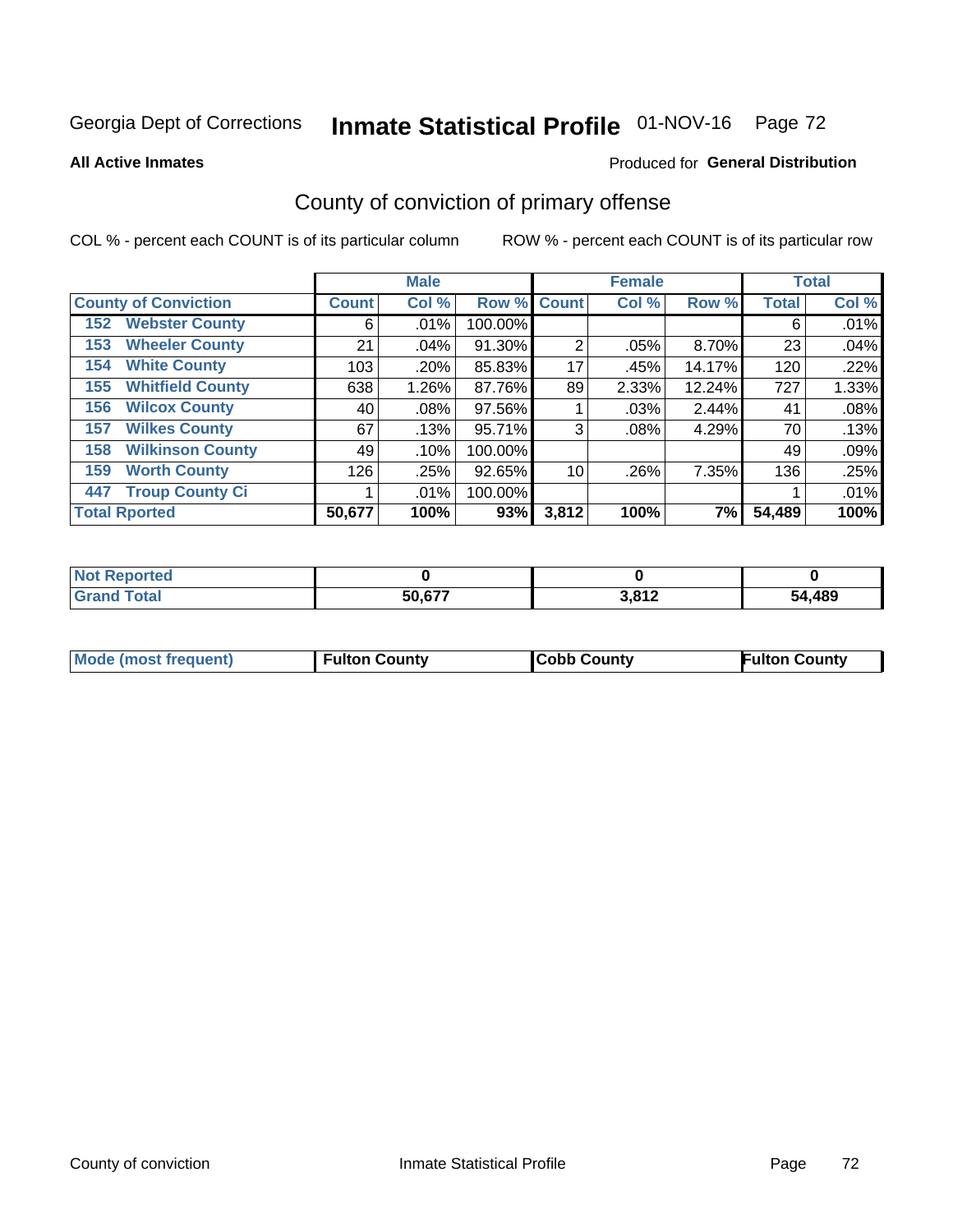### Georgia Dept of Corrections **All Active Inmates**

# Inmate Statistical Profile 01-NOV-16 Page 73

Produced for General Distribution

## Circuit of conviction of primary offense

COL % - percent each COUNT is of its particular column ROW % - percent each COUNT is of its particular row

|                         |                                 |                  | <b>Male</b> |        |              | <b>Female</b> |          |              | <b>Total</b> |
|-------------------------|---------------------------------|------------------|-------------|--------|--------------|---------------|----------|--------------|--------------|
|                         | <b>Circuit of Conviction</b>    | <b>Count</b>     | Col %       | Row %  | <b>Count</b> | Col %         | Row %    | <b>Total</b> | Col %        |
| 1                       | <b>Alapaha Circuit</b>          | $\overline{342}$ | .68%        | 96.07% | 14           | .37%          | 3.93%    | 356          | .66%         |
| $\overline{2}$          | <b>Alcovy Circuit</b>           | 1,205            | 2.39%       | 91.22% | 116          | 3.05%         | 8.78%    | 1,321        | 2.43%        |
| $\overline{\mathbf{3}}$ | <b>Atlanta Circuit</b>          | 5,135            | 10.17%      | 96.02% | 213          | 5.60%         | 3.98%    | 5,348        | 9.85%        |
| 4                       | <b>Atlantic Circuit</b>         | 718              | 1.42%       | 93.49% | 50           | 1.31%         | 6.51%    | 768          | 1.41%        |
| $\overline{5}$          | <b>Augusta Circuit</b>          | 2,630            | 5.21%       | 93.73% | 176          | 4.63%         | 6.27%    | 2,806        | 5.17%        |
| $\overline{\bf{6}}$     | <b>Blue Ridge Circuit</b>       | 551              | 1.09%       | 89.74% | 63           | 1.66%         | 10.26%   | 614          | 1.13%        |
| 7                       | <b>Brunswick Circuit</b>        | 1,056            | 2.09%       | 93.95% | 68           | 1.79%         | 6.05%    | 1,124        | 2.07%        |
| $\overline{\mathbf{8}}$ | <b>Chattahoochee Circuit</b>    | 1,461            | 2.89%       | 94.38% | 87           | 2.29%         | 5.62%    | 1,548        | 2.85%        |
| $\overline{9}$          | <b>Cherokee Circuit</b>         | 1,055            | 2.09%       | 87.84% | 146          | 3.84%         | 12.16%   | 1,201        | 2.21%        |
| 10                      | <b>Clayton Circuit</b>          | 1,489            | 2.95%       | 93.88% | 97           | 2.55%         | 6.12%    | 1,586        | 2.92%        |
| $\overline{11}$         | <b>Cobb Circuit</b>             | 2,545            | 5.04%       | 90.93% | 254          | 6.68%         | 9.07%    | 2,799        | 5.16%        |
| $\overline{12}$         | <b>Conasauga Circuit</b>        | 819              | 1.62%       | 88.83% | 103          | 2.71%         | 11.17%   | 922          | 1.70%        |
| 13                      | <b>Cordele Circuit</b>          | 688              | 1.36%       | 92.97% | 52           | 1.37%         | 7.03%    | 740          | 1.36%        |
| $\overline{14}$         | <b>Coweta Circuit</b>           | 1,998            | 3.96%       | 92.41% | 164          | 4.31%         | 7.59%    | 2,162        | 3.98%        |
| 15                      | <b>Dougherty Circuit</b>        | 981              | 1.94%       | 95.06% | 51           | 1.34%         | 4.94%    | 1,032        | 1.90%        |
| 16                      | <b>Dublin Circuit</b>           | 431              | .85%        | 94.31% | 26           | .68%          | 5.69%    | 457          | .84%         |
| 17                      | <b>Eastern Circuit</b>          | 2,006            | 3.97%       | 95.98% | 84           | 2.21%         | 4.02%    | 2,090        | 3.85%        |
| $\overline{18}$         | <b>Flint Circuit</b>            | 542              | 1.07%       | 89.44% | 64           | 1.68%         | 10.56%   | 606          | 1.12%        |
| 19                      | <b>Griffin Circuit</b>          | 1,048            | 2.08%       | 91.29% | 100          | 2.63%         | 8.71%    | 1,148        | 2.11%        |
| 20                      | <b>Gwinnett Circuit</b>         | 2,528            | 5.01%       | 93.18% | 185          | 4.86%         | 6.82%    | 2,713        | 5.00%        |
| $\overline{21}$         | <b>Houston Circuit</b>          | 669              | 1.33%       | 92.53% | 54           | 1.42%         | 7.47%    | 723          | 1.33%        |
| $\overline{22}$         | <b>Lookout Mountain Circuit</b> | 1,143            | 2.26%       | 88.88% | 143          | 3.76%         | 11.12%   | 1,286        | 2.37%        |
| 23                      | <b>Macon Circuit</b>            | 1,246            | 2.47%       | 93.54% | 86           | 2.26%         | 6.46%    | 1,332        | 2.45%        |
| $\overline{24}$         | <b>Middle Circuit</b>           | 942              | 1.87%       | 92.99% | 71           | 1.87%         | 7.01%    | 1,013        | 1.87%        |
| $\overline{25}$         | <b>Mountain Circuit</b>         | 326              | .65%        | 92.35% | 27           | .71%          | 7.65%    | 353          | .65%         |
| 26                      | <b>Northeastern Circuit</b>     | 862              | 1.71%       | 91.70% | 78           | 2.05%         | 8.30%    | 940          | 1.73%        |
| $\overline{27}$         | <b>Northern Circuit</b>         | 631              | 1.25%       | 91.85% | 56           | 1.47%         | 8.15%    | 687          | 1.27%        |
| 28                      | <b>Ocmulgee Circuit</b>         | 1,049            | 2.08%       | 92.75% | 82           | 2.16%         | 7.25%    | 1,131        | 2.08%        |
| 29                      | <b>Oconee Circuit</b>           | 437              | .87%        | 92.19% | 37           | .97%          | 7.81%    | 474          | .87%         |
| 30                      | <b>Ogeechee Circuit</b>         | 1,006            | 1.99%       | 94.28% | 61           | 1.60%         | 5.72%    | 1,067        | 1.97%        |
| $\overline{31}$         | <b>Pataula Circuit</b>          | 403              | .80%        | 91.80% | 36           | .95%          | 8.20%    | 439          | .81%         |
| 32                      | <b>Piedmont Circuit</b>         | 576              | 1.14%       | 91.00% | 57           | 1.50%         | $9.00\%$ | 633          | 1.17%        |
| 33                      | <b>Rome Circuit</b>             | 896              | 1.77%       | 89.15% | 109          | 2.87%         | 10.85%   | 1,005        | 1.85%        |
| 34                      | <b>South Georgia Circuit</b>    | 592              | 1.17%       | 94.57% | 34           | .89%          | 5.43%    | 626          | 1.15%        |
| 35                      | <b>Southern Circuit</b>         | 1,031            | 2.04%       | 95.55% | 48           | 1.26%         | 4.45%    | 1,079        | 1.99%        |
| 36                      | <b>Southwestern Circuit</b>     | 372              | .74%        | 95.88% | 16           | .42%          | 4.12%    | 388          | .71%         |
| 37                      | <b>Stone Mountain Circuit</b>   | 3,118            | 6.18%       | 95.15% | 159          | 4.18%         | 4.85%    | 3,277        | 6.04%        |
| 38                      | <b>Tallapoosa Circuit</b>       | 321              | .64%        | 94.13% | 20           | .53%          | 5.87%    | 341          | .63%         |
| 39                      | <b>Tifton Circuit</b>           | 631              | 1.25%       | 94.74% | 35           | .92%          | 5.26%    | 666          | 1.23%        |
| 40                      | <b>Toombs Circuit</b>           | 357              | .71%        | 96.23% | 14           | .37%          | 3.77%    | 371          | .68%         |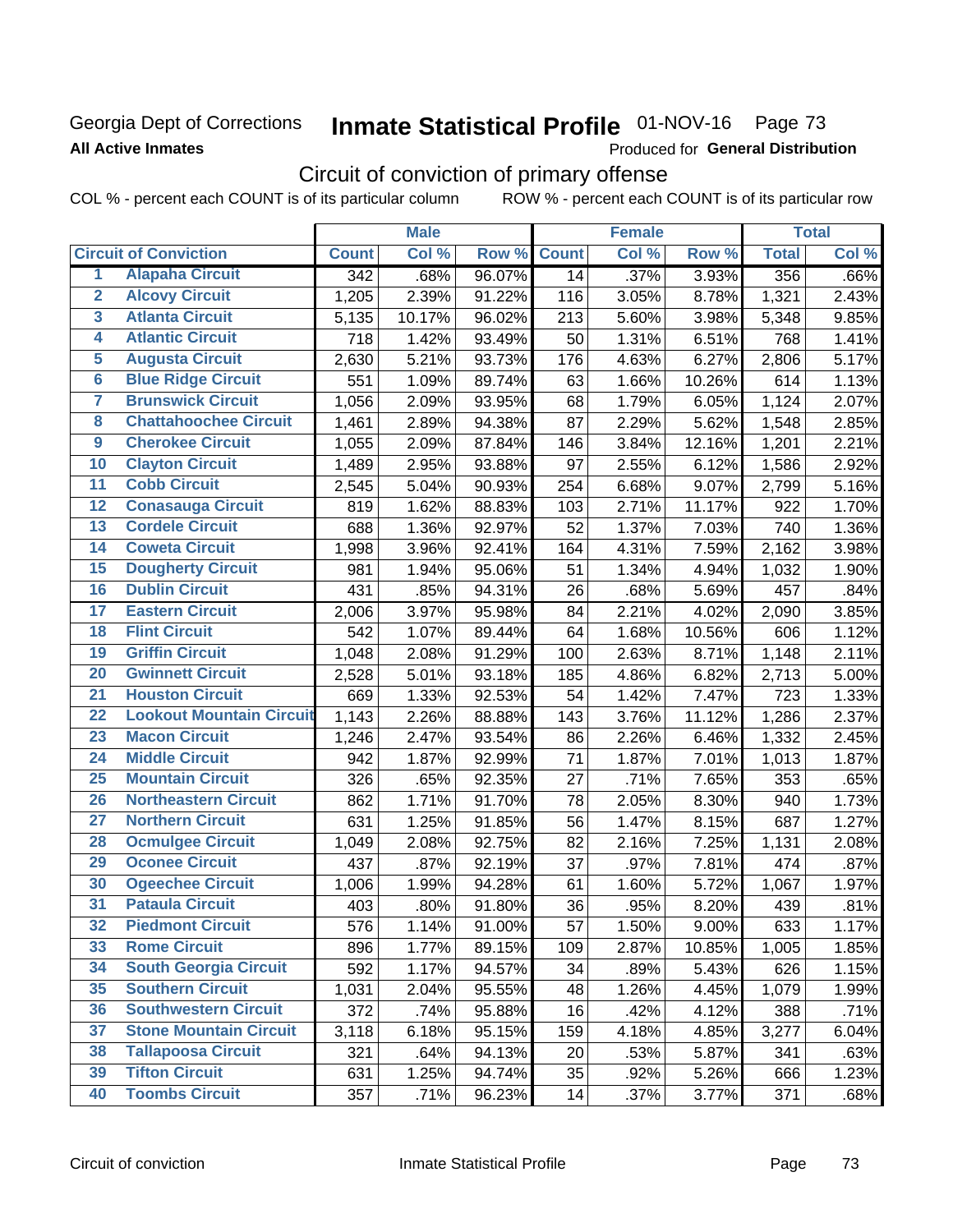## Georgia Dept of Corrections **All Active Inmates**

# Inmate Statistical Profile 01-NOV-16 Page 74

Produced for General Distribution

## Circuit of conviction of primary offense

COL % - percent each COUNT is of its particular column ROW % - percent each COUNT is of its particular row

|                                        |              | <b>Male</b> |        |              | <b>Female</b> |        |              | <b>Total</b> |
|----------------------------------------|--------------|-------------|--------|--------------|---------------|--------|--------------|--------------|
| <b>Circuit of Conviction</b>           | <b>Count</b> | Col %       | Row %  | <b>Count</b> | Col %         | Row %  | <b>Total</b> | Col %        |
| <b>Waycross Circuit</b><br>41          | 944          | 1.87%       | 91.83% | 84           | 2.21%         | 8.17%  | 1,028        | 1.89%        |
| <b>Western Circuit</b><br>42           | 596          | 1.18%       | 93.42% | 42           | 1.10%         | 6.58%  | 638          | 1.18%        |
| <b>Rockdale Circuit</b><br>43          | 470          | .93%        | 91.98% | 41           | 1.08%         | 8.02%  | 511          | $.94\%$      |
| <b>Douglas Circuit</b><br>44           | 1,115        | 2.21%       | 89.27% | 134          | 3.52%         | 10.73% | 1,249        | 2.30%        |
| <b>Appalachian Circuit</b><br>45       | 276          | .55%        | 89.03% | 34           | .89%          | 10.97% | 310          | .57%         |
| <b>Enotah Circuit</b><br>46            | 294          | .58%        | 86.22% | 47           | 1.24%         | 13.78% | 341          | .63%         |
| <b>Bell-Forsyth J.C.</b><br>47         | 389          | .77%        | 91.31% | 37           | .97%          | 8.69%  | 426          | .78%         |
| <b>Towaliga Judicial Circuit</b><br>48 | 329          | .65%        | 92.16% | 28           | .74%          | 7.84%  | 357          | .66%         |
| <b>Paulding Circuit</b><br>49          | 239          | .47%        | 92.28% | 20           | .53%          | 7.72%  | 259          | .48%         |
| <b>Total Rported</b>                   | 50,488       | 100%        | 93%    | 3,803        | 100%          | 7%     | 54,291       | 100%         |
| <b>Not Reported</b>                    |              | 189         |        |              | 9             |        |              | 198          |
| Cronal Total                           |              | EN C77      |        |              | 0.012         |        |              | EA AON       |

| ⊪Granr<br>Total             | 50,677         | . טיי<br>J.012 | 54,489  |
|-----------------------------|----------------|----------------|---------|
| <b>Mode (most frequent)</b> | <b>Atlanta</b> | Cobb           | Atlanta |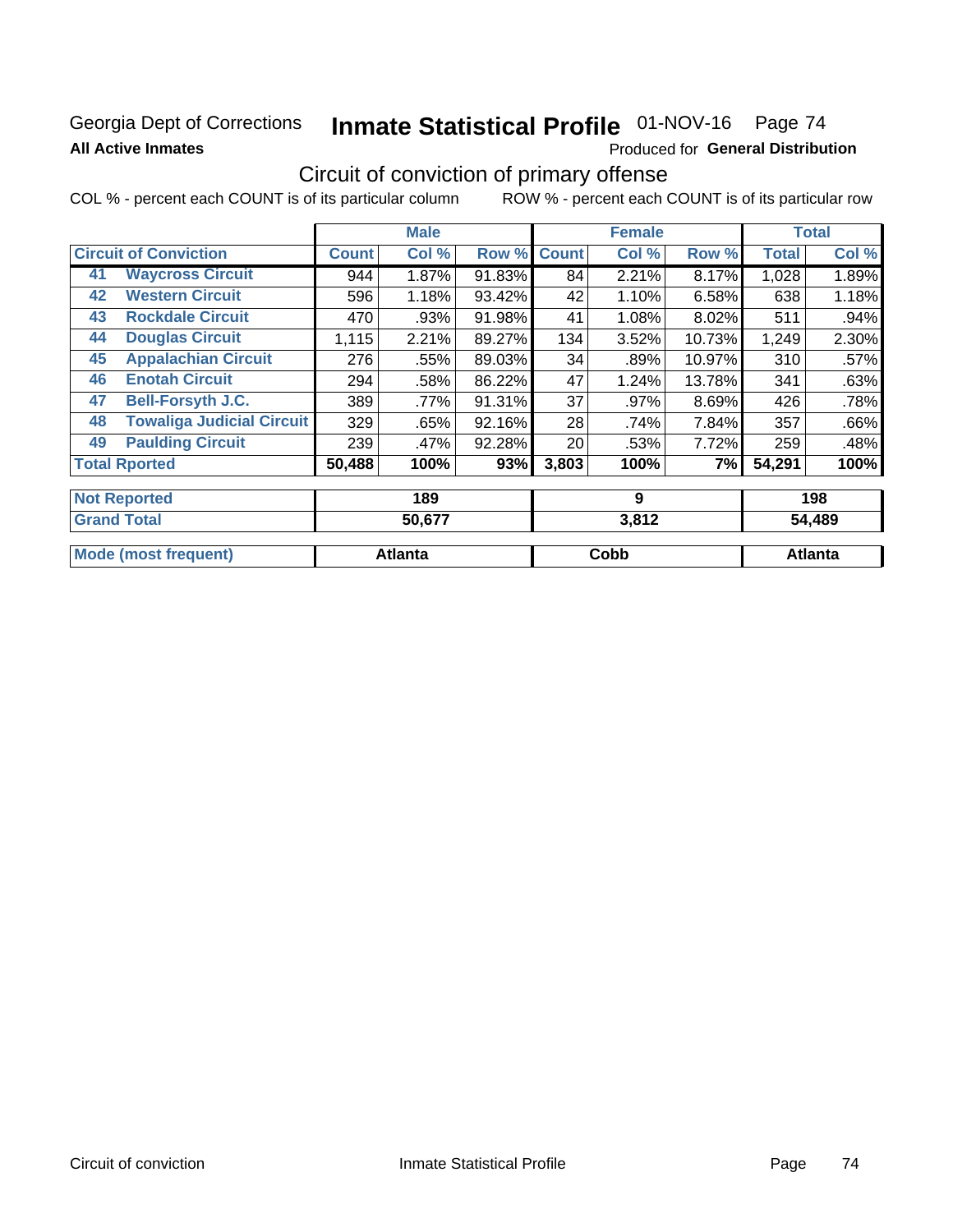### **All Active Inmates**

### Produced for **General Distribution**

## Years served (jail + prison) in this incarceration

|                       |              | <b>Male</b> |         |                  | <b>Female</b> |       |              | <b>Total</b> |
|-----------------------|--------------|-------------|---------|------------------|---------------|-------|--------------|--------------|
| <b>Years Served</b>   | <b>Count</b> | Col %       | Row %   | <b>Count</b>     | Col %         | Row % | <b>Total</b> | Col %        |
| Less than one year    | 9,724        | 19.20%      | 90.87%  | $\overline{977}$ | 25.64%        | 9.13% | 10,701       | 19.65%       |
| 1 to 1.99 years       | 7,452        | 14.71%      | 91.16%  | 723              | 18.97%        | 8.84% | 8,175        | 15.01%       |
| 2 to 2.99 years       | 5,380        | 10.62%      | 91.62%  | 492              | 12.91%        | 8.38% | 5,872        | 10.78%       |
| 3 to 3.99 years       | 4,218        | 8.33%       | 92.14%  | 360              | 9.45%         | 7.86% | 4,578        | 8.41%        |
| 4 to 4.99 years       | 3,565        | 7.04%       | 92.50%  | 289              | 7.58%         | 7.50% | 3,854        | 7.08%        |
| 5 to 5.99 years       | 2,947        | 5.82%       | 93.35%  | 210              | 5.51%         | 6.65% | 3,157        | 5.80%        |
| 6 to 6.99 years       | 2,111        | 4.17%       | 94.71%  | 118              | 3.10%         | 5.29% | 2,229        | 4.09%        |
| 7 to 7.99 years       | 1,958        | 3.87%       | 94.77%  | 108              | 2.83%         | 5.23% | 2,066        | 3.79%        |
| 8 to 8.99 years       | 1,652        | 3.26%       | 95.33%  | 81               | 2.13%         | 4.67% | 1,733        | 3.18%        |
| 9 to 9.99 years       | 1,728        | 3.41%       | 95.63%  | 79               | 2.07%         | 4.37% | 1,807        | 3.32%        |
| 10 to 10.99 years     | 1,118        | 2.21%       | 94.83%  | 61               | 1.60%         | 5.17% | 1,179        | 2.17%        |
| 11 to 11.99 years     | 837          | 1.65%       | 95.44%  | 40               | 1.05%         | 4.56% | 877          | 1.61%        |
| 12 to 12.99 years     | 735          | 1.45%       | 95.70%  | 33               | 0.87%         | 4.30% | 768          | 1.41%        |
| 13 to 13.99 years     | 739          | 1.46%       | 95.23%  | 37               | 0.97%         | 4.77% | 776          | 1.43%        |
| 14 to 14.99 years     | 651          | 1.29%       | 96.02%  | 27               | 0.71%         | 3.98% | 678          | 1.25%        |
| 15 to 15.99 years     | 582          | 1.15%       | 97.16%  | 17               | 0.45%         | 2.84% | 599          | 1.10%        |
| 16 to 16.99 years     | 532          | 1.05%       | 95.51%  | 25               | 0.66%         | 4.49% | 557          | 1.02%        |
| 17 to 17.99 years     | 465          | 0.92%       | 95.48%  | 22               | 0.58%         | 4.52% | 487          | 0.89%        |
| 18 to 18.99 years     | 498          | 0.98%       | 96.32%  | 19               | 0.50%         | 3.68% | 517          | 0.95%        |
| 19 to 19.99 years     | 539          | 1.06%       | 97.47%  | 14               | 0.37%         | 2.53% | 553          | 1.02%        |
| 20 to 20.99 years     | 406          | 0.80%       | 96.67%  | 14               | 0.37%         | 3.33% | 420          | 0.77%        |
| 21 to 21.99 years     | 349          | 0.69%       | 97.76%  | 8                | 0.21%         | 2.24% | 357          | 0.66%        |
| 22 to 22.99 years     | 326          | 0.64%       | 96.45%  | 12               | 0.31%         | 3.55% | 338          | 0.62%        |
| 23 to 23.99 years     | 298          | 0.59%       | 98.03%  | 6                | 0.16%         | 1.97% | 304          | 0.56%        |
| 24 to 24.99 years     | 230          | 0.45%       | 96.23%  | 9                | 0.24%         | 3.77% | 239          | 0.44%        |
| 25 to 25.99 years     | 224          | 0.44%       | 96.55%  | 8                | 0.21%         | 3.45% | 232          | 0.43%        |
| 26 to 26.99 years     | 161          | 0.32%       | 96.41%  | 6                | 0.16%         | 3.59% | 167          | 0.31%        |
| 27 to 27.99 years     | 139          | 0.27%       | 98.58%  | $\overline{c}$   | 0.05%         | 1.42% | 141          | 0.26%        |
| 28 to 28.99 years     | 143          | 0.28%       | 97.95%  | 3                | 0.08%         | 2.05% | 146          | 0.27%        |
| 29 to 29.99 years     | 108          | 0.21%       | 100.00% |                  |               |       | 108          | 0.20%        |
| Thirty + years        | 828          | 1.63%       | 98.69%  | 11               | 0.29%         | 1.31% | 839          | 1.54%        |
| <b>Total Reported</b> | 50,643       | 100%        | 93.00%  | 3,811            | 100%          | 7.00% | 54,454       | 100.0%       |

| -94        |                        | 35                 |
|------------|------------------------|--------------------|
| $E0$ $E77$ | 04 <sup>c</sup><br>ॱ▗▃ | 490<br>- 14<br>403 |

| ∣Mean<br>(average)   | 6.44               | 4.07               | 6.27          |
|----------------------|--------------------|--------------------|---------------|
| Median (middle)      | 3.62               | 2.37               | 3.51          |
| Mode (most frequent) | Less than one year | Less than one year | Less than one |
|                      |                    |                    | vear          |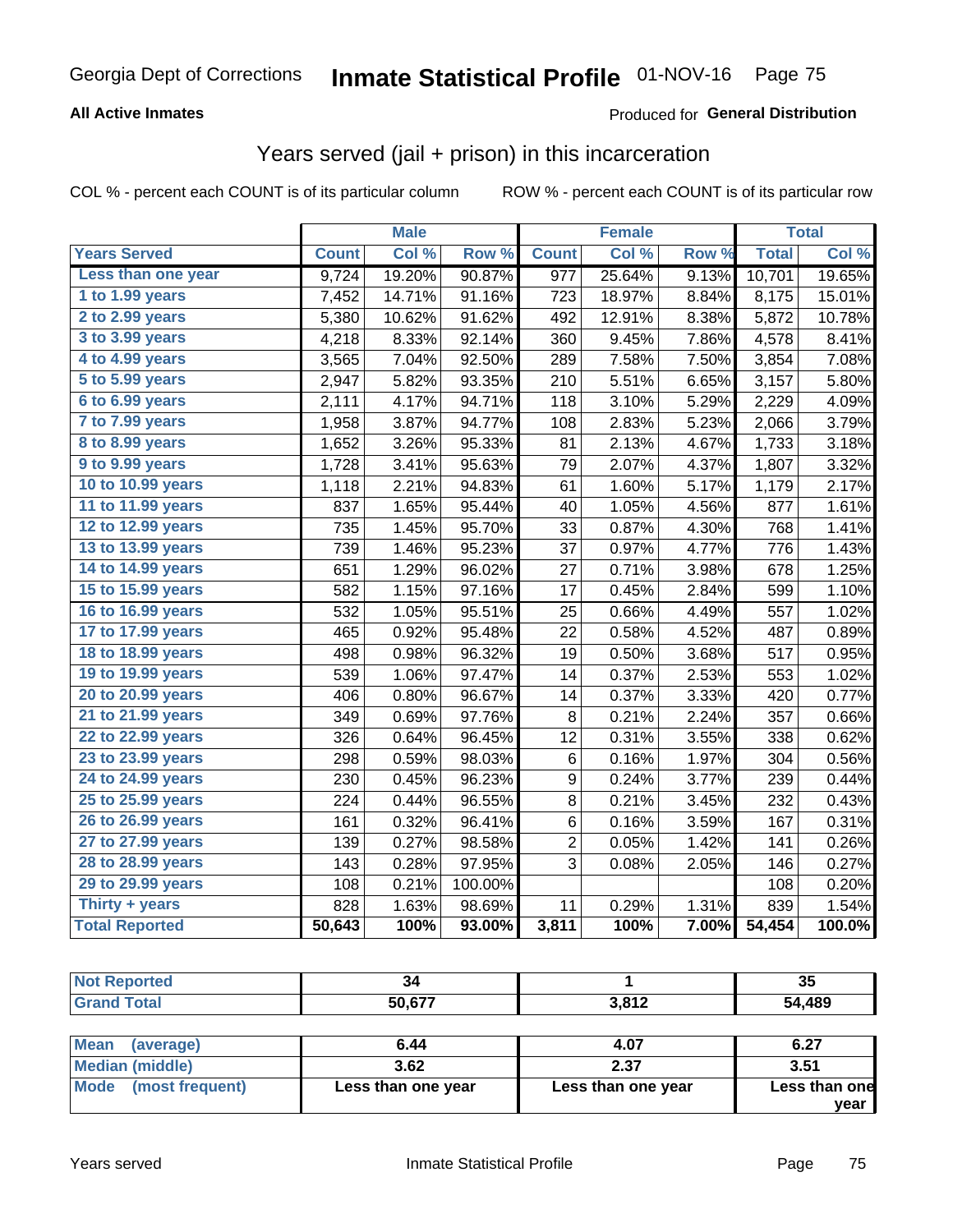### **All Active Inmates**

Produced for **General Distribution**

## Results of most recent HIV tests

|                         |              | <b>Male</b> |           |              | <b>Female</b> |          |        | Total  |
|-------------------------|--------------|-------------|-----------|--------------|---------------|----------|--------|--------|
| <b>HIV Test Results</b> | <b>Count</b> | Col %       | Row %I    | <b>Count</b> | Col %         | Row %    | Total  | Col %  |
| <b>Positive</b>         | 690          | 1.53%       | 91.88%    | 61           | 1.74%         | $8.12\%$ | 751    | 1.54%  |
| <b>Negative</b>         | 44.454       | 98.47%      | 92.81%    | 3,444        | 98.26%        | 7.19%    | 47,898 | 98.45% |
| Indeterminate           | ົ            | 0.01%       | 100.00%   |              |               |          |        | 0.01%  |
| <b>Total Reported</b>   | 45,147       | 100%        | $92.80\%$ | 3,505        | 100%          | 7.20%    | 48,652 | 100%   |

| <b>Not Reported</b> | 5,530  | 307               | 5,837      |
|---------------------|--------|-------------------|------------|
| ⊺otal               | 50,677 | 2017<br>- J,O I 4 | ,489<br>54 |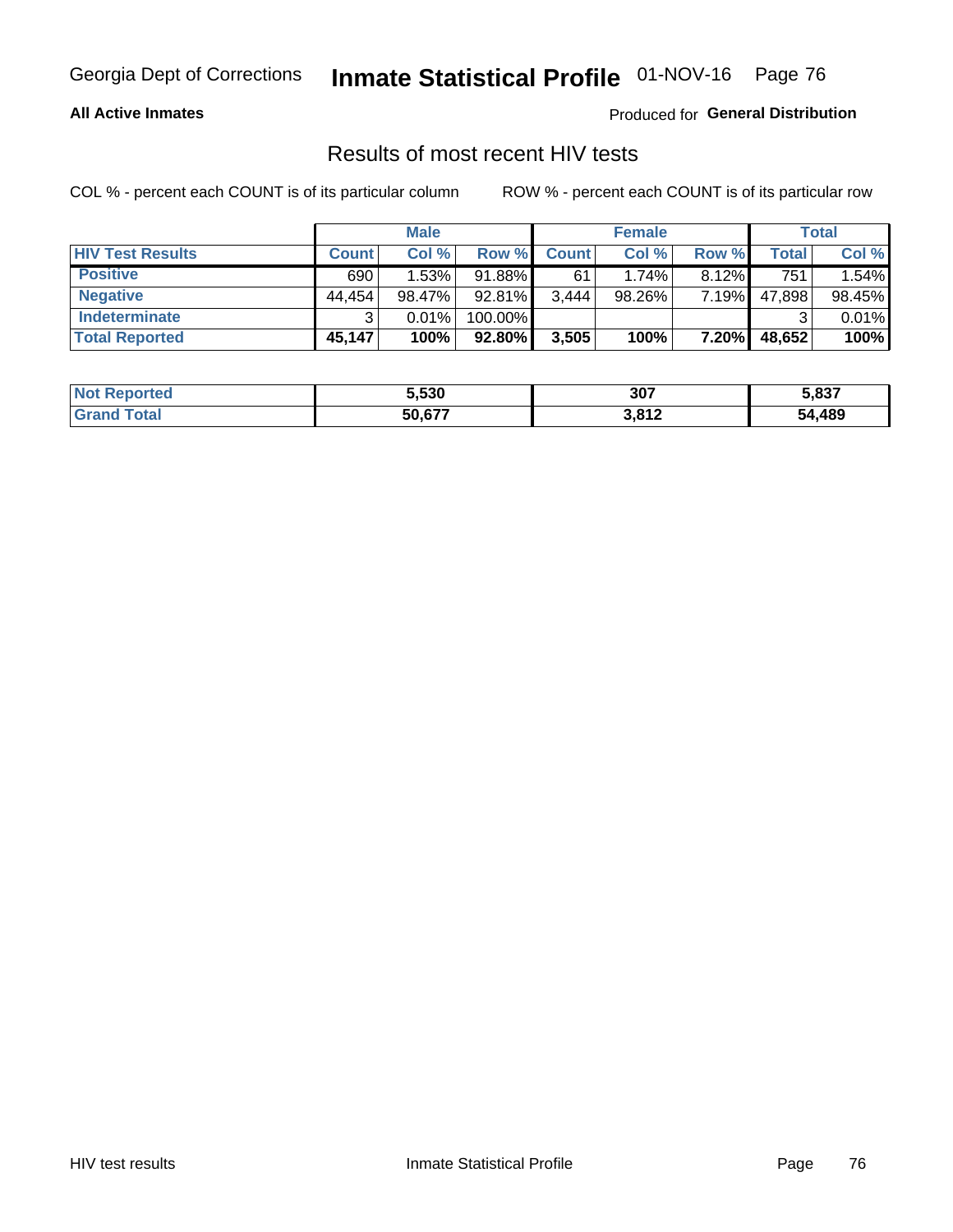### **All Active Inmates**

## Produced for **General Distribution**

## Results of most recent tuberculosis test

|                                  |              | <b>Male</b> |           |              | <b>Female</b> |          |        | Total  |
|----------------------------------|--------------|-------------|-----------|--------------|---------------|----------|--------|--------|
| <b>Tuberculosis Test Results</b> | <b>Count</b> | Col%        | Row %I    | <b>Count</b> | Col %         | Row %    | Total  | Col %  |
| <b>Positive on current test</b>  | ∫159.        | 15.20%      | $97.43\%$ | 189          | 5.25%         | $2.57\%$ | 7,348  | 14.49% |
| <b>Positive on previous test</b> | 4            | $0.01\%$    | 100.00%   |              |               |          |        | 0.01%  |
| <b>Negative</b>                  | 39,937       | 84.79%      | 92.12%    | 3.414        | 94.75%        | 7.88%    | 43,351 | 85.50% |
| <b>Total Reported</b>            | 47,100       | 100%        | $92.89\%$ | 3,603        | 100%          | $7.11\%$ | 50,703 | 100%   |

| <b>Not Reported</b> | 3,577  | 209   | 3,786        |
|---------------------|--------|-------|--------------|
| Total<br>Gran       | 50,677 | 3,812 | +,489<br>54. |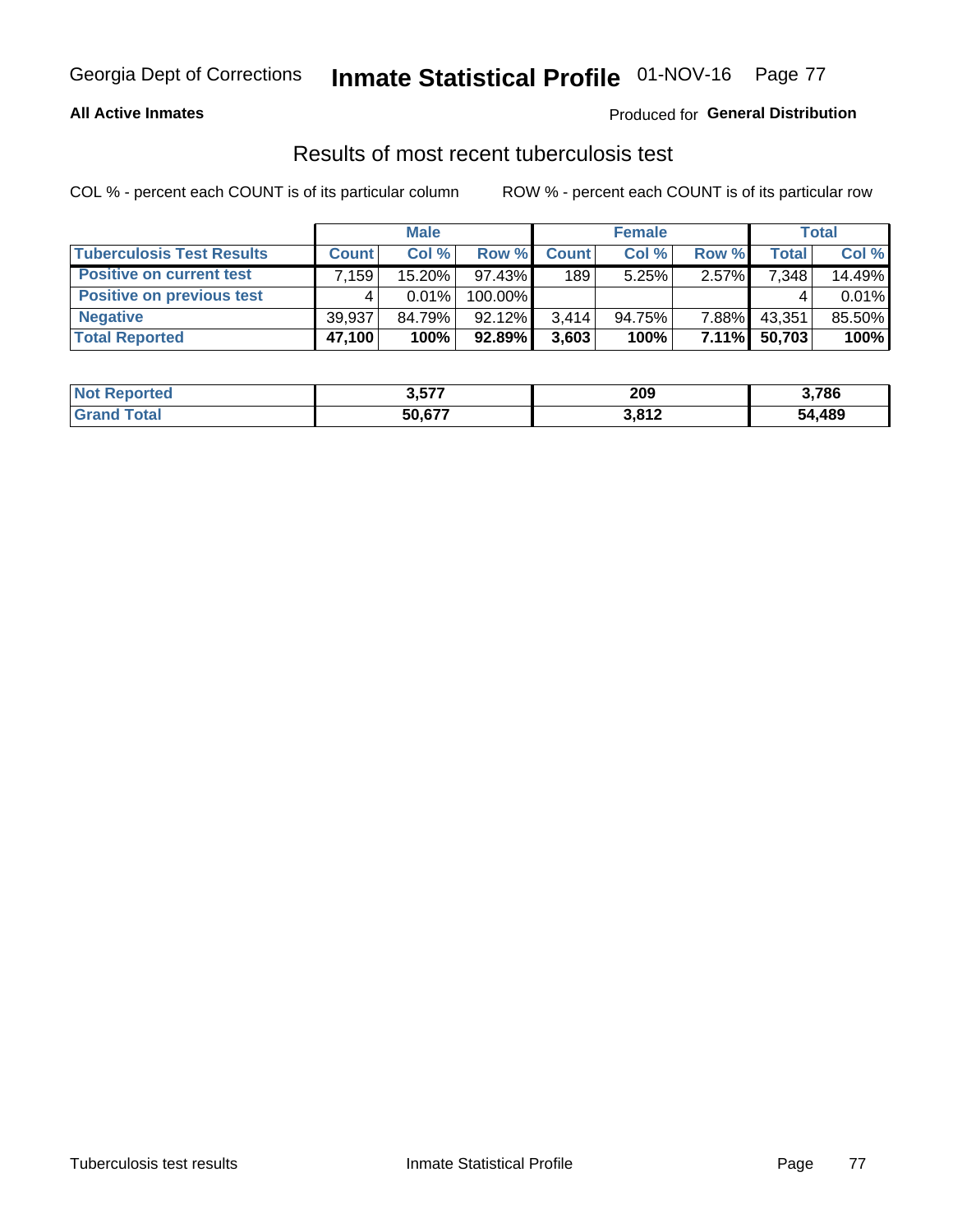### **All Active Inmates**

Produced for **General Distribution**

## Results of most recent syphilis test

|                                 | <b>Male</b>  |          |           | <b>Female</b>   |           |          | Total   |        |
|---------------------------------|--------------|----------|-----------|-----------------|-----------|----------|---------|--------|
| <b>Syphilis Test Results</b>    | <b>Count</b> | Col%     | Row %     | <b>Count</b>    | Col %     | Row %    | Total I | Col %  |
| <b>Positive on current test</b> | 214          | $1.36\%$ | $94.69\%$ | 12 <sub>1</sub> | $2.01\%$  | $5.31\%$ | 226     | 1.38%  |
| <b>Negative</b>                 | 15.531       | 98.64%   | 96.38%    | 584             | $97.99\%$ | $3.62\%$ | 16, 115 | 98.62% |
| <b>Total Reported</b>           | 15,745       | 100%     | 96.35%    | 596             | 100%      | $3.65\%$ | 16,341  | 100%   |

| <b>Not Reported</b> | 34,932 | 3,216 | 38,148 |
|---------------------|--------|-------|--------|
| <b>Grand Total</b>  | 50,677 | 3,812 | 54,489 |